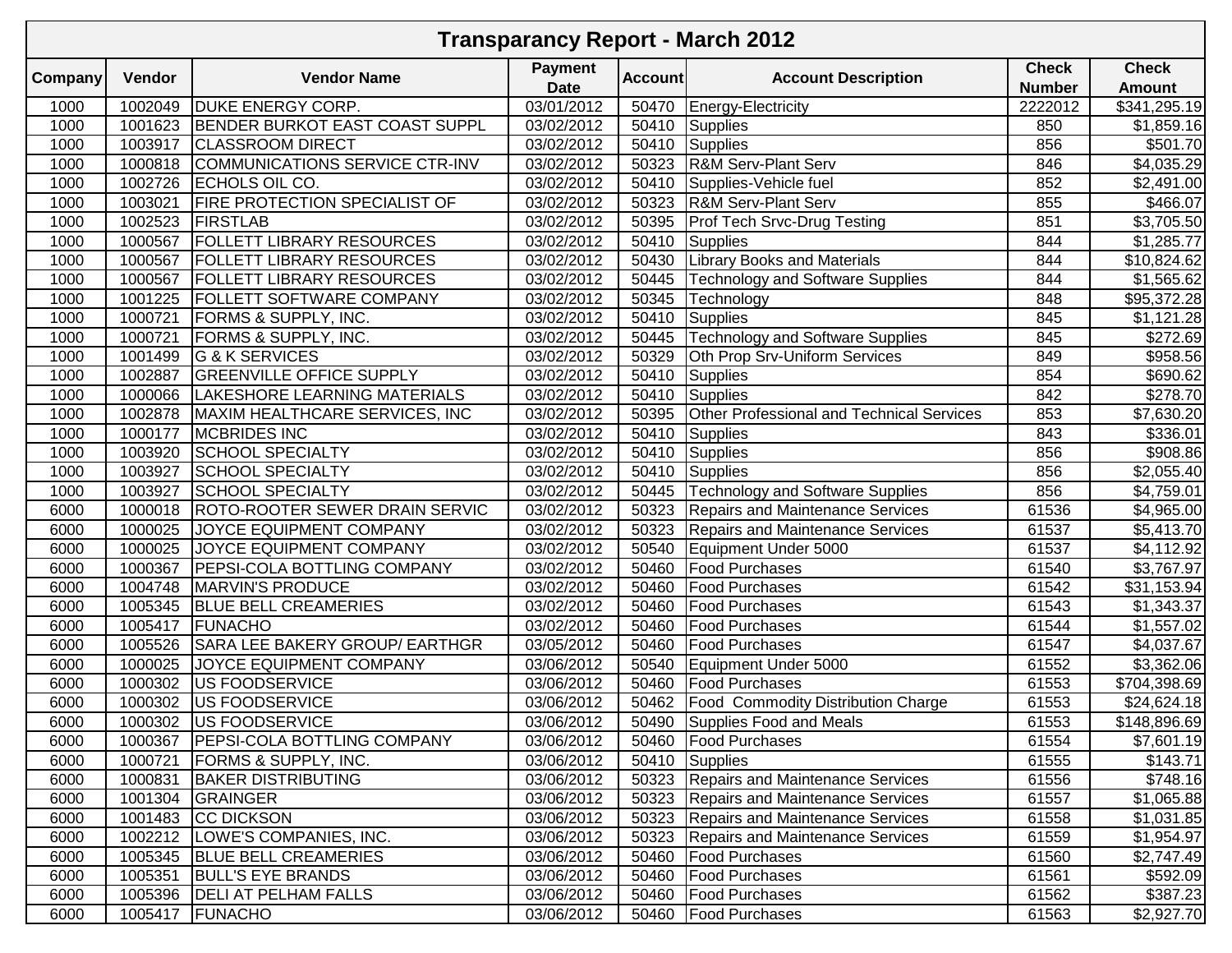| 6000 |         | 1005526 SARA LEE BAKERY GROUP/ EARTHGR       | 03/06/2012 |       | 50460 Food Purchases                               | 61564 | \$3,531.17           |
|------|---------|----------------------------------------------|------------|-------|----------------------------------------------------|-------|----------------------|
| 6000 | 1010057 | <b>TABORDA, LUIS H</b>                       | 03/06/2012 | 50690 | <b>Other Objects</b>                               | 61549 | \$195.00             |
| 1000 | 1010250 | A TO Z IN HOME TUTORING LLC                  | 03/07/2012 | 50399 | Miscellaneous Purchased Services                   | 47744 | \$345.00             |
| 1000 | 1006812 | ABACUS IN-HOME TUTORING INC.                 | 03/07/2012 | 50399 | Miscellaneous Purchased Services                   | 47745 | \$3,750.00           |
| 1000 | 1000821 | <b>AC SUPPLY</b>                             | 03/07/2012 | 50410 | <b>Supplies</b>                                    | 47746 | \$537.89             |
| 1000 | 1006371 | <b>ACADEMIC ASSISTANTS PLUS, LLC</b>         | 03/07/2012 | 50399 | Miscellaneous Purchased Services                   | 47747 | \$700.20             |
| 1000 | 1004014 | ACT, INC.                                    | 03/07/2012 | 50345 | Technology                                         | 47749 | \$1,292.50           |
| 1000 | 1006372 | <b>AFTER SCHOOL PLUS</b>                     | 03/07/2012 | 50399 | Miscellaneous Purchased Services                   | 47751 | \$2,245.20           |
| 1000 | 1007038 | ALUMINUM ATHLETIC EQUIP CO.                  | 03/07/2012 | 50540 | Equipment Under 5000                               | 47752 | \$10,584.71          |
| 1000 | 1003914 | <b>AMAZON</b>                                | 03/07/2012 | 50410 | Supplies                                           | 47754 | \$704.11             |
| 1000 | 1003033 | AMAZON.COM                                   | 03/07/2012 | 50445 | Technology and Software Supplies                   | 47753 | \$103.78             |
| 1000 | 1003590 | <b>AMERICAN SECURITY GREENVILLE</b>          | 03/07/2012 | 50329 | Other - Property Serv                              | 47755 | \$8,476.55           |
| 1000 | 1003590 | AMERICAN SECURITY GREENVILLE                 | 03/07/2012 | 50395 | Other Professional and Technical Services          | 47755 | \$1,012.19           |
| 1000 | 1003590 | <b>AMERICAN SECURITY GREENVILLE</b>          | 03/07/2012 | 50395 | <b>Other Security Services</b>                     | 47755 | $\overline{$956.16}$ |
| 1000 | 1001828 | <b>AMSTERDAM PRINTING &amp; LITHO</b>        | 03/07/2012 | 50410 | Supplies                                           | 47756 | \$142.04             |
| 1000 | 1000849 | <b>APPLE INC.</b>                            | 03/07/2012 | 50445 | Technology and Software Supplies                   | 47758 | \$1,904.82           |
| 1000 | 1000849 | <b>APPLE INC.</b>                            | 03/07/2012 | 50545 | TechnologyEquipment Under 5000                     | 47758 | \$22,811.20          |
| 1000 | 1010924 | <b>ARAMARK CORP COASTAL CAROLINA</b>         | 03/07/2012 | 50660 | <b>Pupil Activity</b>                              | 47759 | \$195.00             |
| 1000 | 1001655 | ARD, WOOD, HOLCOMBE, & SLATE                 | 03/07/2012 | 50520 | ConstructionServices Arch Fees Capitalize          | 47760 | \$4,741.50           |
| 1000 | 1001655 | ARD, WOOD, HOLCOMBE, & SLATE                 | 03/07/2012 | 50520 | <b>ConstructionServices Arch Fees Reimb Capita</b> | 47760 | $\overline{$}154.00$ |
| 1000 | 1000715 | <b>ASCD</b>                                  | 03/07/2012 | 50410 | <b>Supplies</b>                                    | 47761 | \$1,688.88           |
| 1000 | 1001484 | ATTAWAY, INC.                                | 03/07/2012 | 50360 | <b>Printing and Binding</b>                        | 47763 | \$2,119.78           |
| 1000 | 1009920 | <b>AWARD PUBLISHING LTD</b>                  | 03/07/2012 | 38045 | Local Funds AP                                     | 47764 | \$20,631.63          |
| 1000 | 1009920 | <b>AWARD PUBLISHING LTD</b>                  | 03/07/2012 | 50410 | <b>Supplies</b>                                    | 47764 | \$1,000.00           |
| 1000 | 1000125 | <b>B &amp; H FOTO &amp; ELECTRONICS CORP</b> | 03/07/2012 | 50410 | Supplies                                           | 47765 | \$264.74             |
| 1000 | 1000125 | B & H FOTO & ELECTRONICS CORP                | 03/07/2012 | 50445 | <b>Technology and Software Supplies</b>            | 47765 | \$529.24             |
| 1000 | 1002150 | BARNES & NOBLE, INC.                         | 03/07/2012 | 50410 | Supplies                                           | 47766 | \$2,845.31           |
| 1000 | 1000133 | <b>BATTERY SPECIALISTS INC</b>               | 03/07/2012 | 50410 | Supplies-Custodial                                 | 47768 | \$1,143.94           |
| 1000 |         | 1007268 BELUE, THOMAS SCOTT                  | 03/07/2012 | 50395 | Other Professional and Technical Services          | 47769 | \$105.00             |
| 1000 | 1001987 | <b>BENCHMARK EDUCATION COMPANY</b>           | 03/07/2012 | 50410 | Supplies                                           | 47770 | \$4,537.50           |
| 1000 | 1008678 | BETHLEHEM CHRISTIAN ACADEMY                  | 03/07/2012 | 50399 | Miscellaneous Purchased Services                   | 47771 | \$27,713.60          |
| 1000 | 1001567 | <b>BILINGUAL DICTIONARIES</b>                | 03/07/2012 | 50410 | Supplies                                           | 47774 | \$1,156.69           |
| 1000 | 1000141 | <b>BI-LO</b>                                 | 03/07/2012 | 50410 | Supplies                                           | 47772 | \$318.56             |
| 1000 | 1000141 | <b>BI-LO</b>                                 | 03/07/2012 | 50490 | Supplies Food and Meals                            | 47772 | \$642.23             |
| 1000 | 1006377 | <b>BI-LO</b>                                 | 03/07/2012 | 50490 | Supplies Food and Meals                            | 47773 | \$387.86             |
| 1000 | 1010858 | <b>BLUE PELICAN BOOK CO</b>                  | 03/07/2012 | 50410 | Supplies                                           | 47776 | \$388.50             |
| 1000 | 1000145 | <b>BLUE RIDGE RURAL WATER COMPANY</b>        | 03/07/2012 | 50321 | Public Utility Services (Excludes EnergySee 47     | 47777 | \$214.31             |
| 1000 | 1002823 | <b>BRAINPOP LLC</b>                          | 03/07/2012 | 50345 | Technology                                         | 47778 | \$965.00             |
| 1000 | 1007840 | <b>BRUCE AIR FILTER CO</b>                   | 03/07/2012 | 50410 | Supplies-Filters                                   | 47781 | \$8,461.59           |
| 1000 | 1000564 | <b>BURDETTE HARDWARE</b>                     | 03/07/2012 | 50410 | Supplies                                           | 47782 | \$597.16             |
| 1000 | 1002404 | <b>BWI COMPANIES, INC.</b>                   | 03/07/2012 | 50410 | Supplies-Custodial                                 | 47784 | \$127.20             |
| 1000 | 1000164 | <b>CAMCOR</b>                                | 03/07/2012 | 50410 | Supplies                                           | 47785 | \$157.09             |
| 1000 | 1000164 | <b>CAMCOR</b>                                | 03/07/2012 | 50445 | Technology and Software Supplies                   | 47785 | \$1,993.20           |
| 1000 | 1007450 | <b>CANNON ROOFING</b>                        | 03/07/2012 | 50520 | ConstructionServices (Temp) Building/Constru       | 47786 | \$2,700.00           |
| 1000 | 1000752 | CAROLINA BIOLOGICAL SUPPLY CO                | 03/07/2012 | 50410 | Supplies                                           | 47787 | \$3,077.66           |
| 1000 | 1000173 | CAROLINA LAWN & TRACTOR INC                  | 03/07/2012 | 50540 | Equipment Under 5000                               | 47788 | \$1,272.00           |
| 1000 | 1003218 | <b>CEMEX</b>                                 | 03/07/2012 | 50520 | ConstructionServices (Temp) Building/Constru       | 47792 | \$1,450.08           |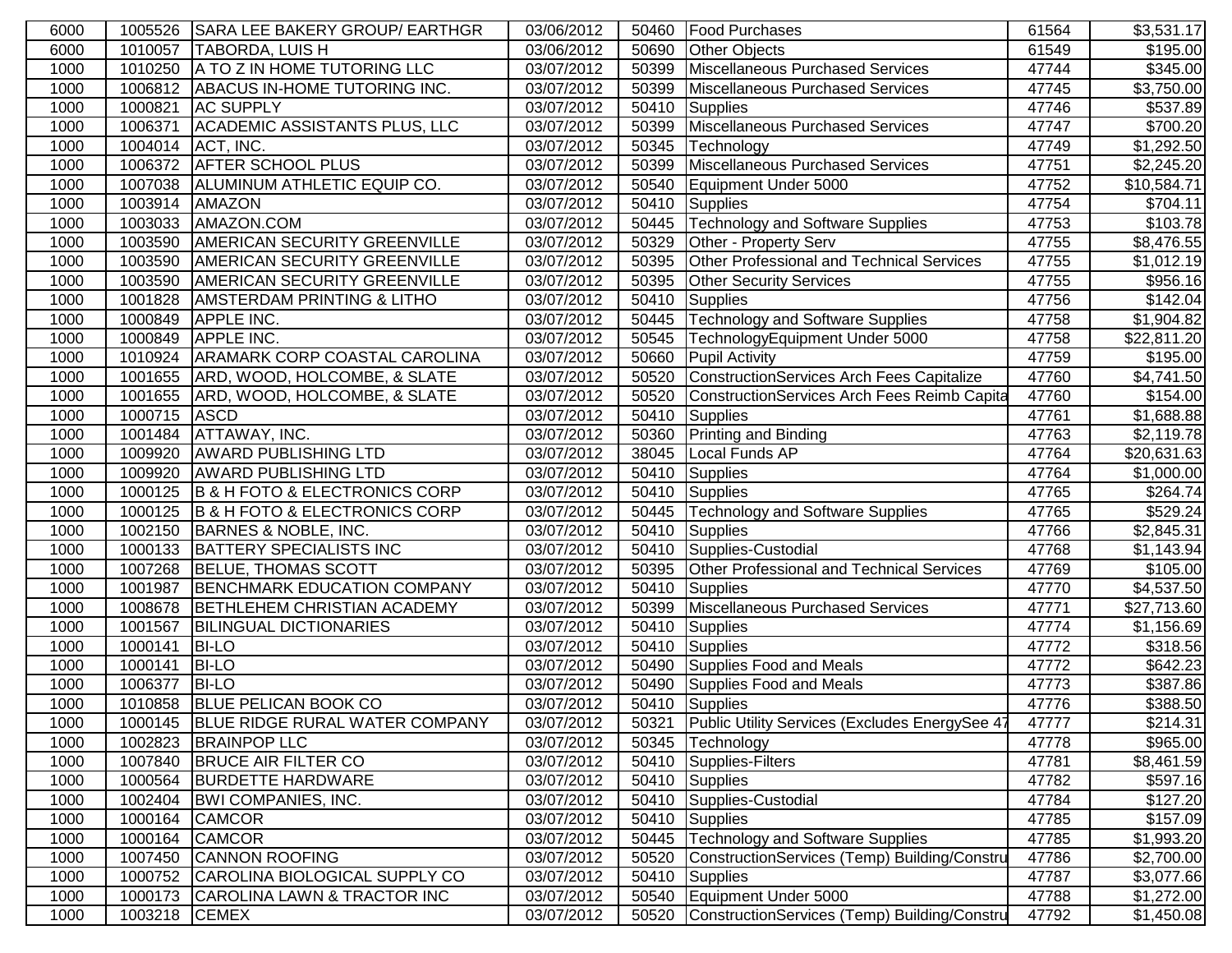| 1000 | 1002262 | <b>CITY ELECTRIC SUPPLY</b>            | 03/07/2012              |       | 50410 Supplies-Custodial                         | 47795 | \$441.81             |
|------|---------|----------------------------------------|-------------------------|-------|--------------------------------------------------|-------|----------------------|
| 1000 | 1001829 | <b>CITY OF GREENVILLE POLICE DEPT</b>  | 03/07/2012              | 50395 | <b>Prof Tech Srvc-SRO Contracts</b>              | 47796 | \$20,666.64          |
| 1000 | 1000690 | <b>CK SUPPLY</b>                       | 03/07/2012              | 50410 | Supplies                                         | 47797 | \$108.97             |
| 1000 | 1003007 | <b>CLUB Z! IN-HOME TUTORING</b>        | 03/07/2012              | 50399 | Miscellaneous Purchased Services                 | 47800 | \$56,168.40          |
| 1000 | 1007766 | <b>CODESMITH TOOLS</b>                 | 03/07/2012              | 50345 | Technology                                       | 47801 | \$219.08             |
| 1000 | 1000248 | <b>COLLEGE BOARD PUBLISHERS</b>        | 03/07/2012              | 50410 | Supplies                                         | 48044 | \$244.02             |
| 1000 | 1002916 | COMPUTER SOFTWARE INNOVATIONS          | 03/07/2012              | 50445 | Technology and Software Supplies                 | 47805 | \$3,302.64           |
| 1000 | 1002916 | COMPUTER SOFTWARE INNOVATIONS          | 03/07/2012              | 50520 | ConstructionServices Buildings Capitalize        | 47805 | \$14,197.22          |
| 1000 | 1009200 | CONSTRUCTIVE PLAYTHINGS, LLC           | 03/07/2012              | 50410 | Supplies                                         | 47806 | \$205.49             |
| 1000 | 1010903 | COUNCIL EXCEPTIONAL CHILDREN           | 03/07/2012              | 50345 | Technology                                       | 47807 | \$114.00             |
| 1000 | 1006223 | <b>CSI TECHNOLOGY OUTFITTERS</b>       | 03/07/2012              | 50445 | <b>Technology and Software Supplies</b>          | 47808 | \$21,840.29          |
| 1000 | 1006223 | <b>CSI TECHNOLOGY OUTFITTERS</b>       | 03/07/2012              | 50545 | TechnologyEquipment Under 5000                   | 47808 | \$187,705.54         |
| 1000 | 1000894 | D & S MARKETING SYSTEMS, INC.          | 03/07/2012              | 50410 | Supplies                                         | 47810 | $\overline{$}627.30$ |
| 1000 | 1003349 | DATAMATION SYSTEMS, INC.               | 03/07/2012              | 50430 | <b>Library Books and Materials</b>               | 47811 | \$236.05             |
| 1000 | 1000934 | <b>DE LAGE LANDEN FINANCIAL SERVI</b>  | 03/07/2012              | 50345 | <b>Tech Srvc-Copier Contract</b>                 | 47812 | $\overline{$}118.98$ |
| 1000 | 1002695 | <b>DELL MARKETING</b>                  | 03/07/2012              | 50345 | Technology                                       | 47814 | \$2,932.16           |
| 1000 | 1002695 | <b>DELL MARKETING</b>                  | 03/07/2012              | 50445 | Technology and Software Supplies                 | 47814 | \$179.14             |
| 1000 | 1002695 | <b>DELL MARKETING</b>                  | 03/07/2012              | 50545 | TechnologyEquipment Under 5000                   | 47814 | \$31,351.66          |
| 1000 | 1000755 | <b>DICK BLICK COMPANY</b>              | 03/07/2012              | 50410 | Supplies                                         | 47816 | \$691.54             |
| 1000 | 1008347 | <b>DILLION SUPPLY COMPANY</b>          | 03/07/2012              | 50410 | Supplies                                         | 47817 | \$1,482.52           |
| 1000 | 1010128 | DOUG MIDDLETON AND ASSOC, INC          | 03/07/2012              | 50410 | Supplies                                         | 47818 | \$1,231.72           |
| 1000 | 1002049 | <b>DUKE ENERGY CORP.</b>               | 03/07/2012              | 50470 | Energy-Electricity                               | 3712  | \$273,209.55         |
| 1000 | 1000414 | <b>EDUCATION CENTER INC</b>            | 03/07/2012              | 50410 | Supplies                                         | 47822 | \$160.00             |
| 1000 | 1000259 | ELECTRONIC PRODUCTS INC.               | 03/07/2012              | 50410 | Supplies                                         | 47825 | $\overline{$}351.04$ |
| 1000 | 1010145 | <b>ELEVATOR INSPECTION LLC</b>         | 03/07/2012              | 50329 | Other - Property Serv                            | 47826 | \$1,912.50           |
| 1000 | 1000261 | <b>ELLISON EDUCATIONAL EQUIPMENT</b>   | 03/07/2012              | 50410 | Supplies                                         | 47827 | \$136.13             |
| 1000 |         | 1000635 EMPLOYEE INSURANCE PROGRAM     | 03/07/2012              | 20412 | Accrued Exp - Dental Ins                         | 47829 | \$85,674.50          |
| 1000 | 1000635 | <b>EMPLOYEE INSURANCE PROGRAM</b>      | 03/07/2012              | 20412 | Accrued Exp - Health Ins                         | 47829 | \$3,131,116.48       |
| 1000 |         | 1000635 EMPLOYEE INSURANCE PROGRAM     | 03/07/2012              |       | 20412 Accrued Exp - LngTerm Disab                | 47829 | \$22,472.38          |
| 1000 |         | 1000635 EMPLOYEE INSURANCE PROGRAM     | 03/07/2012              | 20412 | Accrued Exp - State Life Ins                     | 47829 | \$2,372.86           |
| 1000 | 1000635 | <b>EMPLOYEE INSURANCE PROGRAM</b>      | $\overline{03/07}/2012$ | 20412 | Dental Insurance                                 | 47829 | \$172,326.90         |
| 1000 | 1000635 | <b>EMPLOYEE INSURANCE PROGRAM</b>      | 03/07/2012              | 20412 | Long Term Disability                             | 47829 | \$15,467.30          |
| 1000 | 1000635 | <b>EMPLOYEE INSURANCE PROGRAM</b>      | 03/07/2012              | 20412 | State Health Insurance BCBS                      | 47829 | \$1,308,604.74       |
| 1000 | 1000635 | <b>EMPLOYEE INSURANCE PROGRAM</b>      | 03/07/2012              | 20412 | State Term Life Ins                              | 47829 | \$63,199.08          |
| 1000 | 1002284 | <b>ENABLING DEVICES</b>                | 03/07/2012              | 50410 | Supplies                                         | 47830 | \$318.76             |
| 1000 | 1000269 | <b>ENSLOW PUBLISHER INC</b>            | 03/07/2012              | 50430 | <b>Library Books and Materials</b>               | 47831 | \$968.42             |
| 1000 |         | 1000247 EPS/SCHOOL SPECIALTY INVERVENT | 03/07/2012              |       | 50410 Supplies                                   | 47832 | \$786.00             |
| 1000 |         | 1002633 FLASHMASTER LLC                | 03/07/2012              | 50410 | Supplies                                         | 47838 | \$201.21             |
| 1000 | 1001572 | <b>FLINN SCIENTIFIC, INC.</b>          | 03/07/2012              | 50410 | Supplies                                         | 47839 | \$737.58             |
| 1000 | 1000431 | <b>FOLLETT EDUCATIONAL SERVICES</b>    | 03/07/2012              | 50410 | Supplies                                         | 47841 | \$1,620.69           |
| 1000 | 1002417 | <b>FRINGE BENEFITS MANGEMENT COMP</b>  | 03/07/2012              |       | 20412 Out of Pocket Medical                      | 47844 | \$710.02             |
| 1000 | 1000439 | <b>FROEHLING &amp; ROBERTSON INC</b>   | 03/07/2012              | 50395 | <b>Other Professional and Technical Services</b> | 47845 | \$11,553.75          |
| 1000 | 1000440 | <b>FROG PUBLICATIONS INC</b>           | 03/07/2012              | 50410 | Supplies                                         | 47846 | \$482.48]            |
| 1000 | 1001866 | <b>GARDENING WITH KIDS</b>             | 03/07/2012              | 50410 | Supplies                                         | 47849 | \$140.73             |
| 1000 | 1010323 | <b>GARRETT BOOK COMPANY</b>            | 03/07/2012              | 50430 | <b>Library Books and Materials</b>               | 47850 | \$364.56             |
| 1000 | 1000443 | <b>GAYLORD BROTHERS</b>                | $\overline{03/07}/2012$ | 50410 | Supplies                                         | 47853 | \$114.35             |
| 1000 | 1001056 | <b>GOPHER SPORT</b>                    | 03/07/2012              | 50410 | Supplies                                         | 47858 | \$1,101.76           |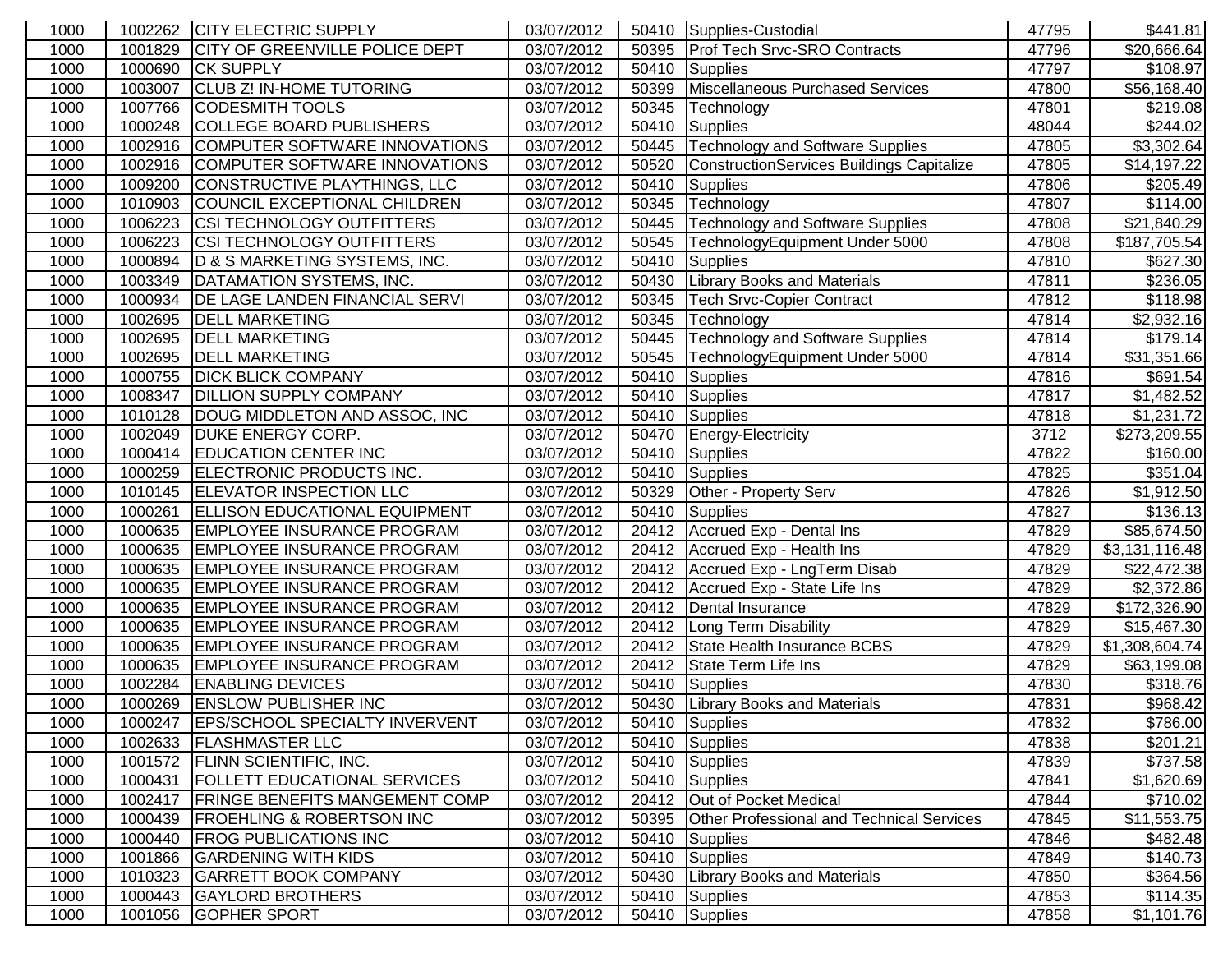| 1000 | 1007007 | <b>GRASON-STADLER</b>                 | 03/07/2012 |       | 50323 Repairs and Maintenance Services         | 47860 | \$450.24                |
|------|---------|---------------------------------------|------------|-------|------------------------------------------------|-------|-------------------------|
| 1000 | 1007007 | <b>GRASON-STADLER</b>                 | 03/07/2012 | 50445 | Technology and Software Supplies               | 47860 | \$123.12                |
| 1000 | 1000458 | <b>GREENVILLE COUNTY SOLID WASTE</b>  | 03/07/2012 | 50329 | Oth Prop Srv-Waste Management                  | 47861 | \$262.60                |
| 1000 | 1000461 | <b>GREENVILLE NEWS</b>                | 03/07/2012 | 50350 | Advertising                                    | 48045 | \$138.70                |
| 1000 | 1007524 | <b>GREENVILLE ROOFING CO. INC.</b>    | 03/07/2012 | 50323 | Repairs and Maintenance Services               | 47864 | \$4,650.00              |
| 1000 | 1001497 | <b>GREENVILLE WATER SYSTEM</b>        | 03/07/2012 | 50321 | Public Utility Services (Excludes EnergySee 47 | 47865 | \$15,814.35             |
| 1000 | 1000468 | <b>GREENVILLE ZOO</b>                 | 03/07/2012 | 50311 | <b>Instructional Services</b>                  | 47866 | \$235.00                |
| 1000 | 1000469 | <b>GREENWOOD SUPPLY CO INC/ACTION</b> | 03/07/2012 | 20410 | Inventory Recd not Vouchered                   | 47867 | \$337.33                |
| 1000 | 1001351 | <b>GREER GAS CO.</b>                  | 03/07/2012 | 50470 | Energy-Gas                                     | 47868 | \$2,523.91              |
| 1000 | 1001602 | <b>GUNNELLS PUBLISHING</b>            | 03/07/2012 | 50445 | <b>Technology and Software Supplies</b>        | 47870 | \$460.41                |
| 1000 | 1005742 | <b>HEINEMANN</b>                      | 03/07/2012 | 50410 | Supplies                                       | 47873 | \$7,365.60              |
| 1000 | 1004910 | <b>HEINEMANN-RAINTREE</b>             | 03/07/2012 | 50410 | Supplies                                       | 47874 | \$1,240.20              |
| 1000 | 1004653 | <b>HELPING HANDS TUTORING, LLC</b>    | 03/07/2012 | 50399 | Miscellaneous Purchased Services               | 47875 | \$7,156.80              |
| 1000 | 1001935 | HERFF JONES, INC. EDUCATION DI        | 03/07/2012 | 50410 | Supplies                                       | 47878 | $\overline{$}229.17$    |
| 1000 | 1000561 | <b>HERITAGE PROPANE</b>               | 03/07/2012 | 50470 | Energy-Gas                                     | 47879 | \$654.07                |
| 1000 | 1001681 | <b>HEWLETT PACKARD</b>                | 03/07/2012 | 50445 | Technology and Software Supplies               | 47881 | \$178.08                |
| 1000 | 1002497 | <b>HEWLETT PACKARD</b>                | 03/07/2012 | 50410 | Supplies                                       | 47880 | \$113.42                |
| 1000 | 1000533 | HIGHSMITH, INC.                       | 03/07/2012 | 50430 | <b>Library Books and Materials</b>             | 47882 | \$368.54                |
| 1000 | 1009068 | <b>HISTORY EDUCATION</b>              | 03/07/2012 | 50445 | <b>Technology and Software Supplies</b>        | 47884 | \$131.89                |
| 1000 | 1000539 | <b>HOUGHTON MIFFLIN HARCOURT</b>      | 03/07/2012 | 50410 | Supplies                                       | 47885 | \$14,036.77             |
| 1000 | 1007542 | <b>HUE HD</b>                         | 03/07/2012 | 50445 | Technology and Software Supplies               | 47762 | \$1,347.53              |
| 1000 | 1010633 | IAQ TRAINING INSTITUTE LLC            | 03/07/2012 | 50314 | <b>Staff Services</b>                          | 47888 | \$950.00                |
| 1000 | 1001549 | <b>IKON OFFICE SOLUTIONS</b>          | 03/07/2012 | 50345 | Tech Srvc-Copier Contract                      | 47889 | \$505.58                |
| 1000 | 1003177 | <b>INDOOR AIR QUALITY ASSOC.</b>      | 03/07/2012 | 50314 | <b>Staff Services</b>                          | 47890 | \$225.00                |
| 1000 | 1009740 | INDUSTRIAL ARTS SUPPLY CO             | 03/07/2012 | 50410 | Supplies                                       | 47891 | \$631.70                |
| 1000 | 1000462 | <b>JANPAK</b>                         | 03/07/2012 | 50410 | Supplies-Custodial                             | 47897 | \$7,825.94              |
| 1000 | 1000558 | JEAN'S TOURS & CHARTER                | 03/07/2012 | 50660 | <b>Pupil Activity</b>                          | 47898 | \$1,565.00              |
| 1000 | 1002670 | <b>JERVEY EYE GROUP</b>               | 03/07/2012 | 50395 | Other Professional and Technical Services      | 47899 | $\overline{$}198.00$    |
| 1000 | 1000671 | JONES SCHOOL SUPPLY CO.               | 03/07/2012 | 50410 | Supplies                                       | 47902 | $\overline{$}246.60$    |
| 1000 | 1006188 | JONES, SUSAN M(BOYS HOME OF TH        | 03/07/2012 | 50311 | <b>Instructional Services</b>                  | 47903 | \$349.20                |
| 1000 | 1000039 | K MART #4202                          | 03/07/2012 | 50410 | Supplies                                       | 47904 | $\overline{$}110.19$    |
| 1000 | 1000035 | K MART #7274                          | 03/07/2012 | 50410 | Supplies                                       | 47905 | \$274.81                |
| 1000 | 1008682 | KEEP HOPE ALIVE PROJECTS              | 03/07/2012 | 50399 | Miscellaneous Purchased Services               | 47907 | \$900.00                |
| 1000 | 1004254 | <b>KIDS DISCOVER</b>                  | 03/07/2012 | 50410 | Supplies                                       | 47911 | \$263.34                |
| 1000 | 1009174 | <b>LARKIN'S ON THE RIVER</b>          | 03/07/2012 | 50490 | Supplies Food and Meals                        | 47914 | \$152.93                |
| 1000 | 1003798 | <b>LEARNING A-Z</b>                   | 03/07/2012 | 50345 | Technology                                     | 47916 | \$623.75                |
| 1000 | 1003798 | <b>LEARNING A-Z</b>                   | 03/07/2012 |       | 50410 Supplies                                 | 47916 | \$2,518.20              |
| 1000 | 1003602 | LEARNING FOCUSED                      | 03/07/2012 | 50312 | Instructional Programs Improvement Services    | 47917 | \$9,800.00              |
| 1000 | 1009982 | LENHARDT, CAROLYN                     | 03/07/2012 | 50311 | <b>Instructional Services</b>                  | 47918 | \$485.00                |
| 1000 | 1007373 | LIBRARIANS' CHOICE                    | 03/07/2012 | 50430 | <b>Library Books and Materials</b>             | 47919 | \$444.62                |
| 1000 | 1000419 | <b>LIBRARY STORE INC</b>              | 03/07/2012 | 50410 | Supplies                                       | 47920 | \$125.08                |
| 1000 | 1000099 | <b>LIBRARY VIDEO COMPANY</b>          | 03/07/2012 | 50445 | Technology and Software Supplies               | 47921 | \$1,173.09              |
| 1000 | 1002069 | LOFTIS PRINTING CO., INC.             | 03/07/2012 | 50360 | <b>Printing and Binding</b>                    | 47924 | \$1,588.94              |
| 1000 | 1000108 | LONG TRAILER AND BODY SERVICE         | 03/07/2012 | 50323 | R&M Serv-Vehicle Serv                          | 47925 | $$4,535.\overline{34}]$ |
| 1000 | 1002212 | LOWE'S COMPANIES, INC.                | 03/07/2012 | 50410 | Supplies-Custodial                             | 47927 | \$193.48                |
| 1000 | 1000112 | LOWE'S OF GREER                       | 03/07/2012 | 50410 | Supplies-Custodial                             | 47927 | \$301.09                |
| 1000 | 1003404 | MANAGEMENT DECISIONS                  | 03/07/2012 | 50395 | Other Professional and Technical Services      | 47930 | \$7,157.50              |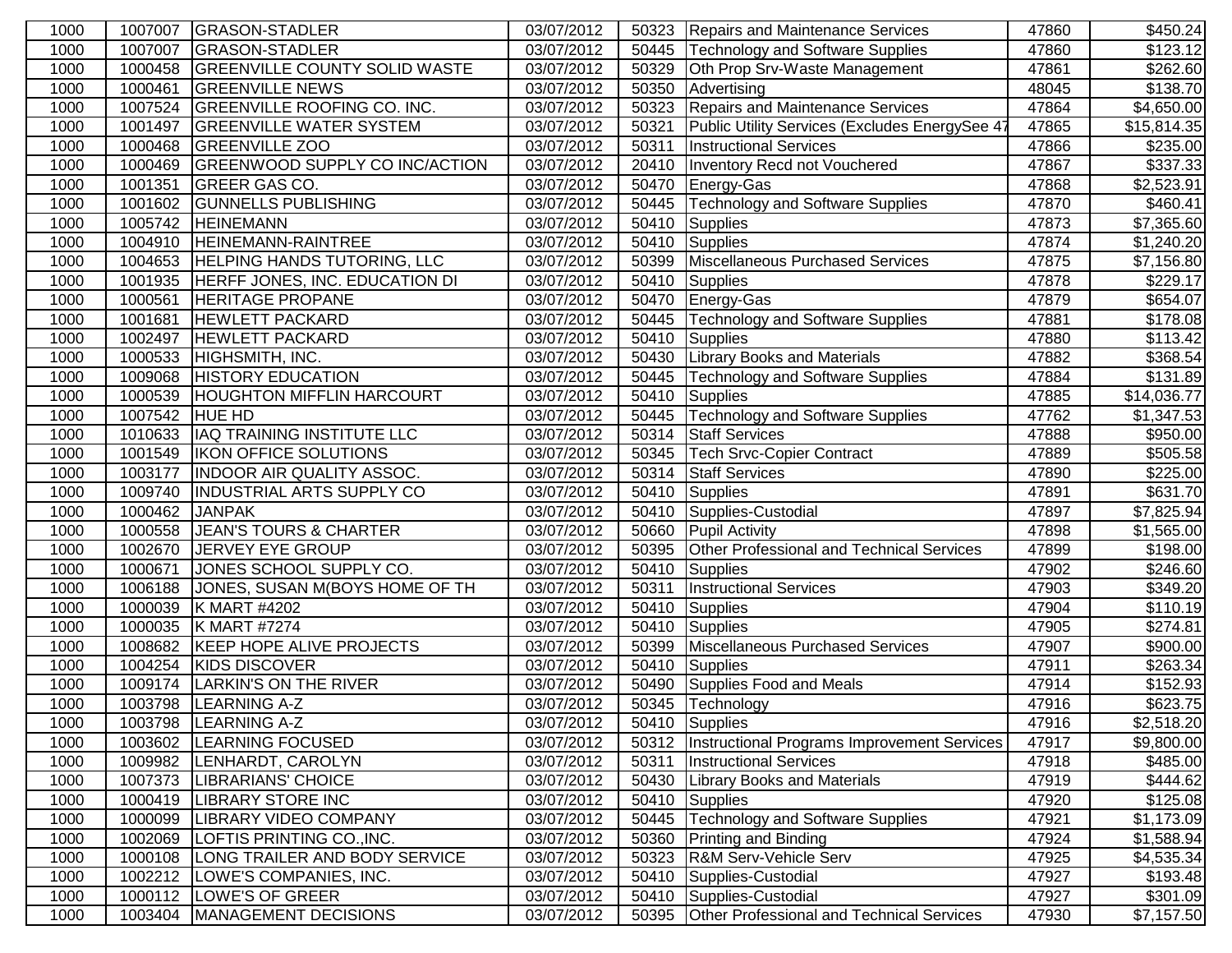| 1000 | 1000209 | <b>MARIETTA WATER DISTRICT</b>                     | 03/07/2012 | 50321 | Public Utility Services (Excludes EnergySee 47 | 47931 | $\overline{$}493.84$    |
|------|---------|----------------------------------------------------|------------|-------|------------------------------------------------|-------|-------------------------|
| 1000 | 1000822 | <b>MARTIN MICROSCOPE COMPANY</b>                   | 03/07/2012 | 50323 | <b>Repairs and Maintenance Services</b>        | 47932 | \$500.00                |
| 1000 | 1007717 | <b>MASTERCRAFT RENOVAITON SYSTEMS</b>              | 03/07/2012 | 50323 | R&M Serv-Gym Bleacher Serv                     | 47934 | \$2,317.00              |
| 1000 | 1005805 | MATTHEWS COMPUTER TECHNOLOGIES                     | 03/07/2012 | 50445 | Technology and Software Supplies               | 47935 | \$188.68                |
| 1000 | 1003814 | <b>MCALISTERS DELI</b>                             | 03/07/2012 | 50490 | Supplies Food and Meals                        | 47937 | \$136.08                |
| 1000 | 1005122 | MCCOY, MELODY JOELL                                | 03/07/2012 | 50311 | <b>Instructional Services</b>                  | 47940 | \$169.60                |
| 1000 | 1010269 | MICHAEL J LAGER FOUNDATION                         | 03/07/2012 | 50399 | Miscellaneous Purchased Services               | 47944 | \$180.00                |
| 1000 | 1009018 | MINDSTEP, INC                                      | 03/07/2012 | 50312 | Instructional Programs Improvement Services    | 47947 | \$6,500.00              |
| 1000 | 1001230 | MODERN SCHOOL SUPPLIES, INC                        | 03/07/2012 | 50410 | Supplies                                       | 47948 | \$136.61                |
| 1000 | 1007593 | MULCH MART OF POWDERSVILLE                         | 03/07/2012 | 50323 | R&M Grounds                                    | 47950 | \$1,680.00              |
| 1000 | 1002203 | <b>NAPA AUTO PARTS</b>                             | 03/07/2012 | 50410 | Supplies                                       | 47951 | \$633.83                |
| 1000 | 1000205 | <b>NASCO INC</b>                                   | 03/07/2012 | 50410 | Supplies                                       | 47952 | \$2,581.85              |
| 1000 | 1010703 | NATIONAL CINEMEDIA LLC                             | 03/07/2012 | 50350 | Advertising                                    | 47954 | \$1,240.00              |
| 1000 | 1000845 | NATIONAL GEOGRAPHIC EDUCATIONA                     | 03/07/2012 | 50410 | Supplies                                       | 47955 | \$1,207.80              |
| 1000 | 1002927 | NATIONAL SEATING & MOBILITY                        | 03/07/2012 | 50410 | Supplies                                       | 47956 | \$503.50                |
| 1000 | 1002566 | NETSUPPORT INC.                                    | 03/07/2012 | 50345 | Technology                                     | 47957 | $\overline{$2,843.55}$  |
| 1000 | 1001763 | NETWORK CONTROLS & ELECTRIC                        | 03/07/2012 | 50545 | TechnologyEquipment Communications Equip       | 47958 | \$11,298.73             |
| 1000 | 1004450 | OFFICE DEPOT                                       | 03/07/2012 | 50410 | Supplies                                       | 47961 | \$120.78                |
| 1000 | 1003640 | <b>OPERATOR'S UNLIMITED</b>                        | 03/07/2012 | 50321 | Public Utility Services (Excludes EnergySee 47 | 47963 | \$3,999.99              |
| 1000 | 1000333 | <b>OXFORD UNIVERSITY PRESS</b>                     | 03/07/2012 | 50410 | Supplies                                       | 47964 | \$451.74                |
| 1000 | 1001140 | PAPA JOHN'S PIZZA                                  | 03/07/2012 | 50490 | Supplies Food and Meals                        | 47966 | \$599.85                |
| 1000 | 1010114 | <b>PCI EDUCATIONAL PUBLISHING</b>                  | 03/07/2012 | 50410 | Supplies                                       | 47968 | \$574.48                |
| 1000 | 1000243 | <b>PEARSON EDUCATION, INC.</b>                     | 03/07/2012 | 50410 | Supplies                                       | 47969 | \$1,043.62              |
| 1000 | 1000364 | PECKNEL MUSIC COMPANY                              | 03/07/2012 | 50323 | R&M Serv-Piano & Strings Serv                  | 47970 | \$287.22                |
| 1000 | 1000364 | <b>PECKNEL MUSIC COMPANY</b>                       | 03/07/2012 | 50410 | Supplies                                       | 47970 | \$415.04                |
| 1000 | 1003037 | <b>PEDIATRIC SERVICES OF AMERICA,</b>              | 03/07/2012 | 50395 | Other Professional and Technical Services      | 47971 | \$7,931.25              |
| 1000 | 1000423 | <b>PEOPLES PUBLISHING GROUP INC</b>                | 03/07/2012 | 50420 | Textbooks                                      | 47900 | \$2,450.73              |
| 1000 | 1002479 | PHONAK, LLC                                        | 03/07/2012 | 50323 | Repairs and Maintenance Services               | 47972 | \$335.59                |
| 1000 | 1003614 | <b>PIEDMONT NATURAL GAS</b>                        | 03/07/2012 | 50470 | Energy-Gas                                     | 47973 | \$44,513.54             |
| 1000 | 1000391 | <b>PIP PRINTING #3</b>                             | 03/07/2012 | 50360 | <b>Printing and Binding</b>                    | 47975 | \$422.83                |
| 1000 | 1009112 | POCKET NURSE ENTERPRISES, INC                      | 03/07/2012 | 50410 | Supplies                                       | 47976 | $\overline{\$1,}441.54$ |
| 1000 | 1010774 | POOLE, JENNIFER NICKLES                            | 03/07/2012 | 50395 | Other Professional and Technical Services      | 47977 | \$600.00                |
| 1000 | 1000284 | <b>PROFESSIONAL ENGINEERING ASSOC</b>              | 03/07/2012 | 50520 | ConstructionServices (Temp) Building/Constru   | 47978 | \$1,000.00              |
| 1000 | 1003615 | QUILL CORPORATION                                  | 03/07/2012 | 50410 | Supplies                                       | 47980 | \$1,111.25              |
| 1000 | 1008445 | <b>RAYMOND ENGINEERING SC</b>                      | 03/07/2012 | 50395 | Other Professional and Technical Services      | 47983 | \$30,687.00             |
| 1000 | 1000327 | <b>READING SOURCE</b><br>1001573 REALLY GOOD STUFF | 03/07/2012 | 50410 | Supplies                                       | 47984 | $\overline{$}238.70$    |
| 1000 |         |                                                    | 03/07/2012 |       | 50410 Supplies                                 | 47985 | \$2,280.03              |
| 1000 | 1001846 | <b>RENAISSANCE LEARNING, INC.</b>                  | 03/07/2012 | 50345 | Technology                                     | 47986 | \$2,646.82              |
| 1000 | 1002408 | <b>ROBBINS TIRE SERVICE, INC.</b>                  | 03/07/2012 | 50323 | R&M Serv-Vehicle Serv                          | 47988 | \$4,518.37              |
| 1000 | 1002408 | ROBBINS TIRE SERVICE, INC.                         | 03/07/2012 | 50331 | Student Transportation                         | 47988 | \$4,269.98              |
| 1000 | 1001148 | <b>ROSEN PUBLISHING</b>                            | 03/07/2012 | 50430 | <b>Library Books and Materials</b>             | 47991 | \$732.85                |
| 1000 | 1002001 | S&ME                                               | 03/07/2012 | 50520 | ConstructionServices (Temp) Building/Constru   | 47993 | \$1,072.66              |
| 1000 | 1003020 | SALUDA RIVER PET FOOD CENTER,                      | 03/07/2012 | 50410 | Supplies                                       | 47994 | \$907.48]               |
| 1000 | 1000056 | <b>SAUNDERS OFFICE SUPPLY</b>                      | 03/07/2012 | 50410 | Supplies                                       | 47995 | \$1,478.34              |
| 1000 | 1007978 | <b>SC COALITION FOR MATH &amp; SCIENC</b>          | 03/07/2012 | 50312 | Instructional Programs Improvement Services    | 47799 | \$7,800.00              |
| 1000 | 1001182 | <b>SC DEPT OF EDUCATION TRANSPORT</b>              | 03/07/2012 | 50323 | Repairs and Maintenance Services               | 47996 | \$531.14                |
| 1000 | 1000032 | <b>SC DEPT OF LABOR LICENSING</b>                  | 03/07/2012 | 50329 | Other - Property Serv                          | 47997 | \$275.00                |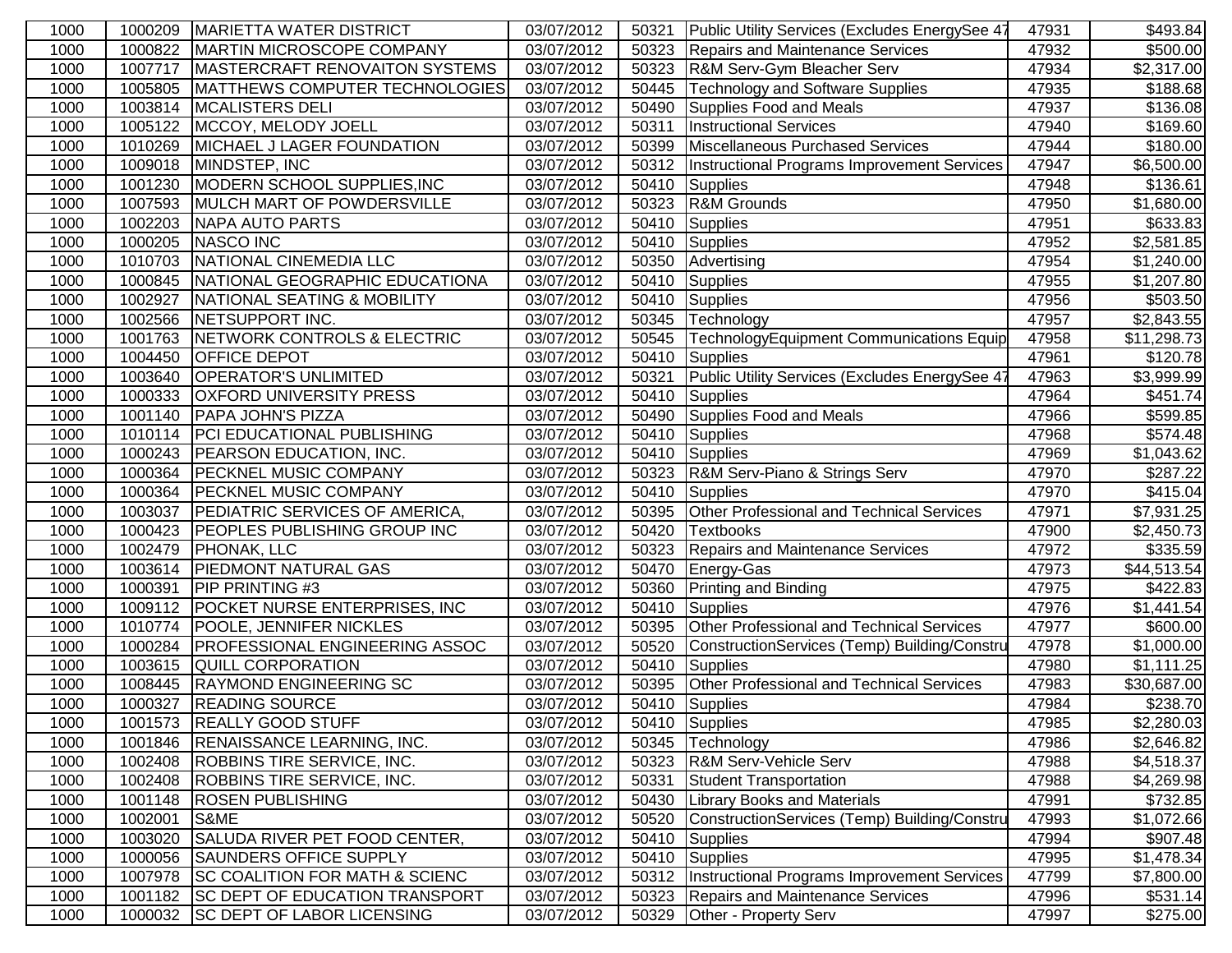| 1000 |         | 1001268 SCHOLASTIC INC                  | 03/07/2012              |       | 50410 Supplies                                   | 48003 | \$41,151.50          |
|------|---------|-----------------------------------------|-------------------------|-------|--------------------------------------------------|-------|----------------------|
| 1000 | 1002762 | SCHOLASTIC, INC.                        | 03/07/2012              | 50410 | Supplies                                         | 48005 | \$594.30             |
| 1000 | 1009496 | <b>SCHOOL CHECK IN</b>                  | 03/07/2012              | 50410 | Supplies                                         | 48006 | \$198.22             |
| 1000 | 1000675 | <b>SCHOOL NURSE SUPPLY</b>              | 03/07/2012              | 50410 | Supplies                                         | 48007 | \$1,048.41           |
| 1000 | 1002294 | <b>SCHOOL OUTFITTERS</b>                | 03/07/2012              | 50410 | Supplies                                         | 48008 | \$462.92             |
| 1000 | 1003208 | <b>SCIENCE KIT</b>                      | 03/07/2012              | 50410 | Supplies                                         | 48009 | \$902.27             |
| 1000 | 1004788 | <b>SHARP BUSINESS SYSTEMS</b>           | 03/07/2012              | 50345 | <b>Tech Srvc-Copier Contract</b>                 | 48012 | \$14,173.76          |
| 1000 | 1002936 | SILMAR ELECTRONICS, INC.                | 03/07/2012              | 50540 | Equipment Under 5000                             | 48016 | \$1,590.00           |
| 1000 | 1001800 | <b>SIMPLEX GRINNELL</b>                 | 03/07/2012              | 50329 | Other - Property Serv                            | 48017 | \$1,128.00           |
| 1000 | 1009945 | SIMPLIFIED OFFICE SYSTEMS, LLC          | 03/07/2012              | 50345 | <b>Tech Srvc-Copier Contract</b>                 | 48018 | \$283.48             |
| 1000 | 1002092 | SIMPSONVILLE POLICE DEPARTMENT          | 03/07/2012              | 50395 | <b>Prof Tech Srvc-SRO Contracts</b>              | 48019 | \$9,791.68           |
| 1000 | 1002057 | <b>SMITH DRAY LINE</b>                  | 03/07/2012              | 50395 | <b>Other Professional and Technical Services</b> | 48023 | \$2,744.00           |
| 1000 | 1002318 | SOUTHEASTERN PAPER GROUP                | 03/07/2012              | 50410 | Supplies-Custodial                               | 48031 | \$122.43             |
| 1000 | 1001222 | <b>STAPLES ADVANTAGE</b>                | 03/07/2012              | 50410 | Supplies                                         | 48036 | \$214.97             |
| 1000 | 1005110 | <b>STAPLES ADVANTAGE</b>                | 03/07/2012              | 50410 | Supplies                                         | 48032 | \$1,397.60           |
| 1000 | 1000377 | <b>STATE DEPARTMENT OF EDUCATION</b>    | 03/07/2012              | 50660 | <b>Pupil Activity</b>                            | 48033 | \$5,421.90           |
| 1000 | 1010681 | <b>STURDISTEEL COMPANY</b>              | 03/07/2012              | 50520 | ConstructionServices (Temp) Building/Constru     | 48034 | \$3,870.00           |
| 1000 | 1003229 | <b>TEACHER DIRECT</b>                   | 03/07/2012              | 50410 | <b>Supplies</b>                                  | 48040 | \$1,660.35           |
| 1000 | 1003926 | <b>TEACHER'S DISCOUNT</b>               | 03/07/2012              | 50410 | Supplies                                         | 48041 | \$487.55             |
| 1000 | 1005810 | <b>THE CHILDREN'S MUSEUM</b>            | 03/07/2012              | 50660 | <b>Pupil Activity</b>                            | 48043 | \$632.00             |
| 1000 | 1009548 | THE ORIGINAL BENJAMINS CALABAS          | 03/07/2012              | 50660 | <b>Pupil Activity</b>                            | 48047 | \$770.00             |
| 1000 | 1002976 | <b>TIGERTOWN GRAPHICS</b>               | 03/07/2012              | 50490 | <b>Other Supplies and Materials</b>              | 48049 | \$545.70             |
| 1000 | 1003187 | TOOLS FOR LITERACY , INC.               | 03/07/2012              | 50312 | Instructional Programs Improvement Services      | 48050 | \$5,923.75           |
| 1000 | 1000477 | <b>TOWNSEND PRESS</b>                   | 03/07/2012              | 50410 | Supplies                                         | 48051 | \$274.89             |
| 1000 | 1000483 | <b>TRIARCO ARTS AND CRAFTS</b>          | 03/07/2012              | 50410 | Supplies                                         | 48052 | \$192.95             |
| 1000 | 1002940 | <b>TRIUMPH LEARNING LLC</b>             | 03/07/2012              | 50410 | Supplies                                         | 48054 | \$355.00             |
| 1000 | 1006692 | <b>TUMBLEWEED PRESS INC.</b>            | 03/07/2012              | 50345 | Technology                                       | 48055 | \$319.20             |
| 1000 | 1001055 | <b>ULTIMATE OFFICE INC.</b>             | 03/07/2012              | 50410 | Supplies                                         | 48056 | \$113.80             |
| 1000 | 1000494 | UNITED CHEMICAL AND SUPPLY INC          | 03/07/2012              | 20410 | Inventory Recd not Vouchered                     | 48057 | \$517.96             |
| 1000 | 1000494 | UNITED CHEMICAL AND SUPPLY INC          | $\overline{03/07}/2012$ | 50410 | Supplies-Custodial                               | 48057 | \$3,631.50           |
| 1000 | 1001368 | USI, INC.                               | 03/07/2012              | 50410 | Supplies                                         | 48059 | \$475.04             |
| 1000 | 1007000 | <b>VICK SR., DONALD S.</b>              | 03/07/2012              | 50311 | <b>Instructional Services</b>                    | 48061 | $\overline{$}310.40$ |
| 1000 | 1000846 | VIRCO INC.                              | 03/07/2012              | 50410 | Supplies                                         | 48062 | \$2,464.98           |
| 1000 | 1005113 | <b>VIRTUCOM INC.</b>                    | 03/07/2012              | 50345 | <b>Tech Srvc-Copier Contract</b>                 | 48063 | \$1,642.08           |
| 1000 | 1009916 | <b>WASTE CONNECTIONS CAROLINAS</b>      | 03/07/2012              | 50323 | Repairs and Maintenance Services                 | 48066 | \$10,952.68          |
| 1000 | 1009916 | <b>WASTE CONNECTIONS CAROLINAS</b>      | 03/07/2012              | 50329 | <b>Oth Prop Srv-Waste Management</b>             | 48066 | \$27,820.23          |
| 1000 | 1010797 | WHOLESALE HALLOWEEN COSTUMES            | 03/07/2012              |       | 50410 Supplies                                   | 48067 | \$258.29             |
| 1000 | 1000492 | WHOLESALE INDUSTRIAL ELECTRONI          | 03/07/2012              | 50445 | Technology and Software Supplies                 | 48068 | \$498.75             |
| 1000 | 1009141 | <b>WORLD RESEARCH COMPANY</b>           | 03/07/2012              | 50410 | Supplies                                         | 48071 | \$1,072.50           |
| 1000 | 1000859 | <b>WORTHINGTON DIRECT, INC.</b>         | 03/07/2012              | 50410 | Supplies                                         | 48072 | \$650.40             |
| 1000 | 1003251 | <b>WRIGHT EXPRESS FINANCIAL SERVI</b>   | 03/07/2012              | 50410 | Supplies-Vehicle fuel                            | 48073 | \$561.57             |
| 6000 | 1001140 | <b>PAPA JOHN'S PIZZA</b>                | 03/07/2012              | 50460 | <b>Food Purchases</b>                            | 61568 | \$104,527.50         |
| 6000 | 1005526 | SARA LEE BAKERY GROUP/ EARTHGR          | 03/07/2012              | 50460 | <b>Food Purchases</b>                            | 61569 | \$4,103.96           |
| 1000 |         | 1003518 SC SKILLS USA                   | 03/08/2012              | 50660 | <b>Pupil Activity</b>                            | 48086 | \$750.00             |
| 1000 |         | 1011003 STEVENSON, KENNETH R            | 03/08/2012              | 50312 | Instructional Programs Improvement Services      | 48088 | \$150.00             |
| 6000 | 1000017 | <b>AAA SUPPLY</b>                       | 03/08/2012              | 50323 | Repairs and Maintenance Services                 | 61570 | \$684.28             |
| 6000 |         | 1000018  ROTO-ROOTER SEWER DRAIN SERVIC | 03/08/2012              | 50323 | Repairs and Maintenance Services                 | 61571 | \$600.00             |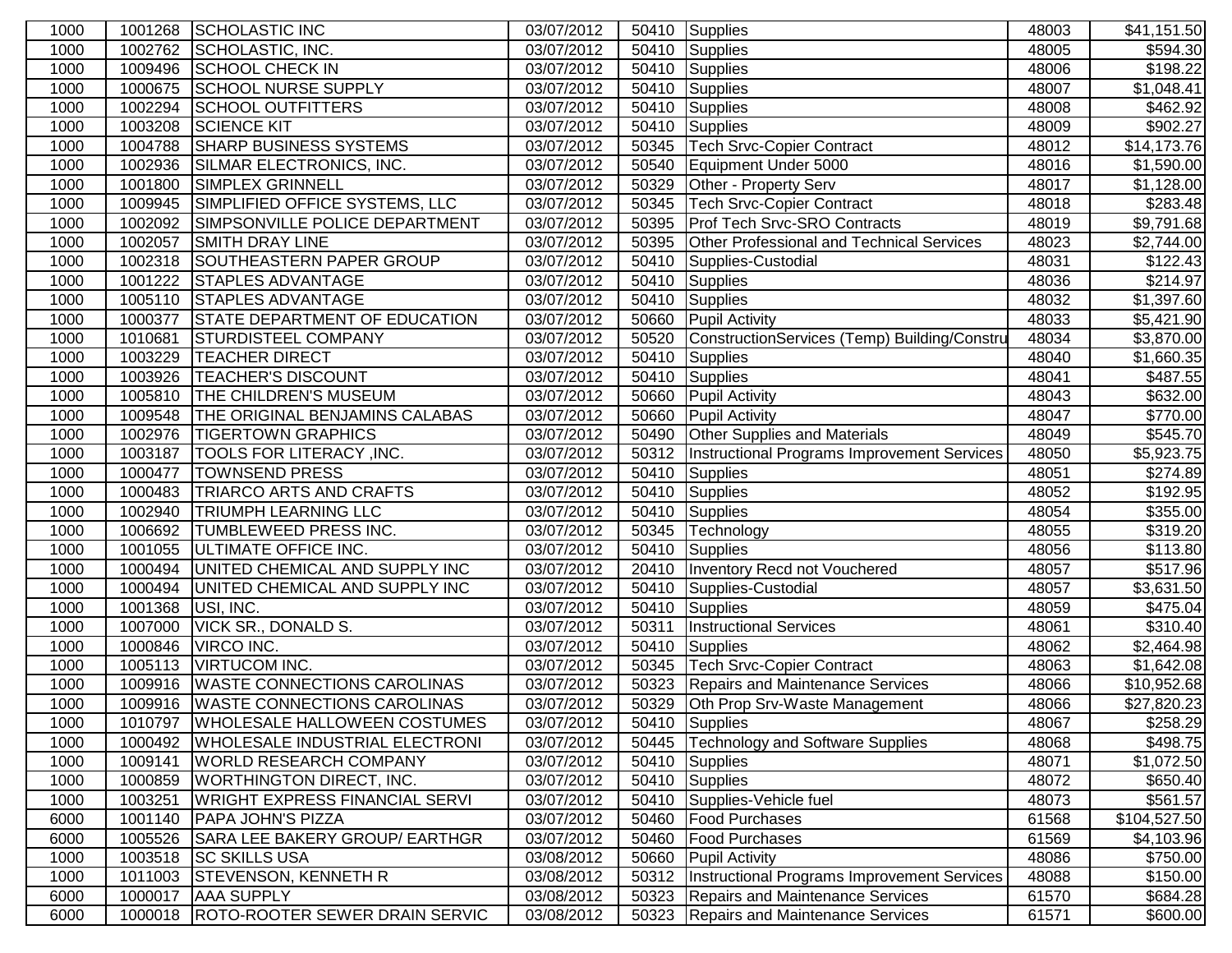| 6000 |                | 1000025 JOYCE EQUIPMENT COMPANY        | 03/08/2012 |       | 50323   Repairs and Maintenance Services         | 61572 | \$439.90                |
|------|----------------|----------------------------------------|------------|-------|--------------------------------------------------|-------|-------------------------|
| 6000 |                | 1000025 JOYCE EQUIPMENT COMPANY        | 03/08/2012 | 50540 | Equipment Under 5000                             | 61572 | \$615.57                |
| 6000 |                | 1000130 BALLENTINE EQUIPMENT COMPANY   | 03/08/2012 | 50323 | Repairs and Maintenance Services                 | 61573 | \$2,605.81              |
| 6000 | 1000367        | <b>PEPSI-COLA BOTTLING COMPANY</b>     | 03/08/2012 | 50460 | <b>Food Purchases</b>                            | 61574 | \$7,104.48              |
| 6000 | 1000721        | <b>FORMS &amp; SUPPLY, INC.</b>        | 03/08/2012 | 50410 | Supplies                                         | 61575 | $\overline{$}115.22$    |
| 6000 | 1001304        | <b>GRAINGER</b>                        | 03/08/2012 | 50323 | Repairs and Maintenance Services                 | 61576 | \$1,909.68              |
| 6000 | 1001790        | JOHNSTONE SUPPLY                       | 03/08/2012 | 50323 | Repairs and Maintenance Services                 | 61577 | \$823.59                |
| 6000 | 1004748        | MARVIN'S PRODUCE                       | 03/08/2012 | 50460 | <b>Food Purchases</b>                            | 61578 | \$26,671.66             |
| 6000 | 1005345        | <b>BLUE BELL CREAMERIES</b>            | 03/08/2012 | 50460 | Food Purchases                                   | 61579 | \$2,358.41              |
| 6000 | 1005351        | <b>BULL'S EYE BRANDS</b>               | 03/08/2012 | 50460 | <b>TFood Purchases</b>                           | 61580 | \$1,056.75              |
| 6000 | 1005417        | FUNACHO                                | 03/08/2012 | 50460 | <b>IFood Purchases</b>                           | 61581 | \$363.80                |
| 6000 |                | 1005525 SANITECH SYSTEMS, INC.         | 03/08/2012 | 50490 | <b>Other Supplies and Materials</b>              | 61582 | \$21,323.65             |
| 6000 | 1006291        | <b>FOOD EQUIPMENT CO</b>               | 03/08/2012 | 50540 | Equipment Under 5000                             | 61584 | \$1,306.51              |
| 6000 | 1008622        | <b>ORKIN, INC</b>                      | 03/08/2012 | 50323 | <b>R&amp;M Serv-Pest Control Serv</b>            | 61585 | \$3,150.00              |
| 1000 | 1000850        | <b>AIRGAS NATIONAL WELDERS</b>         | 03/09/2012 | 20410 | Inventory Recd not Vouchered                     | 861   | $\overline{$}209.12$    |
| 1000 | 1001623        | BENDER BURKOT EAST COAST SUPPL         | 03/09/2012 | 50410 | Supplies                                         | 863   | \$1,665.29              |
| 1000 |                | 1002726 ECHOLS OIL CO.                 | 03/09/2012 | 50410 | Supplies-Vehicle fuel                            | 864   | \$1,210.08              |
| 1000 | 1003021        | <b>FIRE PROTECTION SPECIALIST OF</b>   | 03/09/2012 | 50323 | <b>R&amp;M Serv-Plant Serv</b>                   | 867   | \$116.00                |
| 1000 | 1000567        | <b>FOLLETT LIBRARY RESOURCES</b>       | 03/09/2012 | 50410 | Supplies                                         | 859   | \$1,713.22              |
| 1000 | 1000567        | <b>FOLLETT LIBRARY RESOURCES</b>       | 03/09/2012 | 50430 | <b>Library Books and Materials</b>               | 859   | \$17,609.61             |
| 1000 | 1000567        | <b>FOLLETT LIBRARY RESOURCES</b>       | 03/09/2012 | 50445 | <b>Technology and Software Supplies</b>          | 859   | $\overline{$677.59}$    |
| 1000 | 1001225        | <b>FOLLETT SOFTWARE COMPANY</b>        | 03/09/2012 | 50410 | Supplies                                         | 862   | \$148.40                |
| 1000 | 1000721        | <b>FORMS &amp; SUPPLY, INC.</b>        | 03/09/2012 | 50410 | Supplies                                         | 860   | \$3,590.29              |
| 1000 | 1000721        | <b>FORMS &amp; SUPPLY, INC.</b>        | 03/09/2012 | 50445 | Technology and Software Supplies                 | 860   | \$274.71                |
| 1000 | 1002887        | <b>GREENVILLE OFFICE SUPPLY</b>        | 03/09/2012 | 50410 | Supplies                                         | 865   | \$557.06                |
| 1000 | 1000066        | LAKESHORE LEARNING MATERIALS           | 03/09/2012 | 50410 | Supplies                                         | 857   | \$1,427.67              |
| 1000 |                | 1000066  LAKESHORE LEARNING MATERIALS  | 03/09/2012 | 50445 | Technology and Software Supplies                 | 857   | \$101.56                |
| 1000 | 1002950        | LEARNING FOCUSED SOLUTIONS, IN         | 03/09/2012 | 50410 | Supplies                                         | 866   | \$1,045.00              |
| 1000 | 1000177        | <b>MCBRIDES INC</b>                    | 03/09/2012 | 50410 | Supplies                                         | 858   | \$445.28                |
| 1000 | 1003927        | <b>SCHOOL SPECIALTY</b>                | 03/09/2012 | 50410 | Supplies                                         | 868   | \$1,281.12              |
| 6000 |                | 1005349 BROOKWOOD FARMS, INC.          | 03/09/2012 | 10160 | Inventory - Food                                 | 61586 | \$5,432.00              |
| 6000 | 1005351        | <b>BULL'S EYE BRANDS</b>               | 03/09/2012 | 50460 | <b>Food Purchases</b>                            | 61587 | \$520.76                |
| 6000 | 1005454        | J. M. SMUCKERS COMPANY                 | 03/09/2012 | 10160 | Inventory - Food                                 | 61588 | $\overline{$19,154.85}$ |
| 6000 |                | 1005456 JENNIE-O-TURKEY STORE          | 03/09/2012 | 10160 | Inventory - Food                                 | 61589 | \$2,121.60              |
| 6000 | 1005459        | KINGS DELIGHT, LTD.                    | 03/09/2012 | 10160 | Inventory - Food                                 | 61590 | \$39,586.00             |
| 6000 | 1005464 LING'S |                                        | 03/09/2012 |       | 10160   Inventory - Food                         | 61591 | \$36,025.00             |
| 6000 |                | 1005486 NARDONE BROS. BAKING CO., INC  | 03/09/2012 |       | 10160 Inventory - Food                           | 61592 | \$15,042.60             |
| 6000 |                | 1005526 SARA LEE BAKERY GROUP/ EARTHGR | 03/09/2012 | 50460 | <b>Food Purchases</b>                            | 61593 | \$10,010.35             |
| 6000 | 1008317        | <b>GOOD HARBOR FOOD GROUP</b>          | 03/09/2012 | 10160 | Inventory - Food                                 | 61594 | \$9,281.75              |
| 1000 | 1010897        | <b>ABBOTT'S PRO WASH</b>               | 03/14/2012 | 50323 | <b>R&amp;M Serv-Plant Serv</b>                   | 48138 | \$1,490.00              |
| 1000 | 1006371        | ACADEMIC ASSISTANTS PLUS, LLC          | 03/14/2012 | 50399 | Miscellaneous Purchased Services                 | 48139 | \$909.60                |
| 1000 | 1002668        | <b>ACP DIRECT</b>                      | 03/14/2012 | 50445 | Technology and Software Supplies                 | 48140 | \$972.44]               |
| 1000 | 1000052        | <b>AIMS EDUCATION FOUNDATION</b>       | 03/14/2012 | 50410 | Supplies                                         | 48141 | \$786.63                |
| 1000 | 1002043        | ALLEN, DEBORAH E.                      | 03/14/2012 | 50331 | Student Transportation                           | 48142 | \$646.40                |
| 1000 | 1003590        | <b>AMERICAN SECURITY GREENVILLE</b>    | 03/14/2012 | 50395 | <b>Other Professional and Technical Services</b> | 48143 | \$507.96                |
| 1000 | 1003590        | <b>AMERICAN SECURITY GREENVILLE</b>    | 03/14/2012 | 50395 | <b>Other Security Services</b>                   | 48143 | \$717.12]               |
| 1000 |                | 1001090 ANDERSON BROTHERS              | 03/14/2012 | 50323 | R&M Serv-Vehicle Serv                            | 48144 | \$2,761.04              |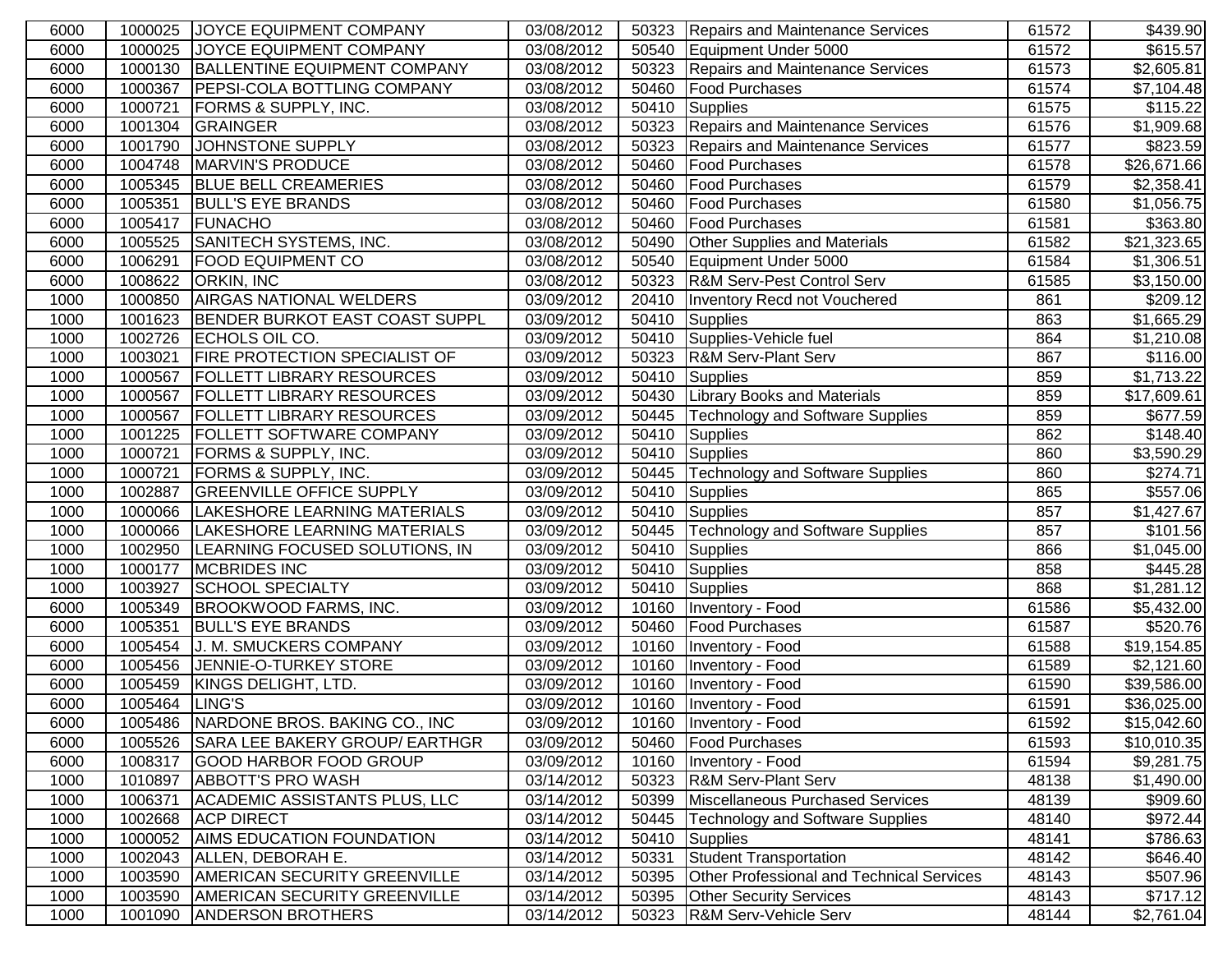| 1000 |         | 1010962 ANDY'S TECH SUPPLY             | 03/14/2012 |       | 50410 Supplies                                     | 48145 | \$1,094.24             |
|------|---------|----------------------------------------|------------|-------|----------------------------------------------------|-------|------------------------|
| 1000 | 1000947 | <b>APPERSON PRINT MANAGEMENT SERV</b>  | 03/14/2012 | 50410 | Supplies                                           | 48147 | \$126.08               |
| 1000 | 1000849 | <b>APPLE INC.</b>                      | 03/14/2012 | 50545 | TechnologyEquipment Under 5000                     | 48148 | \$528.94               |
| 1000 | 1000128 | <b>BAGATELLE</b>                       | 03/14/2012 | 50490 | Supplies Food and Meals                            | 48151 | \$117.66               |
| 1000 | 1000720 | <b>BAKER &amp; TAYLOR</b>              | 03/14/2012 | 50410 | <b>Supplies</b>                                    | 48152 | \$151.84               |
| 1000 | 1002150 | <b>BARNES &amp; NOBLE, INC.</b>        | 03/14/2012 | 50410 | Supplies                                           | 48153 | \$2,561.22             |
| 1000 | 1000133 | <b>BATTERY SPECIALISTS INC</b>         | 03/14/2012 | 50410 | Supplies-Custodial                                 | 48155 | \$2,052.20             |
| 1000 | 1008648 | BEASLEY, ANTHONY WAYNE                 | 03/14/2012 | 50331 | <b>Student Transportation</b>                      | 48156 | \$626.20               |
| 1000 | 1001623 | BENDER BURKOT EAST COAST SUPPL         | 03/14/2012 | 20410 | Inventory Recd not Vouchered                       | 48160 | \$470.64               |
| 1000 | 1008678 | BETHLEHEM CHRISTIAN ACADEMY            | 03/14/2012 | 50399 | Miscellaneous Purchased Services                   | 48161 | \$529.98               |
| 1000 | 1001567 | <b>BILINGUAL DICTIONARIES</b>          | 03/14/2012 | 50410 | Supplies                                           | 48165 | \$435.97               |
| 1000 | 1000141 | <b>BI-LO</b>                           | 03/14/2012 | 50410 | Supplies                                           | 48162 | \$396.01               |
| 1000 | 1000141 | <b>BI-LO</b>                           | 03/14/2012 | 50490 | Supplies Food and Meals                            | 48162 | \$289.02               |
| 1000 | 1006377 | <b>BI-LO</b>                           | 03/14/2012 | 50410 | Supplies                                           | 48163 | \$242.41               |
| 1000 | 1001105 | BINSWANGER                             | 03/14/2012 | 50323 | <b>R&amp;M Serv-Plant Serv</b>                     | 48166 | \$255.71               |
| 1000 | 1000145 | BLUE RIDGE RURAL WATER COMPANY         | 03/14/2012 | 50321 | Public Utility Services (Excludes EnergySee 41     | 48168 | $\overline{$}1,044.36$ |
| 1000 | 1000805 | <b>BOUND TO STAY BOUND</b>             | 03/14/2012 | 50430 | <b>Library Books and Materials</b>                 | 48169 | $\overline{$}443.21$   |
| 1000 | 1008647 | <b>BRUNSON, VICTORIA B</b>             | 03/14/2012 | 50331 | <b>Student Transportation</b>                      | 48171 | \$181.80               |
| 1000 | 1002814 | <b>BURNS, DARRELL L</b>                | 03/14/2012 | 50331 | Student Transportation                             | 48174 | \$470.16               |
| 1000 | 1000164 | <b>CAMCOR</b>                          | 03/14/2012 | 50445 | Technology and Software Supplies                   | 48178 | \$3,178.52             |
| 1000 | 1000752 | CAROLINA BIOLOGICAL SUPPLY CO          | 03/14/2012 | 50410 | <b>Supplies</b>                                    | 48179 | \$29,672.74            |
| 1000 | 1010619 | CARTER ELECTRONICS SERVICE CO          | 03/14/2012 | 50410 | Supplies                                           | 48180 | \$699.60               |
| 1000 | 1000946 | CDW, GOVERNMENT, INC.                  | 03/14/2012 | 50445 | Technology and Software Supplies                   | 48181 | \$614.59               |
| 1000 | 1002680 | CHARTER COMMUNICATIONS                 | 03/14/2012 | 50395 | Other Professional and Technical Services          | 48182 | \$132.97               |
| 1000 | 1002023 | <b>CHICK-FIL-A</b>                     | 03/14/2012 | 50490 | Supplies Food and Meals                            | 48184 | \$158.08               |
| 1000 | 1001780 | <b>CHILDS &amp; HALLIGAN</b>           | 03/14/2012 | 50319 | <b>Legal Services</b>                              | 48185 | \$1,082.95             |
| 1000 | 1004246 | <b>CINTAS</b>                          | 03/14/2012 | 50395 | Other Professional and Technical Services          | 48187 | \$3,649.48             |
| 1000 | 1002262 | <b>CITY ELECTRIC SUPPLY</b>            | 03/14/2012 | 20410 | Inventory Recd not Vouchered                       | 48188 | \$5,565.00             |
| 1000 | 1002173 | CLARKSON, WALSH, TERRELL& COULTE       | 03/14/2012 | 50319 | <b>Legal Services</b>                              | 48190 | \$1,047.54             |
| 1000 | 1000213 | COMMISSION OF PUBLIC WORKS             | 03/14/2012 | 50321 | Public Utility Services (Excludes EnergySee 47     | 48191 | \$469.02               |
| 1000 | 1000213 | COMMISSION OF PUBLIC WORKS             | 03/14/2012 | 50470 | Energy-Electricity                                 | 48191 | \$9,549.96             |
| 1000 | 1000213 | COMMISSION OF PUBLIC WORKS             | 03/14/2012 | 50470 | Energy-Gas                                         | 48191 | \$3,062.15             |
| 1000 | 1009158 | COMPASS EVALUATION & RESEARCH          | 03/14/2012 | 50312 | <b>Instructional Programs Improvement Services</b> | 48192 | \$12,000.00            |
| 1000 | 1000565 | <b>COMPUTER DIRECT OUTLET</b>          | 03/14/2012 | 50410 | Supplies                                           | 48193 | \$173.84               |
| 1000 | 1009200 | CONSTRUCTIVE PLAYTHINGS, LLC           | 03/14/2012 | 50410 | Supplies                                           | 48195 | \$114.45               |
| 1000 | 1001886 | COPY SPOT, INC.                        | 03/14/2012 |       | 50395   Digitalization For As-Built Drawings       | 48197 | \$487.39               |
| 1000 |         | 1002880 COUNCIL FOR ECONOMIC EDUCATION | 03/14/2012 |       | 50410 Supplies                                     | 48199 | \$549.00               |
| 1000 | 1006223 | <b>CSI TECHNOLOGY OUTFITTERS</b>       | 03/14/2012 |       | 50445   Technology and Software Supplies           | 48201 | \$3,457.56             |
| 1000 | 1006223 | <b>CSI TECHNOLOGY OUTFITTERS</b>       | 03/14/2012 | 50545 | Technology Equipment Over 5000                     | 48201 | \$47,381.07            |
| 1000 | 1006223 | <b>CSI TECHNOLOGY OUTFITTERS</b>       | 03/14/2012 | 50545 | TechnologyEquipment Under 5000                     | 48201 | \$43,903.00            |
| 1000 | 1008929 | <b>DELA TORRE, ANA</b>                 | 03/14/2012 | 50331 | Student Transportation                             | 48202 | \$387.84               |
| 1000 | 1002695 | <b>DELL MARKETING</b>                  | 03/14/2012 | 50545 | TechnologyEquipment Under 5000                     | 48203 | \$984.74               |
| 1000 | 1000020 | <b>DEMCO</b>                           | 03/14/2012 | 50410 | Supplies                                           | 48204 | \$692.07               |
| 1000 | 1000755 | <b>DICK BLICK COMPANY</b>              | 03/14/2012 | 20410 | Inventory Recd not Vouchered                       | 48206 | \$509.82               |
| 1000 | 1000755 | <b>DICK BLICK COMPANY</b>              | 03/14/2012 | 50410 | Supplies                                           | 48206 | \$758.59               |
| 1000 | 1008347 | <b>DILLION SUPPLY COMPANY</b>          | 03/14/2012 | 50410 | Supplies                                           | 48207 | \$418.33               |
| 1000 | 1005827 | <b>DISCOUNT SCHOOL SUPPLY</b>          | 03/14/2012 | 50410 | Supplies                                           | 48208 | \$899.58               |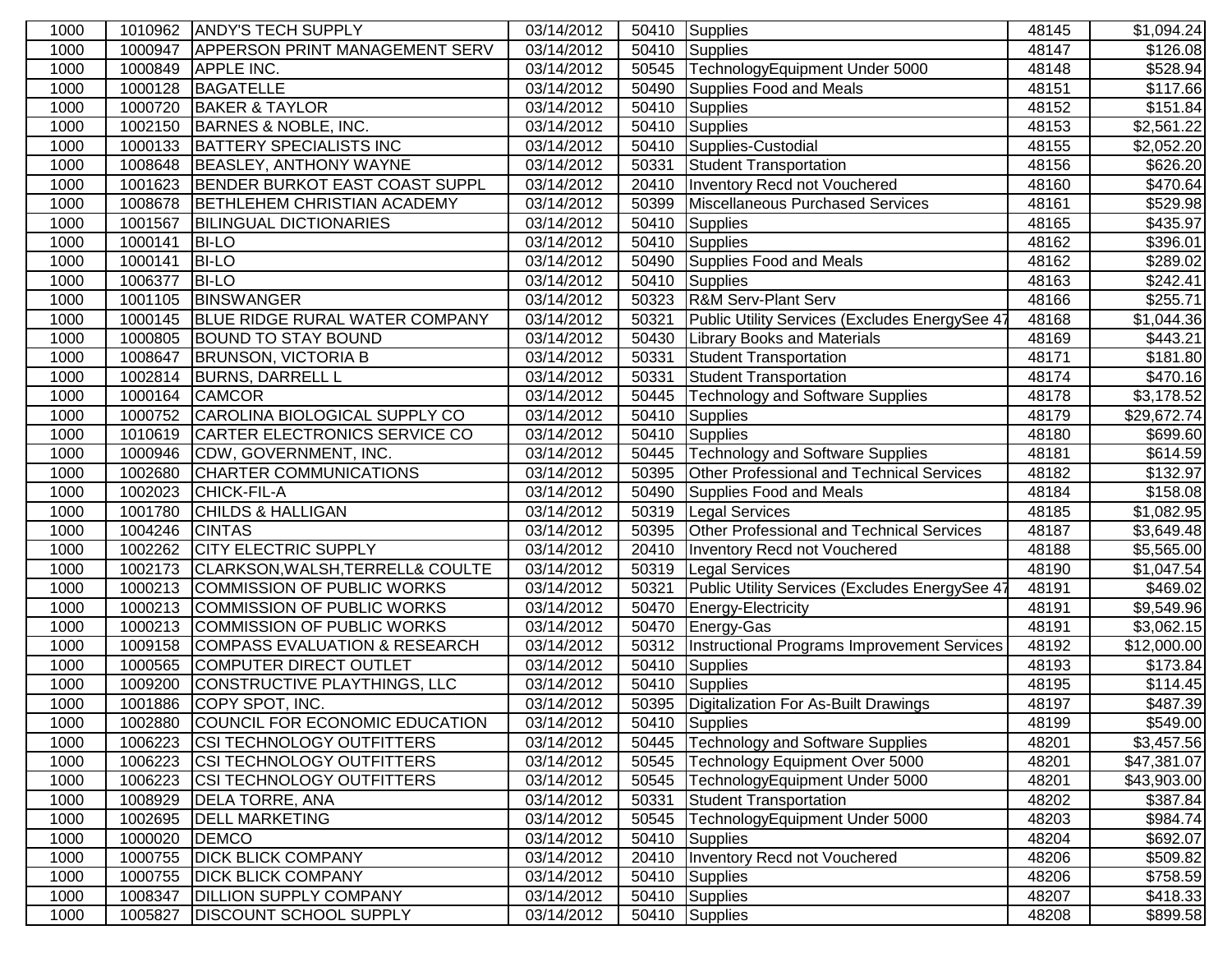| 1000 |         | 1003604   DOWD, DANA                   | 03/14/2012 | 50331 | Student Transportation                         | 48210 | \$404.00               |
|------|---------|----------------------------------------|------------|-------|------------------------------------------------|-------|------------------------|
| 1000 | 1000838 | <b>DUKE POWER</b>                      | 03/14/2012 | 50470 | Energy-Electricity                             | 48211 | \$793.85               |
| 1000 | 1006441 | DUNN, VIRGINIA DALE                    | 03/14/2012 | 50331 | Student Transportation                         | 48212 | \$232.30               |
| 1000 | 1008723 | <b>EAI EDUCATION</b>                   | 03/14/2012 | 50410 | Supplies                                       | 48213 | \$323.81               |
| 1000 | 1000231 | <b>EDITORIAL PROJECTS IN EDUCATIO</b>  | 03/14/2012 | 50350 | Advertising                                    | 48214 | \$945.00               |
| 1000 | 1001710 | EDUCATIONAL INNOVATIONS, INC.          | 03/14/2012 | 50410 | Supplies                                       | 48215 | \$1,687.70             |
| 1000 | 1001740 | ELECTRO-MECH SCOREBOARD COMPAN         | 03/14/2012 | 50540 | Equipment Over 5000                            | 48216 | \$5,300.00             |
| 1000 | 1010974 | <b>ETA/CULEENAIRE</b>                  | 03/14/2012 | 50410 | Supplies                                       | 48217 | \$315.49               |
| 1000 |         | 1000278 EVAN-MOOR CORPORATION          | 03/14/2012 | 50410 | Supplies                                       | 48218 | \$219.97               |
| 1000 |         | 1004639 EVANS LEARNING CENTER          | 03/14/2012 | 50399 | Miscellaneous Purchased Services               | 48219 | \$4,834.20             |
| 1000 |         | 1010333 EXPANDING EXPRESSION           | 03/14/2012 | 50410 | Supplies                                       | 48220 | \$2,213.31             |
| 1000 | 1005798 | <b>FEDEX KINKO'S</b>                   | 03/14/2012 | 50360 | <b>Printing and Binding</b>                    | 48223 | \$116.87               |
| 1000 |         | 1006442 FISHER, GEORGIA                | 03/14/2012 | 50331 | <b>Student Transportation</b>                  | 48227 | \$646.40               |
| 1000 | 1001572 | <b>FLINN SCIENTIFIC, INC.</b>          | 03/14/2012 | 50410 | Supplies                                       | 48228 | \$699.88               |
| 1000 |         | 1002662 FOUNTAIN INN NATURAL GAS SYSTE | 03/14/2012 | 50470 | Energy-Gas                                     | 48231 | $\overline{$}5,473.99$ |
| 1000 | 1002417 | <b>FRINGE BENEFITS MANGEMENT COMP</b>  | 03/14/2012 | 20412 | Out of Pocket Medical                          | 48234 | \$715.01               |
| 1000 | 1001056 | <b>GOPHER SPORT</b>                    | 03/14/2012 | 50410 | Supplies                                       | 48240 | \$549.44               |
| 1000 | 1007524 | GREENVILLE ROOFING CO. INC.            | 03/14/2012 | 50323 | Repairs and Maintenance Services               | 48246 | \$775.00               |
| 1000 | 1000465 | <b>GREENVILLE TECHNICAL COLLEGE</b>    | 03/14/2012 | 50373 | Tuition to other Entity                        | 48247 | \$480.00               |
| 1000 | 1001497 | <b>GREENVILLE WATER SYSTEM</b>         | 03/14/2012 | 50321 | Public Utility Services (Excludes EnergySee 47 | 48248 | \$9,310.48             |
| 1000 | 1010978 | <b>GUSTO LTD</b>                       | 03/14/2012 | 50410 | Supplies                                       | 48250 | \$230.34               |
| 1000 | 1006912 | H&H GLASS & SERVICES INC.              | 03/14/2012 | 50323 | <b>R&amp;M Serv-Plant Serv</b>                 | 48251 | \$596.00               |
| 1000 | 1002981 | <b>HARBOR FREIGHT TOOLS</b>            | 03/14/2012 | 50410 | Supplies                                       | 48255 | \$572.37               |
| 1000 | 1008840 | HARDIGREE, ALICIA D                    | 03/14/2012 | 50331 | <b>Student Transportation</b>                  | 48256 | \$646.40               |
| 1000 | 1000826 | HARPER, LAMBERT AND BROWN, PA          | 03/14/2012 | 50319 | <b>Legal Services</b>                          | 48257 | \$321.52               |
| 1000 | 1002614 | HART, JANE J.                          | 03/14/2012 | 50331 | <b>Student Transportation</b>                  | 48258 | \$290.88               |
| 1000 | 1005742 | <b>HEINEMANN</b>                       | 03/14/2012 | 50312 | Instructional Programs Improvement Services    | 48259 | \$11,375.00            |
| 1000 | 1005742 | <b>HEINEMANN</b>                       | 03/14/2012 | 50410 | Supplies                                       | 48259 | \$103.62               |
| 1000 |         | 1010397 HENDRIX, CARMAN                | 03/14/2012 | 50331 | <b>Student Transportation</b>                  | 48260 | \$222.20               |
| 1000 |         | 1001456 HENRY'S SMOKEHOUSE             | 03/14/2012 | 50490 | Supplies Food and Meals                        | 48261 | \$237.14               |
| 1000 |         | 1001935 HERFF JONES, INC. EDUCATION DI | 03/14/2012 | 50410 | Supplies                                       | 48262 | \$389.10               |
| 1000 | 1000561 | <b>HERITAGE PROPANE</b>                | 03/14/2012 | 50470 | Energy-Gas                                     | 48263 | 3339.10                |
| 1000 | 1000534 | <b>HIGHWATER CLAYS INC</b>             | 03/14/2012 | 50410 | Supplies                                       | 48264 | $\overline{$}256.78$   |
| 1000 | 1002812 | <b>HOFFMAN, SARA</b>                   | 03/14/2012 | 50331 | <b>Student Transportation</b>                  | 48266 | \$481.77               |
| 1000 | 1003065 | <b>HOLT, CHRISTAL G</b>                | 03/14/2012 | 50331 | Student Transportation                         | 48267 | \$484.80               |
| 1000 | 1000539 | <b>HOUGHTON MIFFLIN HARCOURT</b>       | 03/14/2012 | 50410 | Supplies                                       | 48268 | \$16,247.58            |
| 1000 |         | 1009394  I CAN! LEARNING CENTER        | 03/14/2012 | 50399 | Miscellaneous Purchased Services               | 48270 | \$7,240.00             |
| 1000 | 1001087 | <b>INDEXX. INC.</b>                    | 03/14/2012 | 50360 | <b>Printing and Binding</b>                    | 48271 | \$2,135.31             |
| 1000 | 1001453 | <b>INTERSTATE TRANSPORTATION EQUI</b>  | 03/14/2012 | 50550 | Equipment Licensed Vehicles Capitalize         | 48272 | \$135,252.00           |
| 1000 | 1010525 | <b>IXL LEARNING, INC</b>               | 03/14/2012 | 50345 | Technology                                     | 48273 | \$1,500.00             |
| 1000 | 1007453 | JA PIPER ROOFING CO                    | 03/14/2012 | 50323 | Repairs and Maintenance Services               | 48274 | \$3,136.05             |
| 1000 | 1000462 | <b>JANPAK</b>                          | 03/14/2012 | 50410 | Supplies-Custodial                             | 48275 | \$2,975.32             |
| 1000 | 1002434 | JARA, ROBERT J                         | 03/14/2012 | 50331 | Student Transportation                         | 48276 | \$547.40               |
| 1000 | 1010420 | KEN'S AUTO & TRUCK BODY REPAIR         | 03/14/2012 | 50323 | R&M Serv-Vehicle Serv                          | 48278 | \$2,363.27             |
| 1000 | 1003603 | KIRBY, TAMMIE                          | 03/14/2012 | 50331 | Student Transportation                         | 48279 | \$556.51               |
| 1000 | 1001808 | <b>KNOX COMPANY</b>                    | 03/14/2012 | 50410 | Supplies-Routine Maintenance                   | 48280 | \$630.00               |
| 1000 | 1002941 | LEXISNEXIS SCREENING SOLUTIONS         | 03/14/2012 | 50314 | <b>Staff Services</b>                          | 48284 | \$492.00               |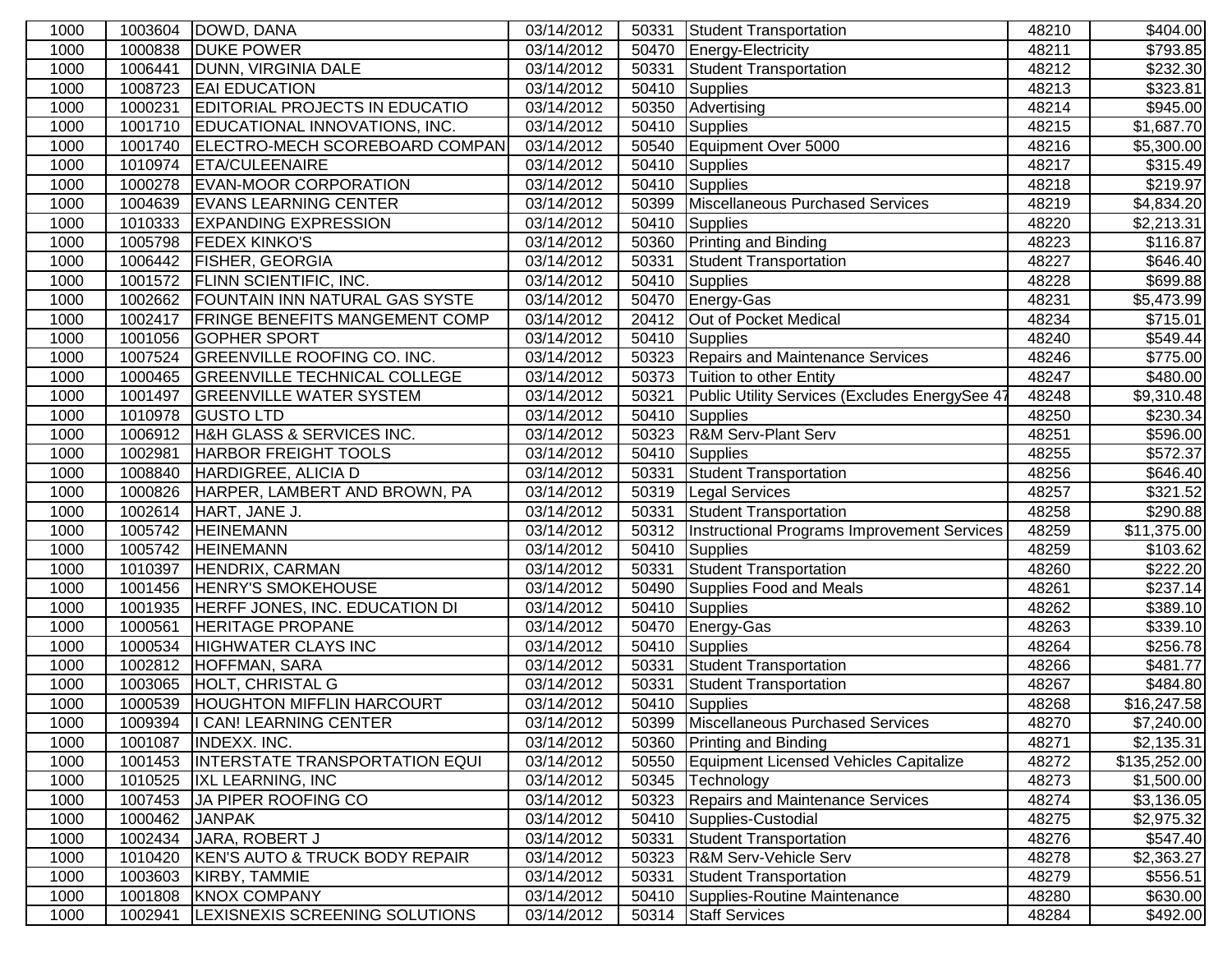| 1000 | 1005469 | LOWE'S - CHERRYDALE                   | 03/14/2012 |       | 50410 Supplies                               | 48286 | \$1,857.66              |
|------|---------|---------------------------------------|------------|-------|----------------------------------------------|-------|-------------------------|
| 1000 | 1000112 | <b>LOWE'S OF GREER</b>                | 03/14/2012 | 50410 | Supplies                                     | 48286 | \$1,584.83              |
| 1000 | 1006604 | <b>MARSH, CHERI</b>                   | 03/14/2012 | 50331 | <b>Student Transportation</b>                | 48287 | \$484.80                |
| 1000 | 1003563 | MAYER-JOHNSON                         | 03/14/2012 | 50410 | Supplies                                     | 48289 | \$128.49                |
| 1000 | 1005122 | MCCOY, MELODY JOELL                   | 03/14/2012 | 50311 | <b>Instructional Services</b>                | 48290 | \$270.00                |
| 1000 | 1002037 | MCGRAW-HILL COMPANIES                 | 03/14/2012 | 50410 | Supplies                                     | 48291 | \$413.97                |
| 1000 | 1010217 | MERRIGAN, MICHELE G                   | 03/14/2012 | 50331 | Student Transportation                       | 48295 | \$231.80                |
| 1000 | 1010269 | MICHAEL J LAGER FOUNDATION            | 03/14/2012 | 50399 | Miscellaneous Purchased Services             | 48297 | $\overline{$}180.00$    |
| 1000 | 1003899 | MILLER, RANDY D                       | 03/14/2012 | 50399 | Miscellaneous Purchased Services             | 48298 | $\overline{$}400.00$    |
| 1000 | 1007593 | MULCH MART OF POWDERSVILLE            | 03/14/2012 | 50323 | R&M Grounds                                  | 48299 | \$1,120.00              |
| 1000 | 1004450 | <b>OFFICE DEPOT</b>                   | 03/14/2012 | 50410 | Supplies                                     | 48308 | \$135.65                |
| 1000 | 1001870 | <b>OFFICE DEPOT, INC.</b>             | 03/14/2012 | 50410 | Supplies                                     | 48309 | \$143.31                |
| 1000 | 1000329 | <b>ORIENTAL TRADING COMPANY</b>       | 03/14/2012 | 50410 | Supplies                                     | 48311 | \$314.42                |
| 1000 | 1004876 | PANTEN, EVELYN                        | 03/14/2012 | 50331 | Student Transportation                       | 48315 | \$431.78                |
| 1000 | 1001410 | <b>PEARSON EDUCATION</b>              | 03/14/2012 | 50410 | Supplies                                     | 48316 | \$1,360.05              |
| 1000 | 1001410 | <b>PEARSON EDUCATION</b>              | 03/14/2012 | 50410 | Supplies                                     | 48317 | \$1,181.25              |
| 1000 | 1000243 | PEARSON EDUCATION, INC.               | 03/14/2012 | 50410 | Supplies                                     | 48316 | \$529.50                |
| 1000 | 1000243 | <b>PEARSON EDUCATION, INC.</b>        | 03/14/2012 | 50420 | <b>Textbooks</b>                             | 48317 | $\overline{\$1,152.31}$ |
| 1000 | 1000364 | <b>PECKNEL MUSIC COMPANY</b>          | 03/14/2012 | 50410 | Supplies                                     | 48318 | \$1,662.08              |
| 1000 | 1000423 | <b>PEOPLES PUBLISHING GROUP INC</b>   | 03/14/2012 | 50410 | Supplies                                     | 48319 | \$445.11                |
| 1000 | 1003614 | <b>PIEDMONT NATURAL GAS</b>           | 03/14/2012 | 50470 | Energy-Gas                                   | 48321 | \$4,161.63              |
| 1000 | 1010564 | <b>PIONEER VALLEY BOOKS</b>           | 03/14/2012 | 50410 | Supplies                                     | 48322 | $\overline{$}539.13$    |
| 1000 | 1003416 | PLUMLEY, LISA K.                      | 03/14/2012 | 50331 | <b>Student Transportation</b>                | 48323 | \$383.80                |
| 1000 | 1000394 | <b>PLUS INC</b>                       | 03/14/2012 | 50323 | Repairs and Maintenance Services             | 48324 | \$186.07                |
| 1000 | 1006453 | PORTER, MIRINDA B.                    | 03/14/2012 | 50331 | Student Transportation                       | 48325 | \$174.23                |
| 1000 | 1000399 | <b>POSITIVE PROMOTIONS</b>            | 03/14/2012 | 50410 | Supplies                                     | 48326 | \$103.95                |
| 1000 | 1001079 | <b>PRESENTATION SYSTEMS SOUTH, IN</b> | 03/14/2012 | 50410 | Supplies                                     | 48327 | \$300.29                |
| 1000 | 1001339 | <b>PRESTWICK HOUSE</b>                | 03/14/2012 | 50410 | Supplies                                     | 48329 | \$155.61                |
| 1000 | 1002240 | <b>PROJECT LEAD THE WAY, INC.</b>     | 03/14/2012 | 50410 | Supplies                                     | 48330 | \$222.79                |
| 1000 | 1002526 | <b>PSAT/NMSQT</b>                     | 03/14/2012 | 50410 | Supplies                                     | 48331 | \$17,794.00             |
| 1000 | 1003615 | QUILL CORPORATION                     | 03/14/2012 | 50410 | Supplies                                     | 48333 | \$979.19                |
| 1000 | 1000327 | <b>READING SOURCE</b>                 | 03/14/2012 | 50410 | Supplies                                     | 48335 | \$2,461.99              |
| 1000 | 1002557 | <b>REALITYWORKS, INC.</b>             | 03/14/2012 | 50410 | Supplies                                     | 48336 | \$1,224.45              |
| 1000 | 1000019 | <b>ROURKE PUBLISHING GROUP</b>        | 03/14/2012 | 50430 | <b>Library Books and Materials</b>           | 48338 | \$763.05                |
| 1000 | 1002001 | S&ME                                  | 03/14/2012 | 50520 | ConstructionServices (Temp) Building/Constru | 48340 | \$7,554.30              |
| 1000 | 1000037 | SADDLEBACK EDUCATIONAL INCORPO        | 03/14/2012 | 50410 | Supplies                                     | 48341 | \$437.70                |
| 1000 | 1000047 | <b>ISAM'S CLUB</b>                    | 03/14/2012 |       | 50410 Supplies                               | 48343 | \$1,297.55              |
| 1000 | 1010777 | <b>SAMUELS, RHONDA SUE</b>            | 03/14/2012 | 50311 | <b>Instructional Services</b>                | 48344 | $\sqrt{$427.35}$        |
| 1000 | 1000814 | <b>SARGENT-WELCH SCIENTIFIC</b>       | 03/14/2012 | 50410 | Supplies                                     | 48345 | \$202.27                |
| 1000 | 1000056 | <b>SAUNDERS OFFICE SUPPLY</b>         | 03/14/2012 | 50410 | Supplies                                     | 48346 | \$339.16                |
| 1000 | 1001182 | <b>SC DEPT OF EDUCATION TRANSPORT</b> | 03/14/2012 | 50323 | Repairs and Maintenance Services             | 48347 | \$875.04                |
| 1000 | 1001268 | <b>SCHOLASTIC INC</b>                 | 03/14/2012 | 50410 | Supplies                                     | 48350 | \$4,775.05              |
| 1000 | 1004306 | <b>SCHOLASTIC STORE ONLINE</b>        | 03/14/2012 | 50410 | Supplies                                     | 48351 | \$195.71                |
| 1000 | 1002762 | SCHOLASTIC, INC.                      | 03/14/2012 | 50410 | Supplies                                     | 48352 | \$504.67                |
| 1000 | 1000687 | <b>SCHOOL DISTRICT OF PICKENS COU</b> | 03/14/2012 | 50720 | Transits                                     | 48353 | \$12,474.57             |
| 1000 | 1000675 | <b>SCHOOL NURSE SUPPLY</b>            | 03/14/2012 | 50445 | Technology and Software Supplies             | 48354 | \$603.63                |
| 1000 | 1009208 | <b>SEON DESIGN INC</b>                | 03/14/2012 | 50410 | Supplies                                     | 48355 | \$3,990.90              |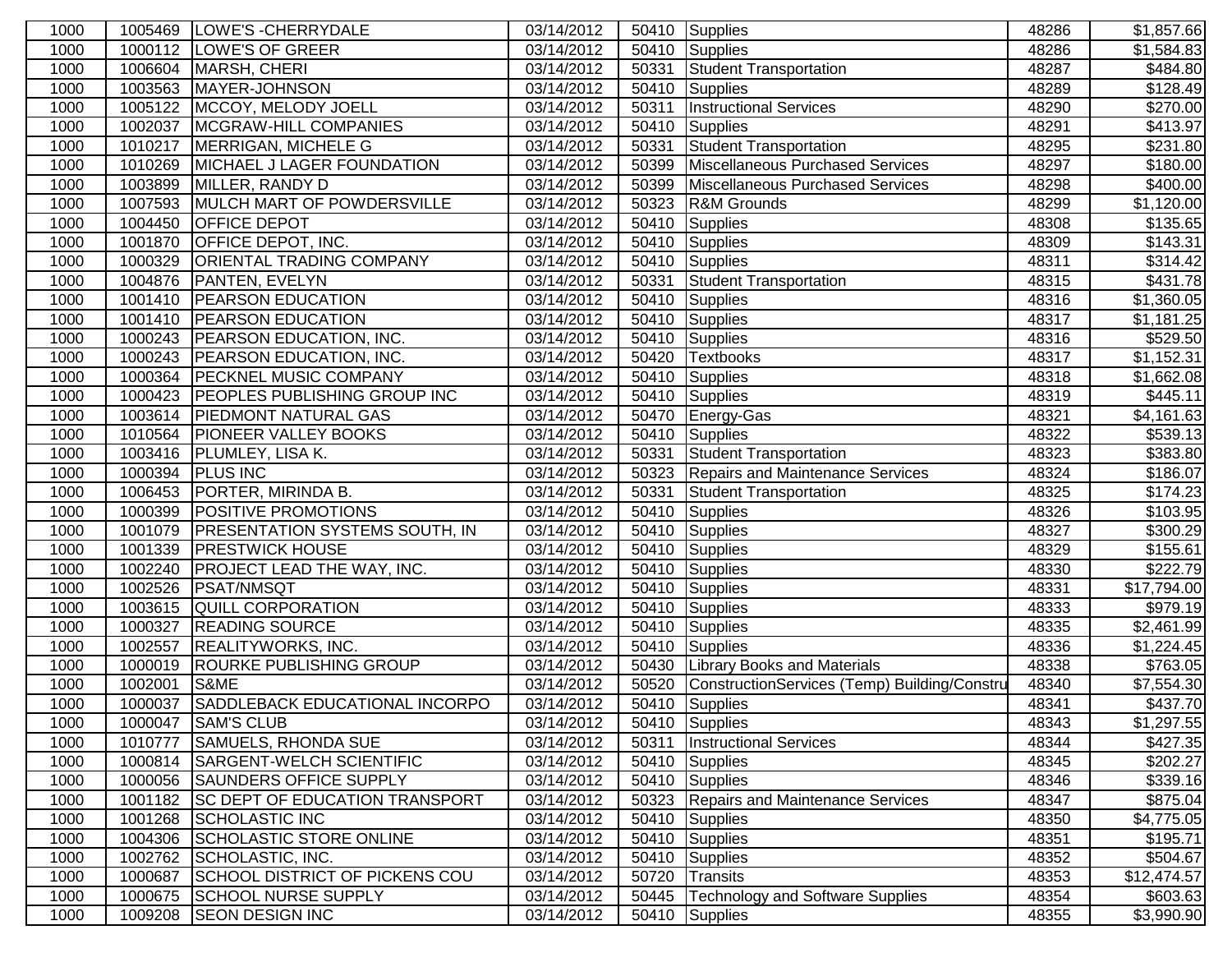| 1000 |         | 1004788 SHARP BUSINESS SYSTEMS        | 03/14/2012 |       | 50345   Tech Srvc-Copier Contract              | 48357 | \$29,591.15             |
|------|---------|---------------------------------------|------------|-------|------------------------------------------------|-------|-------------------------|
| 1000 | 1004788 | <b>SHARP BUSINESS SYSTEMS</b>         | 03/14/2012 | 50410 | Supplies                                       | 48357 | \$1,418.21              |
| 1000 | 1004788 | <b>SHARP BUSINESS SYSTEMS</b>         | 03/14/2012 | 50445 | Technology and Software Supplies               | 48357 | \$636.00                |
| 1000 | 1008539 | SHELCO, INC                           | 03/14/2012 | 50520 | ConstructionServices Buildings Capitalize      | 48358 | \$77,776.69             |
| 1000 | 1002999 | SILMAR ELECTRONICS                    | 03/14/2012 | 50520 | ConstructionServices Buildings Capitalize      | 48359 | \$127.20                |
| 1000 | 1009945 | SIMPLIFIED OFFICE SYSTEMS, LLC        | 03/14/2012 | 50345 | <b>Tech Srvc-Copier Contract</b>               | 48360 | \$927.67                |
| 1000 | 1000372 | <b>SMILEMAKERS INC</b>                | 03/14/2012 | 50410 | Supplies                                       | 48361 | \$162.08                |
| 1000 | 1009966 | SOUTHEASTERN BUILDING SERVICE         | 03/14/2012 | 50323 | <b>R&amp;M Serv-Plant Serv</b>                 | 48364 | \$2,015.56              |
| 1000 | 1002318 | SOUTHEASTERN PAPER GROUP              | 03/14/2012 | 20410 | Inventory Recd not Vouchered                   | 48365 | $\overline{$}17,744.40$ |
| 1000 | 1002322 | <b>SPIRIT TELECOM</b>                 | 03/14/2012 | 50340 | Comm Srvc-Landlines                            | 48366 | \$1,917.95              |
| 1000 | 1001222 | <b>STAPLES ADVANTAGE</b>              | 03/14/2012 | 50410 | Supplies                                       | 48367 | \$825.91                |
| 1000 | 1001222 | <b>STAPLES ADVANTAGE</b>              | 03/14/2012 | 50410 | Supplies                                       | 48375 | \$101.91                |
| 1000 |         | 1001222 STAPLES ADVANTAGE             | 03/14/2012 | 50540 | Equipment Under 5000                           | 48367 | \$1,483.98              |
| 1000 | 1005110 | <b>STAPLES ADVANTAGE</b>              | 03/14/2012 | 50410 | Supplies                                       | 48368 | \$1,512.28              |
| 1000 | 1005110 | <b>STAPLES ADVANTAGE</b>              | 03/14/2012 | 50410 | Supplies                                       | 48369 | $\overline{$}423.96$    |
| 1000 | 1000377 | <b>STATE DEPARTMENT OF EDUCATION</b>  | 03/14/2012 | 50660 | <b>Pupil Activity</b>                          | 48370 | \$204.60                |
| 1000 | 1003384 | SUNDANCE NEWBRIDGE EDUCATION          | 03/14/2012 | 50410 | Supplies                                       | 48372 | \$897.60                |
| 1000 | 1000704 | <b>SUPER DUPER PUBLICATIONS INC</b>   | 03/14/2012 | 50410 | Supplies                                       | 48373 | \$106.90                |
| 1000 | 1000809 | <b>SYLVAN LEARNING CENTER GREEN</b>   | 03/14/2012 | 50399 | Miscellaneous Purchased Services               | 48374 | \$9,750.00              |
| 1000 | 1003574 | <b>TAYLOR, ANGELA</b>                 | 03/14/2012 | 50331 | <b>Student Transportation</b>                  | 48376 | \$646.40                |
| 1000 | 1007348 | <b>TEACHER CREATED MATERIALS, INC</b> | 03/14/2012 | 50410 | Supplies                                       | 48378 | \$1,028.24              |
| 1000 | 1003926 | <b>TEACHER'S DISCOUNT</b>             | 03/14/2012 | 50410 | <b>Supplies</b>                                | 48380 | \$259.14                |
| 1000 | 1000409 | <b>TEACHER'S DISCOVERY</b>            | 03/14/2012 | 50410 | Supplies                                       | 48379 | \$608.07                |
| 1000 | 1000409 | <b>TEACHER'S DISCOVERY</b>            | 03/14/2012 | 50445 | Technology and Software Supplies               | 48379 | \$142.08                |
| 1000 | 1007452 | <b>TECTA AMERICA</b>                  | 03/14/2012 | 50323 | Repairs and Maintenance Services               | 48381 | \$1,125.00              |
| 1000 | 1002615 | <b>TOLLISON, SARAH JANE</b>           | 03/14/2012 | 50331 | Student Transportation                         | 48384 | \$252.50                |
| 1000 | 1002312 | <b>TRANE COMFORT SOLUTIONS</b>        | 03/14/2012 | 50520 | ConstructionServices (Temp) Building/Constru   | 48385 | \$10,540.00             |
| 1000 | 1002940 | <b>TRIUMPH LEARNING LLC</b>           | 03/14/2012 | 50410 | <b>Supplies</b>                                | 48386 | \$846.12                |
| 1000 | 1002220 | <b>TRUESDALE, ELATA</b>               | 03/14/2012 | 50331 | <b>Student Transportation</b>                  | 48387 | \$333.30                |
| 1000 | 1000494 | UNITED CHEMICAL AND SUPPLY INC        | 03/14/2012 | 50410 | Supplies-Custodial                             | 48388 | \$2,305.08              |
| 1000 | 1000494 | UNITED CHEMICAL AND SUPPLY INC        | 03/14/2012 | 50540 | Equipment Under 5000                           | 48388 | \$4,801.30              |
| 1000 | 1003739 | <b>UNITED UTILITY CO</b>              | 03/14/2012 | 50321 | Public Utility Services (Excludes EnergySee 47 | 48389 | \$2,953.80              |
| 1000 | 1001857 | <b>UPS STORE</b>                      | 03/14/2012 | 50399 | Miscellaneous Purchased Services               | 48390 | $\overline{$}425.25$    |
| 1000 | 1000302 | US FOODSERVICE                        | 03/14/2012 | 50410 | Supplies                                       | 48392 | \$1,086.96              |
| 1000 | 1003438 | USA TESTPREP INC.                     | 03/14/2012 | 50345 | Technology                                     | 48393 | \$2,125.00              |
| 1000 | 1009029 | <b>VEX ROBOTICS, INC</b>              | 03/14/2012 |       | $\overline{50410}$ Supplies                    | 48395 | \$1,382.72              |
| 1000 |         | 1005113 VIRTUCOM INC.                 | 03/14/2012 |       | 50345 Tech Srvc-Copier Contract                | 48396 | \$14,707.89             |
| 1000 | 1002811 | <b>WALLACE, GERALDINE ANN</b>         | 03/14/2012 | 50331 | Student Transportation                         | 48398 | \$595.90                |
| 1000 | 1000526 | <b>WAL-MART</b>                       | 03/14/2012 | 50410 | Supplies                                       | 48397 | \$1,098.59              |
| 1000 | 1001714 | <b>WEST GROUP</b>                     | 03/14/2012 | 50319 | <b>Legal Services</b>                          | 48401 | \$344.03                |
| 1000 | 1001714 | <b>WEST GROUP</b>                     | 03/14/2012 | 50410 | Supplies                                       | 48401 | \$205.11                |
| 1000 | 1000479 | <b>WEST MUSIC COMPANY INC</b>         | 03/14/2012 | 50410 | Supplies                                       | 48402 | \$287.97                |
| 1000 | 1000484 | <b>WESTERN PSYCHOLOGICAL SERVICES</b> | 03/14/2012 | 50410 | Supplies-Testing                               | 48403 | \$846.35                |
| 1000 | 1004877 | <b>WILLIAMS, APRYLE</b>               | 03/14/2012 | 50331 | Student Transportation                         | 48405 | $\overline{$}581.76$    |
| 1000 | 1010778 | <b>WRIGHTEN, JR., QUINTUS</b>         | 03/14/2012 | 50311 | <b>Instructional Services</b>                  | 48408 | \$433.41                |
| 1000 | 1003406 | <b>WT COX SUBSCRIPTIONS</b>           | 03/14/2012 | 50440 | Periodicals                                    | 48409 | \$1,063.40              |
| 1000 | 1002077 | <b>YEAGER VISION CARE</b>             | 03/14/2012 | 50395 | Other Professional and Technical Services      | 48410 | \$120.00                |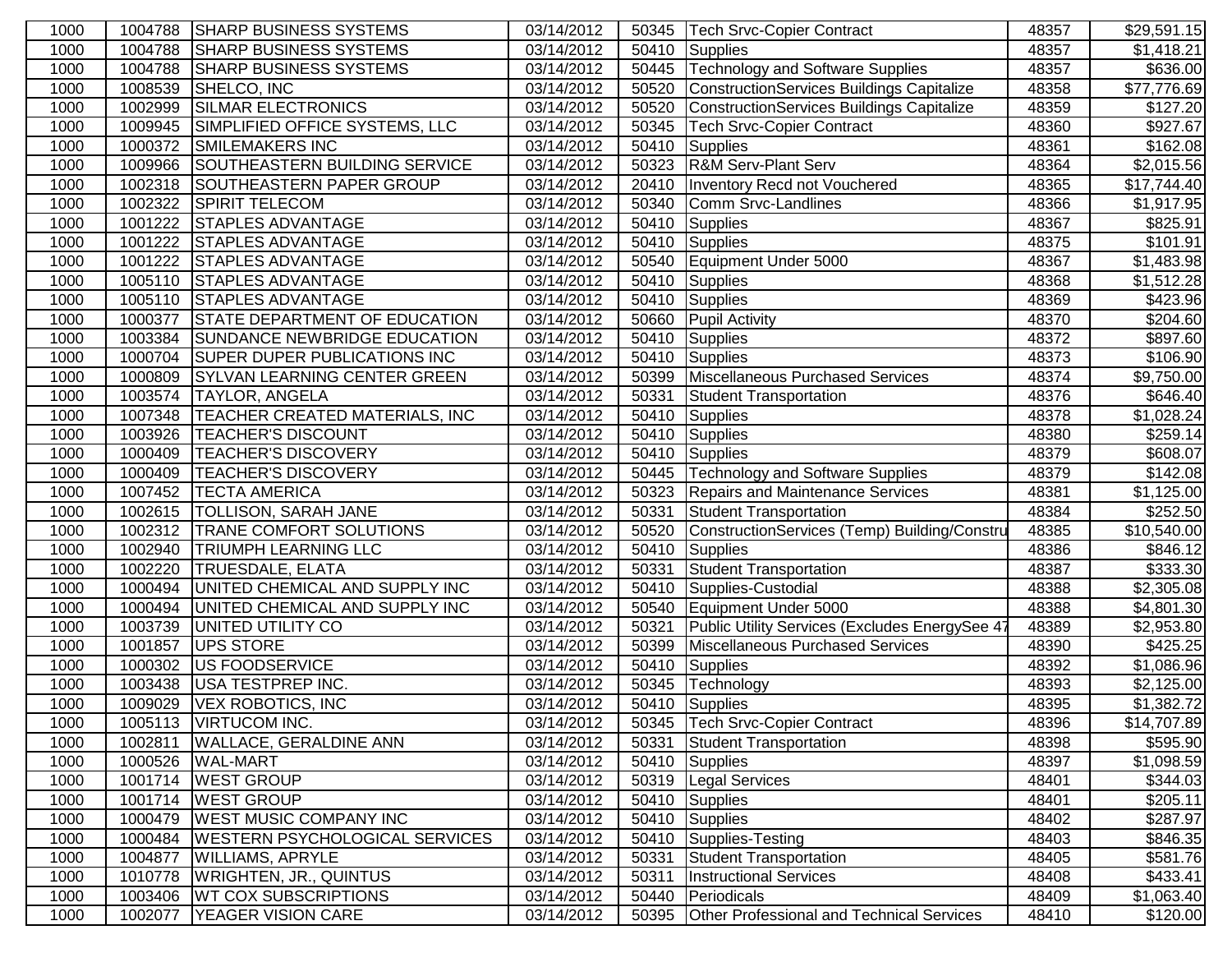| 6000 |         | 1000025 JOYCE EQUIPMENT COMPANY        | 03/15/2012 |       | 50323 Repairs and Maintenance Services   | 61637 | \$13,369.26             |
|------|---------|----------------------------------------|------------|-------|------------------------------------------|-------|-------------------------|
| 6000 |         | 1000025 JOYCE EQUIPMENT COMPANY        | 03/15/2012 | 50540 | Equipment Under 5000                     | 61637 | \$1,293.11              |
| 6000 |         | 1000133 BATTERY SPECIALISTS INC        | 03/15/2012 | 50490 | <b>Other Supplies and Materials</b>      | 61638 | \$237.38                |
| 6000 |         | 1000162 C C DICKSON CO                 | 03/15/2012 | 50323 | Repairs and Maintenance Services         | 61640 | \$1,995.24              |
| 6000 | 1000340 | <b>CRESCENT SUPPLY CO INC</b>          | 03/15/2012 | 50323 | Repairs and Maintenance Services         | 61641 | \$212.42]               |
| 6000 | 1000367 | <b>PEPSI-COLA BOTTLING COMPANY</b>     | 03/15/2012 | 50460 | <b>Food Purchases</b>                    | 61642 | \$5,901.24              |
| 6000 | 1000721 | <b>FORMS &amp; SUPPLY, INC.</b>        | 03/15/2012 | 50410 | Supplies                                 | 61643 | \$118.74                |
| 6000 | 1000721 | <b>FORMS &amp; SUPPLY, INC.</b>        | 03/15/2012 | 50490 | <b>Other Supplies and Materials</b>      | 61643 | \$312.70                |
| 6000 | 1000721 | <b>FORMS &amp; SUPPLY, INC.</b>        | 03/15/2012 | 50540 | Equipment Under 5000                     | 61643 | \$250.26                |
| 6000 | 1000831 | <b>BAKER DISTRIBUTING</b>              | 03/15/2012 |       | 50323 Repairs and Maintenance Services   | 61644 | \$3,214.08              |
| 6000 | 1001790 | JOHNSTONE SUPPLY                       | 03/15/2012 | 50323 | Repairs and Maintenance Services         | 61646 | \$458.89                |
| 6000 |         | 1002038 PET DAIRY                      | 03/15/2012 | 50460 | <b>Food Purchases</b>                    | 61647 | \$167,684.60            |
| 6000 |         | 1002136 SUBWAY (GOODWILL INDUSTRIES)   | 03/15/2012 | 50460 | <b>Food Purchases</b>                    | 61648 | \$2,952.20              |
| 6000 |         | 1002695  DELL MARKETING                | 03/15/2012 | 50545 | TechnologyEquipment Under 5000           | 61649 | \$463.20                |
| 6000 |         | 1005345 BLUE BELL CREAMERIES           | 03/15/2012 | 50460 | <b>Food Purchases</b>                    | 61650 | \$3,386.68              |
| 6000 |         | 1005417 FUNACHO                        | 03/15/2012 | 50460 | <b>Food Purchases</b>                    | 61651 | \$7,881.19              |
| 6000 |         | 1005550 STERITECH GROUP, INC., THE     | 03/15/2012 | 50311 | <b>Instructional Services</b>            | 61652 | \$8,320.00              |
| 6000 | 1005790 | <b>TMS SOUTH INC</b>                   | 03/15/2012 | 50323 | Repairs and Maintenance Services         | 61654 | \$184.50                |
| 1000 | 1003912 | <b>ABC SCHOOL SUPPLY</b>               | 03/16/2012 | 50410 | Supplies                                 | 881   | \$288.81                |
| 1000 | 1000850 | <b>AIRGAS NATIONAL WELDERS</b>         | 03/16/2012 | 50325 | Rentals                                  | 875   | $\overline{$}145.00$    |
| 1000 | 1001623 | BENDER BURKOT EAST COAST SUPPL         | 03/16/2012 | 20410 | Inventory Recd not Vouchered             | 877   | \$470.64                |
| 1000 | 1001623 | BENDER BURKOT EAST COAST SUPPL         | 03/16/2012 | 50410 | Supplies                                 | 877   | $\overline{\$1,505.10}$ |
| 1000 | 1003917 | <b>CLASSROOM DIRECT</b>                | 03/16/2012 | 50410 | Supplies                                 | 881   | \$3,131.06              |
| 1000 | 1000264 | COMMUNICATION SERVICE CENTER I         | 03/16/2012 | 50410 | Supplies                                 | 871   | \$8,135.13              |
| 1000 | 1002726 | ECHOLS OIL CO.                         | 03/16/2012 |       | 50410 Supplies-Vehicle fuel              | 879   | \$197.77                |
| 1000 |         | 1000567   FOLLETT LIBRARY RESOURCES    | 03/16/2012 |       | 50410 Supplies                           | 873   | \$2,176.74              |
| 1000 |         | 1000567   FOLLETT LIBRARY RESOURCES    | 03/16/2012 |       | 50430 Library Books and Materials        | 873   | \$3,649.28              |
| 1000 | 1000567 | <b>FOLLETT LIBRARY RESOURCES</b>       | 03/16/2012 |       | 50445   Technology and Software Supplies | 873   | \$1,730.04              |
| 1000 | 1000721 | <b>FORMS &amp; SUPPLY, INC.</b>        | 03/16/2012 | 50410 | Supplies                                 | 874   | \$2,627.93              |
| 1000 | 1000721 | <b>FORMS &amp; SUPPLY, INC.</b>        | 03/16/2012 | 50445 | <b>Technology and Software Supplies</b>  | 874   | \$162.53                |
| 1000 | 1000721 | <b>FORMS &amp; SUPPLY, INC.</b>        | 03/16/2012 | 50490 | Supplies Food and Meals                  | 874   | \$608.64                |
| 1000 |         | 1001499 G & K SERVICES                 | 03/16/2012 | 50329 | Oth Prop Srv-Uniform Services            | 876   | \$2,792.92              |
| 1000 |         | 1002887 GREENVILLE OFFICE SUPPLY       | 03/16/2012 | 50410 | Supplies                                 | 880   | \$352.85                |
| 1000 |         | 1000066 LAKESHORE LEARNING MATERIALS   | 03/16/2012 | 50410 | Supplies                                 | 869   | \$2,691.79              |
| 1000 | 1000177 | <b>MCBRIDES INC</b>                    | 03/16/2012 |       | 50410 Supplies                           | 870   | \$513.31                |
| 1000 | 1000177 | <b>MCBRIDES INC</b>                    | 03/16/2012 |       | 50445   Technology and Software Supplies | 870   | \$391.86                |
| 1000 |         | 1000313 R L BRYAN COMPANY/CENTRAL TEXT | 03/16/2012 |       | 50420 Textbooks                          | 872   | \$247.61                |
| 1000 | 1003927 | SCHOOL SPECIALTY                       | 03/16/2012 | 20410 | Inventory Recd not Vouchered             | 881   | \$5,614.74              |
| 1000 | 1003927 | <b>SCHOOL SPECIALTY</b>                | 03/16/2012 | 50410 | Supplies                                 | 881   | \$200.27                |
| 1000 | 1003927 | <b>SCHOOL SPECIALTY</b>                | 03/16/2012 | 50445 | <b>Technology and Software Supplies</b>  | 881   | \$2,570.66              |
| 1000 | 1002041 | <b>THYSSENKRUPP ELEVATOR</b>           | 03/16/2012 | 50323 | <b>R&amp;M Serv-Elevator Serv</b>        | 878   | \$1,260.00              |
| 6000 | 1006209 | <b>SC DEPARTMENT OF REVENUE</b>        | 03/16/2012 | 50670 | Sales Tax on Adult Meals                 | 61655 | \$4,674.46              |
| 1000 |         | 1001335 SC STATE ETHICS COMMISSION     | 03/20/2012 | 50690 | Other Objects                            | 48416 | \$100.00                |
| 6000 | 1000329 | <b>ORIENTAL TRADING COMPANY</b>        | 03/20/2012 | 50490 | <b>Other Supplies and Materials</b>      | 61674 | \$1,049.31              |
| 6000 | 1000367 | <b>PEPSI-COLA BOTTLING COMPANY</b>     | 03/20/2012 | 50460 | <b>Food Purchases</b>                    | 61665 | \$12,124.70             |
| 6000 |         | 1000367 PEPSI-COLA BOTTLING COMPANY    | 03/20/2012 | 50460 | <b>Food Purchases</b>                    | 61675 | \$2,477.49              |
| 6000 |         | 1004748 MARVIN'S PRODUCE               | 03/20/2012 | 50460 | <b>Food Purchases</b>                    | 61676 | \$26,010.50             |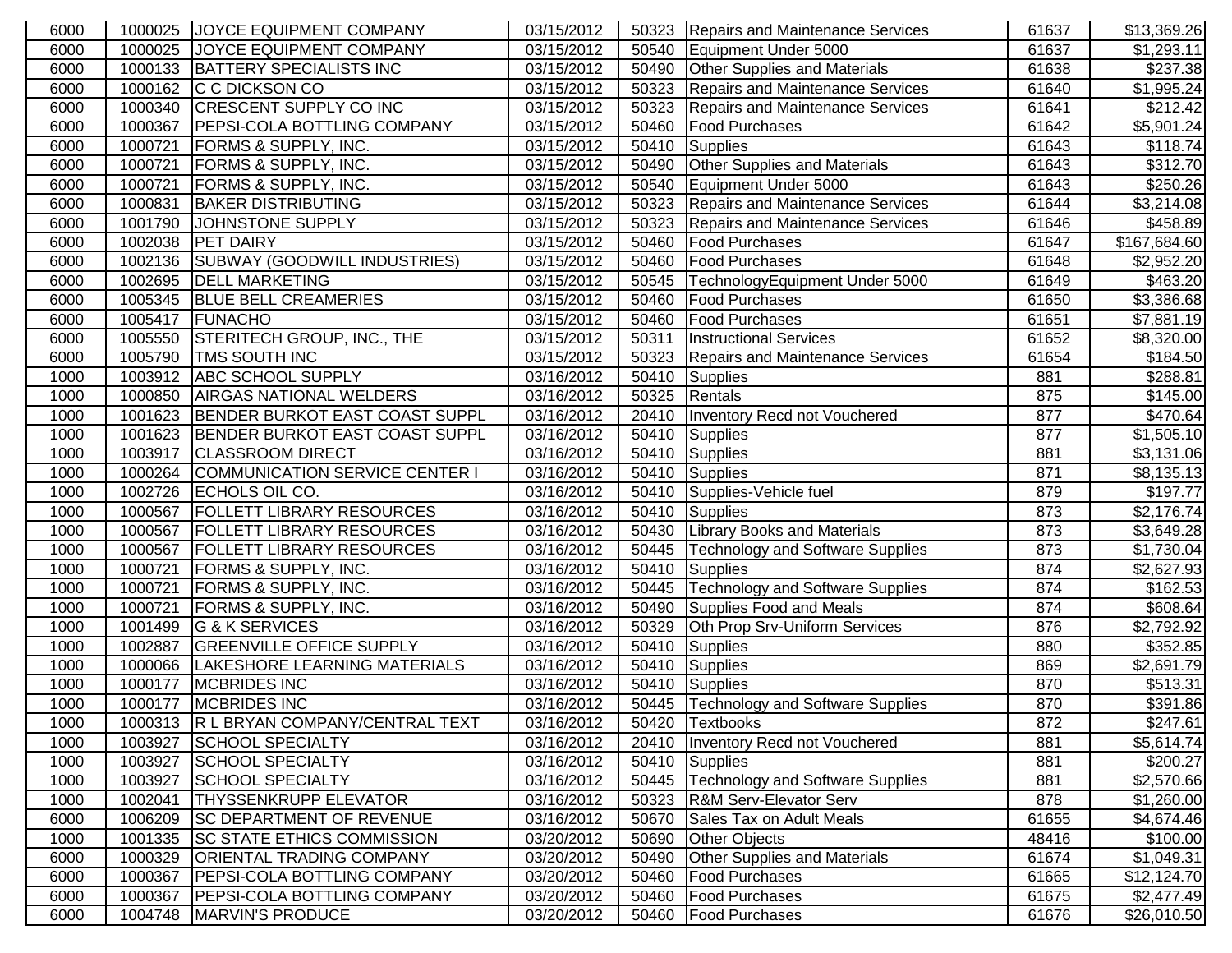| 6000 |         | 1005276 GREENVILLE COUNTY SCHOOLS     | 03/20/2012              |       | 10150   Due To From General Fund          | 61673 | \$1,001,939.43       |
|------|---------|---------------------------------------|-------------------------|-------|-------------------------------------------|-------|----------------------|
| 6000 |         | 1005345 BLUE BELL CREAMERIES          | 03/20/2012              | 50460 | <b>Food Purchases</b>                     | 61667 | \$3,818.91           |
| 6000 |         | 1005345 BLUE BELL CREAMERIES          | 03/20/2012              | 50460 | <b>Food Purchases</b>                     | 61677 | \$967.69             |
| 6000 | 1005396 | <b>DELI AT PELHAM FALLS</b>           | 03/20/2012              | 50460 | <b>Food Purchases</b>                     | 61668 | \$1,920.24           |
| 6000 | 1005417 | <b>FUNACHO</b>                        | 03/20/2012              | 50460 | <b>Food Purchases</b>                     | 61669 | \$3,456.37           |
| 6000 | 1005526 | SARA LEE BAKERY GROUP/ EARTHGR        | 03/20/2012              | 50460 | <b>Food Purchases</b>                     | 61670 | \$3,701.58           |
| 6000 | 1011043 | <b>AIR DIAGNOSTICS INC</b>            | 03/20/2012              | 50323 | Repairs and Maintenance Services          | 61671 | \$2,500.00           |
| 1000 | 1010163 | <b>ADELANTE TUTORIA LLC</b>           | 03/21/2012              | 50399 | Miscellaneous Purchased Services          | 48418 | \$2,149.80           |
| 1000 | 1003033 | AMAZON.COM                            | 03/21/2012              | 50410 | Supplies                                  | 48420 | \$2,443.90           |
| 1000 | 1003033 | AMAZON.COM                            | 03/21/2012              | 50445 | Technology and Software Supplies          | 48420 | \$665.35             |
| 1000 | 1003590 | AMERICAN SECURITY GREENVILLE          | 03/21/2012              | 50329 | Other - Property Serv                     | 48421 | \$9,051.12           |
| 1000 | 1003590 | <b>AMERICAN SECURITY GREENVILLE</b>   | 03/21/2012              | 50395 | <b>Other Security Services</b>            | 48421 | \$956.16             |
| 1000 | 1001828 | <b>AMSTERDAM PRINTING &amp; LITHO</b> | 03/21/2012              | 50410 | Supplies                                  | 48422 | \$437.14             |
| 1000 | 1000663 | <b>ANN'S CAKES &amp; CATERING</b>     | 03/21/2012              | 50490 | Supplies Food and Meals                   | 48424 | \$164.30             |
| 1000 | 1002751 | APS-LEGAL EASE, LLC                   | 03/21/2012              | 50395 | Other Professional and Technical Services | 48425 | \$340.00             |
| 1000 | 1000715 | <b>ASCD</b>                           | 03/21/2012              | 50410 | Supplies                                  | 48426 | \$882.11             |
| 1000 | 1001705 | AT&T                                  | 03/21/2012              | 50340 | Comm Srvc-Landlines                       | 48428 | \$28,123.04          |
| 1000 | 1004689 | <b>B.E. PUBLISHING</b>                | 03/21/2012              | 50410 | Supplies                                  | 48429 | \$262.13             |
| 1000 | 1004689 | <b>B.E. PUBLISHING</b>                | 03/21/2012              | 50445 | Technology and Software Supplies          | 48429 | \$195.20             |
| 1000 | 1007213 | <b>BANK OF AMERICA</b>                | 03/21/2012              | 50314 | <b>Staff Services</b>                     | 32112 | \$3,775.00           |
| 1000 | 1007213 | <b>BANK OF AMERICA</b>                | 03/21/2012              | 50323 | R&M Serv-Equipment Repair Serv            | 32112 | \$1,299.20           |
| 1000 | 1007213 | <b>BANK OF AMERICA</b>                | 03/21/2012              | 50323 | <b>R&amp;M Serv-Plant Serv</b>            | 32112 | \$2,206.00           |
| 1000 | 1007213 | <b>BANK OF AMERICA</b>                | 03/21/2012              | 50323 | R&M Serv-Vehicle Serv                     | 32112 | \$4,857.33           |
| 1000 | 1007213 | <b>BANK OF AMERICA</b>                | 03/21/2012              | 50325 | Rentals                                   | 32112 | \$1,700.93           |
| 1000 | 1007213 | <b>BANK OF AMERICA</b>                | 03/21/2012              | 50332 | <b>Emp Tvl-Conference Registration</b>    | 32112 | \$2,378.70           |
| 1000 | 1007213 | <b>BANK OF AMERICA</b>                | 03/21/2012              | 50340 | Comm Srvc-Cellular                        | 32112 | \$28,246.66          |
| 1000 |         | 1007213 BANK OF AMERICA               | 03/21/2012              | 50340 | <b>Communication</b>                      | 32112 | \$3,726.98           |
| 1000 |         | 1007213 BANK OF AMERICA               | 03/21/2012              | 50345 | Technology                                | 32112 | \$4,661.31           |
| 1000 |         | 1007213 BANK OF AMERICA               | 03/21/2012              | 50399 | Miscellaneous Purchased Services          | 32112 | $\overline{$}220.71$ |
| 1000 |         | 1007213 BANK OF AMERICA               | 03/21/2012              | 50410 | Supplies                                  | 32112 | \$217.32             |
| 1000 |         | 1007213 BANK OF AMERICA               | $\overline{03/21}/2012$ | 50410 | Supplies-Generator PM                     | 32112 | \$2,870.25           |
| 1000 |         | 1007213 BANK OF AMERICA               | 03/21/2012              | 50410 | Supplies-Grounds                          | 32112 | \$7,293.18           |
| 1000 |         | 1007213 BANK OF AMERICA               | 03/21/2012              | 50410 | Supplies-HVAC supplies                    | 32112 | \$63,284.30          |
| 1000 |         | 1007213 BANK OF AMERICA               | 03/21/2012              | 50410 | Supplies-Preventative Maint               | 32112 | \$18,546.40          |
| 1000 |         | 1007213 BANK OF AMERICA               | 03/21/2012              | 50410 | Supplies-Routine Maintenance              | 32112 | \$53,020.78          |
| 1000 |         | 1007213 BANK OF AMERICA               | 03/21/2012              |       | 50410 Supplies-Security                   | 32112 | \$2,905.82           |
| 1000 |         | 1007213 BANK OF AMERICA               | 03/21/2012              |       | 50410 Supplies-Vehicle Supplies           | 32112 | \$29,613.25          |
| 1000 |         | 1007213 BANK OF AMERICA               | 03/21/2012              | 50445 | Technology and Software Supplies          | 32112 | \$1,031,225.57       |
| 1000 |         | 1007213 BANK OF AMERICA               | 03/21/2012              | 50540 | Equipment Under 5000                      | 32112 | \$1,093.92           |
| 1000 |         | 1007213 BANK OF AMERICA               | 03/21/2012              | 50545 | TechnologyEquipment Under 5000            | 32112 | \$830,189.11         |
| 1000 |         | 1007213 BANK OF AMERICA               | 03/21/2012              | 50660 | <b>Pupil Activity</b>                     | 32112 | \$220,213.91         |
| 1000 |         | 1007213 BANK OF AMERICA               | 03/21/2012              | 50710 | <b>Fund Modifications</b>                 | 32112 | \$15,641.23          |
| 1000 | 1002150 | BARNES & NOBLE, INC.                  | 03/21/2012              | 50410 | Supplies                                  | 48434 | \$3,109.11           |
| 1000 | 1000133 | <b>BATTERY SPECIALISTS INC</b>        | 03/21/2012              | 50410 | Supplies-Custodial                        | 48437 | \$1,626.82           |
| 1000 | 1000141 | <b>BI-LO</b>                          | 03/21/2012              | 50410 | Supplies                                  | 48438 | \$535.90             |
| 1000 | 1000141 | <b>BI-LO</b>                          | 03/21/2012              | 50490 | Supplies Food and Meals                   | 48438 | \$740.39             |
| 1000 |         | 1001105 BINSWANGER                    | 03/21/2012              |       | 50323 R&M Serv-Plant Serv                 | 48441 | \$255.68             |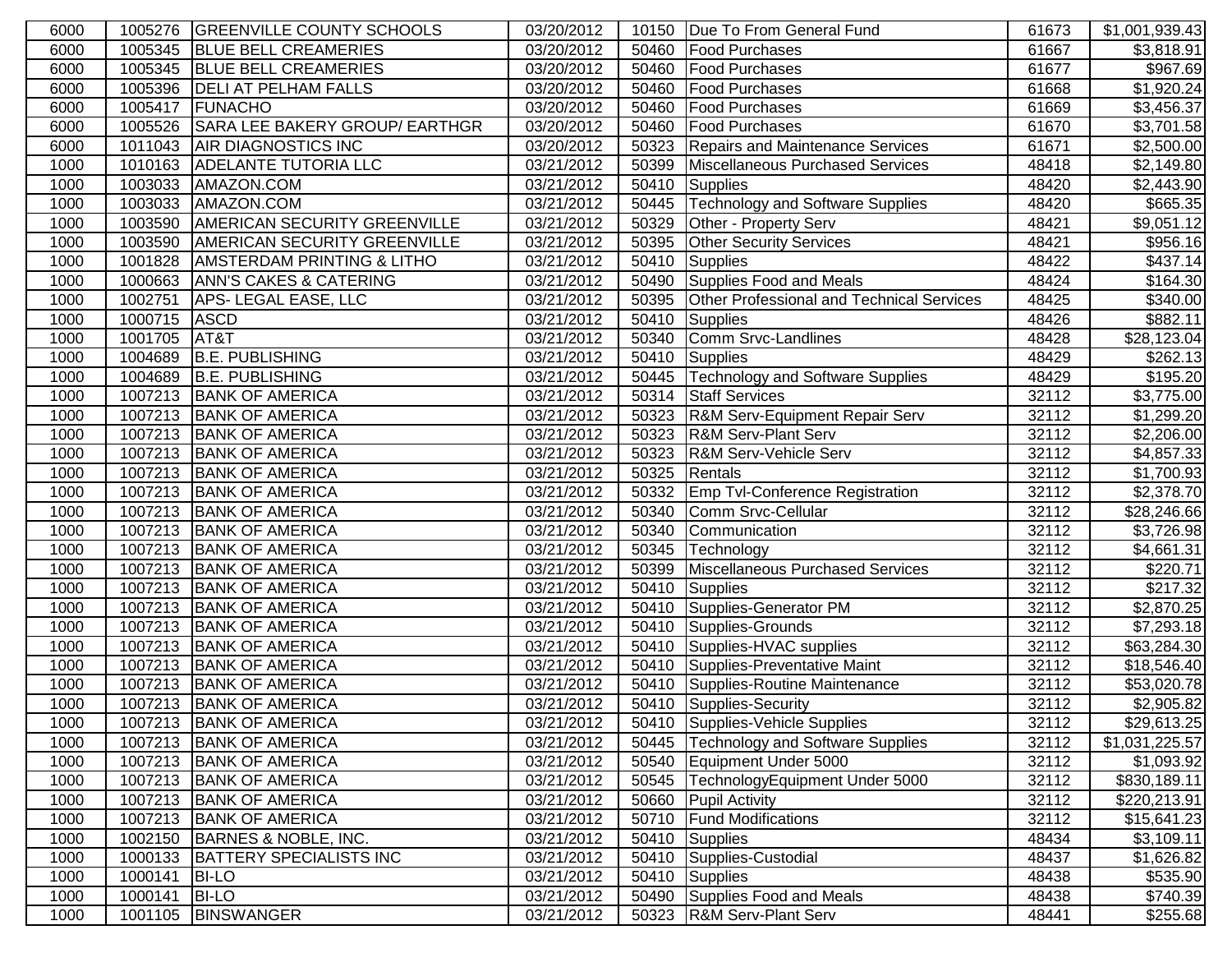| 1000 |               | 1001105 BINSWANGER                    | 03/21/2012 |       | 50410 Supplies-Routine Maintenance               | 48441 | \$115.70             |
|------|---------------|---------------------------------------|------------|-------|--------------------------------------------------|-------|----------------------|
| 1000 | 1000805       | <b>BOUND TO STAY BOUND</b>            | 03/21/2012 | 50430 | <b>Library Books and Materials</b>               | 48447 | \$1,229.11           |
| 1000 | 1003237       | <b>BOWERS, CLAUDIA GAIL</b>           | 03/21/2012 | 50395 | Other Professional and Technical Services        | 48448 | \$870.00             |
| 1000 | 1003233       | <b>BRASHIER MID COLLEGE CHARTER</b>   | 03/21/2012 | 50720 | Transits                                         | 48450 | \$200,213.45         |
| 1000 | 1003233       | <b>BRASHIER MID COLLEGE CHARTER</b>   | 03/21/2012 | 50720 | Transits                                         | 48451 | \$6,401.65           |
| 1000 | 1003233       | <b>BRASHIER MID COLLEGE CHARTER</b>   | 03/21/2012 | 50720 | Transits                                         | 48810 | \$18,587.46          |
| 1000 | 1010511       | <b>BRAVO, INGRID</b>                  | 03/21/2012 | 50395 | Other Professional and Technical Services        | 48452 | \$420.00             |
| 1000 | 1010659       | <b>BWP &amp; ASSOCIATES LTD</b>       | 03/21/2012 | 50315 | <b>Management Services</b>                       | 48811 | \$13,969.38          |
| 1000 | 1010573       | CAJIGAS, GLORIA                       | 03/21/2012 | 50395 | <b>Other Professional and Technical Services</b> | 48463 | \$150.00             |
| 1000 | 1000164       | <b>CAMCOR</b>                         | 03/21/2012 | 50445 | <b>Technology and Software Supplies</b>          | 48464 | \$3,840.60           |
| 1000 | 1000752       | CAROLINA BIOLOGICAL SUPPLY CO         | 03/21/2012 | 50410 | Supplies                                         | 48467 | \$1,982.58           |
| 1000 | 1003051       | <b>CARTRIDGE WORLD</b>                | 03/21/2012 | 50445 | Technology and Software Supplies                 | 48468 | \$466.15             |
| 1000 | 1003218 CEMEX |                                       | 03/21/2012 | 50410 | Supplies-Grounds                                 | 48470 | \$1,952.53           |
| 1000 |               | 1001956 CHEEK, VICKIE                 | 03/21/2012 | 50331 | Student Transportation                           | 48473 | \$108.47             |
| 1000 | 1003007       | <b>CLUB Z! IN-HOME TUTORING</b>       | 03/21/2012 | 50399 | Miscellaneous Purchased Services                 | 48475 | \$70,274.80          |
| 1000 | 1000213       | COMMISSION OF PUBLIC WORKS            | 03/21/2012 | 50321 | Public Utility Services (Excludes EnergySee 4)   | 48477 | \$2,192.45           |
| 1000 | 1000213       | COMMISSION OF PUBLIC WORKS            | 03/21/2012 | 50470 | Energy-Electricity                               | 48477 | \$39,368.29          |
| 1000 | 1000213       | COMMISSION OF PUBLIC WORKS            | 03/21/2012 | 50470 | Energy-Gas                                       | 48477 | \$7,411.22           |
| 1000 | 1002916       | COMPUTER SOFTWARE INNOVATIONS         | 03/21/2012 | 50445 | Technology and Software Supplies                 | 48478 | \$901.00             |
| 1000 | 1002916       | COMPUTER SOFTWARE INNOVATIONS         | 03/21/2012 | 50545 | TechnologyEquipment Communications Equip         | 48478 | \$27,620.70          |
| 1000 | 1002916       | COMPUTER SOFTWARE INNOVATIONS         | 03/21/2012 | 50545 | TechnologyEquipment Under 5000                   | 48478 | \$2,521.74           |
| 1000 | 1002963       | COUNTER ACT, INC.                     | 03/21/2012 | 50410 | Supplies-Routine Maintenance                     | 48483 | \$196.10             |
| 1000 | 1000320       | CRAIG GAULDEN AND DAVIS, INC          | 03/21/2012 | 50520 | ConstructionServices Arch Fees Capitalize        | 48484 | \$56,223.75          |
| 1000 | 1000320       | CRAIG GAULDEN AND DAVIS, INC          | 03/21/2012 | 50520 | ConstructionServices Arch Fees Reimb Capita      | 48484 | \$1,521.36           |
| 1000 | 1006223       | <b>CSI TECHNOLOGY OUTFITTERS</b>      | 03/21/2012 | 50445 | Technology and Software Supplies                 | 48485 | \$222.60             |
| 1000 | 1006223       | <b>CSI TECHNOLOGY OUTFITTERS</b>      | 03/21/2012 | 50545 | TechnologyEquipment Under 5000                   | 48485 | \$132,729.00         |
| 1000 | 1000894       | D & S MARKETING SYSTEMS, INC.         | 03/21/2012 | 50410 | Supplies                                         | 48488 | \$614.46             |
| 1000 | 1000934       | <b>DE LAGE LANDEN FINANCIAL SERVI</b> | 03/21/2012 | 50345 | Tech Srvc-Copier Contract                        | 48491 | \$122.90             |
| 1000 | 1002695       | <b>DELL MARKETING</b>                 | 03/21/2012 | 50345 | Technology                                       | 48492 | \$5,098.50           |
| 1000 | 1000014       | <b>DELTA EDUCATION</b>                | 03/21/2012 | 50410 | <b>Supplies</b>                                  | 48493 | \$118.54             |
| 1000 | 1000020       | DEMCO                                 | 03/21/2012 | 50410 | Supplies                                         | 48494 | \$130.51             |
| 1000 | 1000755       | <b>DICK BLICK COMPANY</b>             | 03/21/2012 | 50410 | Supplies                                         | 48497 | \$182.99             |
| 1000 | 1002234       | <b>DIGITAL ASSURANCE CERTIFICATIO</b> | 03/21/2012 | 50395 | Other Professional and Technical Services        | 48498 | \$1,500.00           |
| 1000 | 1000838       | <b>DUKE POWER</b>                     | 03/21/2012 | 50470 | Energy-Electricity                               | 48503 | \$476.50             |
| 1000 | 1010075       | <b>ECS CAROLINAS LLP</b>              | 03/21/2012 | 50395 | Other Professional and Technical Services        | 48505 | \$788.00             |
| 1000 | 1001572       | <b>FLINN SCIENTIFIC, INC.</b>         | 03/21/2012 | 50410 | Supplies                                         | 48514 | $\overline{$}282.12$ |
| 1000 |               | 1000431 FOLLETT EDUCATIONAL SERVICES  | 03/21/2012 |       | 50410 Supplies                                   | 48515 | \$338.51             |
| 1000 |               | 1003139 FREY SCIENTIFIC COMPANY       | 03/21/2012 |       | 50410 Supplies                                   | 48518 | \$229.85             |
| 1000 | 1002417       | <b>FRINGE BENEFITS MANGEMENT COMP</b> | 03/21/2012 | 20412 | Health Savings - Deductible                      | 48812 | \$395.00             |
| 1000 | 1002417       | <b>FRINGE BENEFITS MANGEMENT COMP</b> | 03/21/2012 | 20412 | Out of Pocket Medical                            | 48812 | \$865.02             |
| 1000 | 1000440       | <b>FROG PUBLICATIONS INC</b>          | 03/21/2012 | 50410 | Supplies                                         | 48519 | \$116.37             |
| 1000 | 1008286       | <b>FRONTIER COMMUNICATIONS</b>        | 03/21/2012 | 50340 | Comm Srvc-Landlines                              | 48520 | \$2,010.12           |
| 1000 | 1000770       | GOT-U-COVERED                         | 03/21/2012 | 50323 | R&M Serv-Vehicle Serv                            | 48530 | \$451.03             |
| 1000 | 1001304       | <b>GRAINGER</b>                       | 03/21/2012 | 50410 | Supplies                                         | 48531 | \$176.38             |
| 1000 | 1001304       | <b>GRAINGER</b>                       | 03/21/2012 | 50540 | Equipment Over 5000                              | 48531 | \$7,122.17           |
| 1000 | 1003633       | <b>GREENVILLE CAR WASH</b>            | 03/21/2012 | 50323 | <b>R&amp;M Serv-Vehicle Serv</b>                 | 48533 | \$122.50             |
| 1000 | 1000461       | <b>GREENVILLE NEWS</b>                | 03/21/2012 | 50350 | Advertising                                      | 48535 | \$331.80             |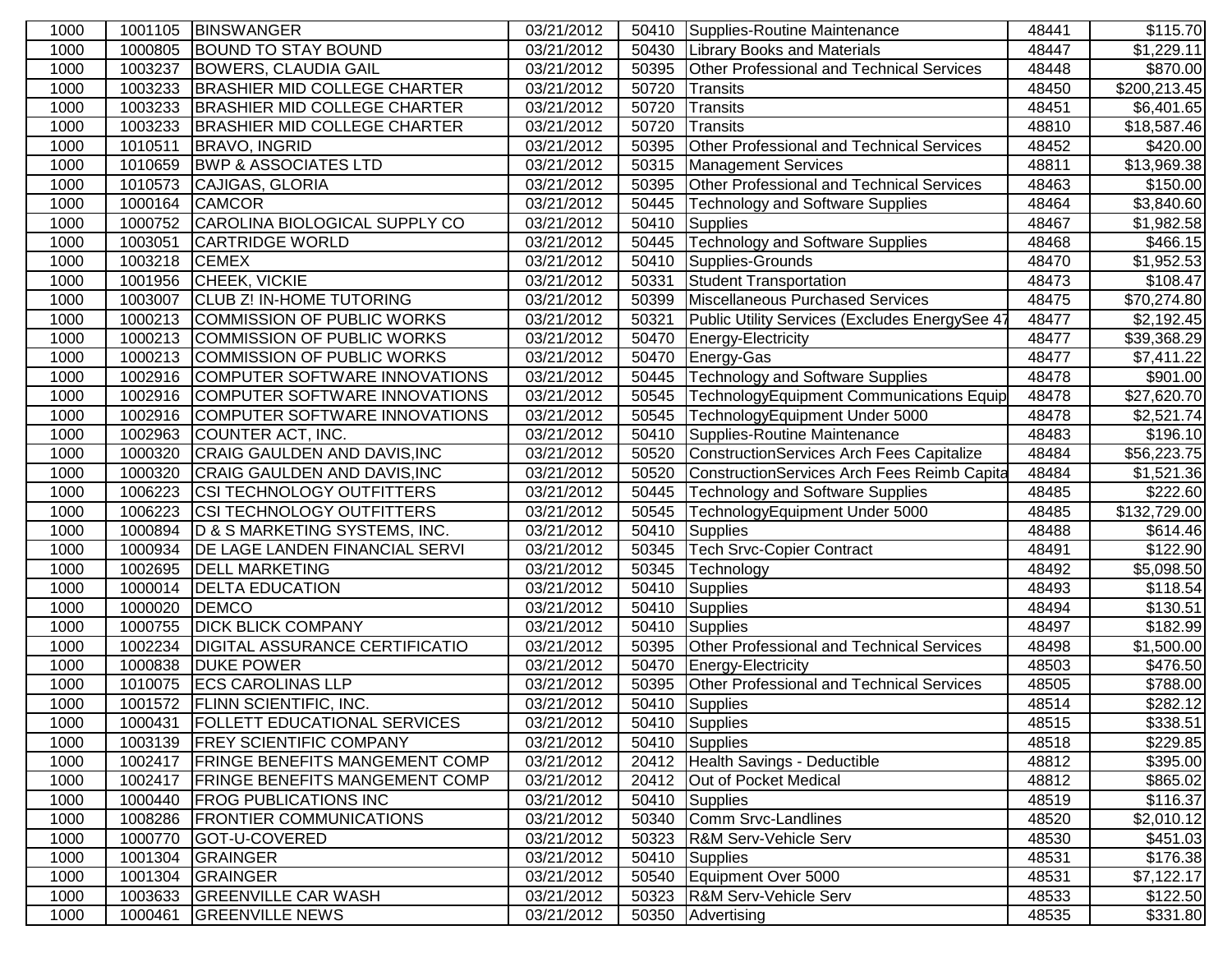| 1000 | 1000461 | <b>GREENVILLE NEWS</b>                | 03/21/2012              | 50350 | Advertising                                         | 48763 | \$218.50                |
|------|---------|---------------------------------------|-------------------------|-------|-----------------------------------------------------|-------|-------------------------|
| 1000 | 1007524 | <b>GREENVILLE ROOFING CO. INC.</b>    | 03/21/2012              | 50323 | Repairs and Maintenance Services                    | 48536 | \$4,800.00              |
| 1000 | 1002688 | <b>GREENVILLE TECH CHARTER HIGH S</b> | 03/21/2012              | 50720 | Transits                                            | 48537 | \$209,771.66            |
| 1000 | 1002688 | <b>GREENVILLE TECH CHARTER HIGH S</b> | 03/21/2012              | 50720 | Transits                                            | 48538 | \$14,215.52             |
| 1000 | 1002688 | <b>GREENVILLE TECH CHARTER HIGH S</b> | 03/21/2012              | 50720 | Transits                                            | 48813 | \$19,173.92             |
| 1000 | 1001497 | <b>GREENVILLE WATER SYSTEM</b>        | 03/21/2012              | 50321 | Public Utility Services (Excludes EnergySee 4)      | 48539 | \$18,203.32             |
| 1000 | 1004436 | <b>GREER MIDDLE COLLEGE CHARTER S</b> | 03/21/2012              | 50720 | Transits                                            | 48541 | \$178,843.10            |
| 1000 | 1004436 | <b>GREER MIDDLE COLLEGE CHARTER S</b> | 03/21/2012              | 50720 | Transits                                            | 48542 | \$14,907.04             |
| 1000 | 1004436 | <b>GREER MIDDLE COLLEGE CHARTER S</b> | 03/21/2012              | 50720 | Transits                                            | 48814 | \$17,061.90             |
| 1000 | 1003102 | <b>GREER, JENNIFER CARON</b>          | 03/21/2012              | 50395 | Other Professional and Technical Services           | 48543 | \$430.00                |
| 1000 | 1000771 | <b>GUY BEATY</b>                      | 03/21/2012              | 50410 | Supplies-HVAC supplies                              | 48546 | \$138.94                |
| 1000 | 1006912 | H&H GLASS & SERVICES INC.             | 03/21/2012              | 50323 | <b>R&amp;M Serv-Plant Serv</b>                      | 48547 | \$1,596.00              |
| 1000 | 1003250 | HEALTHMASTER HOLDINGS, LLC            | 03/21/2012              | 50395 | Other Professional and Technical Services           | 48554 | \$1,949.44              |
| 1000 | 1010783 | HEI, INC                              | 03/21/2012              | 50323 | <b>R&amp;M Grounds</b>                              | 48555 | \$5,225.00              |
| 1000 | 1002703 | <b>HEINEMANN PUBLISHING</b>           | 03/21/2012              | 50312 | Instructional Programs Improvement Services         | 48556 | \$22,750.00             |
| 1000 | 1000561 | <b>HERITAGE PROPANE</b>               | 03/21/2012              | 50470 | Energy-Gas                                          | 48558 | \$452.86                |
| 1000 | 1002779 | <b>HERRON TRUCKING</b>                | 03/21/2012              | 50410 | Supplies                                            | 48559 | \$1,250.94              |
| 1000 | 1001561 | HOLDER ELECTRIC SUPPLY                | 03/21/2012              | 50410 | Supplies-Routine Maintenance                        | 48562 | \$5,129.59              |
| 1000 | 1010880 | HULSEY MCCORMICK & WALLACE INC        | 03/21/2012              | 50520 | ConstructionServices (Temp) Building/Constru        | 48564 | \$828.30                |
| 1000 | 1005758 | <b>INCENTIVE SOLUTIONS</b>            | 03/21/2012              | 50410 | <b>Supplies</b>                                     | 48565 | \$1,266.01              |
| 1000 | 1002701 | <b>INDUSTRIAL FIRE SYSTEMS, INC.</b>  | 03/21/2012              | 50410 | Supplies-Routine Maintenance                        | 48566 | \$2,819.60              |
| 1000 | 1010942 | <b>INSTITUTE FOR APPLIED BEHAVIOR</b> | 03/21/2012              | 50312 | Instructional Programs Improvement Services         | 48567 | \$15,000.00             |
| 1000 | 1001453 | <b>INTERSTATE TRANSPORTATION EQUI</b> | 03/21/2012              | 50331 | <b>Student Transportation</b>                       | 48569 | \$573.12                |
| 1000 | 1001453 | <b>INTERSTATE TRANSPORTATION EQUI</b> | $\overline{03}/21/2012$ | 50410 | Supplies-Vehicle Supplies                           | 48569 | \$347.20                |
| 1000 | 1000552 | J & R FENCING COMPANY                 | 03/21/2012              | 50410 | Supplies-Grounds                                    | 48571 | \$130.00                |
| 1000 | 1000365 | J W PEPPER & SON INC.                 | 03/21/2012              | 50410 | Supplies                                            | 48573 | $\sqrt{$291.92}$        |
| 1000 | 1007453 | JA PIPER ROOFING CO                   | 03/21/2012              | 50323 | Repairs and Maintenance Services                    | 48574 | \$2,088.60              |
| 1000 | 1001583 | JANELLE PUBLICATIONS                  | 03/21/2012              | 50410 | <b>Supplies</b>                                     | 48575 | \$555.98                |
| 1000 | 1000462 | <b>JANPAK</b>                         | 03/21/2012              | 20410 | Inventory Recd not Vouchered                        | 48577 | \$8,929.44              |
| 1000 | 1000462 | <b>JANPAK</b>                         | 03/21/2012              | 50410 | Supplies                                            | 48577 | \$401.10                |
| 1000 | 1000462 | <b>JANPAK</b>                         | 03/21/2012              | 50410 | Supplies-Custodial                                  | 48577 | \$11,937.42             |
| 1000 | 1000558 | <b>JEAN'S TOURS &amp; CHARTER</b>     | 03/21/2012              | 50660 | <b>Pupil Activity</b>                               | 48578 | \$1,329.75              |
| 1000 | 1006188 | JONES, SUSAN M(BOYS HOME OF TH        | 03/21/2012              | 50311 | <b>Instructional Services</b>                       | 48582 | \$310.40                |
| 1000 | 1002929 | LANGSTON CHARTER MIDDLE SCHOOL        | 03/21/2012              | 50720 | <b>Transits</b>                                     | 48590 | \$180,423.47            |
| 1000 | 1002929 | LANGSTON CHARTER MIDDLE SCHOOL        | 03/21/2012              | 50720 | Transits                                            | 48591 | \$7,635.88              |
| 1000 | 1002929 | LANGSTON CHARTER MIDDLE SCHOOL        | 03/21/2012              | 50720 | Transits                                            | 48815 | $\overline{$}16,306.62$ |
| 1000 | 1001131 | LANGUAGE CIRCLE ENTERPRISES           | 03/21/2012              |       | 50312   Instructional Programs Improvement Services | 48592 | \$2,487.53              |
| 1000 | 1001131 | LANGUAGE CIRCLE ENTERPRISES           | 03/21/2012              | 50445 | <b>Technology and Software Supplies</b>             | 48592 | \$174.90                |
| 1000 | 1000210 | LAURENS ELECTRIC COOPERATIVE          | 03/21/2012              | 50470 | Energy-Electricity                                  | 48593 | \$15,528.71             |
| 1000 | 1004405 | LAWLER AND ASSOCIATES LLC             | 03/21/2012              | 50395 | Other Professional and Technical Services           | 48594 | \$270.00                |
| 1000 | 232012  | LEAD ACADEMY CHARTER SCHOOL           | 03/21/2012              | 50720 | Transits                                            | 48595 | \$55,583.63             |
| 1000 | 232012  | LEAD ACADEMY CHARTER SCHOOL           | 03/21/2012              | 50720 | Transits                                            | 48596 | \$11,644.94             |
| 1000 | 232012  | LEAD ACADEMY CHARTER SCHOOL           | 03/21/2012              | 50720 | Transits                                            | 48816 | \$4,986.32              |
| 1000 | 1001460 | LEARNING RESOURCES, INC.              | 03/21/2012              | 50410 | Supplies                                            | 48597 | \$387.80                |
| 1000 | 1002934 | LEGACY CHARTER SCHOOL                 | 03/21/2012              | 50720 | Transits                                            | 48600 | \$359,389.46            |
| 1000 | 1002934 | <b>LEGACY CHARTER SCHOOL</b>          | 03/21/2012              | 50720 | <b>Transits</b>                                     | 48601 | \$31,944.07             |
| 1000 | 1002934 | <b>LEGACY CHARTER SCHOOL</b>          | 03/21/2012              | 50720 | Transits                                            | 48817 | \$31,846.79             |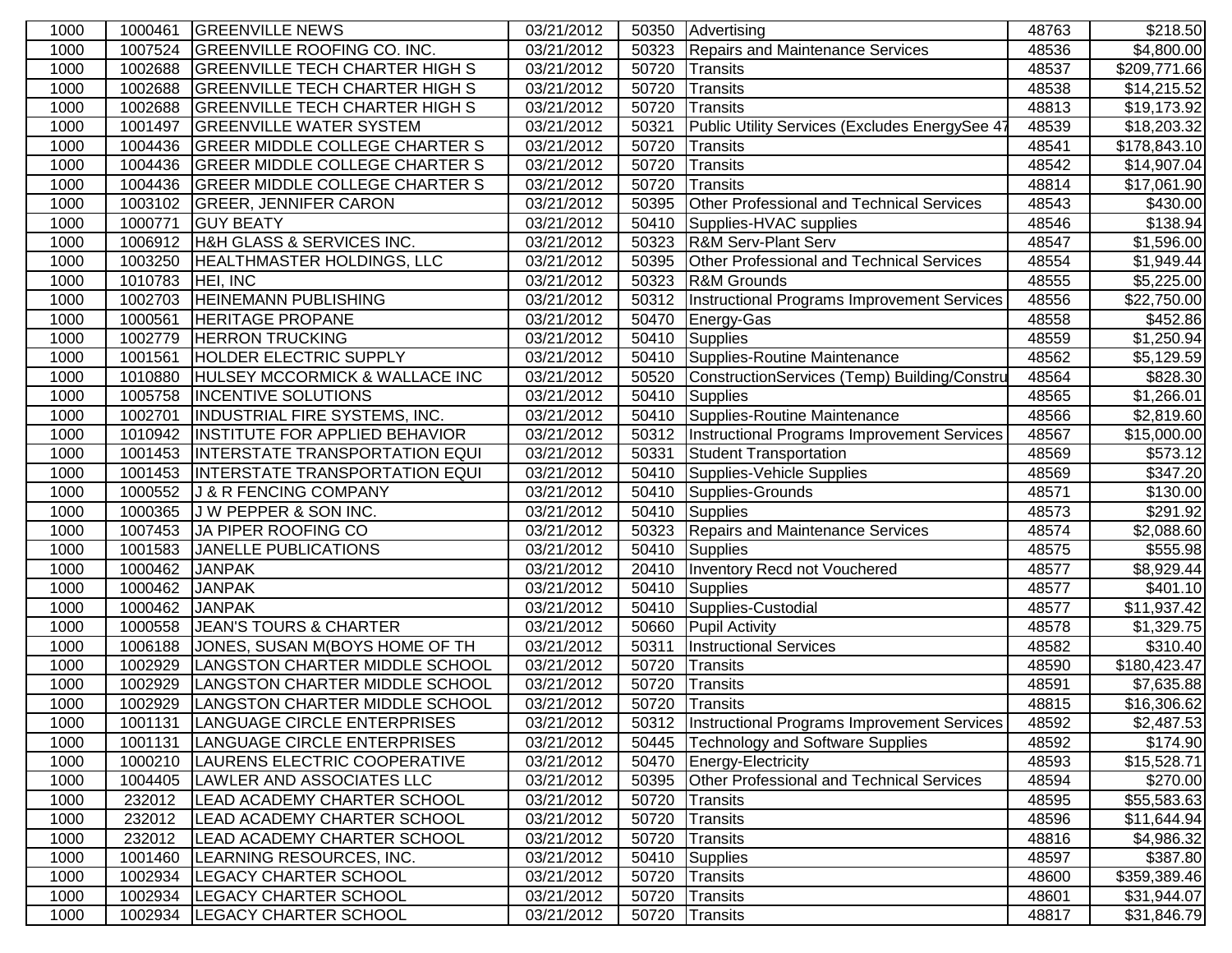| 1000 |         | 1004701 LITTLE CAESAR'S                   | 03/21/2012 |       | 50490 Supplies Food and Meals                | 48583 | \$372.60               |
|------|---------|-------------------------------------------|------------|-------|----------------------------------------------|-------|------------------------|
| 1000 | 1007557 | LITTLE CAFE W/ DESERTS TO ENJO            | 03/21/2012 | 50490 | Supplies Food and Meals                      | 48604 | \$2,343.60             |
| 1000 | 1005469 | <b>LOWE'S - CHERRYDALE</b>                | 03/21/2012 | 50410 | Supplies                                     | 48605 | \$169.52               |
| 1000 | 1005469 | <b>LOWE'S - CHERRYDALE</b>                | 03/21/2012 | 50410 | Supplies-Custodial                           | 48605 | \$242.36               |
| 1000 | 1000113 | <b>LOWE'S OF GREENVILLE</b>               | 03/21/2012 | 50410 | Supplies-Custodial                           | 48605 | \$482.85               |
| 1000 | 1000112 | LOWE'S OF GREER                           | 03/21/2012 | 50410 | Supplies-Custodial                           | 48605 | \$562.10               |
| 1000 | 1001452 | <b>LOWE'S OF SIMPSONVILLE</b>             | 03/21/2012 | 50410 | Supplies                                     | 48605 | \$1,499.64             |
| 1000 | 1001452 | LOWE'S OF SIMPSONVILLE                    | 03/21/2012 | 50410 | Supplies-Custodial                           | 48605 | \$965.67               |
| 1000 | 1002347 | MAKE MUSIC!CODA MUSIC TECHNOLO            | 03/21/2012 | 50345 | Technology                                   | 48609 | \$262.66               |
| 1000 | 1003404 | MANAGEMENT DECISIONS                      | 03/21/2012 | 50395 | Other Professional and Technical Services    | 48611 | \$16,612.50            |
| 1000 | 1009552 | <b>MARSHMEDIA</b>                         | 03/21/2012 | 50445 | <b>Technology and Software Supplies</b>      | 48612 | \$540.71               |
| 1000 | 1007707 | MASTER COMMUNICATIONS                     | 03/21/2012 | 50410 | Supplies                                     | 48613 | \$428.77               |
| 1000 | 1007717 | <b>MASTERCRAFT RENOVAITON SYSTEMS</b>     | 03/21/2012 | 50323 | R&M Serv-Gym Bleacher Serv                   | 48614 | \$995.00               |
| 1000 | 1002037 | MCGRAW-HILL COMPANIES                     | 03/21/2012 | 50410 | Supplies                                     | 48620 | \$160.79               |
| 1000 | 1010650 | MCKINLEY, COOPER & CO LLC                 | 03/21/2012 | 50318 | Audit Services                               | 48621 | \$3,800.00             |
| 1000 | 1010657 | <b>IMECHANICAL SYSTEMS &amp; SERVICES</b> | 03/21/2012 | 50520 | ConstructionServices (Temp) Building/Constru | 48623 | \$34,124.00            |
| 1000 | 1010699 | MEDIA GENERAL OPERATIONS, INC             | 03/21/2012 | 50350 | Advertising                                  | 48802 | \$6,010.00             |
| 1000 | 1001281 | <b>MEYER CENTER</b>                       | 03/21/2012 | 50720 | Transits                                     | 48626 | \$12,041.32            |
| 1000 | 1001281 | <b>MEYER CENTER</b>                       | 03/21/2012 | 50720 | Transits                                     | 48627 | \$9,068.52             |
| 1000 | 1001281 | <b>MEYER CENTER</b>                       | 03/21/2012 | 50720 | Transits                                     | 48818 | \$1,086.25             |
| 1000 | 1009018 | MINDSTEP, INC                             | 03/21/2012 | 50312 | Instructional Programs Improvement Services  | 48630 | \$60,000.00            |
| 1000 | 1009018 | MINDSTEP, INC                             | 03/21/2012 | 50410 | Supplies                                     | 48630 | \$2,157.94             |
| 1000 | 1002083 | <b>MOORE MEDICAL</b>                      | 03/21/2012 | 50410 | <b>Supplies</b>                              | 48633 | \$124.87               |
| 1000 | 1004065 | <b>MOORE MEDICAL</b>                      | 03/21/2012 | 50410 | Supplies                                     | 48633 | $\overline{$}154.90$   |
| 1000 | 1000841 | <b>MOTOROLA INC</b>                       | 03/21/2012 | 50323 | <b>R&amp;M Serv-Equipment Repair Serv</b>    | 48636 | \$2,443.83             |
| 1000 | 1007593 | MULCH MART OF POWDERSVILLE                | 03/21/2012 | 50323 | R&M Grounds                                  | 48637 | \$7,280.00             |
| 1000 | 1003669 | MY OFFICE PRODUCTS.COM                    | 03/21/2012 | 50410 | Supplies                                     | 48639 | \$551.21               |
| 1000 | 1002203 | NAPA AUTO PARTS                           | 03/21/2012 | 50410 | Supplies                                     | 48640 | \$988.23               |
| 1000 | 1000205 | NASCO INC                                 | 03/21/2012 | 50410 | Supplies                                     | 48641 | \$3,182.35             |
| 1000 | 1004768 | NATIONAL GEOGRAPHIC SCHOOL PUB            | 03/21/2012 | 50410 | Supplies                                     | 48642 | \$1,059.36             |
| 1000 | 1002566 | <b>NETSUPPORT INC.</b>                    | 03/21/2012 | 50445 | <b>Technology and Software Supplies</b>      | 48645 | \$512.64               |
| 1000 | 1001763 | NETWORK CONTROLS & ELECTRIC               | 03/21/2012 | 50520 | ConstructionServices (Temp) Building/Constru | 48646 | \$899.28               |
| 1000 | 1008622 | <b>ORKIN, INC</b>                         | 03/21/2012 | 50323 | <b>R&amp;M Serv-Pest Control Serv</b>        | 48652 | \$4,785.00             |
| 1000 | 1000333 | <b>OXFORD UNIVERSITY PRESS</b>            | 03/21/2012 | 50410 | Supplies                                     | 48655 | \$372.23               |
| 1000 | 1011058 | <b>PALMETTO AUCTION &amp; REALTY INC</b>  | 03/21/2012 | 50510 | Land                                         | 48657 | \$1,000.00             |
| 1000 | 1000359 | <b>PARENT INSTITUTE</b>                   | 03/21/2012 | 50410 | Supplies                                     | 48659 | $\overline{$}718.00$   |
| 1000 |         | 1001970 PAXTON-PATTERSON                  | 03/21/2012 |       | 50410 Supplies                               | 48662 | \$941.64               |
| 1000 |         | 1003396 PEARSON ASSESSMENTS               | 03/21/2012 | 50410 | Supplies                                     | 48643 | \$349.44               |
| 1000 | 1001410 | <b>PEARSON EDUCATION</b>                  | 03/21/2012 | 50410 | Supplies                                     | 48664 | \$1,697.20             |
| 1000 | 1000243 | <b>PEARSON EDUCATION, INC.</b>            | 03/21/2012 | 50410 | Supplies                                     | 48664 | \$369.23               |
| 1000 | 1000364 | <b>PECKNEL MUSIC COMPANY</b>              | 03/21/2012 | 50410 | Supplies                                     | 48665 | \$1,438.00             |
| 1000 | 1000364 | <b>PECKNEL MUSIC COMPANY</b>              | 03/21/2012 | 50445 | Technology and Software Supplies             | 48665 | \$133.94               |
| 1000 | 1010464 | <b>PERITUS ENGINEERS &amp; ASSOC</b>      | 03/21/2012 | 50520 | ConstructionServices (Temp) Building/Constru | 48666 | \$24,850.00            |
| 1000 | 1000370 | <b>PERMA-BOUND BOOKS</b>                  | 03/21/2012 | 50410 | Supplies                                     | 48667 | \$1,052.10             |
| 1000 | 1003614 | <b>PIEDMONT NATURAL GAS</b>               | 03/21/2012 | 50470 | Energy-Gas                                   | 48669 | \$98,469.29            |
| 1000 |         | 1006055 PIEDMONT POST OFFICE              | 03/21/2012 | 50410 | Supplies                                     | 48670 | \$1,710.00             |
| 1000 |         | 1000392 PITNEY BOWES                      | 03/21/2012 | 50399 | Miscellaneous Purchased Services             | 48679 | $\overline{$2,758.80}$ |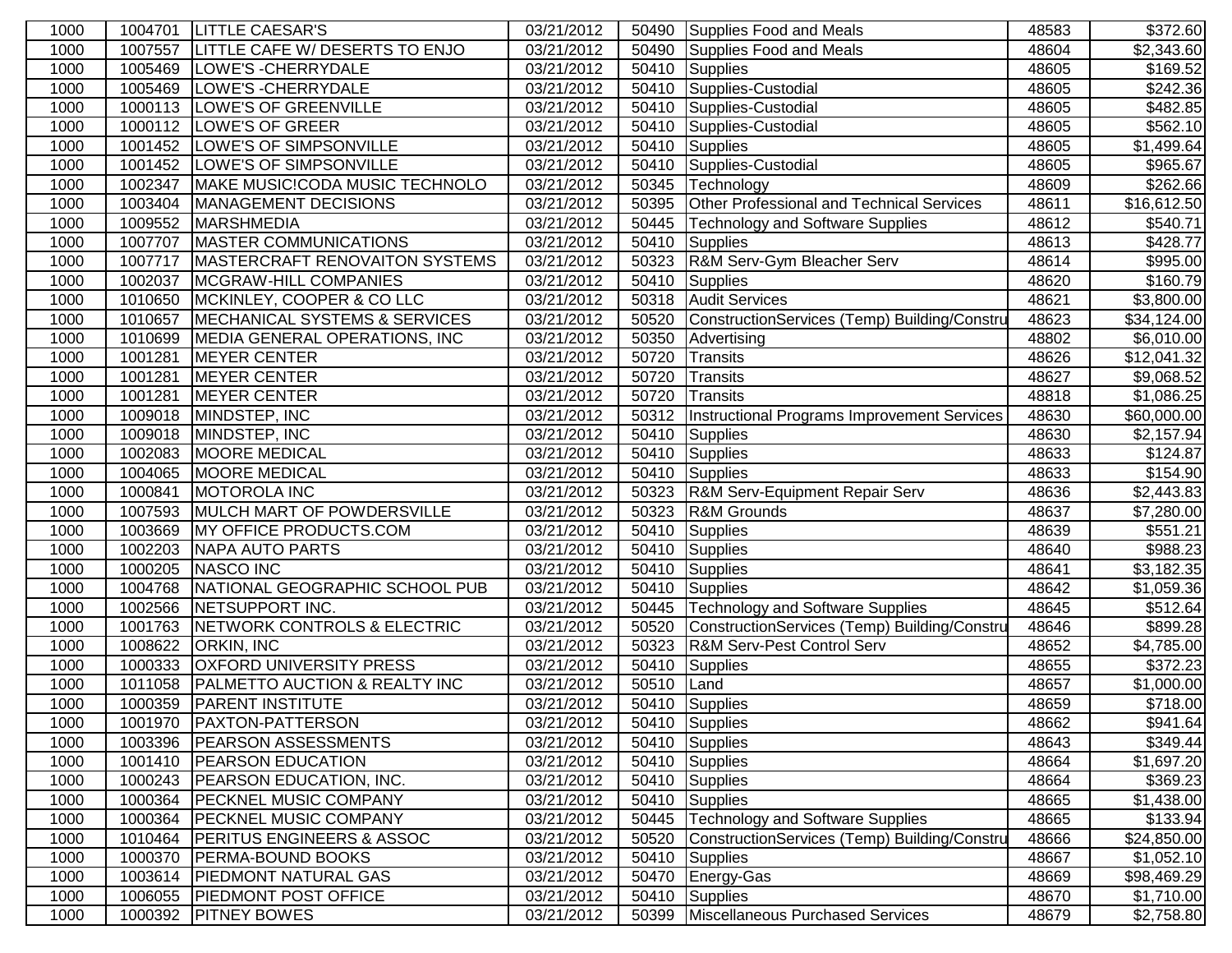| 1000 | 1000392 | <b>PITNEY BOWES</b>                   | 03/21/2012              |       | 50410 Supplies                            | 48671 | \$155.82     |
|------|---------|---------------------------------------|-------------------------|-------|-------------------------------------------|-------|--------------|
| 1000 | 1009112 | POCKET NURSE ENTERPRISES, INC         | 03/21/2012              | 50410 | Supplies                                  | 48673 | \$447.23     |
| 1000 | 1010969 | <b>PRIME STRIPE INC</b>               | 03/21/2012              | 50410 | Supplies                                  | 48675 | \$1,480.48   |
| 1000 | 1000279 | <b>PROFESSIONAL DUPLICATIONS INC</b>  | 03/21/2012              | 50445 | <b>Technology and Software Supplies</b>   | 48677 | \$593.49     |
| 1000 | 1001347 | <b>PYRAMID SCHOOL PRODUCTS</b>        | 03/21/2012              | 20410 | Inventory Recd not Vouchered              | 48680 | \$280.85     |
| 1000 | 1000901 | <b>QUILL CORPORATION</b>              | 03/21/2012              | 50410 | Supplies                                  | 48681 | \$364.72     |
| 1000 | 1003615 | QUILL CORPORATION                     | 03/21/2012              | 50410 | Supplies                                  | 48681 | \$3,888.51   |
| 1000 | 1003615 | QUILL CORPORATION                     | 03/21/2012              | 50445 | Technology and Software Supplies          | 48681 | \$1,118.93   |
| 1000 | 1010048 | <b>RAINBOW RESOURCE CENTER</b>        | 03/21/2012              | 50410 | Supplies                                  | 48682 | \$209.55     |
| 1000 | 1008445 | <b>RAYMOND ENGINEERING SC</b>         | 03/21/2012              | 50395 | Other Professional and Technical Services | 48683 | \$3,907.50   |
| 1000 | 1000327 | <b>READING SOURCE</b>                 | 03/21/2012              | 50410 | Supplies                                  | 48684 | \$639.66     |
| 1000 | 1000327 | <b>READING SOURCE</b>                 | 03/21/2012              | 50430 | <b>Library Books and Materials</b>        | 48684 | \$309.74     |
| 1000 | 1002557 | <b>REALITYWORKS, INC.</b>             | 03/21/2012              | 50410 | Supplies                                  | 48685 | \$5,406.67   |
| 1000 | 1001573 | <b>REALLY GOOD STUFF</b>              | 03/21/2012              | 50410 | Supplies                                  | 48686 | \$162.20     |
| 1000 | 1000842 | <b>REMEDIA PUBLICATIONS INC</b>       | 03/21/2012              | 50410 | Supplies                                  | 48687 | \$109.60     |
| 1000 | 1002408 | <b>ROBBINS TIRE SERVICE, INC.</b>     | 03/21/2012              | 50323 | R&M Serv-Vehicle Serv                     | 48696 | \$2,831.07   |
| 1000 | 1002289 | ROCHESTER 100 INC.                    | 03/21/2012              | 50410 | Supplies                                  | 48697 | \$222.39     |
| 1000 | 1009722 | <b>ROLY POLY SANDWICH SHOP</b>        | 03/21/2012              | 50490 | Supplies Food and Meals                   | 48700 | \$166.47     |
| 1000 | 1000018 | <b>ROTO-ROOTER SEWER DRAIN SERVIC</b> | 03/21/2012              | 50323 | <b>R&amp;M Serv-Plant Serv</b>            | 48702 | \$180.00     |
| 1000 | 1000027 | <b>S C DHEC</b>                       | 03/21/2012              | 41999 | Revenue from Other Local Sources          | 48704 | \$1,000.00   |
| 1000 | 1002738 | SALLY'S BEAUTY SUPPLY #02339          | 03/21/2012              | 50410 | Supplies                                  | 48705 | \$407.24     |
| 1000 | 1001337 | SALUTE TO EDUCATION                   | 03/21/2012              | 50490 | Supplies Food and Meals                   | 48706 | \$210.00     |
| 1000 | 1009860 | <b>SARTAIN, SUSAN M</b>               | 03/21/2012              | 50395 | Other Professional and Technical Services | 48707 | \$1,150.00   |
| 1000 | 1002587 | <b>SARTIN SERVICES, INC.</b>          | 03/21/2012              | 50323 | R&M Serv-Vehicle Serv                     | 48708 | \$8,467.00   |
| 1000 | 1000056 | <b>SAUNDERS OFFICE SUPPLY</b>         | 03/21/2012              | 50410 | Supplies                                  | 48709 | \$3,249.78   |
| 1000 | 1000759 | <b>SCANTRON</b>                       | 03/21/2012              | 50410 | Supplies                                  | 48711 | \$124.09     |
| 1000 | 1000837 | <b>SCHOLASTIC MAGAZINES</b>           | 03/21/2012              | 50410 | Supplies                                  | 48716 | \$173.25     |
| 1000 | 1000696 | SCHOLASTIC PUBLISHING CO.             | $\overline{03/21}/2012$ | 50410 | Supplies                                  | 48715 | \$1,290.56   |
| 1000 | 1002762 | SCHOLASTIC, INC.                      | 03/21/2012              | 50410 | Supplies                                  | 48717 | \$271.92     |
| 1000 | 1009496 | <b>SCHOOL CHECK IN</b>                | 03/21/2012              | 50410 | Supplies                                  | 48718 | \$198.22     |
| 1000 | 1000896 | <b>SCHOOL MATE</b>                    | 03/21/2012              | 50410 | Supplies                                  | 48719 | \$1,520.50   |
| 1000 | 1003208 | <b>SCIENCE KIT</b>                    | 03/21/2012              | 50410 | Supplies                                  | 48721 | \$2,767.83   |
| 1000 | 1007257 | <b>SDGC SALARY CONTINUATION</b>       | 03/21/2012              | 20412 | Salary Continuation                       | 48722 | \$20,000.00  |
| 1000 | 1001125 | SHABKIE, DON                          | 03/21/2012              | 50311 | <b>Instructional Services</b>             | 48725 | \$1,000.00   |
| 1000 | 1001125 | SHABKIE, DON                          | 03/21/2012              | 50323 | R&M Serv-Piano & Strings Serv             | 48725 | \$140.00     |
| 1000 | 1004788 | <b>SHARP BUSINESS SYSTEMS</b>         | 03/21/2012              | 50345 | <b>Tech Srvc-Copier Contract</b>          | 48726 | \$9,189.35   |
| 1000 | 1004788 | <b>SHARP BUSINESS SYSTEMS</b>         | 03/21/2012              |       | 50410 Supplies                            | 48726 | \$931.62     |
| 1000 | 1009945 | SIMPLIFIED OFFICE SYSTEMS, LLC        | 03/21/2012              | 50345 | Tech Srvc-Copier Contract                 | 48729 | \$459.48]    |
| 1000 | 1000829 | SIMS, INC.                            | 03/21/2012              | 50345 | Technology                                | 48731 | \$1,200.00   |
| 1000 | 1000375 | SOCIAL STUDIES SCHOOL SERVICE         | 03/21/2012              | 50410 | Supplies                                  | 48738 | \$2,162.87   |
| 1000 | 1000937 | SOUTH CAROLINA SECOND INJURY F        | 03/21/2012              | 50270 | <b>Worker's Compensation Tax</b>          | 48739 | \$129,764.10 |
| 1000 | 1010847 | <b>SPECIALTY GRAPHICS SUPPLY INC</b>  | 03/21/2012              | 50410 | Supplies                                  | 48743 | \$604.74     |
| 1000 | 1001222 | <b>STAPLES ADVANTAGE</b>              | 03/21/2012              | 50410 | Supplies                                  | 48758 | \$1,031.31   |
| 1000 | 1005110 | <b>STAPLES ADVANTAGE</b>              | 03/21/2012              | 50360 | <b>Printing and Binding</b>               | 48745 | \$105.83     |
| 1000 | 1005110 | <b>STAPLES ADVANTAGE</b>              | 03/21/2012              | 50410 | Supplies                                  | 48745 | \$948.42     |
| 1000 | 1005110 | <b>STAPLES ADVANTAGE</b>              | 03/21/2012              | 50410 | Supplies                                  | 48746 | \$336.20     |
| 1000 | 1001091 | <b>STARKEY LABORATORIES</b>           | 03/21/2012              |       | 50410 Supplies                            | 48747 | \$168.23     |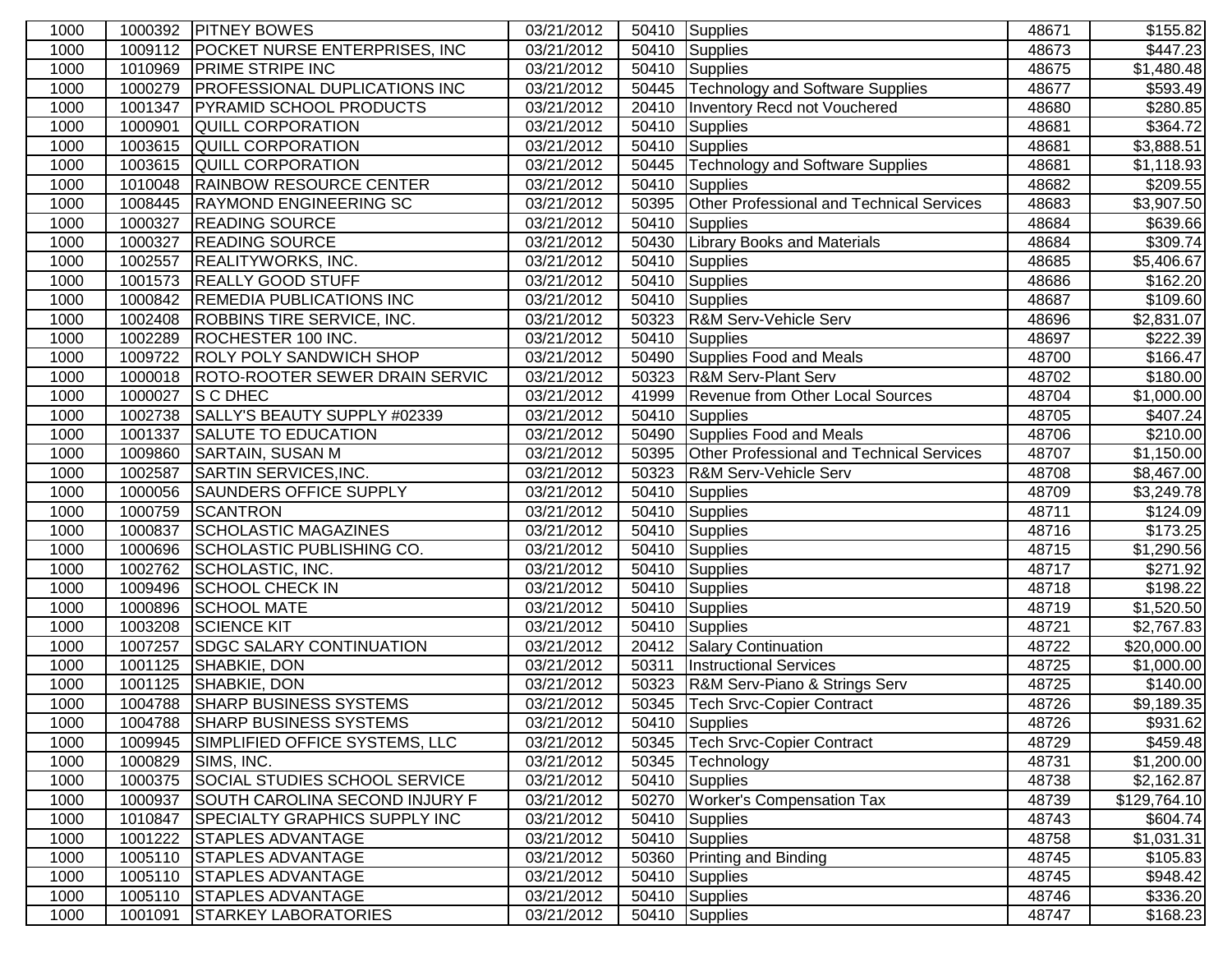| 1000 | 1000377 | <b>STATE DEPARTMENT OF EDUCATION</b>   | 03/21/2012 |       | 50660 Pupil Activity                         | 48748 | \$20,098.85            |
|------|---------|----------------------------------------|------------|-------|----------------------------------------------|-------|------------------------|
| 1000 | 1002618 | <b>STEVE SPANGLER SCIENCE</b>          | 03/21/2012 | 50410 | Supplies                                     | 48750 | $\overline{$}2,599.86$ |
| 1000 | 1001692 | <b>SWEETWATER MUSIC TECHNOLOGY</b>     | 03/21/2012 | 50410 | Supplies                                     | 48757 | $\overline{$}420.16$   |
| 1000 | 1003926 | <b>TEACHER'S DISCOUNT</b>              | 03/21/2012 | 50410 | Supplies                                     | 48760 | $\overline{$}207.93$   |
| 1000 | 1000409 | <b>TEACHER'S DISCOVERY</b>             | 03/21/2012 | 50410 | Supplies                                     | 48759 | \$816.54               |
| 1000 | 1007452 | <b>TECTA AMERICA</b>                   | 03/21/2012 | 50323 | Repairs and Maintenance Services             | 48761 | \$2,625.00             |
| 1000 | 1007650 | THE FUND FOR PUBLIC SCHOOLS            | 03/21/2012 | 38045 | Local Funds AP                               | 48762 | \$494.00               |
| 1000 | 1004996 | <b>TOP USA CORP</b>                    | 03/21/2012 | 50410 | Supplies                                     | 48766 | \$274.97               |
| 1000 | 1000632 | <b>TPM</b>                             | 03/21/2012 | 50345 | Technology                                   | 48767 | \$677.34               |
| 1000 | 1000632 | <b>TPM</b>                             | 03/21/2012 | 50445 | <b>Technology and Software Supplies</b>      | 48767 | \$165.36               |
| 1000 | 1000632 | <b>TPM</b>                             | 03/21/2012 | 50545 | TechnologyEquipment Under 5000               | 48767 | \$1,380.12             |
| 1000 | 1002312 | <b>TRANE COMFORT SOLUTIONS</b>         | 03/21/2012 | 50520 | ConstructionServices (Temp) Building/Constru | 48768 | \$10,539.00            |
| 1000 | 1001468 | <b>TRI-STATE GLASS</b>                 | 03/21/2012 | 50410 | Supplies                                     | 48769 | \$126.27               |
| 1000 | 1003224 | <b>TROTTER, MARGIE T.</b>              | 03/21/2012 | 50395 | Other Professional and Technical Services    | 48770 | \$1,950.00             |
| 1000 | 1007232 | TRUTECH, INC.                          | 03/21/2012 | 50323 | <b>R&amp;M Serv-Pest Control Serv</b>        | 48771 | \$11,200.00            |
| 1000 | 1002062 | U S POST OFFICE                        | 03/21/2012 | 50410 | Supplies                                     | 48773 | \$450.00               |
| 1000 | 1000494 | UNITED CHEMICAL AND SUPPLY INC         | 03/21/2012 | 50323 | R&M Serv-Equipment Repair Serv               | 48774 | \$1,247.47             |
| 1000 | 1000494 | UNITED CHEMICAL AND SUPPLY INC         | 03/21/2012 | 50410 | Supplies-Custodial                           | 48774 | \$5,784.06             |
| 1000 | 1000506 | <b>URBAN LEAGUE OF THE UPSTATE, I</b>  | 03/21/2012 | 50399 | Miscellaneous Purchased Services             | 48776 | \$16,941.00            |
| 1000 | 1007000 | <b>VICK SR., DONALD S.</b>             | 03/21/2012 | 50311 | <b>Instructional Services</b>                | 48777 | $\overline{$}310.40$   |
| 1000 | 1010940 | <b>VIRTUAL TRAINING COMPANY INC</b>    | 03/21/2012 | 50345 | Technology                                   | 48778 | \$1,000.00             |
| 1000 | 1005113 | <b>VIRTUCOM INC.</b>                   | 03/21/2012 | 50345 | <b>Tech Srvc-Copier Contract</b>             | 48779 | \$18,692.68            |
| 1000 | 1000526 | <b>WAL-MART</b>                        | 03/21/2012 | 50410 | Supplies                                     | 48780 | \$109.90               |
| 1000 | 1002932 | <b>WARD'S NATURAL SCIENCE</b>          | 03/21/2012 | 50410 | Supplies                                     | 48781 | \$616.54               |
| 1000 | 1009916 | <b>WASTE CONNECTIONS CAROLINAS</b>     | 03/21/2012 | 50329 | Oth Prop Srv-Waste Management                | 48783 | $\overline{$}239.49$   |
| 1000 | 1000484 | <b>WESTERN PSYCHOLOGICAL SERVICES</b>  | 03/21/2012 | 50410 | Supplies                                     | 48785 | \$1,175.59             |
| 1000 | 1000504 | WILSON'S #3                            | 03/21/2012 | 50410 | Supplies                                     | 48793 | \$402.17               |
| 1000 | 1003386 | <b>WOODCRAFT</b>                       | 03/21/2012 | 50410 | Supplies                                     | 48795 | \$1,499.94             |
| 1000 | 1000940 | <b>WOODWIND &amp; THE BRASSWIND</b>    | 03/21/2012 | 50410 | Supplies                                     | 48798 | \$362.18               |
| 1000 | 1006002 | <b>WORKWELL OCCUPATIONAL HEALTH</b>    | 03/21/2012 | 50395 | Other Professional and Technical Services    | 48799 | $\overline{$}104.81$   |
| 1000 | 1006002 | <b>WORKWELL OCCUPATIONAL HEALTH</b>    | 03/21/2012 | 50395 | <b>Prof Tech Srvc-Drug Testing</b>           | 48799 | \$1,888.00             |
| 1000 | 1003251 | <b>WRIGHT EXPRESS FINANCIAL SERVI</b>  | 03/21/2012 | 50410 | Supplies-Driver Ed                           | 48800 | 3978.41                |
| 1000 | 1003406 | <b>WT COX SUBSCRIPTIONS</b>            | 03/21/2012 | 50440 | Periodicals                                  | 48801 | \$502.28               |
| 1000 | 1002077 | <b>YEAGER VISION CARE</b>              | 03/21/2012 | 50395 | Other Professional and Technical Services    | 48804 | \$110.00               |
| 1000 | 1001806 | YEARGIN CONSTRUCTION COMPANY           | 03/21/2012 | 50520 | ConstructionServices Buildings Capitalize    | 48805 | \$216,496.00           |
| 6000 | 1000130 | BALLENTINE EQUIPMENT COMPANY           | 03/21/2012 | 50540 | Equipment Under 5000                         | 61678 | \$4,137.92             |
| 6000 |         | 1005526 SARA LEE BAKERY GROUP/ EARTHGR | 03/21/2012 |       | 50460 Food Purchases                         | 61679 | \$4,107.93             |
| 6000 | 1000017 | <b>AAA SUPPLY</b>                      | 03/22/2012 | 50323 | Repairs and Maintenance Services             | 61683 | \$691.63               |
| 6000 | 1000018 | <b>ROTO-ROOTER SEWER DRAIN SERVIC</b>  | 03/22/2012 | 50323 | Repairs and Maintenance Services             | 61684 | \$4,825.00             |
| 6000 | 1000025 | JOYCE EQUIPMENT COMPANY                | 03/22/2012 | 50540 | Equipment Under 5000                         | 61685 | \$494.52               |
| 6000 | 1000047 | <b>SAM'S CLUB</b>                      | 03/22/2012 | 50460 | <b>Food Purchases</b>                        | 61702 | \$1,074.57             |
| 6000 | 1000047 | <b>SAM'S CLUB</b>                      | 03/22/2012 | 50490 | <b>Other Supplies and Materials</b>          | 61702 | \$388.98               |
| 6000 | 1000047 | <b>SAM'S CLUB</b>                      | 03/22/2012 | 50540 | Equipment Under 5000                         | 61702 | \$363.90               |
| 6000 | 1000332 | <b>CRANDALL CORPORATION</b>            | 03/22/2012 | 50323 | Repairs and Maintenance Services             | 61703 | \$646.10               |
| 6000 | 1000367 | <b>PEPSI-COLA BOTTLING COMPANY</b>     | 03/22/2012 | 50460 | <b>Food Purchases</b>                        | 61704 | \$2,364.88             |
| 6000 | 1000378 | SOUTHEASTERN ELECTRICAL DISTRI         | 03/22/2012 | 50323 | Repairs and Maintenance Services             | 61688 | \$330.39               |
| 6000 | 1000399 | <b>POSITIVE PROMOTIONS</b>             | 03/22/2012 | 50490 | <b>Other Supplies and Materials</b>          | 61689 | \$1,367.44             |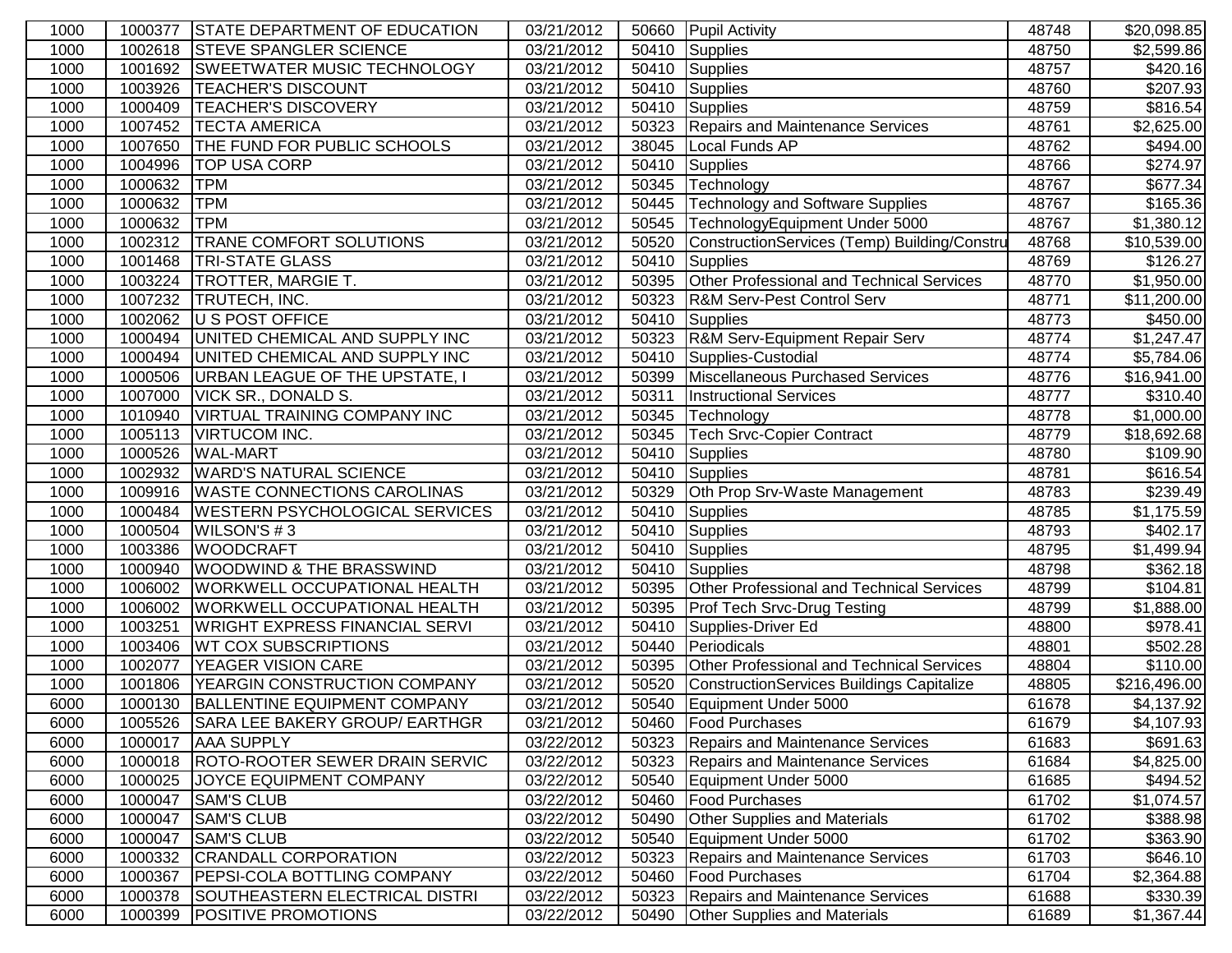| 6000 |         | 1000784   LESLIE SHEET METAL WORKS        | 03/22/2012 |       | 50323 Repairs and Maintenance Services           | 61690 | \$965.92               |
|------|---------|-------------------------------------------|------------|-------|--------------------------------------------------|-------|------------------------|
| 6000 | 1000831 | <b>BAKER DISTRIBUTING</b>                 | 03/22/2012 | 50323 | Repairs and Maintenance Services                 | 61691 | \$280.86               |
| 6000 | 1001483 | <b>CC DICKSON</b>                         | 03/22/2012 | 50323 | <b>Repairs and Maintenance Services</b>          | 61692 | \$260.39               |
| 6000 | 1001483 | <b>CC DICKSON</b>                         | 03/22/2012 | 50323 | Repairs and Maintenance Services                 | 61707 | \$1,958.28             |
| 6000 | 1001790 | JOHNSTONE SUPPLY                          | 03/22/2012 | 50323 | <b>Repairs and Maintenance Services</b>          | 61694 | \$854.52               |
| 6000 | 1002695 | <b>DELL MARKETING</b>                     | 03/22/2012 | 50545 | TechnologyEquipment Under 5000                   | 61709 | \$1,185.05             |
| 6000 | 1004748 | <b>MARVIN'S PRODUCE</b>                   | 03/22/2012 | 50460 | <b>Food Purchases</b>                            | 61695 | \$32,830.70            |
| 6000 | 1004788 | <b>SHARP BUSINESS SYSTEMS</b>             | 03/22/2012 | 50323 | Repairs and Maintenance Services                 | 61696 | \$149.38               |
| 6000 | 1005345 | <b>BLUE BELL CREAMERIES</b>               | 03/22/2012 | 50460 | <b>Food Purchases</b>                            | 61710 | \$1,599.91             |
| 6000 | 1005351 | <b>BULL'S EYE BRANDS</b>                  | 03/22/2012 | 50460 | <b>Food Purchases</b>                            | 61711 | \$569.81               |
| 6000 | 1005405 | <b>ECOLAB</b>                             | 03/22/2012 | 50323 | Repairs and Maintenance Services                 | 61697 | \$198.33               |
| 6000 | 1005417 | FUNACHO                                   | 03/22/2012 | 50460 | <b>Food Purchases</b>                            | 61712 | \$1,933.22             |
| 6000 | 1005526 | SARA LEE BAKERY GROUP/ EARTHGR            | 03/22/2012 | 50460 | <b>Food Purchases</b>                            | 61713 | \$3,932.91             |
| 6000 | 1005551 | <b>STREETMAN RESOURCES, INC.</b>          | 03/22/2012 | 50311 | <b>Instructional Services</b>                    | 61714 | \$5,120.00             |
| 6000 | 1011043 | <b>AIR DIAGNOSTICS INC</b>                | 03/22/2012 | 50323 | Repairs and Maintenance Services                 | 61715 | $\overline{$}5,740.00$ |
| 1000 | 1001623 | <b>BENDER BURKOT EAST COAST SUPPL</b>     | 03/23/2012 | 50410 | Supplies                                         | 888   | \$1,007.89             |
| 1000 | 1003917 | <b>CLASSROOM DIRECT</b>                   | 03/23/2012 | 50410 | Supplies                                         | 892   | \$918.44               |
| 1000 | 1003917 | <b>CLASSROOM DIRECT</b>                   | 03/23/2012 | 50445 | Technology and Software Supplies                 | 892   | \$769.14               |
| 1000 | 1000014 | <b>DELTA EDUCATION</b>                    | 03/23/2012 | 50410 | <b>Supplies</b>                                  | 892   | \$14,207.89            |
| 1000 | 1002726 | ECHOLS OIL CO.                            | 03/23/2012 | 50410 | Supplies-Vehicle fuel                            | 889   | \$34,361.20            |
| 1000 | 1000567 | <b>FOLLETT LIBRARY RESOURCES</b>          | 03/23/2012 | 50410 | <b>Supplies</b>                                  | 884   | \$2,351.68             |
| 1000 | 1000567 | <b>FOLLETT LIBRARY RESOURCES</b>          | 03/23/2012 | 50430 | <b>Library Books and Materials</b>               | 884   | \$19,916.20            |
| 1000 | 1000721 | <b>FORMS &amp; SUPPLY, INC.</b>           | 03/23/2012 | 50410 | <b>Supplies</b>                                  | 885   | \$2,294.90             |
| 1000 | 1000721 | <b>FORMS &amp; SUPPLY, INC.</b>           | 03/23/2012 | 50445 | Technology and Software Supplies                 | 885   | \$807.07               |
| 1000 |         | 1003139 FREY SCIENTIFIC COMPANY           | 03/23/2012 | 50410 | Supplies                                         | 892   | \$792.42               |
| 1000 | 1002887 | <b>GREENVILLE OFFICE SUPPLY</b>           | 03/23/2012 | 50410 | Supplies                                         | 891   | \$3,391.93             |
| 1000 | 1002887 | <b>GREENVILLE OFFICE SUPPLY</b>           | 03/23/2012 | 50445 | <b>Technology and Software Supplies</b>          | 891   | \$477.61               |
| 1000 | 1000066 | LAKESHORE LEARNING MATERIALS              | 03/23/2012 | 50410 | Supplies                                         | 882   | \$1,985.32             |
| 1000 | 1002878 | MAXIM HEALTHCARE SERVICES, INC            | 03/23/2012 | 50395 | Other Professional and Technical Services        | 890   | \$4,260.96             |
| 1000 | 1000177 | <b>MCBRIDES INC</b>                       | 03/23/2012 | 50410 | Supplies                                         | 883   | \$792.45               |
| 1000 | 1003927 | <b>SCHOOL SPECIALTY</b>                   | 03/23/2012 | 50410 | <b>Supplies</b>                                  | 892   | \$366.22               |
| 1000 | 1000670 | <b>SCHOOL SPECIALTY INC</b>               | 03/23/2012 | 50410 | Supplies                                         | 892   | \$574.00               |
| 1000 | 1006370 | A DIFFERENT WORLD AFTER SCHOOL            | 03/28/2012 | 50399 | Miscellaneous Purchased Services                 | 48868 | \$402.50               |
| 1000 | 1000017 | <b>AAA SUPPLY</b>                         | 03/28/2012 | 50540 | Equipment Under 5000                             | 48869 | \$2,200.83             |
| 1000 | 1003675 | <b>ACCULINGUA COMMUNICATIONS &amp; CO</b> | 03/28/2012 | 50395 | <b>Other Professional and Technical Services</b> | 48871 | \$731.60               |
| 1000 | 1004014 | ACT, INC.                                 | 03/28/2012 | 50345 | Technology                                       | 48872 | \$152.68               |
| 1000 |         | 1001924 ADDISON SAFETY GROUP              | 03/28/2012 |       | 50410 Supplies-Security                          | 48873 | \$457.92               |
| 1000 | 1000052 | <b>AIMS EDUCATION FOUNDATION</b>          | 03/28/2012 | 50410 | Supplies                                         | 48874 | \$1,261.40             |
| 1000 | 1003590 | <b>AMERICAN SECURITY GREENVILLE</b>       | 03/28/2012 | 50329 | Other - Property Serv                            | 48878 | \$8,403.36             |
| 1000 | 1003590 | <b>AMERICAN SECURITY GREENVILLE</b>       | 03/28/2012 | 50395 | <b>Other Professional and Technical Services</b> | 48878 | \$986.04               |
| 1000 | 1003590 | <b>AMERICAN SECURITY GREENVILLE</b>       | 03/28/2012 | 50395 | <b>Other Security Services</b>                   | 48878 | \$1,673.28             |
| 1000 | 1001090 | <b>ANDERSON BROTHERS</b>                  | 03/28/2012 | 50331 | Student Transportation                           | 48879 | \$8,006.41             |
| 1000 | 1000849 | <b>APPLE INC.</b>                         | 03/28/2012 | 50445 | Technology and Software Supplies                 | 48882 | \$8,190.62             |
| 1000 | 1000117 | ASHRAE/AMER SOC OF HEA/REF/AIR            | 03/28/2012 | 50640 | Organization Membership Dues and Fees (Prd       | 48884 | \$220.00               |
| 1000 | 1006894 | ASIA FOR KIDS, CULTURE FOR KID            | 03/28/2012 | 50410 | Supplies                                         | 48885 | \$540.89               |
| 1000 | 1002010 | <b>AUTOMOTIVE EQUIPMENT SERVICE</b>       | 03/28/2012 | 50410 | <b>Supplies</b>                                  | 48887 | \$1,502.68             |
| 1000 | 1010987 | <b>BALOUGH, WENDY D</b>                   | 03/28/2012 | 50312 | Instructional Programs Improvement Services      | 48888 | \$3,000.00             |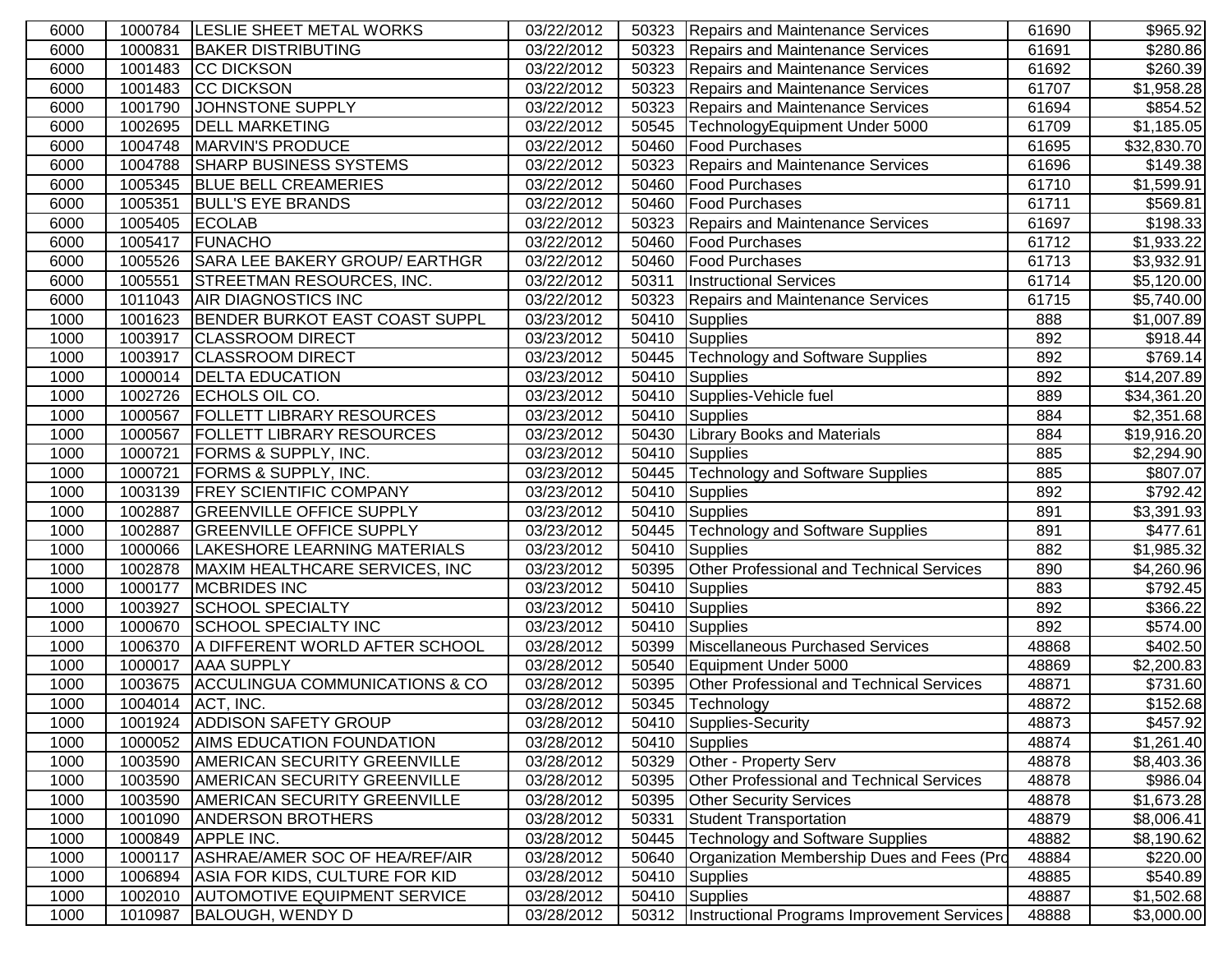| 1000 |         | 1001415 BARCO PRODUCTS                | 03/28/2012 |       | 50410 Supplies                                 | 48889 | \$574.41               |
|------|---------|---------------------------------------|------------|-------|------------------------------------------------|-------|------------------------|
| 1000 | 1002150 | BARNES & NOBLE, INC.                  | 03/28/2012 | 50410 | Supplies                                       | 48890 | $\overline{$}5,117.47$ |
| 1000 | 1002560 | BERNHARDT HOUSE OF VIOLINS            | 03/28/2012 | 50323 | R&M Serv-Piano & Strings Serv                  | 48897 | \$177.00               |
| 1000 | 1001567 | <b>BILINGUAL DICTIONARIES</b>         | 03/28/2012 | 50410 | Supplies                                       | 48901 | \$704.02               |
| 1000 | 1000141 | <b>BI-LO</b>                          | 03/28/2012 | 50410 | Supplies                                       | 48898 | \$1,002.25             |
| 1000 | 1000141 | <b>BI-LO</b>                          | 03/28/2012 | 50490 | Supplies Food and Meals                        | 48898 | \$559.48               |
| 1000 | 1001115 | <b>BIO CORP</b>                       | 03/28/2012 | 50410 | Supplies                                       | 48902 | \$628.73               |
| 1000 | 1004003 | <b>BLACKSTOCK, SUSAN</b>              | 03/28/2012 | 50331 | <b>Student Transportation</b>                  | 48903 | \$307.04               |
| 1000 | 1000145 | BLUE RIDGE RURAL WATER COMPANY        | 03/28/2012 | 50321 | Public Utility Services (Excludes EnergySee 47 | 48904 | \$590.48               |
| 1000 | 1000805 | <b>BOUND TO STAY BOUND</b>            | 03/28/2012 | 50430 | <b>Library Books and Materials</b>             | 48905 | $\overline{\$111.15}$  |
| 1000 | 1010935 | <b>BRAUN, NATALEE</b>                 | 03/28/2012 | 50395 | Other Professional and Technical Services      | 48907 | \$660.00               |
| 1000 | 1009912 | <b>BROUGHTON, JENNIFER P</b>          | 03/28/2012 | 50331 | <b>Student Transportation</b>                  | 48909 | \$414.10               |
| 1000 | 1007840 | <b>BRUCE AIR FILTER CO</b>            | 03/28/2012 | 50410 | Supplies-Filters                               | 48911 | $\overline{$}2,978.65$ |
| 1000 | 1004919 | <b>BURKHARDT, CARLA</b>               | 03/28/2012 | 50331 | Student Transportation                         | 48914 | $\overline{$}121.20$   |
| 1000 | 1003291 | <b>BURRELL, CHAD SR</b>               | 03/28/2012 | 50331 | <b>Student Transportation</b>                  | 48915 | \$646.40               |
| 1000 | 1002404 | <b>BWI COMPANIES, INC.</b>            | 03/28/2012 | 50410 | Supplies                                       | 48916 | $\overline{$}675.22$   |
| 1000 | 1000163 | <b>CALLOWAY HOUSE INC</b>             | 03/28/2012 | 50410 | Supplies                                       | 48917 | \$112.18               |
| 1000 | 1000991 | CARLEX, INC.                          | 03/28/2012 | 50410 | Supplies                                       | 48920 | \$143.54               |
| 1000 | 1000752 | CAROLINA BIOLOGICAL SUPPLY CO         | 03/28/2012 | 50410 | Supplies                                       | 48921 | \$3,728.08             |
| 1000 | 1000752 | CAROLINA BIOLOGICAL SUPPLY CO         | 03/28/2012 | 50445 | Technology and Software Supplies               | 48921 | \$474.56               |
| 1000 | 1000173 | CAROLINA LAWN & TRACTOR INC           | 03/28/2012 | 50410 | Supplies                                       | 48922 | \$2,177.75             |
| 1000 | 1000184 | CARSON-DELLOSA PUBLISHING CO.,        | 03/28/2012 | 50410 | Supplies                                       | 48923 | $\overline{$}370.24$   |
| 1000 | 1003218 | <b>CEMEX</b>                          | 03/28/2012 | 50410 | Supplies                                       | 48924 | \$410.01               |
| 1000 | 1003799 | <b>CENGAGE LEARNING</b>               | 03/28/2012 | 50410 | Supplies                                       | 48925 | \$389.90               |
| 1000 | 1002680 | CHARTER COMMUNICATIONS                | 03/28/2012 | 50395 | Other Professional and Technical Services      | 48928 | $\overline{$}174.98$   |
| 1000 | 1009192 | <b>CHARTER MEDIA</b>                  | 03/28/2012 | 50350 | Advertising                                    | 48929 | \$3,245.00             |
| 1000 | 1002316 | <b>CHRISTOPHER TRUCKS</b>             | 03/28/2012 | 50331 | <b>Student Transportation</b>                  | 48932 | \$212.32               |
| 1000 | 1002298 | <b>CICI'S PIZZA</b>                   | 03/28/2012 | 50490 | Supplies Food and Meals                        | 48933 | \$2,100.00             |
| 1000 | 1001829 | <b>CITY OF GREENVILLE POLICE DEPT</b> | 03/28/2012 | 50395 | <b>Prof Tech Srvc-SRO Contracts</b>            | 48934 | \$20,666.64            |
| 1000 | 1005616 | <b>CITY OF MAULDIN</b>                | 03/28/2012 | 50395 | <b>Prof Tech Srvc-SRO Contracts</b>            | 48935 | \$8,333.33             |
| 1000 | 1009171 | <b>CLEAR CHANNEL BROADCASTING</b>     | 03/28/2012 | 50350 | Advertising                                    | 48936 | \$2,359.00             |
| 1000 | 1000213 | <b>COMMISSION OF PUBLIC WORKS</b>     | 03/28/2012 | 50321 | Public Utility Services (Excludes EnergySee 47 | 48939 | \$2,816.09             |
| 1000 | 1000213 | COMMISSION OF PUBLIC WORKS            | 03/28/2012 | 50470 | Energy-Electricity                             | 48939 | \$38,898.11            |
| 1000 | 1000213 | COMMISSION OF PUBLIC WORKS            | 03/28/2012 | 50470 | Energy-Gas                                     | 48939 | \$23,868.84            |
| 1000 | 1002506 | COMMISSION OF PUBLIC WORKS-GRE        | 03/28/2012 | 50470 | Energy-Gas                                     | 48940 | $\overline{$412.07}$   |
| 1000 | 1000760 | <b>COMMUNITY PLAYTHINGS</b>           | 03/28/2012 |       | 50410 Supplies                                 | 48941 | \$333.59               |
| 1000 |         | 1002916 COMPUTER SOFTWARE INNOVATIONS | 03/28/2012 |       | 50445 Technology and Software Supplies         | 48943 | \$2,202.68             |
| 1000 | 1002916 | COMPUTER SOFTWARE INNOVATIONS         | 03/28/2012 | 50545 | TechnologyEquipment Under 5000                 | 48943 | \$2,521.74             |
| 1000 | 1007711 | <b>COTHRAN TOWING</b>                 | 03/28/2012 | 50323 | <b>R&amp;M Serv-Vehicle Serv</b>               | 48946 | \$250.00               |
| 1000 | 1003024 | <b>COUNTY OF GREENVILLE</b>           | 03/28/2012 | 50395 | <b>Prof Tech Srvc-SRO Contracts</b>            | 48947 | \$605,646.19           |
| 1000 | 1009183 | COX RADIO, INC                        | 03/28/2012 | 50350 | Advertising                                    | 48948 | \$6,400.00             |
| 1000 | 1000338 | <b>CREATIVE TEACHING PRESS INC</b>    | 03/28/2012 | 50410 | Supplies                                       | 48950 | \$124.18               |
| 1000 | 1006223 | <b>CSI TECHNOLOGY OUTFITTERS</b>      | 03/28/2012 | 50445 | Technology and Software Supplies               | 48952 | \$1,729.19             |
| 1000 | 1006223 | <b>CSI TECHNOLOGY OUTFITTERS</b>      | 03/28/2012 | 50545 | TechnologyEquipment Under 5000                 | 48952 | \$48,230.84            |
| 1000 | 1009172 | DAVIDSON MEDIA CAROLINAS STATI        | 03/28/2012 | 50350 | Advertising                                    | 48956 | \$585.00               |
| 1000 | 1004437 | DAVIES, MICHELE C                     | 03/28/2012 | 50331 | <b>Student Transportation</b>                  | 48957 | \$136.35               |
| 1000 |         | 1002695  DELL MARKETING               | 03/28/2012 |       | 50445   Technology and Software Supplies       | 48961 | \$1,428.19             |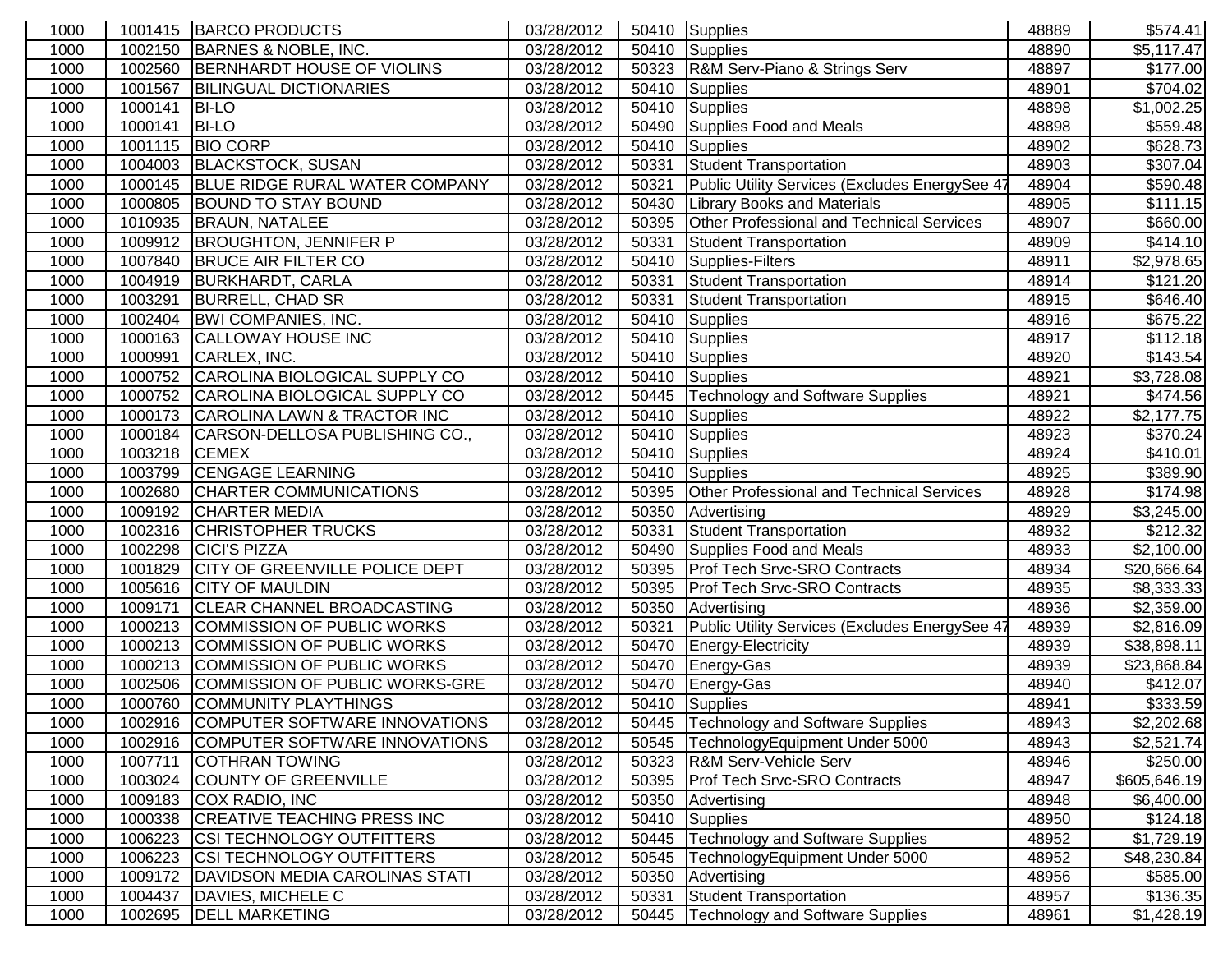| 1000 | 1002695 | <b>DELL MARKETING</b>                     | 03/28/2012 |       | 50545  TechnologyEquipment Under 5000          | 48961 | \$10,138.18          |
|------|---------|-------------------------------------------|------------|-------|------------------------------------------------|-------|----------------------|
| 1000 | 1000755 | <b>DICK BLICK COMPANY</b>                 | 03/28/2012 | 50410 | Supplies                                       | 48963 | \$750.46             |
| 1000 | 1000838 | <b>DUKE POWER</b>                         | 03/28/2012 | 50470 | Energy-Electricity                             | 48965 | \$1,978.69           |
| 1000 | 1008723 | <b>EAI EDUCATION</b>                      | 03/28/2012 | 50410 | Supplies                                       | 48967 | \$206.91             |
| 1000 | 1010802 | <b>EDHELPER</b>                           | 03/28/2012 | 50345 | Technology                                     | 48969 | \$419.79             |
| 1000 | 1001710 | EDUCATIONAL INNOVATIONS, INC.             | 03/28/2012 | 50410 | <b>Supplies</b>                                | 48971 | \$500.53             |
| 1000 | 1001102 | <b>EDUCATIONAL SERVICES &amp; POLICIE</b> | 03/28/2012 | 50312 | Instructional Programs Improvement Services    | 48972 | \$3,000.00           |
| 1000 | 1004511 | EDVOTEK, INC.                             | 03/28/2012 | 50410 | Supplies                                       | 48973 | \$158.32             |
| 1000 | 1000635 | <b>EMPLOYEE INSURANCE PROGRAM</b>         | 03/28/2012 | 20412 | Accrued Exp - Dental Ins                       | 48975 | \$85,241.28          |
| 1000 | 1000635 | <b>EMPLOYEE INSURANCE PROGRAM</b>         | 03/28/2012 |       | 20412 Accrued Exp - Health Ins                 | 48975 | \$3,118,038.52       |
| 1000 | 1000635 | <b>EMPLOYEE INSURANCE PROGRAM</b>         | 03/28/2012 |       | 20412 Accrued Exp - LngTerm Disab              | 48975 | \$22,427.30          |
| 1000 | 1000635 | <b>EMPLOYEE INSURANCE PROGRAM</b>         | 03/28/2012 | 20412 | Accrued Exp - State Life Ins                   | 48975 | \$2,368.10           |
| 1000 | 1000635 | <b>EMPLOYEE INSURANCE PROGRAM</b>         | 03/28/2012 | 20412 | Dental Insurance                               | 48975 | \$171,287.94         |
| 1000 | 1000635 | <b>EMPLOYEE INSURANCE PROGRAM</b>         | 03/28/2012 | 20412 | Long Term Disability                           | 48975 | \$15,345.86          |
| 1000 | 1000635 | <b>EMPLOYEE INSURANCE PROGRAM</b>         | 03/28/2012 | 20412 | State Health Insurance BCBS                    | 48975 | \$1,299,265.22       |
| 1000 | 1000635 | <b>EMPLOYEE INSURANCE PROGRAM</b>         | 03/28/2012 | 20412 | State Term Life Ins                            | 48975 | \$63,365.26          |
| 1000 | 1005849 | <b>ENGINEERED SYSTEMS DESIGN</b>          | 03/28/2012 | 50520 | ConstructionServices Arch Fees Capitalize      | 48976 | \$79,868.51          |
| 1000 | 1005849 | <b>ENGINEERED SYSTEMS DESIGN</b>          | 03/28/2012 | 50520 | ConstructionServices Arch Fees Reimb Capita    | 48976 | \$6,741.58           |
| 1000 | 1004117 | <b>ENHANCED FINANCIAL SOLUTIONS</b>       | 03/28/2012 | 50690 | <b>Other Objects</b>                           | 48977 | \$59,633.56          |
| 1000 | 1009184 | <b>ENTERCOM GREENVILLE LLC</b>            | 03/28/2012 | 50350 | Advertising                                    | 48978 | \$4,900.00           |
| 1000 | 1000247 | <b>EPS/SCHOOL SPECIALTY INVERVENT</b>     | 03/28/2012 | 50410 | Supplies                                       | 48979 | \$177.11             |
| 1000 | 1000274 | <b>ETA</b>                                | 03/28/2012 | 50410 | Supplies                                       | 48980 | \$572.27             |
| 1000 | 1010333 | <b>EXPANDING EXPRESSION</b>               | 03/28/2012 | 50410 | Supplies                                       | 48983 | \$800.29             |
| 1000 | 1007757 | <b>EXPERTS-EXCHANGE</b>                   | 03/28/2012 | 50345 | Technology                                     | 48984 | \$199.90             |
| 1000 | 1006908 | <b>FISHER SCIENTIFIC COMPANY, LLC</b>     | 03/28/2012 | 50410 | Supplies                                       | 48985 | \$274.93             |
| 1000 | 1001572 | <b>FLINN SCIENTIFIC, INC.</b>             | 03/28/2012 | 50410 | Supplies                                       | 48987 | \$526.71             |
| 1000 | 1000082 | <b>FOX CREEK PRINTING (DYE &amp; SON</b>  | 03/28/2012 | 50360 | <b>Printing and Binding</b>                    | 48989 | \$371.00             |
| 1000 | 1000324 | <b>FREEMAN GRAPHICS SYSTEMS</b>           | 03/28/2012 | 50410 | Supplies                                       | 48992 | \$1,056.66           |
| 1000 | 1002813 | <b>FREEMAN, TINA</b>                      | 03/28/2012 | 50331 | Student Transportation                         | 48993 | \$452.48             |
| 1000 | 1002417 | <b>FRINGE BENEFITS MANGEMENT COMP</b>     | 03/28/2012 | 20412 | Health Savings - Deductible                    | 48994 | \$378.34             |
| 1000 | 1002417 | <b>FRINGE BENEFITS MANGEMENT COMP</b>     | 03/28/2012 | 20412 | Out of Pocket Medical                          | 48994 | \$873.35             |
| 1000 | 1010369 | <b>FUTRELL, CANDICE M</b>                 | 03/28/2012 | 50331 | Student Transportation                         | 48996 | $\overline{$}412.59$ |
| 1000 | 1006749 | <b>GARDENER'S SUPPLY CO.</b>              | 03/28/2012 | 50410 | Supplies                                       | 48997 | \$178.90             |
| 1000 | 1006605 | <b>GARY, CLARA M</b>                      | 03/28/2012 | 50331 | Student Transportation                         | 48999 | \$404.00             |
| 1000 | 1000446 | <b>GENESIS II</b>                         | 03/28/2012 | 20410 | Inventory Recd not Vouchered                   | 49001 | \$633.46             |
| 1000 | 1004740 | <b>GRADECAM CORPORATION</b>               | 03/28/2012 |       | 50445   Technology and Software Supplies       | 49002 | \$1,447.50           |
| 1000 |         | 1010770 GREENVILLE CO YOUTH ORCHESTRA     | 03/28/2012 |       | 50410 Supplies                                 | 49004 | \$512.00             |
| 1000 | 1000415 | <b>GREENVILLE NEWS SUBSCRIPTION</b>       | 03/28/2012 | 50410 | Supplies                                       | 49184 | \$220.03             |
| 1000 | 1007524 | <b>GREENVILLE ROOFING CO. INC.</b>        | 03/28/2012 | 50323 | Repairs and Maintenance Services               | 49005 | \$1,600.00           |
| 1000 | 1002688 | <b>GREENVILLE TECH CHARTER HIGH S</b>     | 03/28/2012 | 50720 | Transits                                       | 49006 | \$3,876.35           |
| 1000 | 1001497 | <b>GREENVILLE WATER SYSTEM</b>            | 03/28/2012 | 50321 | Public Utility Services (Excludes EnergySee 47 | 49007 | \$29,735.06          |
| 1000 | 1003772 | <b>GUIDANCE SOFTWARE, INC.</b>            | 03/28/2012 | 50345 | Technology                                     | 49009 | \$1,527.69           |
| 1000 | 1001602 | <b>GUNNELLS PUBLISHING</b>                | 03/28/2012 | 50445 | <b>Technology and Software Supplies</b>        | 49010 | \$2,688.76           |
| 1000 | 1000771 | <b>GUY BEATY</b>                          | 03/28/2012 | 50410 | Supplies-HVAC supplies                         | 49011 | \$111.17             |
| 1000 | 1001247 | <b>HAMMOND &amp; STEPHENS</b>             | 03/28/2012 | 50410 | Supplies                                       | 49012 | \$222.01             |
| 1000 | 1009539 | HATCH, INC                                | 03/28/2012 | 50410 | Supplies                                       | 49017 | \$160.88             |
| 1000 | 1003236 | <b>HAWKINS TOWING INC.</b>                | 03/28/2012 |       | 50323   R&M Serv-Vehicle Serv                  | 49018 | \$450.00             |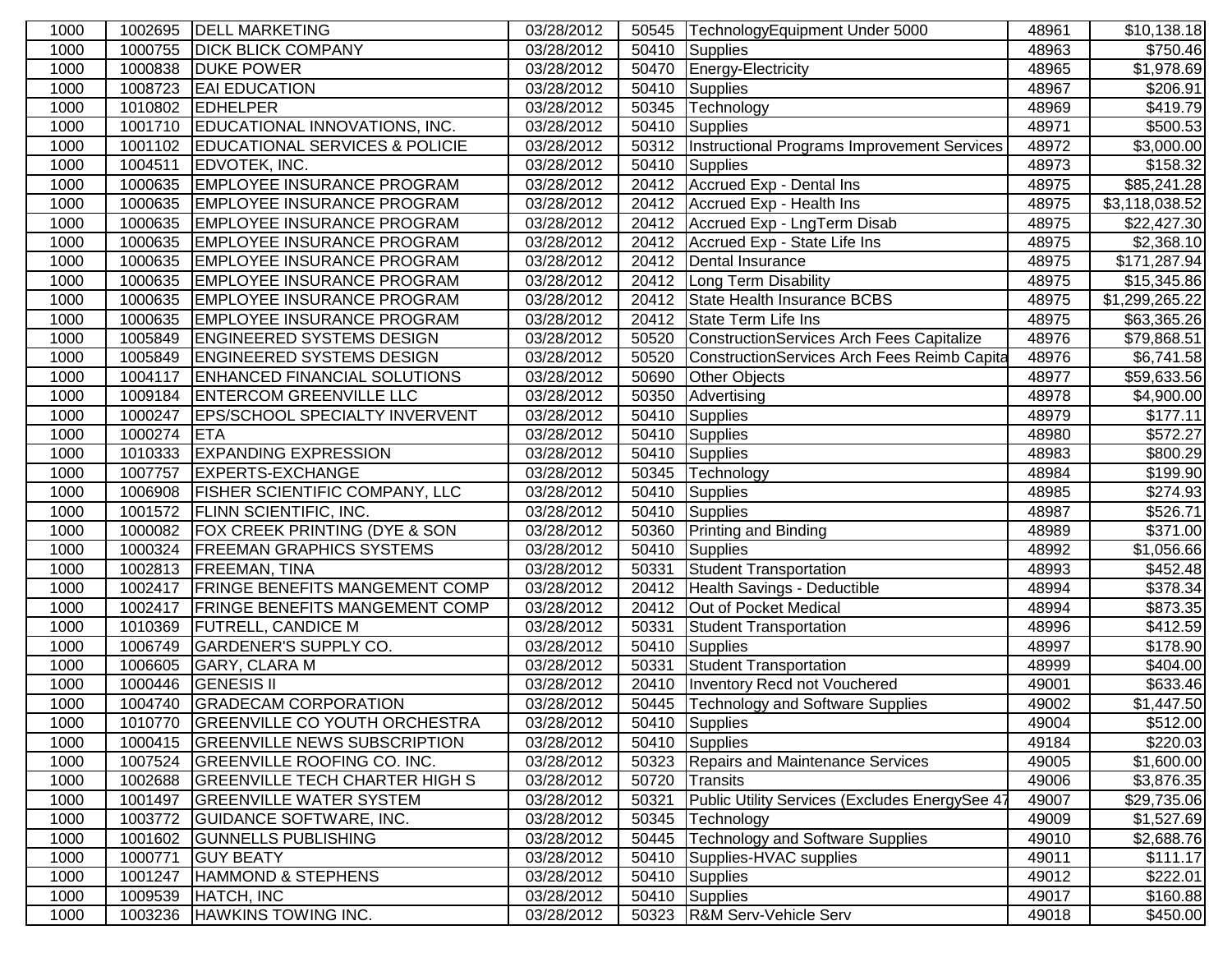| 1000 | 1003250 | <b>HEALTHMASTER HOLDINGS, LLC</b>     | 03/28/2012 | 50395 | <b>Other Professional and Technical Services</b> | 49020 | \$6,147.30           |
|------|---------|---------------------------------------|------------|-------|--------------------------------------------------|-------|----------------------|
| 1000 | 1010697 | <b>HEARST TELEVISION, INC</b>         | 03/28/2012 | 50350 | Advertising                                      | 49216 | \$462.50             |
| 1000 | 1005742 | <b>HEINEMANN</b>                      | 03/28/2012 | 50312 | Instructional Programs Improvement Services      | 49021 | \$13,650.00          |
| 1000 | 1001935 | HERFF JONES, INC. EDUCATION DI        | 03/28/2012 | 50410 | <b>Supplies</b>                                  | 49024 | \$2,005.06           |
| 1000 | 1004926 | HINES, KATIE                          | 03/28/2012 | 50331 | Student Transportation                           | 49025 | \$318.15             |
| 1000 | 1005582 | <b>HOME DEPOT</b>                     | 03/28/2012 | 50410 | Supplies                                         | 49028 | $\overline{$}358.28$ |
| 1000 | 1002868 | <b>HONEY BAKED HAM</b>                | 03/28/2012 | 50490 | Supplies Food and Meals                          | 49029 | \$171.57             |
| 1000 | 1003300 | <b>HOOPES, CARMEN MICHELE</b>         | 03/28/2012 | 50331 | <b>Student Transportation</b>                    | 49030 | \$101.00             |
| 1000 | 1004448 | HORNER, ANGELA                        | 03/28/2012 | 50331 | <b>Student Transportation</b>                    | 49031 | $\overline{$}412.08$ |
| 1000 | 1002422 | <b>HP PUBLIC SECTOR</b>               | 03/28/2012 | 50445 | Technology and Software Supplies                 | 49035 | \$361.46             |
| 1000 | 1007542 | <b>HUE HD</b>                         | 03/28/2012 | 50445 | <b>Technology and Software Supplies</b>          | 49036 | \$2,756.45           |
| 1000 | 1000546 | INNOVATIVE LEARNING CONCEPTS          | 03/28/2012 | 50410 | Supplies                                         | 49038 | \$243.46             |
| 1000 | 1001453 | INTERSTATE TRANSPORTATION EQUI        | 03/28/2012 | 50410 | Supplies                                         | 49039 | \$9,288.00           |
| 1000 | 1000662 | J & H ELECTRIC MOTOR REPAIR IN        | 03/28/2012 | 50323 | <b>R&amp;M Serv-Plant Serv</b>                   | 49040 | \$685.00             |
| 1000 | 1007453 | JA PIPER ROOFING CO                   | 03/28/2012 | 50323 | Repairs and Maintenance Services                 | 49041 | \$1,500.00           |
| 1000 | 1000557 | JANITOR'S WHOLESALE SUPPLY            | 03/28/2012 | 50410 | Supplies-Custodial                               | 49043 | \$4,848.16           |
| 1000 | 1000462 | <b>JANPAK</b>                         | 03/28/2012 | 50410 | Supplies-Custodial                               | 49044 | \$3,775.97           |
| 1000 | 1006948 | <b>JASON'S DELI</b>                   | 03/28/2012 | 50490 | Supplies Food and Meals                          | 49045 | \$201.61             |
| 1000 | 1000559 | JEFF LYNCH APPLIANCE & TV CENT        | 03/28/2012 | 50445 | Technology and Software Supplies                 | 49046 | \$348.61             |
| 1000 | 1010357 | JENKINS, LISA                         | 03/28/2012 | 50331 | Student Transportation                           | 49047 | $\sqrt{$404.00}$     |
| 1000 | 1002670 | JERVEY EYE GROUP                      | 03/28/2012 | 50395 | <b>Other Professional and Technical Services</b> | 49048 | \$554.16             |
| 1000 | 1001529 | <b>JUNIOR LIBRARY GUILD</b>           | 03/28/2012 | 50430 | <b>Library Books and Materials</b>               | 49051 | \$376.80             |
| 1000 | 1001533 | KALEIDOSCOPE CONSTRUCTION & DE        | 03/28/2012 | 50323 | R&M Serv-Field & Park Light Serv                 | 49053 | \$5,415.00           |
| 1000 | 1000109 | <b>KAPLAN EARLY LEARNING CO</b>       | 03/28/2012 | 50410 | Supplies                                         | 49054 | \$177.86             |
| 1000 | 1010863 | <b>KID SOUNDS</b>                     | 03/28/2012 | 50410 | Supplies                                         | 49057 | \$640.23             |
| 1000 | 1004254 | <b>KIDS DISCOVER</b>                  | 03/28/2012 |       | 50410 Supplies                                   | 49058 | \$772.53             |
| 1000 | 1000210 | LAURENS ELECTRIC COOPERATIVE          | 03/28/2012 | 50470 | Energy-Electricity                               | 49064 | \$57,517.95          |
| 1000 | 1003602 | <b>LEARNING FOCUSED</b>               | 03/28/2012 | 50410 | Supplies                                         | 49065 | \$907.50             |
| 1000 | 1002934 | <b>LEGACY CHARTER SCHOOL</b>          | 03/28/2012 | 50720 | Transits                                         | 49066 | \$20,912.61          |
| 1000 | 1009982 | LENHARDT, CAROLYN                     | 03/28/2012 | 50311 | <b>Instructional Services</b>                    | 49067 | \$436.50             |
| 1000 | 1007373 | LIBRARIANS' CHOICE                    | 03/28/2012 | 50430 | <b>Library Books and Materials</b>               | 49070 | \$1,093.97           |
| 1000 | 1000099 | <b>LIBRARY VIDEO COMPANY</b>          | 03/28/2012 | 50445 | <b>Technology and Software Supplies</b>          | 49071 | \$673.33             |
| 1000 | 1005469 | LOWE'S - CHERRYDALE                   | 03/28/2012 | 50410 | Supplies                                         | 49072 | \$298.61             |
| 1000 | 1001452 | LOWE'S OF SIMPSONVILLE                | 03/28/2012 | 50410 | Supplies-Custodial                               | 49072 | \$489.88             |
| 1000 | 1000121 | <b>MACK FULBRIGHT DISTRIBUTING CO</b> | 03/28/2012 | 50545 | Technology Equipment Over 5000                   | 49073 | \$4,025.88           |
| 1000 | 1002347 | MAKE MUSIC!CODA MUSIC TECHNOLO        | 03/28/2012 |       | 50445   Technology and Software Supplies         | 49074 | \$201.30             |
| 1000 | 1003404 | MANAGEMENT DECISIONS                  | 03/28/2012 | 50395 | Other Professional and Technical Services        | 49075 | \$13,162.50          |
| 1000 | 1001244 | <b>MARCY COOK MATH MATERIALS</b>      | 03/28/2012 | 50410 | Supplies                                         | 49077 | \$129.31             |
| 1000 | 1000421 | MARKERBOARD PEOPLE                    | 03/28/2012 | 50410 | Supplies                                         | 49078 | \$675.00             |
| 1000 | 1010926 | <b>MAYBERRY DESIGNS</b>               | 03/28/2012 | 50410 | Supplies                                         | 49082 | \$1,599.60           |
| 1000 | 1007986 | <b>MBAJ ARCHITECTURE</b>              | 03/28/2012 | 50520 | ConstructionServices Arch Fees Capitalize        | 49085 | \$2,236.14           |
| 1000 | 1005122 | MCCOY, MELODY JOELL                   | 03/28/2012 | 50311 | <b>Instructional Services</b>                    | 49086 | \$375.00             |
| 1000 | 1000179 | MCGRAW HILL COMPANIES, INC.           | 03/28/2012 | 50410 | Supplies                                         | 49089 | \$2,073.17           |
| 1000 | 1002037 | MCGRAW-HILL COMPANIES                 | 03/28/2012 | 50410 | Supplies                                         | 49089 | \$2,325.20           |
| 1000 | 1002037 | MCGRAW-HILL COMPANIES                 | 03/28/2012 | 50445 | Technology and Software Supplies<br>49089        |       | \$129.99             |
| 1000 | 1000733 | MCMILLAN PAZDAN SMITH ARCHITEC        | 03/28/2012 | 50520 | ConstructionServices Arch Fees Capitalize        | 49090 | \$39,743.15          |
| 1000 | 1000733 | MCMILLAN PAZDAN SMITH ARCHITEC        | 03/28/2012 | 50520 | ConstructionServices Arch Fees Reimb Capita      | 49090 | \$14,101.06          |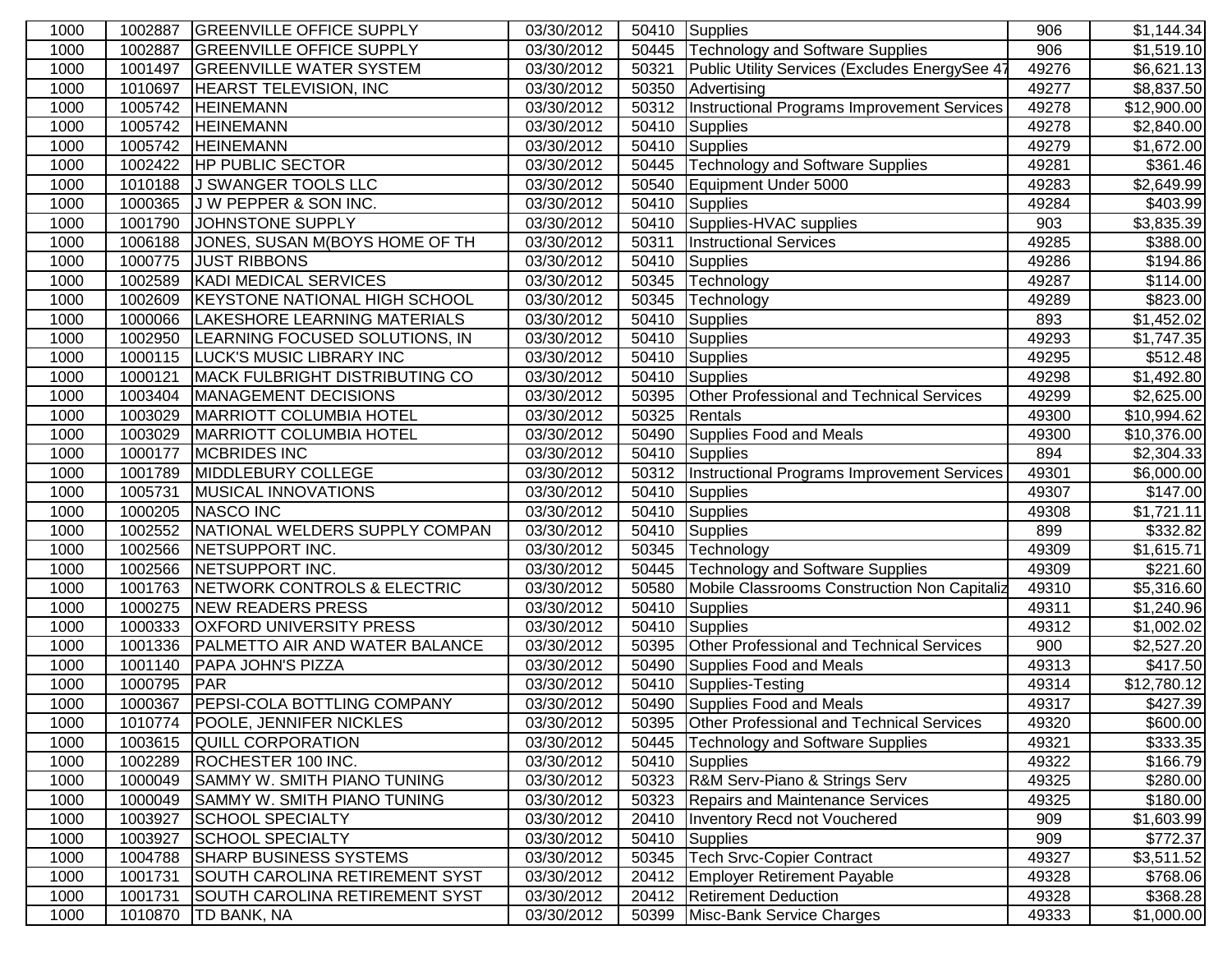| 1000 | 1010870 | TD BANK, NA                        | 03/30/2012 | 50690 Other Objects                    | 49333 | \$41,637.52     |
|------|---------|------------------------------------|------------|----------------------------------------|-------|-----------------|
| 1000 |         | 1002305 TEXAS INSTRUMENTS, INC.    | 03/30/2012 | 50410 Supplies                         | 49334 | \$335.00        |
| 1000 |         | 1009558 THE CONTINENTAL PRESS, INC | 03/30/2012 | 50410 Supplies                         | 49335 | \$456.17        |
| 1000 |         | 1007144 THE OHIO STATE UNIVERSITY  | 03/30/2012 | 50399 Miscellaneous Purchased Services | 49336 | \$665.00        |
| 1000 | 1002041 | <b>THYSSENKRUPP ELEVATOR</b>       | 03/30/2012 | 50323 R&M Serv-Elevator Serv           | 904   | \$4,768.14      |
| 1000 |         | 1002179 US POSTMASTER              | 03/30/2012 | 50410 Supplies                         | 49337 | \$135.00        |
| 1000 |         | 1007000 VICK SR., DONALD S.        | 03/30/2012 | 50311   Instructional Services         | 49338 | \$310.40        |
| 1000 |         | 1005780 WORLD BOOK, INC            | 03/30/2012 | 50430 Library Books and Materials      | 49341 | \$899.00        |
|      |         |                                    |            |                                        |       |                 |
|      |         |                                    |            |                                        |       | \$23,610,331.80 |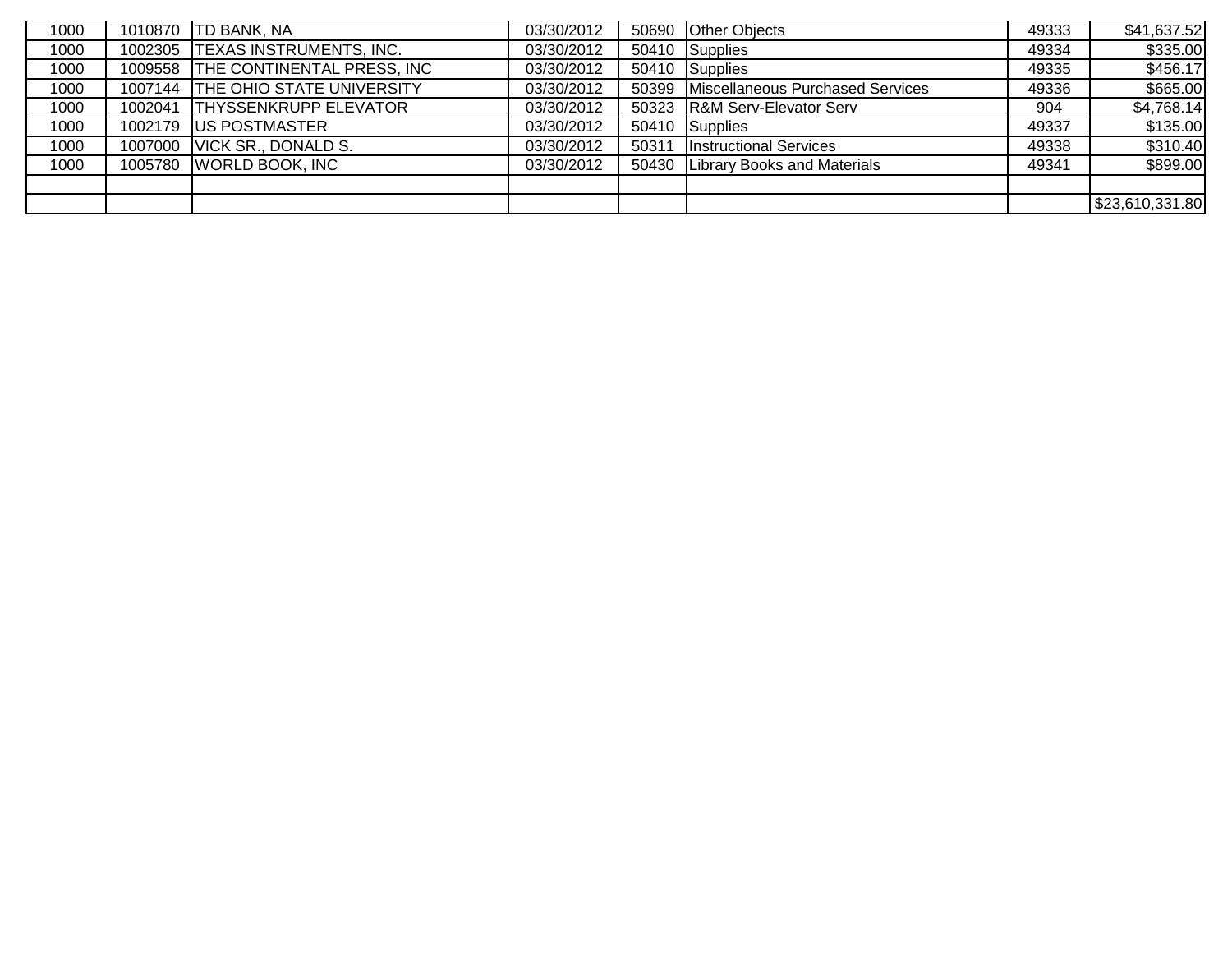| <b>GREENVILLE COUNTY SCHOOLS</b> |                         |                                 |                                     |                        |  |  |  |  |
|----------------------------------|-------------------------|---------------------------------|-------------------------------------|------------------------|--|--|--|--|
|                                  |                         | <b>CREDIT CARD - March 2012</b> |                                     |                        |  |  |  |  |
| Posting Date                     | <b>Transaction Date</b> | <b>Merchant Name</b>            |                                     | <b>Original Amount</b> |  |  |  |  |
| 2012-03-15                       | 2012-03-13              | 00 OF 00<br><b>SCASA</b>        | \$                                  | 175.00                 |  |  |  |  |
| 2012-04-03                       | 2012-04-03              | <b>AMAZON MKTPLACE PMTS</b>     | \$                                  | 18.73                  |  |  |  |  |
| 2012-03-16                       | 2012-03-15              | <b>PUBLIX #1148</b>             | \$                                  | 42.53                  |  |  |  |  |
| 2012-03-16                       | 2012-03-14              | <b>SCASA</b><br>00 OF 00        | \$                                  | 175.00                 |  |  |  |  |
| 2012-03-19                       | 2012-03-17              | VZWRLSS*PRPAY AUTOPAY           | \$                                  | 30.00                  |  |  |  |  |
| 2012-03-08                       | 2012-03-06              | UNITED AIR 0162922846371        | \$                                  | 19.00                  |  |  |  |  |
| 2012-03-08                       | 2012-03-06              | UNITED AIR 0162922846372        | \$                                  | 19.00                  |  |  |  |  |
| 2012-03-08                       | 2012-03-06              | UNITED AIR 0162320293636        | $\overline{\xi}$                    | 848.70                 |  |  |  |  |
| 2012-03-08                       | 2012-03-06              | UNITED AIR 0162320253299        | \$                                  | 1,231.10               |  |  |  |  |
| 2012-03-09                       | 2012-03-08              | MURPHY5731ATWALMRT              | $\overline{\xi}$                    | 38.75                  |  |  |  |  |
| 2012-03-12                       | 2012-03-09              | <b>HILTON HOTELS MYRTLE</b>     | \$                                  | 103.04                 |  |  |  |  |
| 2012-03-12                       | 2012-03-09              | <b>HILTON HOTELS MYRTLE</b>     | \$                                  | 112.99                 |  |  |  |  |
| 2012-03-16                       | 2012-03-14              | <b>HYATT REGENCY GREENVILLE</b> | \$                                  | 15.96                  |  |  |  |  |
| 2012-03-16                       | 2012-03-14              | <b>HYATT REGENCY GREENVILLE</b> | $\overline{\boldsymbol{\varsigma}}$ | 108.20                 |  |  |  |  |
| 2012-03-16                       | 2012-03-14              | PIZZA CITY                      | \$                                  | 155.16                 |  |  |  |  |
| 2012-03-19                       | 2012-03-15              | UNITED AIR 0162923459949        | \$                                  | 29.00                  |  |  |  |  |
| 2012-03-19                       | 2012-03-15              | UNITED AIR 0162923460591        | \$                                  | 29.00                  |  |  |  |  |
| 2012-03-19                       | 2012-03-15              | UNITED AIR 0162321243858        | \$                                  | 634.70                 |  |  |  |  |
| 2012-03-19                       | 2012-03-15              | UNITED AIR 0162321242879        | $\overline{\boldsymbol{\varsigma}}$ | 932.90                 |  |  |  |  |
| 2012-03-21                       | 2012-03-19              | <b>HYATT REGENCY GREENVILLE</b> | \$                                  | 116.45                 |  |  |  |  |
| 2012-03-28                       | 2012-03-28              | <b>ANNUAL FEE</b>               | \$                                  | 35.00                  |  |  |  |  |
|                                  |                         |                                 |                                     |                        |  |  |  |  |
|                                  |                         |                                 | \$                                  | 4,870.21               |  |  |  |  |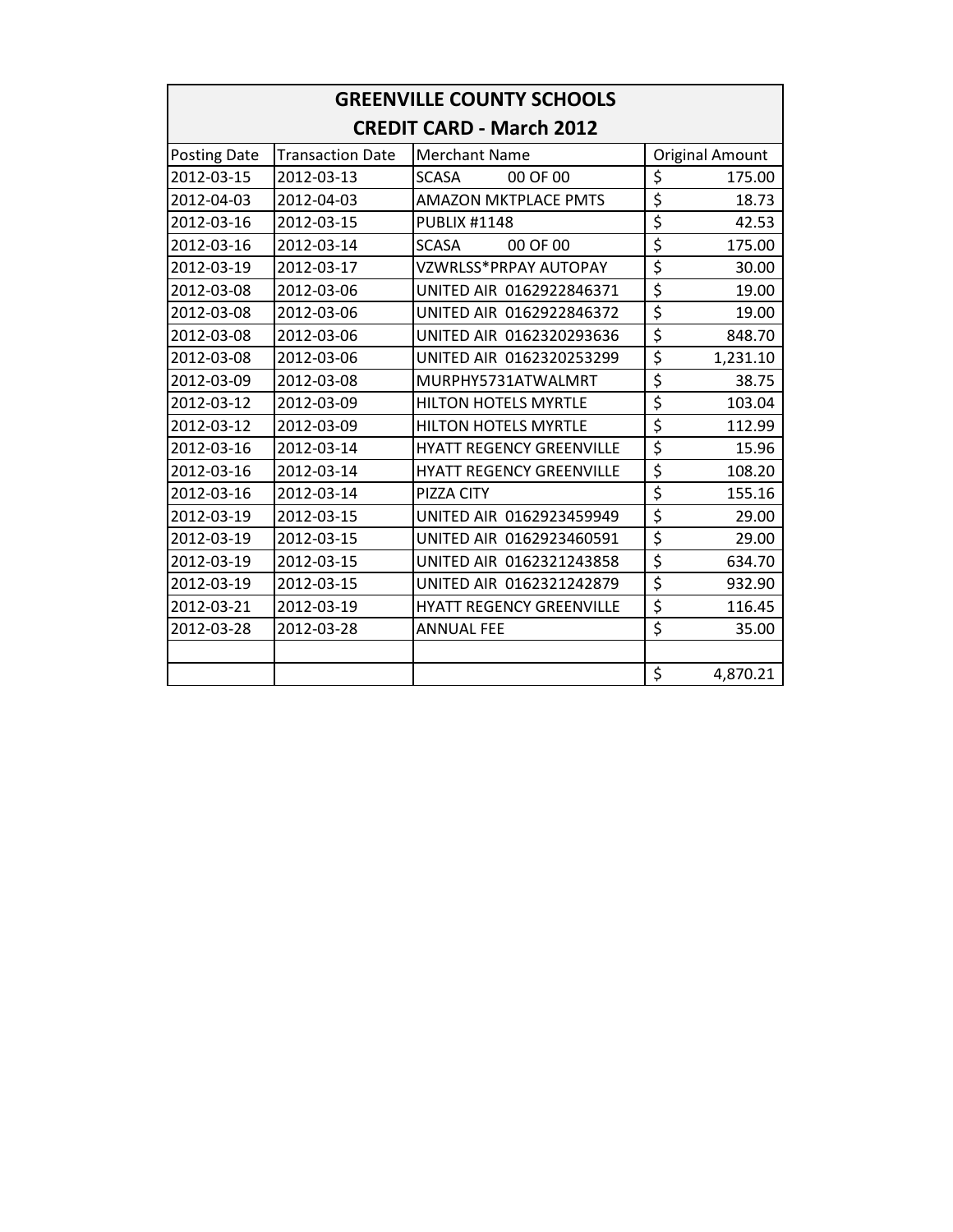| <b>Greenville County Schools</b><br><b>Purchasing Card - March 2012</b> |                        |                                      |
|-------------------------------------------------------------------------|------------------------|--------------------------------------|
|                                                                         |                        |                                      |
| Post<br><b>Date</b>                                                     | <b>Amount</b>          | <b>Vendor Name</b>                   |
| 3/1/2012                                                                |                        | \$185.49 HOBBY LOBBY #0318           |
| 3/1/2012                                                                |                        | \$281.96 LLOYDS SOCCER OF GREENVIL   |
| 3/1/2012                                                                |                        | \$248.49 CEMEX CASH SALE             |
| 3/1/2012                                                                |                        | \$57.49 JOHNSTONE SUPPLY-GREENVIL    |
| 3/1/2012                                                                | \$413.40               | <b>ST CLAIR SIGNS INC</b>            |
| 3/1/2012                                                                |                        | \$9.99 ADVANCE AUTO PARTS #5440      |
| 3/1/2012                                                                | \$27.52                | <b>STAPLES</b><br>00105536           |
| 3/1/2012                                                                | \$165.34               | DMI DELL K-12 PTR                    |
| 3/1/2012                                                                |                        | (\$103.87) HOBBY LOBBY #0318         |
| 3/1/2012                                                                |                        | \$226.68   BATTERY SPECIALISTS       |
| 3/1/2012                                                                |                        | \$8.86   THE HOME DEPOT 1127         |
| 3/1/2012                                                                |                        | \$221.49 LOWES #01983                |
| 3/1/2012                                                                |                        | \$1,305.17 CONTINENTAL 0052189027254 |
| 3/1/2012                                                                |                        | \$20.00 VZWRLSS PREPAID PYMNT        |
| 3/1/2012                                                                |                        | \$164.15 CRESCENT SUPPLY COMPANY I   |
| 3/1/2012                                                                |                        | \$217.88 FERGUSON ENT #43            |
| 3/1/2012                                                                |                        | \$50.62 THE TOOL SHED                |
| 3/1/2012                                                                |                        | \$23.15 CRESCENT SUPPLY COMPANY I    |
| 3/1/2012                                                                |                        | \$64.40 TMS SOUTH                    |
| 3/1/2012                                                                | $\overline{$}1,305.17$ | CONTINENTAL 0052189027249            |
| 3/1/2012                                                                |                        | \$68.64 CRESCENT SUPPLY COMPANY I    |
| 3/1/2012                                                                |                        | \$333.25 GREENVILLE TURF & TRACTOR   |
| 3/1/2012                                                                | \$778.97               | AAA SUPPLY - GVILLE                  |
| 3/1/2012                                                                |                        | \$21.14   LOWES #00667               |
| 3/1/2012                                                                | \$574.06               | JOHNSTONE SUPPLY-GREENVIL            |
| 3/1/2012                                                                | \$272.14               | <b>HAWKINS TOWING INC</b>            |
| 3/1/2012                                                                |                        | \$308.65 4 ALL PROMO'S / K-READ      |
| 3/1/2012                                                                |                        | \$15.86 WM SUPERCENTER               |
| 3/1/2012                                                                |                        | \$9.46   LOWES #01983                |
| 3/1/2012                                                                |                        | \$666.74 CAMCOR INC                  |
| 3/1/2012                                                                |                        | \$77.95 SOLARBO-USA                  |
| 3/1/2012                                                                |                        | \$23.19 THE HOME DEPOT #1124         |
| 3/1/2012                                                                |                        | \$554.75 SCHNEIDER ELECTRIC          |
| 3/1/2012                                                                |                        | \$18.89   LOWES #00528               |
| 3/1/2012                                                                |                        | \$11.66 LONG TRAILER & BODY SERVI    |
| 3/1/2012                                                                |                        | \$3,665.20 DMI DELL K-12 PTR         |
| 3/1/2012                                                                |                        | \$883.50 HARD ROCK WASHINGTON DC R   |
| 3/1/2012                                                                |                        | \$1,778.40   TAM RETAIL - MOTO       |
| 3/1/2012                                                                |                        | \$281.48 CSITECHNOLO                 |
| 3/1/2012                                                                | \$24.80                | <b>SCHOOL HEALTH CORP</b>            |
| 3/1/2012                                                                | \$72.75                | JOHNSTONE SUPPLY-GREENVIL            |
| 3/1/2012                                                                | \$20.44                | <b>HFC DISC DANCE</b>                |
| 3/1/2012                                                                | \$17.98                | ADVANCE AUTO PARTS #5440             |
| 3/1/2012                                                                | \$41.55                | ADVANCE AUTO PARTS #5440             |
| 3/1/2012                                                                | \$268.49               | DINOSAUR CORPORATIO                  |
| 3/1/2012                                                                | \$103.19               | SHERWIN WILLIAMS #2785               |
| 3/1/2012                                                                | \$299.00               | APL APPLE ONLINE STORE               |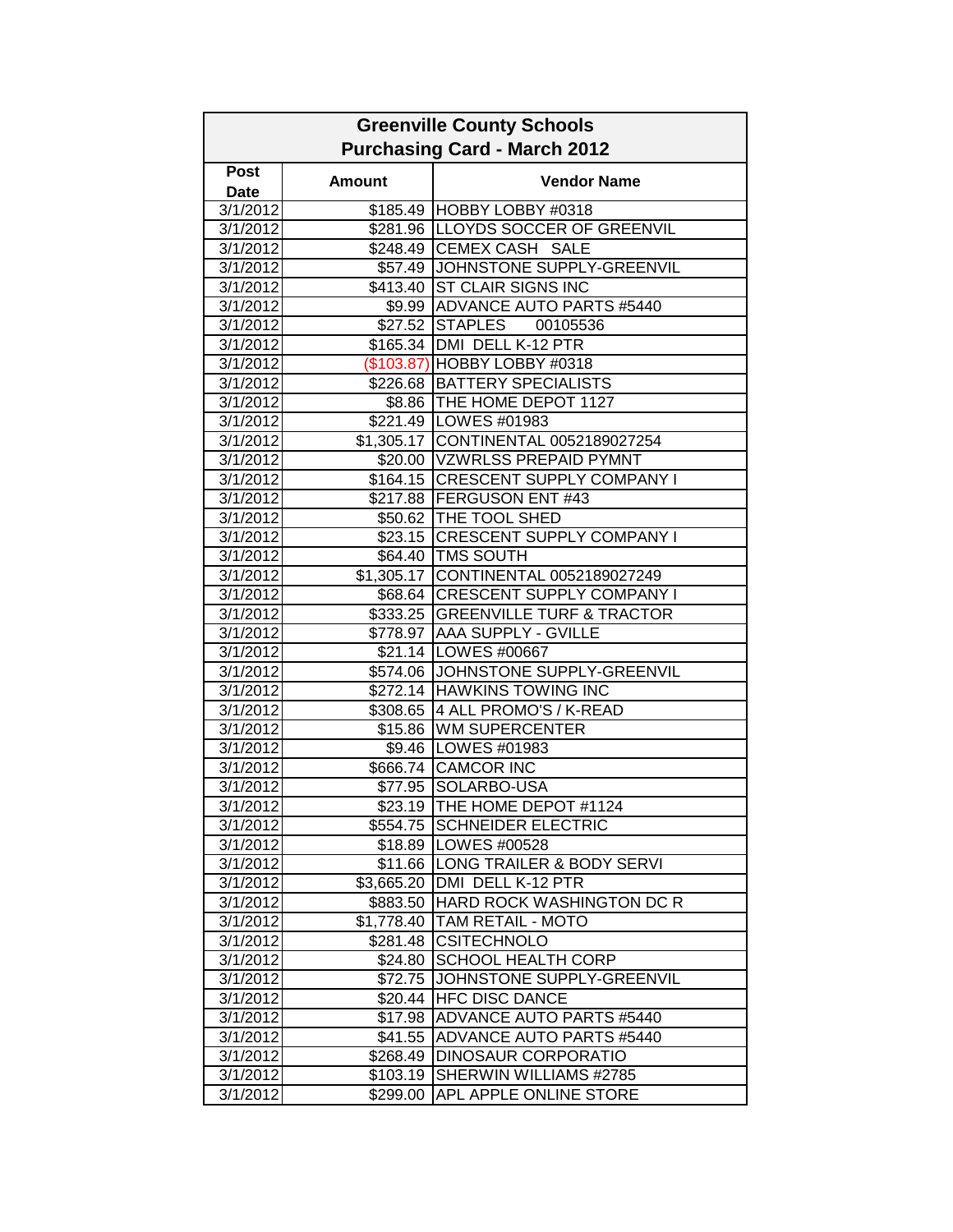| 3/1/2012             |                       | \$435.56 WM SUPERCENTER                           |
|----------------------|-----------------------|---------------------------------------------------|
| 3/1/2012             |                       | \$799.20 CHARRON SPORTS SERVICES                  |
| 3/1/2012             |                       | \$121.08 HFC DISC DANCE                           |
| 3/1/2012             |                       | \$259.78   BINSWANGER GLASS #043                  |
| 3/1/2012             |                       | \$64.40 BINSWANGER GLASS #043                     |
| 3/1/2012             |                       | \$1,710.00 NCA AS400                              |
| 3/1/2012             |                       | \$435.44 MCABEE TRACTOR & TURF                    |
| 3/1/2012             |                       | \$5.08 WALGREENS #9082                            |
| 3/1/2012             |                       | \$1,305.17 CONTINENTAL 0052189027253              |
| 3/1/2012             |                       | \$4,852.16 NETWORK CONTROLS & E                   |
| 3/1/2012             |                       | \$141.87 2865-CED                                 |
| 3/1/2012             |                       | \$187.88 THE TRANE COMPANY                        |
| 3/1/2012             |                       | \$59.21   LOWES #00667                            |
| 3/1/2012             |                       | \$4.01 CRESCENT SUPPLY COMPANY I                  |
| 3/1/2012             |                       | \$25.00 SC LAW ENFORCEMENT                        |
| 3/1/2012             |                       | \$75.00 HAWKINS TOWING INC                        |
| 3/1/2012             |                       | \$124.32 CRESCENT SUPPLY COMPANY I                |
| 3/1/2012             |                       | \$871.51 JOHNSTONE SUPPLY-GREENVIL                |
| 3/1/2012             |                       | \$186.00 PIZZA INN WOODRUFF ROAD                  |
| 3/1/2012             |                       | \$2,303.84 DMI DELL K-12 PTR                      |
| 3/1/2012             |                       | \$13.19 BLACK ELECTRICAL SUPPLY I                 |
| 3/1/2012             |                       | \$3,665.20 DMI DELL K-12 PTR                      |
| 3/1/2012             |                       | \$115.39   MCABEE TRACTOR & TURF                  |
| 3/1/2012             |                       | \$1,305.17 CONTINENTAL 0052189027251              |
| 3/1/2012             |                       | \$1,436.22 W. W. WILLIAMS                         |
| 3/1/2012             |                       | \$3.85   LOWES #01718                             |
| 3/1/2012             |                       | \$19.22 PLAYSCRIPTS INC                           |
|                      |                       |                                                   |
| 3/1/2012             |                       | \$14.50 TMS SOUTH                                 |
| 3/1/2012             |                       | \$8.63 C C DICKSON CO 1063                        |
| 3/1/2012             |                       | \$139.37 PORTER PAINTS 9388                       |
| 3/1/2012             |                       | \$25.00 SC LAW ENFORCEMENT                        |
| 3/1/2012             |                       | \$418.15 JOHNSTONE SUPPLY-GREENVIL                |
| 3/1/2012             |                       | \$25.65   LOWES #00667                            |
| 3/1/2012             |                       | \$15.87 SOUTH EAST TRAILER REPAIR                 |
| 3/1/2012             |                       | \$1,305.17 CONTINENTAL 0052189027250              |
| 3/1/2012             |                       | \$1,305.17 CONTINENTAL 0052189027255              |
| 3/1/2012             |                       | \$13.73 THE HOME DEPOT #1126                      |
| 3/1/2012             |                       | \$41.21   LOWES #01718                            |
| 3/1/2012             |                       | \$90.78   LOWES #00667                            |
| 3/1/2012             |                       | \$1,305.17 CONTINENTAL 0052189027252              |
| 3/1/2012             |                       | \$10.12 WM SUPERCENTER                            |
| 3/1/2012             | \$24.01               | <b>BI-LO 161</b>                                  |
| 3/1/2012             | \$187.24              | HOBBY LOBBY #395                                  |
| 3/1/2012             | \$4.09                | LOWES #01983                                      |
| 3/1/2012             | \$6.33                | <b>ILOWES #00528</b>                              |
| 3/1/2012             | \$368.56              | <b>CAROLINA LAWN &amp; TRACTOR</b>                |
| 3/2/2012             | \$24.48               | JOHNSTONE SUPPLY-GREENVIL                         |
| 3/2/2012             | \$224.80              | 2865-CED                                          |
| 3/2/2012             | \$17.98               | ADVANCE AUTO PARTS #5440                          |
| 3/2/2012             | \$130.00              | <b>PIZZA INN WOODRUFF ROAD</b>                    |
| 3/2/2012<br>3/2/2012 | \$12.98<br>(\$323.51) | ADVANCE AUTO PARTS #5440<br><b>CDW GOVERNMENT</b> |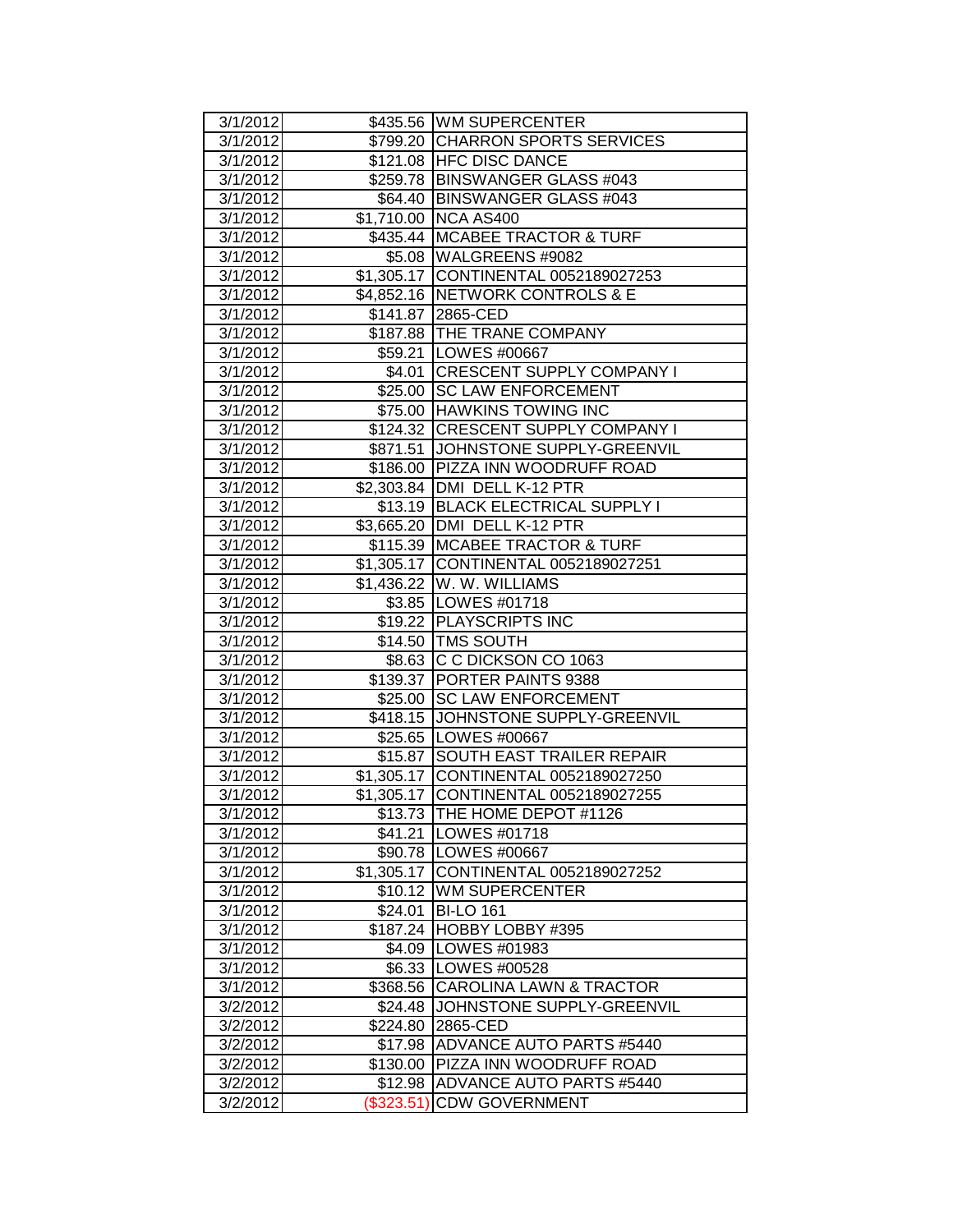| 3/2/2012 |          | \$810.77 2865-CED                    |
|----------|----------|--------------------------------------|
| 3/2/2012 |          | \$13.71   LOWES #01718               |
| 3/2/2012 |          | \$14.74 THE HOME DEPOT 1127          |
| 3/2/2012 |          | \$74.00 CAROLINA INTL TRUCKS         |
| 3/2/2012 |          | \$2,305.00 JEAN'S BUS SERVICE        |
| 3/2/2012 |          | \$7.69 J W VAUGHN CO INC             |
| 3/2/2012 |          | \$58.47   LOWES #00667               |
| 3/2/2012 |          | \$176.39 THE TRANE COMPANY           |
| 3/2/2012 |          | \$44.06 MCM ELECTRONICS INC          |
| 3/2/2012 |          | (\$314.03) CDW GOVERNMENT            |
| 3/2/2012 |          | \$31.13   LOWES #00667               |
| 3/2/2012 |          | \$18.42   TMS SOUTH                  |
| 3/2/2012 |          | \$139.59 ADVANCE AUTO PARTS #5440    |
| 3/2/2012 |          | \$47.58 C C DICKSON CO 1004          |
| 3/2/2012 |          | \$435.29 HONEYBAKED HAM #902         |
| 3/2/2012 | \$14.33  | JOHNSTONE SUPPLY-GREENVIL            |
| 3/2/2012 |          | \$37.17 SHERWIN WILLIAMS #2145       |
| 3/2/2012 |          | \$9.54 CAROLINA LOCKSMITHS           |
| 3/2/2012 |          | \$18.39 NAPA AUTO PARTS OF           |
| 3/2/2012 |          | \$315.46   WWW.COSTORE.COM/SK        |
| 3/2/2012 |          | \$305.89 HOLDER ELECTRIC SUPPLY      |
| 3/2/2012 | \$51.41  | THE HOME DEPOT 1127                  |
| 3/2/2012 |          | \$27.50   LOWES #01718               |
| 3/2/2012 |          | \$42.65 CAROLINA LAWN & TRACTOR      |
| 3/2/2012 |          | \$111.94 GOS// GREENVILLE OFFICE S   |
| 3/2/2012 | \$74.18  | NORTHERN TOOL EQUIPMNT               |
| 3/2/2012 | \$141.87 | <b>GARFIELD SIGNS &amp; GRAPHICS</b> |
| 3/2/2012 |          | \$200.34 HOLDER ELECTRIC SUPPLY      |
| 3/2/2012 |          | \$186.98 WRIST-BAND COM              |
| 3/2/2012 | \$26.27  | <b>HOLDER ELECTRIC SUPPLY</b>        |
| 3/2/2012 | \$11.98  | <b>ADVANCE AUTO PARTS #5740</b>      |
| 3/2/2012 | \$25.39  | <b>SAUNDERS OFFICE SUPPLY</b>        |
| 3/2/2012 | \$83.70  | <b>HOLDER ELECTRIC SUPPLY</b>        |
| 3/2/2012 |          | \$1,148.30 THE TRANE COMPANY         |
| 3/2/2012 |          | \$23.77   LOWES #01718               |
| 3/2/2012 |          | \$21.12   LOWES #00528               |
| 3/2/2012 |          | \$1.53   LOWES #01718                |
| 3/2/2012 |          | \$31.22 CRESCENT SUPPLY COMPANY I    |
| 3/2/2012 |          | \$110.10 MERUS WATER SYSTEMS         |
| 3/2/2012 |          | \$14.45 J W VAUGHN CO INC            |
| 3/2/2012 | \$102.12 | <b>BLUE RAVEN TECHNOLOGY</b>         |
| 3/2/2012 | \$27.51  | THE HOME DEPOT 1127                  |
| 3/2/2012 | \$30.00  | <b>VZWRLSS PREPAID PYMNT</b>         |
| 3/2/2012 | \$180.30 | <b>TMS SOUTH</b>                     |
| 3/2/2012 | \$47.30  | LOWES #01983                         |
| 3/2/2012 | \$44.95  | PAPA JOHNS #1164                     |
| 3/2/2012 | \$2.49   | <b>POND5 INC</b>                     |
| 3/2/2012 | \$258.44 | SMITHTURF AND IRRIGATI               |
| 3/2/2012 | \$672.35 | <b>SHERWIN WILLIAMS #2145</b>        |
| 3/2/2012 | \$180.17 | STAPLS9225706145000                  |
| 3/2/2012 | \$72.08  | <b>IDIVERSIFIED ELECTRONICS</b>      |
| 3/2/2012 | \$806.37 | SIGN-A-RAMA                          |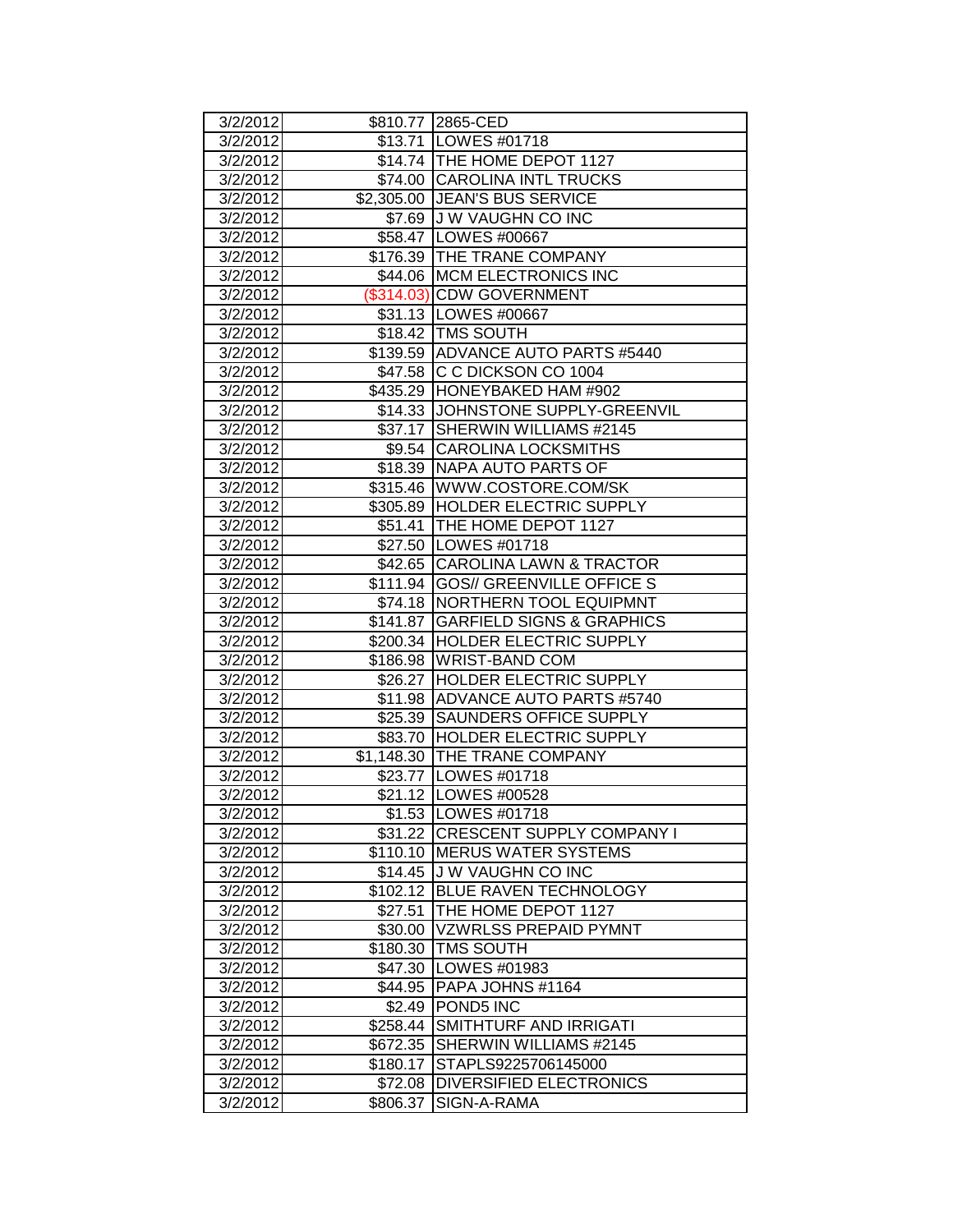| 3/2/2012 |          | \$21.85 THE HOME DEPOT 1127        |
|----------|----------|------------------------------------|
| 3/2/2012 |          | \$10.60 LOWES #00667               |
| 3/2/2012 |          | \$226.84 C C DICKSON CO 1004       |
| 3/2/2012 |          | \$554.75 SCHNEIDER ELECTRIC        |
| 3/2/2012 |          | \$32.05 T.C. BEARIE'S HALLMARK     |
| 3/2/2012 |          | \$20.89 TMS SOUTH                  |
| 3/2/2012 |          | \$44.69 BATTERIES PLUS             |
| 3/2/2012 |          | \$90.52 HAJOCA TAYLORS 72          |
| 3/2/2012 |          | \$542.55 CAROLINA LAWN & TRACTOR   |
| 3/2/2012 |          | \$34.07 JJOHNSTONE SUPPLY-GREENVIL |
| 3/2/2012 |          | (\$13.73) THE HOME DEPOT #1126     |
| 3/2/2012 |          | \$56.99 LOWES #00667               |
| 3/2/2012 |          | \$79.98 ADVANCE AUTO PARTS #5440   |
| 3/2/2012 |          | \$158.09 AAA SUPPLY - GVILLE       |
| 3/2/2012 |          | \$4.20   LOWES #01718              |
| 3/2/2012 |          | \$158.99 PLAY IT AGAIN SPORTS GREE |
| 3/2/2012 |          | \$388.50 NETWORK CONTROLS & E      |
| 3/5/2012 |          | \$22.28 HOLDER ELECTRIC SUPPLY     |
| 3/5/2012 |          | \$192.90 JOHNSTONE SUPPLY-GREENVIL |
| 3/5/2012 |          | \$554.75 SCHNEIDER ELECTRIC        |
| 3/5/2012 |          | \$26.25 BLACK ELECTRICAL SUPPLY I  |
| 3/5/2012 |          | \$98.90 HAMPTON INN COLUMBIA NE    |
| 3/5/2012 |          | \$147.21   LOWES #01983            |
| 3/5/2012 |          | \$12.17 ADVANCE AUTO PARTS #5440   |
| 3/5/2012 | \$81.21  | <b>B &amp; D INDUSTRIAL INC</b>    |
| 3/5/2012 |          | \$78.54 GOS// GREENVILLE OFFICE S  |
| 3/5/2012 |          | \$11.02 AWARDS UNLIMITED INC       |
| 3/5/2012 |          | \$10.81 CAROLINA LAWN & TRACTOR    |
| 3/5/2012 |          | \$36.04 THE HOME DEPOT 1104        |
| 3/5/2012 |          | \$21.00 PENN PARKING INC           |
| 3/5/2012 |          | \$34.92   TMS SOUTH                |
| 3/5/2012 | \$86.30  | MELLOW MUSHROOM GREENV             |
| 3/5/2012 |          | \$28.80 SAFEWAY STORE00016899      |
| 3/5/2012 |          | \$42.39 STAPLES 00118000           |
| 3/5/2012 |          | \$21.20 DOLRTREE 1965 00019653     |
| 3/5/2012 |          | \$124.50 PAPA JOHN'S #0438         |
| 3/5/2012 |          | \$25.00 SC LAW ENFORCEMENT         |
| 3/5/2012 |          | \$358.83 CDW GOVERNMENT            |
| 3/5/2012 | \$13.22  | <b>FASTENAL COMPANY01</b>          |
| 3/5/2012 | \$25.34  | <b>FOXS PIZZA DEN</b>              |
| 3/5/2012 | \$20.38  | <b>KEVIN WHITAKER CHEVROLET</b>    |
| 3/5/2012 | \$3.00   | <b>ARLINGTON METER PARKING</b>     |
| 3/5/2012 | \$51.96  | <b>ADVANCE AUTO PARTS #5330</b>    |
| 3/5/2012 | \$6.00   | <b>THE SYSTEM DEPOT</b>            |
| 3/5/2012 | \$184.00 | DAKTRONICS, INC.                   |
| 3/5/2012 | \$605.91 | JOHNSTONE SUPPLY-GREENVIL          |
| 3/5/2012 | \$427.68 | <b>CAESAR'S</b>                    |
| 3/5/2012 | \$876.00 | <b>MOUNT VERNON</b>                |
| 3/5/2012 | \$79.38  | <b>WM SUPERCENTER</b>              |
| 3/5/2012 | \$127.12 | JOHNSTONE SUPPLY-GREENVIL          |
| 3/5/2012 | \$362.47 | THE SYSTEM DEPOT                   |
| 3/5/2012 | \$142.27 | <b>CAROLINA INTL TRUCKS</b>        |
|          |          |                                    |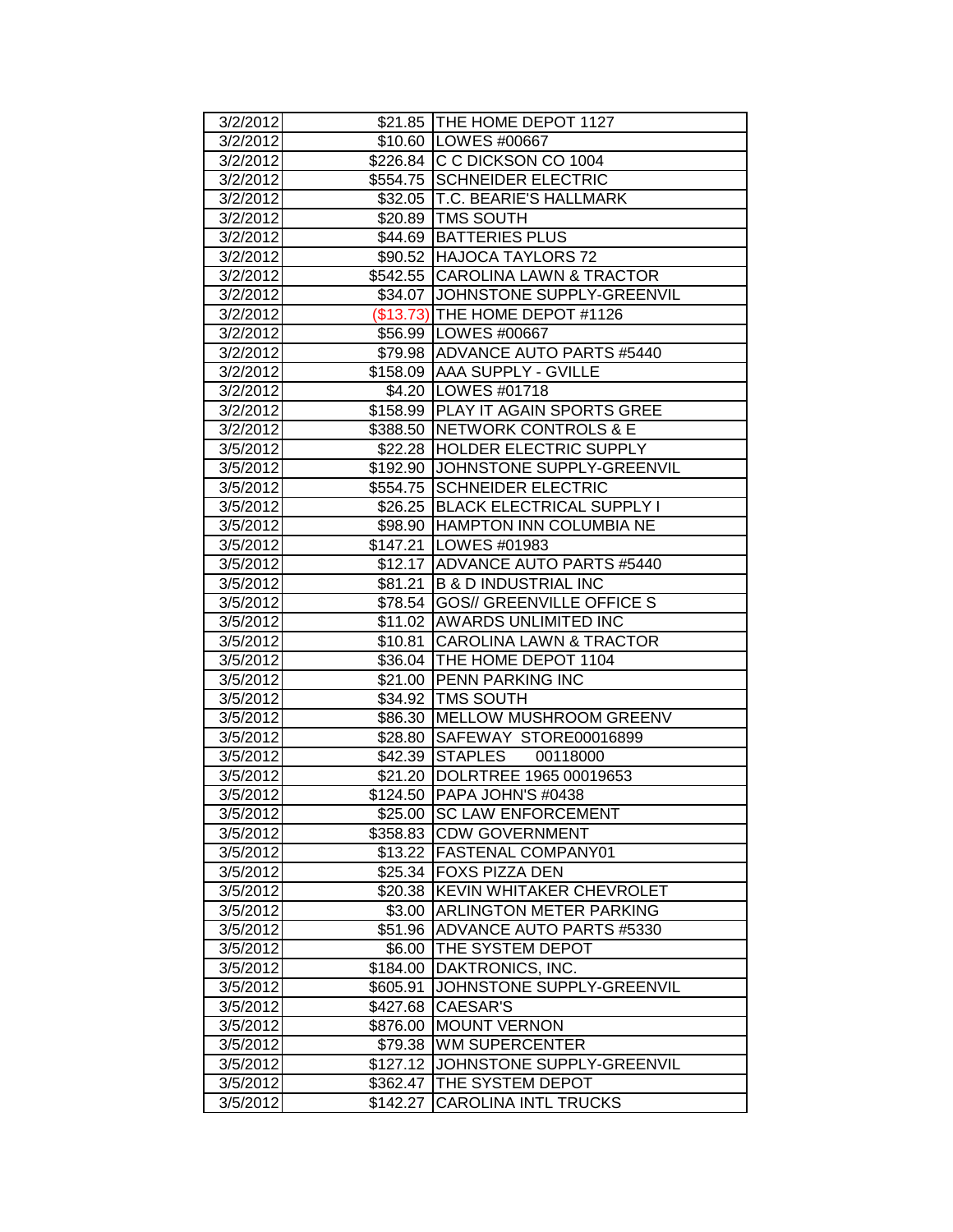| 3/5/2012 |            | \$7.79   LOWES #01718                     |
|----------|------------|-------------------------------------------|
| 3/5/2012 |            | \$68.34 CHICK-FIL-A #01149                |
| 3/5/2012 |            | \$22.47   ADVANCE AUTO PARTS #5440        |
| 3/5/2012 |            | \$114.42 ZAXBY'S 20702<br>Q <sub>31</sub> |
| 3/5/2012 |            | \$94.31 ADVANCE AUTO PARTS #5440          |
| 3/5/2012 |            | \$59.33 ADVANCE AUTO PARTS #5440          |
| 3/5/2012 |            | \$32.50 WWW.COSTORE.COM/SK                |
| 3/5/2012 | \$45.64    | <b>CRESCENT SUPPLY COMPANY I</b>          |
| 3/5/2012 | \$24.93    | Amazon.com                                |
| 3/5/2012 | \$205.00   | CITY OF GREENVILLE ZOO                    |
| 3/5/2012 | \$15.60    | NAPA AUTO PARTS OF                        |
| 3/5/2012 | \$23.30    | <b>TMS SOUTH</b>                          |
| 3/5/2012 | \$1,160.97 | <b>MECO INC OF AUGUSTA</b>                |
| 3/5/2012 | \$25.00    | <b>SC LAW ENFORCEMENT</b>                 |
| 3/5/2012 | \$54.86    | D & D MOTORS, INC.                        |
| 3/5/2012 | \$29.99    | <b>ADVANCE AUTO PARTS #5440</b>           |
| 3/5/2012 |            | \$171.85   TMS SOUTH                      |
| 3/5/2012 | $$46.12$   | <b>SYSTEMS DISTRIBUTOR</b>                |
| 3/5/2012 |            | \$58.30 TLF SIMPSONVILLE FLORIST          |
| 3/5/2012 |            | \$38.16 AC MOORE STR 58                   |
| 3/5/2012 |            | \$90.00 WM SUPERCENTER                    |
| 3/5/2012 |            | \$242.25 CHICK-FIL-A #01045               |
| 3/5/2012 |            | \$25.64 CRESCENT SUPPLY COMPANY I         |
| 3/5/2012 |            | \$38.03 WM SUPERCENTER                    |
| 3/5/2012 | \$436.50   | <b>LIQUID HIGHWAY ON LINE</b>             |
| 3/5/2012 | \$30.00    | VZWRLSS PRPAY AUTOPAY                     |
| 3/5/2012 | \$192.92   | <b>AAA SUPPLY - GVILLE</b>                |
| 3/5/2012 |            | \$87.26   TMS SOUTH                       |
| 3/5/2012 |            | \$178.80  LANDRY'S-MYRTLE BEACH           |
| 3/5/2012 |            | \$20.00 VZWRLSS PRPAY AUTOPAY             |
| 3/5/2012 |            | \$21.73   LOWES #01983                    |
| 3/5/2012 |            | \$333.87   THE HOME DEPOT 1127            |
| 3/5/2012 | \$14.14    | <b>WM SUPERCENTER</b>                     |
| 3/5/2012 | \$23.30    | <b>THE HOME DEPOT 1127</b>                |
| 3/5/2012 |            | \$80.09 WM SUPERCENTER                    |
| 3/5/2012 | \$77.46    | SHERWIN WILLIAMS #2735                    |
| 3/5/2012 | \$88.53    | KING ASPHALT INC                          |
| 3/5/2012 | \$14.87    | J W VAUGHN CO INC                         |
| 3/5/2012 | \$525.50   | LONG TRAILER & BODY SERVI                 |
| 3/5/2012 | \$165.45   | PIZZA HUT # 0286236098                    |
| 3/5/2012 | \$139.92   | <b>WM SUPERCENTER</b>                     |
| 3/5/2012 | \$36.41    | <b>WM SUPERCENTER</b>                     |
| 3/5/2012 | \$41.22    | THE HOME DEPOT 1127                       |
| 3/5/2012 | \$9.02     | LOWES #01983                              |
| 3/5/2012 | \$323.68   | CHICK-FIL-A #02122                        |
| 3/5/2012 | \$158.05   | TMS SOUTH                                 |
| 3/5/2012 | \$376.68   | Amazon.com                                |
| 3/5/2012 | \$192.89   | TMS SOUTH                                 |
| 3/5/2012 | \$12.64    | JOHNSTONE SUPPLY-GREENVIL                 |
| 3/5/2012 | \$167.40   | CHICK-FIL-A #01076                        |
| 3/5/2012 | \$98.90    | <b>HAMPTON INN COLUMBIA NE</b>            |
| 3/5/2012 | \$242.77   | <b>FIRST TEAM SPORTS</b>                  |
|          |            |                                           |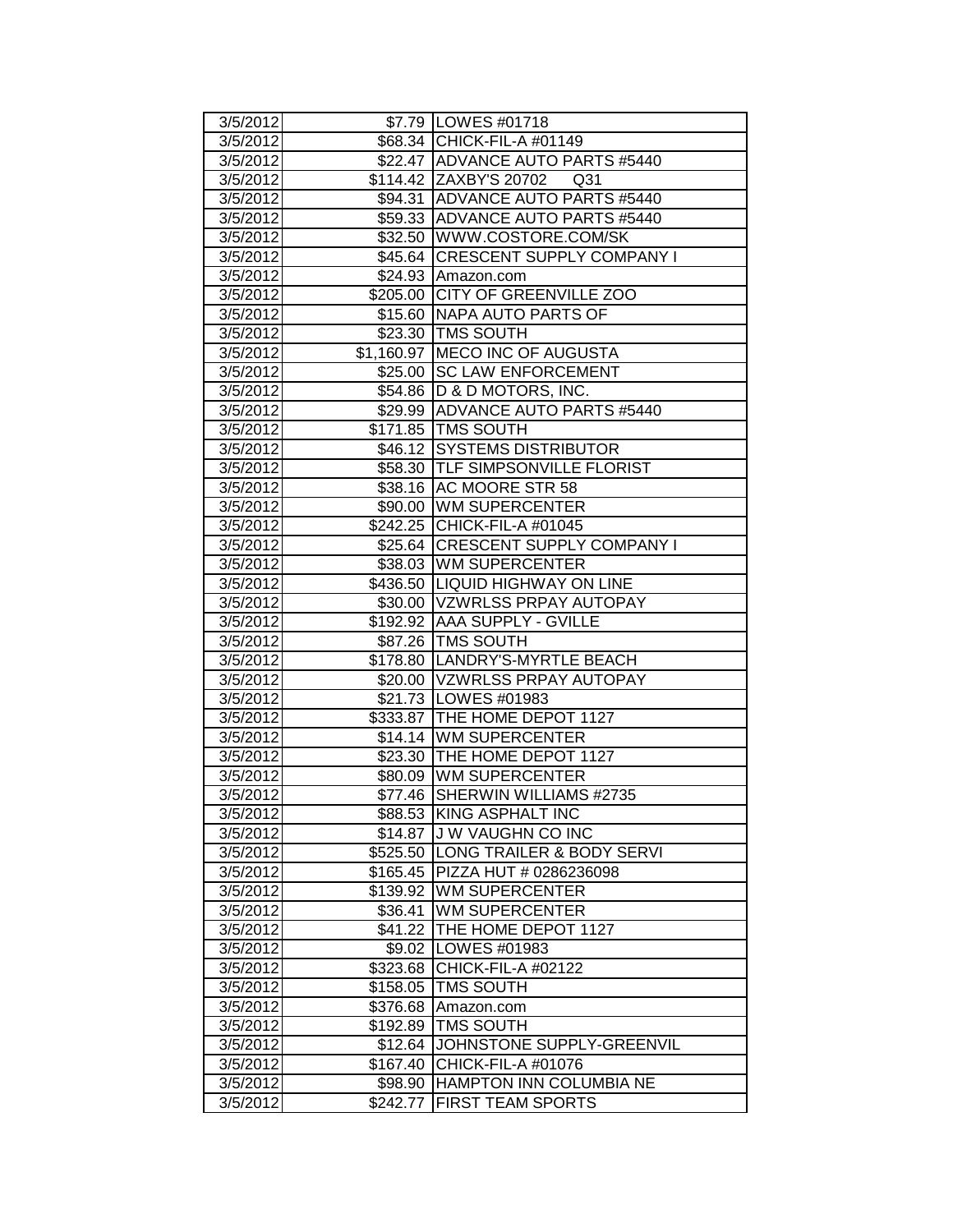| 3/5/2012             |                        | \$10.31 JOHNSTONE SUPPLY-GREENVIL                               |
|----------------------|------------------------|-----------------------------------------------------------------|
| 3/5/2012             |                        | \$105.94 LOWES #00667                                           |
| 3/5/2012             |                        | \$5.09 C C DICKSON CO 1004                                      |
| 3/5/2012             |                        | \$67.84   NORFOLK WIRE & ELECTRONIC                             |
| 3/5/2012             |                        | \$84.69   BATTERY SPECIALISTS                                   |
| 3/5/2012             |                        | \$10.35 TMS SOUTH                                               |
| 3/5/2012             |                        | \$66.65 JOHNSTONE SUPPLY-GREENVIL                               |
| 3/5/2012             |                        | \$325.72 WW GRAINGER                                            |
| 3/5/2012             |                        | \$29.36 JOHNSTONE SUPPLY-GREENVIL                               |
| 3/5/2012             | \$36.27                | J W VAUGHN CO INC                                               |
| 3/5/2012             |                        | \$31.69 BATTERY SPECIALISTS                                     |
| 3/5/2012             |                        | \$554.75 SCHNEIDER ELECTRIC                                     |
| 3/5/2012             |                        | \$35.02   TMS SOUTH                                             |
| 3/5/2012             |                        | \$70.38 HOLDER ELECTRIC SUPPLY                                  |
| 3/5/2012             |                        | \$22.30 ADVANCE AUTO PARTS #5440                                |
| 3/5/2012             |                        | \$220.48 ST CLAIR SIGNS INC                                     |
| 3/5/2012             |                        | \$66.75   TMS SOUTH                                             |
| 3/5/2012             |                        | \$26.79 JOHNSTONE SUPPLY-GREENVIL                               |
| 3/5/2012             |                        | \$23.62 ADVANCE AUTO PARTS #5440                                |
| 3/5/2012             |                        | \$1.98 THE TRANE COMPANY                                        |
| 3/5/2012             |                        | \$816.07 CONTINENTAL ENGINE                                     |
| 3/5/2012             |                        | \$57.73   PAPA JOHNS #0584                                      |
| 3/5/2012             |                        | \$94.44 HAWKINS TOWING INC                                      |
| 3/5/2012             |                        | \$39.33 TMS SOUTH                                               |
| 3/5/2012             | \$98.90                | HAMPTON INN COLUMBIA NE                                         |
| 3/5/2012             | \$21.52                | JOHNSTONE SUPPLY-GREENVIL                                       |
| 3/5/2012             | \$30.50                | <b>ACI FABRIC.COM</b>                                           |
| 3/5/2012             | \$333.00               | <b>STARQUEST INTERNATIONA</b>                                   |
| 3/5/2012             | \$36.91                | <b>AAA SUPPLY - GVILLE</b>                                      |
| 3/5/2012             |                        | \$21.45 HOLDER ELECTRIC SUPPLY                                  |
|                      |                        | \$404.80 THE TRANE COMPANY                                      |
| 3/5/2012             |                        |                                                                 |
| 3/5/2012             |                        | \$228.07 WM SUPERCENTER                                         |
| 3/5/2012             |                        | \$73.24 ZAXBY'S 03001<br>Q <sub>31</sub>                        |
| 3/5/2012             |                        | \$231.88 CARQUEST 01013663                                      |
| 3/5/2012             |                        | \$6.34 HOBBY LOBBY #0318                                        |
| 3/5/2012             |                        | \$35.32 AAA SUPPLY - GVILLE                                     |
| 3/5/2012             | \$105.11               | <b>WW GRAINGER</b>                                              |
| 3/5/2012             | \$5.29                 | NAPA AUTO PARTS OF                                              |
| 3/5/2012             | \$147.83               | <b>TMS SOUTH</b>                                                |
| 3/5/2012             | \$49.82                | DOLRTREE 1965 00019653                                          |
| 3/5/2012             | \$50.68                | <b>SPINX #181</b>                                               |
| 3/5/2012             | \$586.02               | LIFE SAFETY & COMM. SYS.                                        |
| 3/5/2012             | \$1,000.00             | SI THEATER RESERVATIONS                                         |
| 3/5/2012             | \$61.48                | DOLRTREE 930 00009308                                           |
| 3/5/2012             | \$2.22                 | JOHNSTONE SUPPLY-GREENVIL                                       |
| 3/6/2012             | \$25.00                | <b>SC LAW ENFORCEMENT</b>                                       |
| 3/6/2012             | \$8,474.63             | <b>BEST WESTERN HOTELS</b>                                      |
| 3/6/2012             | \$25.00                | <b>SC LAW ENFORCEMENT</b>                                       |
| 3/6/2012             | \$25.00                | <b>SC LAW ENFORCEMENT</b>                                       |
| 3/6/2012             | \$25.00                | <b>SC LAW ENFORCEMENT</b>                                       |
| 3/6/2012<br>3/6/2012 | \$1,383.06<br>\$139.22 | <b>EMBASSY SUITES COLUMBIA</b><br><b>HOLDER ELECTRIC SUPPLY</b> |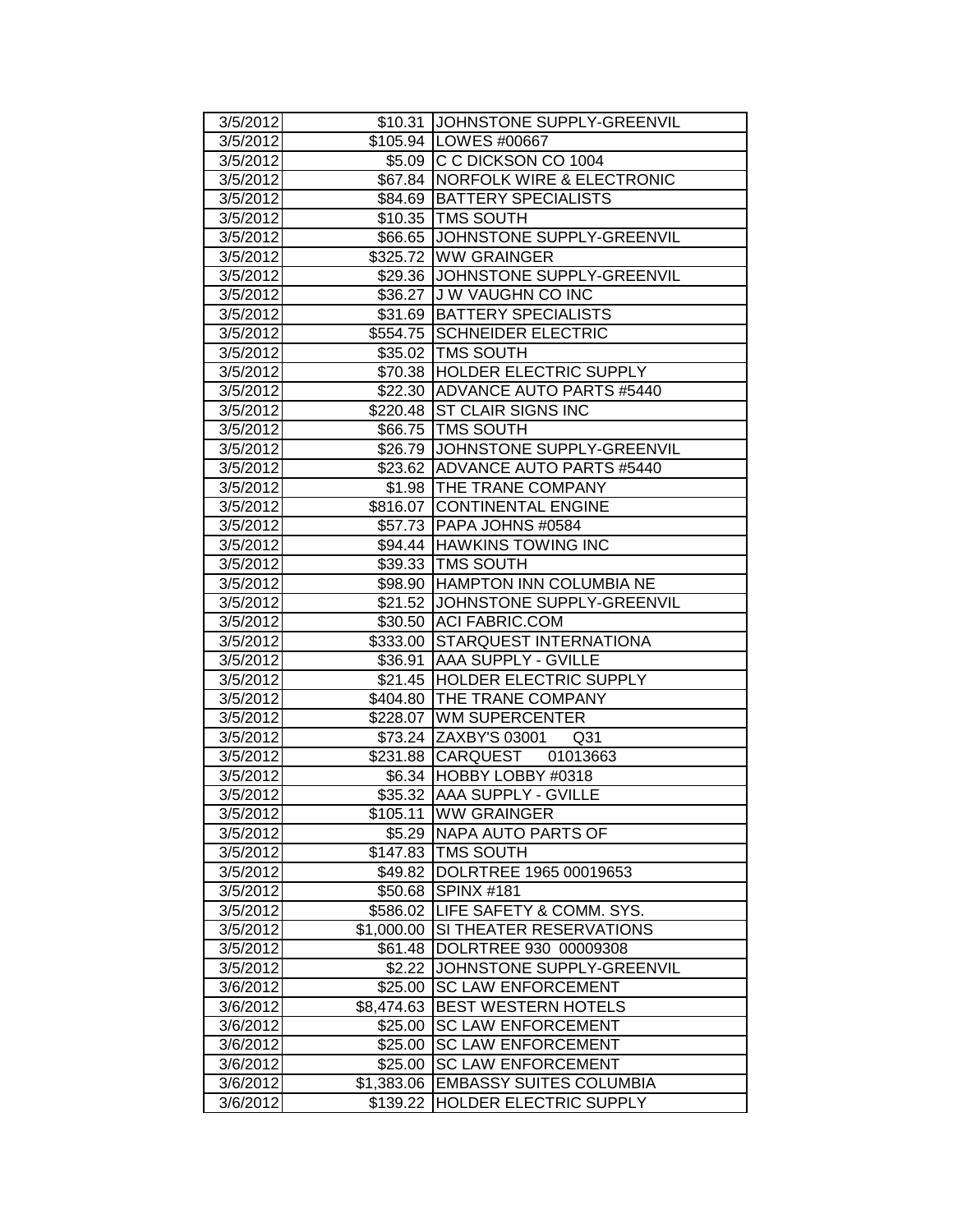| 3/6/2012 |          | \$10.53 CLASSIC ACE HARDWARE        |
|----------|----------|-------------------------------------|
| 3/6/2012 |          | \$309.22 CRESCENT SUPPLY COMPANY I  |
| 3/6/2012 |          | \$18.00   USPS 45366006529808201    |
| 3/6/2012 |          | \$85.26   SHEALY ELECT 803-227-0599 |
| 3/6/2012 |          | \$522.26 FIRST TEAM SPORTS          |
| 3/6/2012 |          | \$25.00 SC LAW ENFORCEMENT          |
| 3/6/2012 | \$26.49  | <b>CLASSIC ACE HARDWARE</b>         |
| 3/6/2012 | \$170.00 | <b>LIQUID HIGHWAY ON LINE</b>       |
| 3/6/2012 | \$25.00  | <b>SC LAW ENFORCEMENT</b>           |
| 3/6/2012 | \$25.00  | <b>SC LAW ENFORCEMENT</b>           |
| 3/6/2012 | \$25.00  | <b>SC LAW ENFORCEMENT</b>           |
| 3/6/2012 | \$25.00  | <b>SC LAW ENFORCEMENT</b>           |
| 3/6/2012 |          | \$38.15 TARGET<br>00018705          |
| 3/6/2012 |          | \$233.20 FIRST TEAM SPORTS          |
| 3/6/2012 | \$25.00  | <b>ISC LAW ENFORCEMENT</b>          |
| 3/6/2012 | \$25.00  | <b>SC LAW ENFORCEMENT</b>           |
| 3/6/2012 | \$25.00  | <b>SC LAW ENFORCEMENT</b>           |
| 3/6/2012 | \$25.00  | <b>SC LAW ENFORCEMENT</b>           |
| 3/6/2012 |          | \$25.00 SC LAW ENFORCEMENT          |
| 3/6/2012 |          | \$88.02 BI-LO 199                   |
| 3/6/2012 |          | \$25.00 SC LAW ENFORCEMENT          |
| 3/6/2012 |          | \$104.00 BC/CYPRESS GARDENS         |
| 3/6/2012 |          | \$57.88 CRESCENT SUPPLY COMPANY I   |
| 3/6/2012 |          | \$41.62   LOWES #00667              |
| 3/6/2012 |          | \$13.25   LOWES #01718              |
| 3/6/2012 | \$25.00  | <b>SC LAW ENFORCEMENT</b>           |
| 3/6/2012 | \$200.00 | <b>SOUTH CAROLINA HOSPITALIT</b>    |
| 3/6/2012 |          | \$259.47   THE TRANE COMPANY        |
| 3/6/2012 |          | \$986.44 THE TRANE COMPANY          |
| 3/6/2012 | \$25.00  | <b>SC LAW ENFORCEMENT</b>           |
| 3/6/2012 |          | \$107.40   LOWES #01718             |
| 3/6/2012 | \$25.00  | <b>SC LAW ENFORCEMENT</b>           |
| 3/6/2012 | \$25.00  | <b>SC LAW ENFORCEMENT</b>           |
| 3/6/2012 | \$25.00  | <b>SC LAW ENFORCEMENT</b>           |
| 3/6/2012 | \$177.81 | <b>THE TRANE COMPANY</b>            |
| 3/6/2012 | \$25.00  | <b>SC LAW ENFORCEMENT</b>           |
| 3/6/2012 |          | \$25.00 SC LAW ENFORCEMENT          |
| 3/6/2012 | \$25.00  | <b>SC LAW ENFORCEMENT</b>           |
| 3/6/2012 | \$17.16  | PUBLIX #1148                        |
| 3/6/2012 | \$147.04 | <b>BLOCKBUSTER INC#45090</b>        |
| 3/6/2012 | \$212.19 | <b>THE TRANE COMPANY</b>            |
| 3/6/2012 | \$25.00  | <b>SC LAW ENFORCEMENT</b>           |
| 3/6/2012 | \$25.00  | <b>SC LAW ENFORCEMENT</b>           |
| 3/6/2012 | \$25.00  | <b>SC LAW ENFORCEMENT</b>           |
| 3/6/2012 | \$25.00  | <b>SC LAW ENFORCEMENT</b>           |
| 3/6/2012 | \$39.56  | LOWES #00528                        |
| 3/6/2012 | \$25.00  | <b>SC LAW ENFORCEMENT</b>           |
| 3/6/2012 | \$140.72 | THE TRANE COMPANY                   |
| 3/6/2012 | \$25.00  | <b>SC LAW ENFORCEMENT</b>           |
| 3/6/2012 | \$58.05  | <b>TRACTOR SUPPLY #747</b>          |
| 3/6/2012 | \$15.44  | LOWES #01718                        |
| 3/6/2012 | \$12.95  | LOWES #00667                        |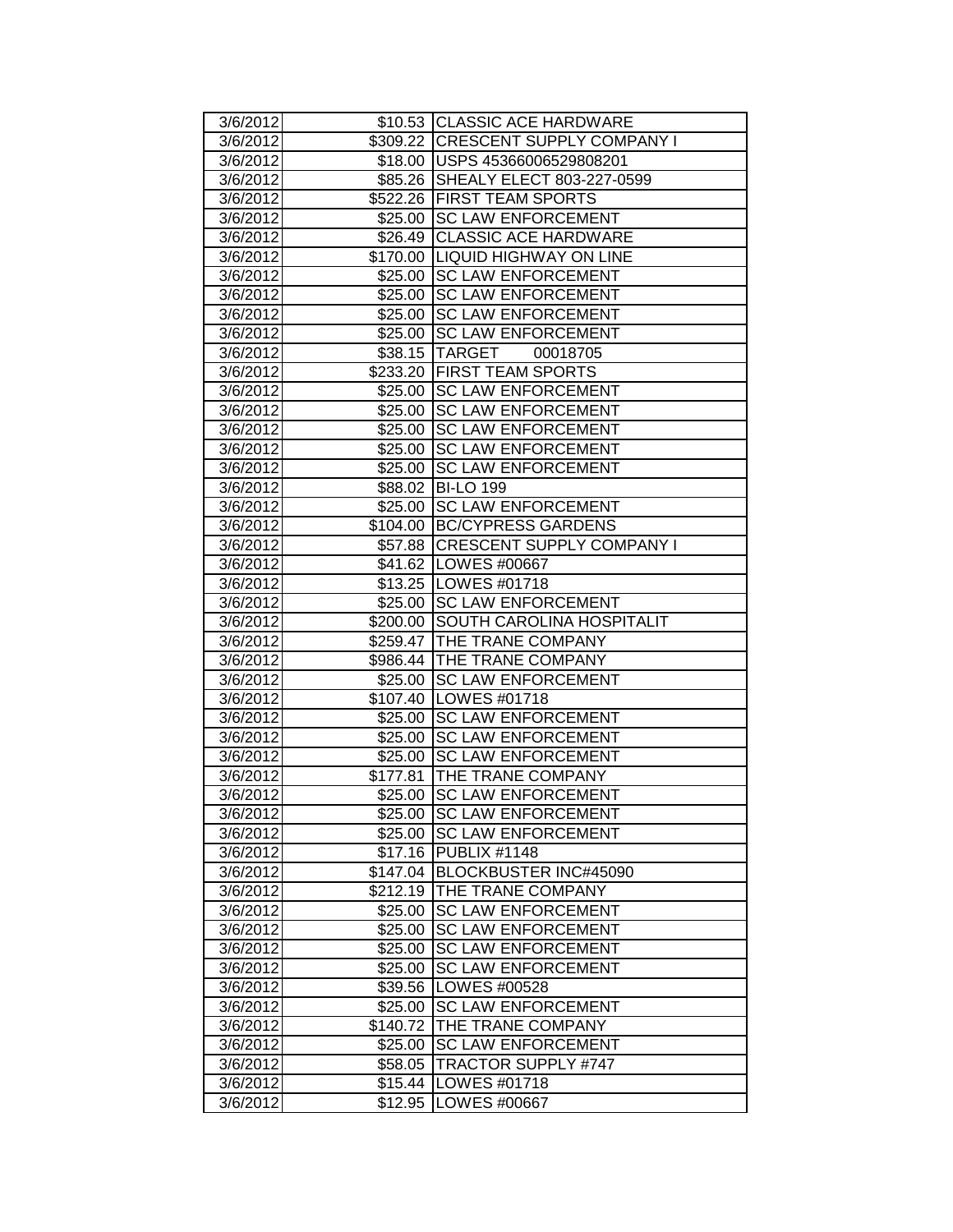| 3/6/2012 |             | \$13.53 RADIOSHACK COR00117986        |
|----------|-------------|---------------------------------------|
| 3/6/2012 |             | \$25.00 ISC LAW ENFORCEMENT           |
| 3/6/2012 |             | \$25.00 SC LAW ENFORCEMENT            |
| 3/6/2012 |             | \$25.00 SC LAW ENFORCEMENT            |
| 3/6/2012 |             | \$11.53   LOWES #01718                |
| 3/6/2012 | \$25.00     | <b>SC LAW ENFORCEMENT</b>             |
| 3/6/2012 | \$25.00     | <b>SC LAW ENFORCEMENT</b>             |
| 3/6/2012 | \$25.00     | <b>SC LAW ENFORCEMENT</b>             |
| 3/6/2012 | \$25.00     | <b>SC LAW ENFORCEMENT</b>             |
| 3/7/2012 | \$3.47      | THE HOME DEPOT 1127                   |
| 3/7/2012 | \$2.99      | <b>POND5 INC</b>                      |
| 3/7/2012 |             | \$20.35 THE HOME DEPOT 1127           |
| 3/7/2012 |             | \$22.78 WILSONS 5 TO \$1 STORES       |
| 3/7/2012 |             | \$10.99 Amazon.com                    |
| 3/7/2012 |             | \$318.11 HOLDER ELECTRIC SUPPLY       |
| 3/7/2012 |             | \$38.38 C C DICKSON CO 1004           |
| 3/7/2012 |             | \$25.32 SHERWIN WILLIAMS #2785        |
| 3/7/2012 |             | \$1,320.00 GOOGLE Stork Systems       |
| 3/7/2012 |             | \$25.00 SC LAW ENFORCEMENT            |
| 3/7/2012 |             | \$148.67 SOUTHEASTERN ELECTRICA       |
| 3/7/2012 | \$806.64    | <b>POINT ORLANDO RESORT</b>           |
| 3/7/2012 |             | (\$27.44) BATTERY SPECIALISTS         |
| 3/7/2012 | \$25.00     | <b>SC LAW ENFORCEMENT</b>             |
| 3/7/2012 | \$48.54     | <b>BI-LO 273</b>                      |
| 3/7/2012 | \$42.50     | <b>SCHOOL HEALTH CORP</b>             |
| 3/7/2012 | \$45.00     | <b>RECREATION.GOV</b>                 |
| 3/7/2012 | \$87.88     | SHERWIN WILLIAMS #2194                |
| 3/7/2012 |             | \$1,092.59 JJOHNSTONE SUPPLY-GREENVIL |
| 3/7/2012 | \$106.66    | <b>MCABEE TRACTOR &amp; TURF</b>      |
| 3/7/2012 |             | \$42.77 TARGET<br>00011825            |
| 3/7/2012 | \$126.98    | <b>BATTERY SPECIALISTS</b>            |
| 3/7/2012 |             | \$27.75 BLACK ELECTRICAL SUPPLY I     |
| 3/7/2012 | \$66.21     | <b>TMS SOUTH</b>                      |
| 3/7/2012 |             | \$913.55 AAA SUPPLY - GVILLE          |
| 3/7/2012 |             | \$371.28 POINT ORLANDO RESORT         |
| 3/7/2012 |             | \$7.31  AAA SUPPLY - GVILLE           |
| 3/7/2012 |             | \$15.58 THE HOME DEPOT 1127           |
| 3/7/2012 | \$47.32     | LOWES #01718                          |
| 3/7/2012 | \$400.96    | <b>BLANCHARD MACHINERY</b>            |
| 3/7/2012 | \$400.98    | <b>HOLDER ELECTRIC SUPPLY</b>         |
| 3/7/2012 | \$17.29     | <b>WM SUPERCENTER</b>                 |
| 3/7/2012 | \$90.06     | <b>HOLDER ELECTRIC SUPPLY</b>         |
| 3/7/2012 | \$40.79     | <b>TMS SOUTH</b>                      |
| 3/7/2012 | \$25.00     | <b>SC LAW ENFORCEMENT</b>             |
| 3/7/2012 | \$36.56     | Amazon.com                            |
| 3/7/2012 | \$32.60     | <b>CAROLINA INTL TRUCKS</b>           |
| 3/7/2012 | \$25.67     | JOHNSTONE SUPPLY-GREENVIL             |
| 3/7/2012 | \$58.78     | <b>J W VAUGHN CO INC</b>              |
| 3/7/2012 | \$1,493.58  | JOHNSTONE SUPPLY-GREENVIL             |
| 3/7/2012 | \$806.64    | <b>POINT ORLANDO RESORT</b>           |
| 3/7/2012 | \$67.11     | JOHNSTONE SUPPLY-GREENVIL             |
| 3/7/2012 | \$22,543.32 | DMI DELL K-12 PTR                     |
|          |             |                                       |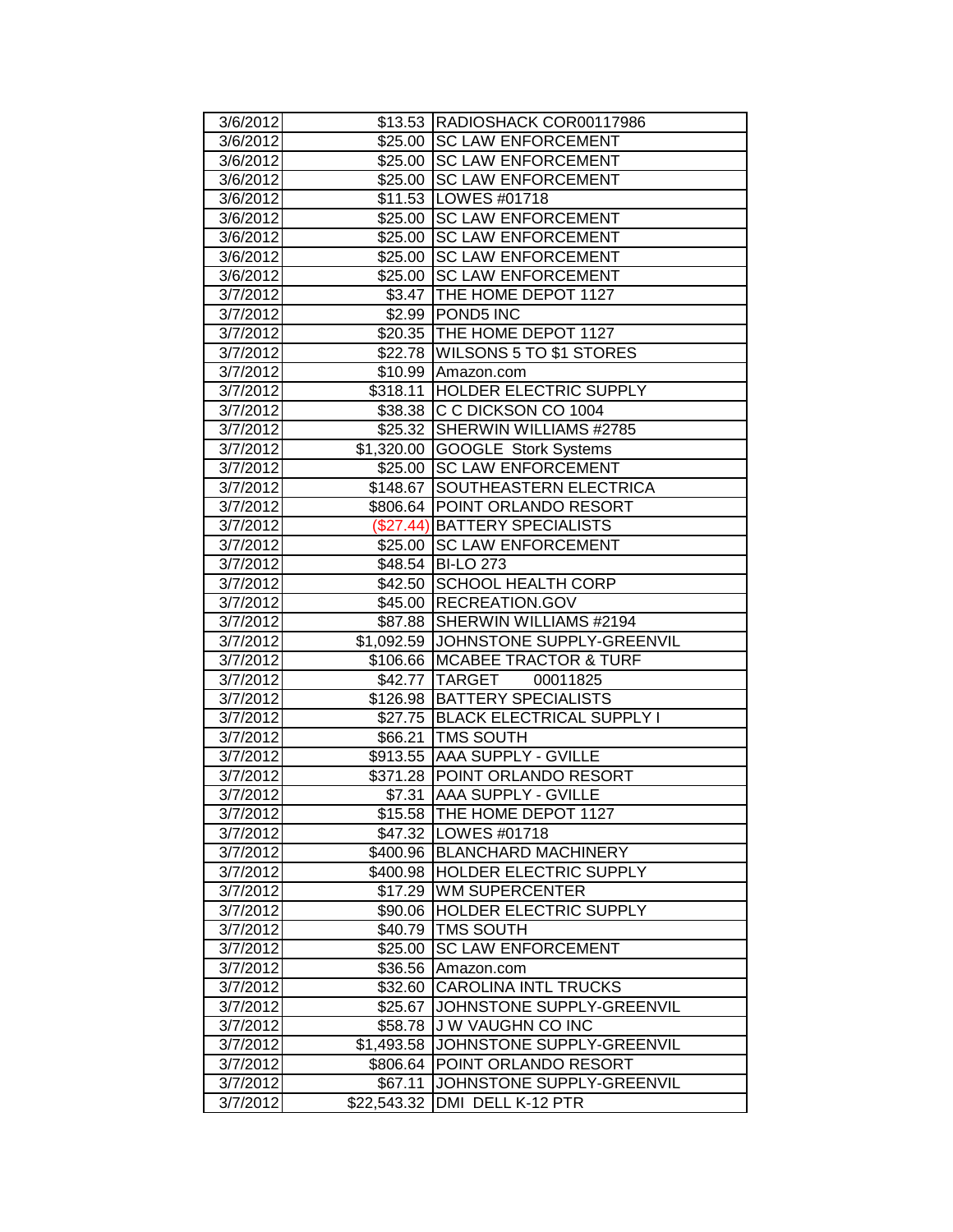| 3/7/2012 |           | \$1,429.68 HAMPTON INN COLUMBIA NE    |
|----------|-----------|---------------------------------------|
| 3/7/2012 |           | \$130.64 ADVANCE AUTO PARTS #5440     |
| 3/7/2012 |           | \$80.14 FASTENAL COMPANY01            |
| 3/7/2012 |           | \$3,742.56 SPRINGHILL SUITES - RESTON |
| 3/7/2012 |           | \$15.38 KEVIN WHITAKER CHEVROLET      |
| 3/7/2012 |           | \$371.28 POINT ORLANDO RESORT         |
| 3/7/2012 |           | \$41.50   FGS HARDWARE                |
| 3/7/2012 |           | \$22,543.32 DMI DELL K-12 PTR         |
| 3/7/2012 | \$25.00   | <b>SC LAW ENFORCEMENT</b>             |
| 3/7/2012 | \$20.29   | HOLDER ELECTRIC SUPPLY                |
| 3/7/2012 | \$31.79   | RADIOSHACK COR00196238                |
| 3/7/2012 | \$25.00   | <b>SC LAW ENFORCEMENT</b>             |
| 3/7/2012 |           | \$25.00   SC LAW ENFORCEMENT          |
| 3/7/2012 |           | \$25.00 SC LAW ENFORCEMENT            |
| 3/7/2012 |           | \$126.14 SOUTHEASTERN ELECTRICA       |
| 3/7/2012 |           | \$141.52   FARMERS SHED KITCHEN       |
| 3/7/2012 |           | \$826.80   W. W. WILLIAMS             |
| 3/7/2012 |           | \$8.56 JJOHNSTONE SUPPLY-GREENVIL     |
| 3/7/2012 |           | \$65.81 ADVANCE AUTO PARTS #5440      |
| 3/7/2012 |           | \$44.50 SOUTHERN MULCH GV             |
| 3/7/2012 |           | \$34.98  DOLRTREE 4145 00041459       |
| 3/7/2012 |           | \$201.93   TMS SOUTH                  |
| 3/7/2012 |           | \$225.25 ANDERSON STAMP&ENGRAVING     |
| 3/7/2012 |           | \$6.92 CRESCENT SUPPLY COMPANY I      |
| 3/7/2012 | \$516.00  | <b>ANC TOURS MARTZ GRAY LINE</b>      |
| 3/7/2012 | \$180.00  | USPS 45362502729803095                |
| 3/7/2012 |           | \$806.64 POINT ORLANDO RESORT         |
| 3/7/2012 |           | \$173.96 LOWES #01718                 |
| 3/7/2012 |           | \$10.59  RADIOSHACK COR00196238       |
| 3/7/2012 |           | \$41.74 C C DICKSON CO 1004           |
| 3/7/2012 |           | \$27.71   LOWES #00667                |
| 3/7/2012 |           | \$69.83 JJOHNSTONE SUPPLY-GREENVIL    |
| 3/7/2012 | \$174.01  | <b>HOLDER ELECTRIC SUPPLY</b>         |
| 3/7/2012 |           | \$1,393.93 C C DICKSON CO 1004        |
| 3/7/2012 | \$25.00   | <b>SC LAW ENFORCEMENT</b>             |
| 3/7/2012 |           | \$25.00 SC LAW ENFORCEMENT            |
| 3/7/2012 |           | \$779.90 ROBBINS TIRE SERVI           |
| 3/7/2012 | \$218.41  | <b>IS&amp;S WORLDWIDE</b>             |
| 3/7/2012 |           | \$37.90 LOWES #00667                  |
| 3/7/2012 |           | \$490.04 CDW GOVERNMENT               |
| 3/7/2012 | \$54.16   | SHERWIN WILLIAMS #2194                |
| 3/7/2012 | \$250.00  | <b>HAWKINS TOWING INC</b>             |
| 3/7/2012 | \$16.94   | LOWES #01718                          |
| 3/7/2012 | \$63.45   | <b>HOLDER ELECTRIC SUPPLY</b>         |
| 3/7/2012 | \$389.46  | JOHNSTONE SUPPLY-GREENVIL             |
| 3/7/2012 | \$25.00   | <b>SC LAW ENFORCEMENT</b>             |
| 3/7/2012 | \$270.11  | C C DICKSON CO 1063                   |
| 3/8/2012 | \$11.64   | LOWES #01983                          |
| 3/8/2012 | \$50.00   | THE UPS STORE 0232                    |
| 3/8/2012 | \$7.90    | ELLIS FLOORING SALES #43              |
| 3/8/2012 | \$282.57  | <b>TMS SOUTH</b>                      |
| 3/8/2012 | (\$27.93) | AC MOORE STR 58                       |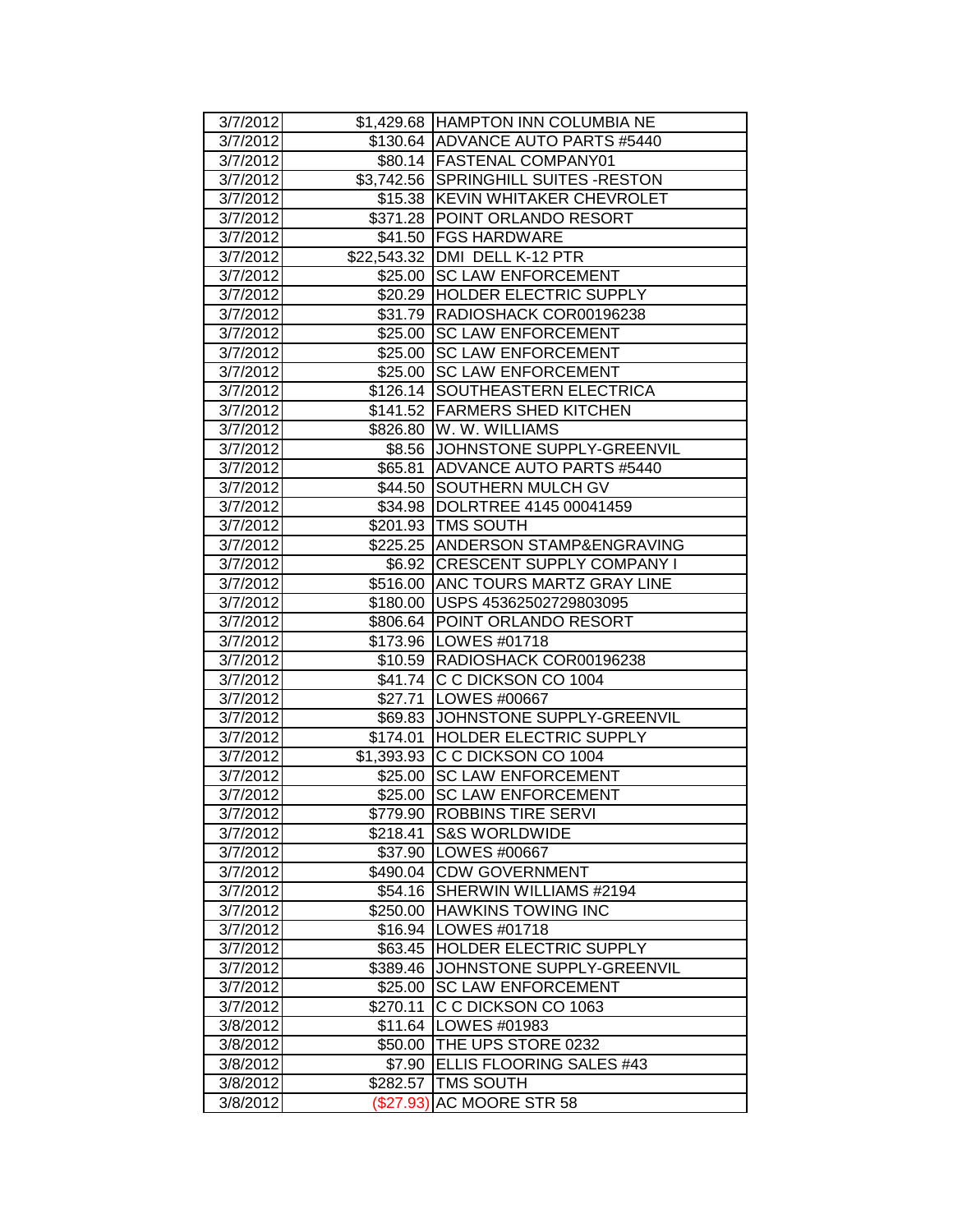| 3/8/2012 |                     | \$20.18 JOHNSTONE SUPPLY-GREENVIL  |
|----------|---------------------|------------------------------------|
| 3/8/2012 |                     | \$19.78 BI-LO 624                  |
| 3/8/2012 |                     | \$44.11   LOWES #00528             |
| 3/8/2012 |                     | \$20.22   BINSWANGER GLASS #043    |
| 3/8/2012 |                     | \$84.69 ROBBINS TIRE SERVI         |
| 3/8/2012 | \$7.11              | <b>HOLDER ELECTRIC SUPPLY</b>      |
| 3/8/2012 |                     | \$12.76 TMS SOUTH                  |
| 3/8/2012 | \$20,664.71         | DMI DELL K-12 PTR                  |
| 3/8/2012 | \$26.30             | HAGEMEYER NA #13                   |
| 3/8/2012 | \$75.00             | SPINX #181                         |
| 3/8/2012 | \$499.00            | SOURCEFIRE                         |
| 3/8/2012 | \$35.51             | HAGEMEYER NA #13                   |
| 3/8/2012 |                     | \$48.25 JJOHNSTONE SUPPLY-GREENVIL |
| 3/8/2012 |                     | \$52.60 HAGEMEYER NA #13           |
| 3/8/2012 |                     | \$194.13 BLACK ELECTRICAL SUPPLY I |
| 3/8/2012 |                     | \$26.03 SHERWIN WILLIAMS #2735     |
| 3/8/2012 |                     | \$18.72 JOHNSTONE SUPPLY-GREENVIL  |
| 3/8/2012 |                     | \$72.10 2865-CED                   |
| 3/8/2012 |                     | \$27,664.16 SPRINT WIRELESS        |
| 3/8/2012 |                     | \$516.96 SHERWIN WILLIAMS #2194    |
| 3/8/2012 |                     | \$36.44   LOWES #01718             |
| 3/8/2012 |                     | \$4.51   LOWES #01983              |
| 3/8/2012 |                     | \$217.70 CRESCENT SUPPLY COMPANY I |
| 3/8/2012 |                     | \$37.62   NAPA AUTO PARTS OF       |
| 3/8/2012 | \$2,000.00 VISION 1 |                                    |
| 3/8/2012 |                     | (\$252.28) SOUTHEASTERN ELECTRICA  |
| 3/8/2012 |                     | \$73.30 TWIGS                      |
| 3/8/2012 |                     | \$94.10 CHRISTOPHER TRUCKS         |
| 3/8/2012 |                     | \$131.04 ADVANCE AUTO PARTS #5440  |
| 3/8/2012 |                     | \$27,427.80 DMI DELL K-12 PTR      |
| 3/8/2012 |                     | \$128.90 D & D MOTORS, INC.        |
| 3/8/2012 |                     | \$107.58 COMPUTER DIRECT OUTLET    |
| 3/8/2012 |                     | \$38.10   LOWES #01718             |
| 3/8/2012 |                     | \$274.19 SOUTHEASTERN ELECTRICA    |
| 3/8/2012 |                     | \$92.72 CRESCENT SUPPLY COMPANY I  |
| 3/8/2012 |                     | \$60.79 THE UPS STORE 0232         |
| 3/8/2012 |                     | \$34.99 BI-LO 199                  |
| 3/8/2012 |                     | \$99.67 C C DICKSON CO 1004        |
| 3/8/2012 |                     | \$581.53 SCHOOL TECH INC           |
| 3/8/2012 | \$31.97             | <b>HOLDER ELECTRIC SUPPLY</b>      |
| 3/8/2012 | \$16.42             | ADVANCE AUTO PARTS #5440           |
| 3/8/2012 | \$126.14            | SOUTHEASTERN ELECTRICA             |
| 3/8/2012 | \$16.47             | <b>HOLDER ELECTRIC SUPPLY</b>      |
| 3/8/2012 | \$78.94             | <b>FASTENAL COMPANY01</b>          |
| 3/8/2012 | \$249.37            | <b>GOS// GREENVILLE OFFICE S</b>   |
| 3/8/2012 | \$7.72              | LOWES #00667                       |
| 3/8/2012 | \$9.00              | <b>MUSICAL INNOVATIONS</b>         |
| 3/8/2012 | \$43.27             | LOWES #01983                       |
| 3/8/2012 |                     | \$15.25   LOWES #01983             |
| 3/8/2012 | \$8.06              | <b>CRESCENT SUPPLY COMPANY I</b>   |
| 3/8/2012 | \$205.77            | INAPA AUTO PARTS OF                |
| 3/8/2012 | \$22,856.52         | DMI DELL K-12 PTR                  |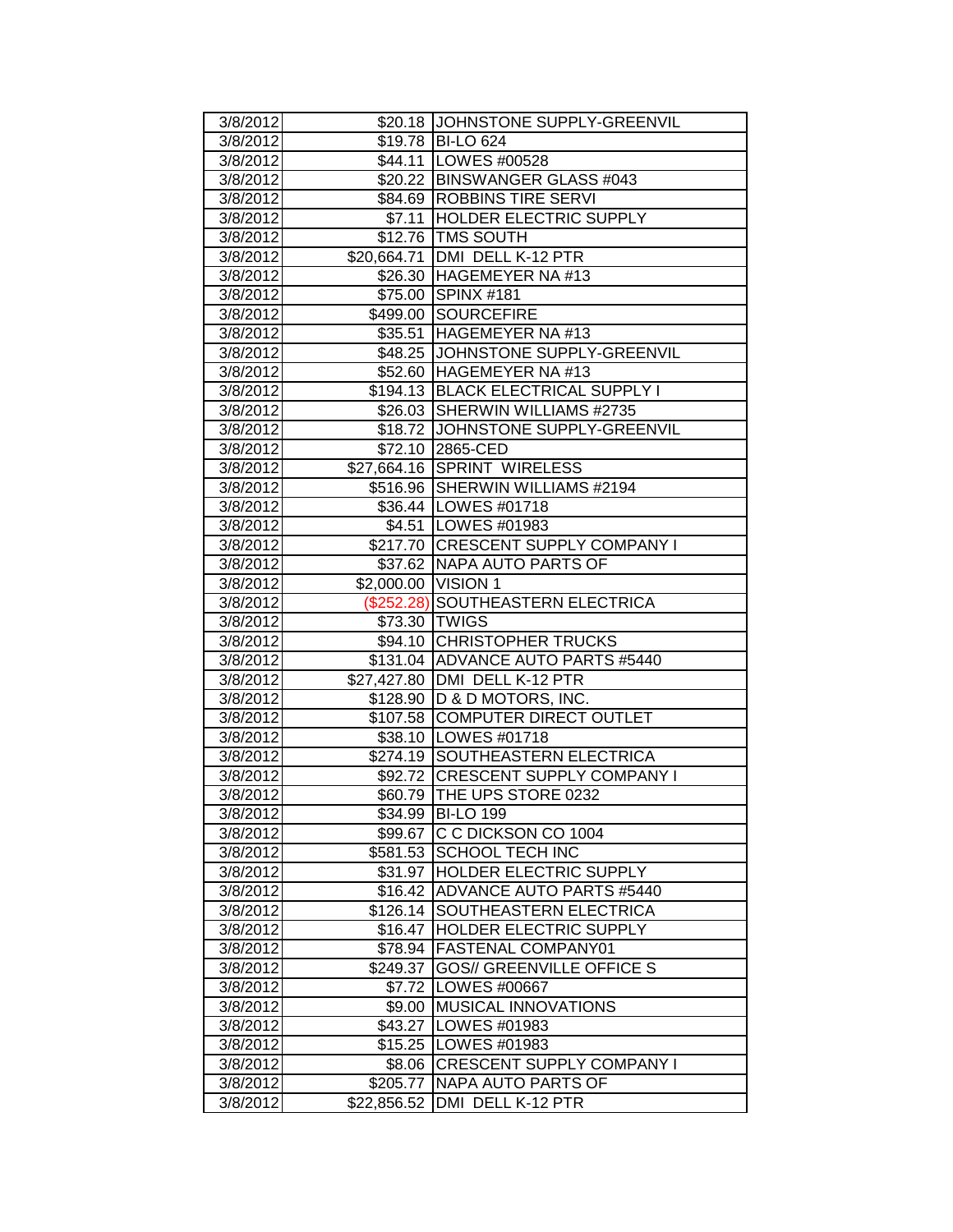| 3/8/2012             |                     | \$283.00 DMI DELL K-12 PTR                                |
|----------------------|---------------------|-----------------------------------------------------------|
| 3/8/2012             |                     | \$75.00 SPINX #130                                        |
| 3/8/2012             |                     | \$30.27 CAROLINA FASHIONS INC                             |
| 3/8/2012             |                     | \$100.00 SUBWAY 00482315                                  |
| 3/8/2012             |                     | \$5.43   LOWES #01718                                     |
| 3/8/2012             |                     | \$12.05 HOBBY LOBBY #0318                                 |
| 3/8/2012             |                     | \$84.69 ROBBINS TIRE SERVI                                |
| 3/8/2012             | \$84.69             | <b>ROBBINS TIRE SERVI</b>                                 |
| 3/8/2012             |                     | \$12.66 THE HOME DEPOT 1104                               |
| 3/8/2012             | \$42.36             | HAGEMEYER NA #13                                          |
| 3/8/2012             |                     | \$13.55 FERGUSON ENT #43                                  |
| 3/8/2012             |                     | \$8.93 JOHNSTONE SUPPLY-GREENVIL                          |
| 3/8/2012             |                     | \$250.50 HAWKINS TOWING INC                               |
| 3/8/2012             |                     | \$150.37 CHRISTOPHER TRUCKS 2                             |
| 3/8/2012             |                     | \$359.00 SOUTHWESTAIR5262426395574                        |
| 3/8/2012             |                     | \$94.65   PAPA JOHNS #0584                                |
| 3/8/2012             |                     | \$110.72 CRESCENT SUPPLY COMPANY I                        |
| 3/8/2012             |                     | \$9.89 ADVANCE AUTO PARTS #5440                           |
| 3/8/2012             |                     | \$65.53 HOLDER ELECTRIC SUPPLY                            |
| 3/8/2012             |                     | \$28.23   LOWES #01983                                    |
| 3/8/2012             |                     | \$50.88 CRESCENT SUPPLY COMPANY I                         |
| 3/8/2012             |                     | \$23.79 KEVIN WHITAKER CHEVROLET                          |
| 3/8/2012             |                     | \$700.00 BAYMONT INN ASHEVILL                             |
| 3/8/2012             |                     | \$14.46   LOWES #00667                                    |
| 3/8/2012             |                     | \$384.04 THE TRANE COMPANY                                |
| 3/8/2012             |                     | \$24.38 DIXIE RUBBER & PLASTIC                            |
| 3/8/2012             |                     | \$51.16 LOWES #00667                                      |
| 3/8/2012             |                     | \$50.02 AMAZON MKTPLACE PMTS                              |
| 3/8/2012             |                     | \$12,097.74 NETWORK CONTROLS & E                          |
| 3/8/2012             |                     | \$16.57 NAPA AUTO PARTS OF                                |
| 3/8/2012             |                     | \$614.80 COOK & BOARDMAN OF                               |
| 3/8/2012             |                     | \$27.15 CRESCENT SUPPLY COMPANY I                         |
| 3/8/2012             |                     | \$17.32   LOWES #01718                                    |
| 3/8/2012             |                     | \$16.90 CAROLINA INTL TRUCKS                              |
| 3/8/2012             |                     | \$79.50 MUSICAL INNOVATIONS                               |
| 3/8/2012             | \$70.21             | INAPA AUTO PARTS OF                                       |
| 3/8/2012             |                     | \$19.57   TMS SOUTH                                       |
| 3/9/2012             |                     | \$246.76   BWI - GREENVILLE/<br>\$17.00 GREENVILLE DMV 23 |
| 3/9/2012             |                     |                                                           |
| 3/9/2012<br>3/9/2012 | \$382.73<br>\$23.28 | <b>BINSWANGER GLASS #043</b><br>JOHNSTONE SUPPLY-GREENVIL |
| 3/9/2012             | (\$3.12)            | ADVANCE AUTO PARTS #5440                                  |
| 3/9/2012             | \$23.98             | ADVANCE AUTO PARTS #5330                                  |
| 3/9/2012             | \$47.70             | USPS 45362602729803178                                    |
| 3/9/2012             | \$18.50             | <b>WASH METRORAIL</b>                                     |
| 3/9/2012             | \$14.15             | Amazon.com                                                |
| 3/9/2012             | \$34.05             | <b>LOWES #00667</b>                                       |
| 3/9/2012             | \$389.45            | JOHNSTONE SUPPLY-GREENVIL                                 |
| 3/9/2012             | \$61.47             | <b>STAPLES</b><br>00105536                                |
| 3/9/2012             | \$78.00             | SCHOLASTIC INC. KEY 22                                    |
| 3/9/2012             | \$128.02            | <b>GATEWAY SUPPLY GH</b>                                  |
| 3/9/2012             | \$863.62            | <b>CHATEAU ELAN RESORT F&amp;B</b>                        |
|                      |                     |                                                           |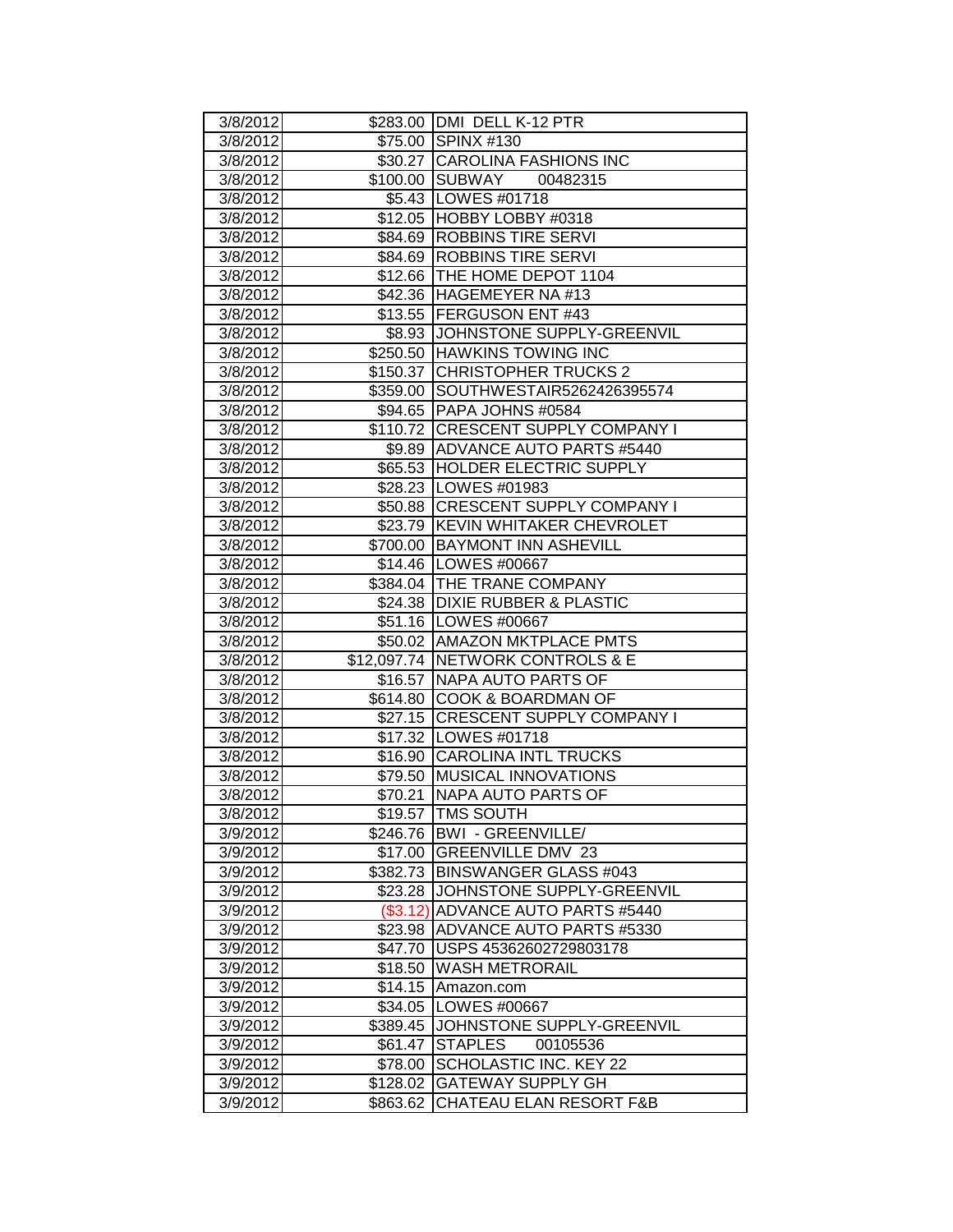| 3/9/2012 |                     | \$47.70 BC CANNON CO INC             |
|----------|---------------------|--------------------------------------|
| 3/9/2012 |                     | \$6.36 NAPA AUTO PARTS OF            |
| 3/9/2012 |                     | \$534.43 MCABEE TRACTOR & TURF       |
| 3/9/2012 |                     | \$246.04 HAWKINS TOWING INC          |
| 3/9/2012 |                     | \$116.49 PRESENTATION SYSTEMS SO     |
| 3/9/2012 |                     | \$44.73 THE HOME DEPOT 1127          |
| 3/9/2012 |                     | \$59.36 LOWES #00667                 |
| 3/9/2012 |                     | \$183.27 2865-CED                    |
| 3/9/2012 |                     | \$22.04 J W VAUGHN CO INC            |
| 3/9/2012 |                     | \$88.02 NAPA AUTO PARTS OF           |
| 3/9/2012 |                     | \$36.76   GATEWAY SUPPLY GH          |
| 3/9/2012 |                     | \$92.02 SAMSCLUB 8252 GAS            |
| 3/9/2012 |                     | \$44.52 TLF GARLANDS FLOWERS &       |
| 3/9/2012 |                     | \$27.67 2865-CED                     |
| 3/9/2012 |                     | \$175.00 SCASA<br>00 OF 00           |
| 3/9/2012 |                     | \$272.70 THE READING SOURCE          |
| 3/9/2012 |                     | \$27.30 BLACK ELECTRICAL SUPPLY I    |
| 3/9/2012 |                     | \$84.64   HOLDER ELECTRIC SUPPLY     |
| 3/9/2012 |                     | \$45.92  HD SUPPLY WATERWORKS 551    |
| 3/9/2012 |                     | \$31.25 2865-CED                     |
| 3/9/2012 |                     | \$60.95 SCHOLASTIC INC. KEY 22       |
| 3/9/2012 |                     | \$188.89 HOLDER ELECTRIC SUPPLY      |
| 3/9/2012 |                     | (\$474.53) JOHNSTONE SUPPLY-GREENVIL |
| 3/9/2012 |                     | \$8.25 AMAZON MKTPLACE PMTS          |
| 3/9/2012 |                     | \$27.67 2865-CED                     |
| 3/9/2012 |                     | \$196.70   TMS SOUTH                 |
| 3/9/2012 |                     | \$129.03 JJOHNSTONE SUPPLY-GREENVIL  |
| 3/9/2012 | \$420.57            | <b>TMS SOUTH</b>                     |
| 3/9/2012 |                     | \$10.37 NAPA AUTO PARTS OF           |
| 3/9/2012 |                     | \$24.13 SHERWIN WILLIAMS #2735       |
| 3/9/2012 |                     | \$68.72 ADVANCE AUTO PARTS #5440     |
| 3/9/2012 | \$995.91            | SILMAR ELECTRONICS-GRNVLE            |
| 3/9/2012 |                     | \$260.29   THE TOOL SHED             |
| 3/9/2012 |                     | \$41.30 GODADDY.COM                  |
| 3/9/2012 |                     | \$27.02 D & D MOTORS, INC.           |
| 3/9/2012 |                     | \$4,372.00 INFORUM                   |
| 3/9/2012 |                     | \$3.70 WASH METRORAIL                |
| 3/9/2012 |                     | \$127.20 BC CANNON CO INC            |
| 3/9/2012 | \$62.62             | JOHNSTONE SUPPLY-GREENVIL            |
| 3/9/2012 | \$360.00            | <b>NEW CHINA</b>                     |
| 3/9/2012 | \$519.96            | JOHNSTONE SUPPLY-GREENVIL            |
| 3/9/2012 | \$43.17             | <b>STAPLES</b><br>00105536           |
| 3/9/2012 | \$15.08             | <b>TMS SOUTH</b>                     |
| 3/9/2012 | \$3.00              | LOWES #00667                         |
| 3/9/2012 | \$122.34            | NORTHEAST LOCK CORPORATIO            |
| 3/9/2012 | \$27.67             | 2865-CED                             |
| 3/9/2012 | \$26.25             | <b>TMS SOUTH</b>                     |
| 3/9/2012 | \$20.94             | <b>BANKS APPLIANCE PARTS &amp; S</b> |
| 3/9/2012 | \$152.99            | <b>J W PEPPER</b>                    |
| 3/9/2012 | \$27.67             | 2865-CED                             |
| 3/9/2012 | \$30.34             | LOWES #00667                         |
|          | 3/9/2012<br>\$21.74 | <b>SPINX #181</b>                    |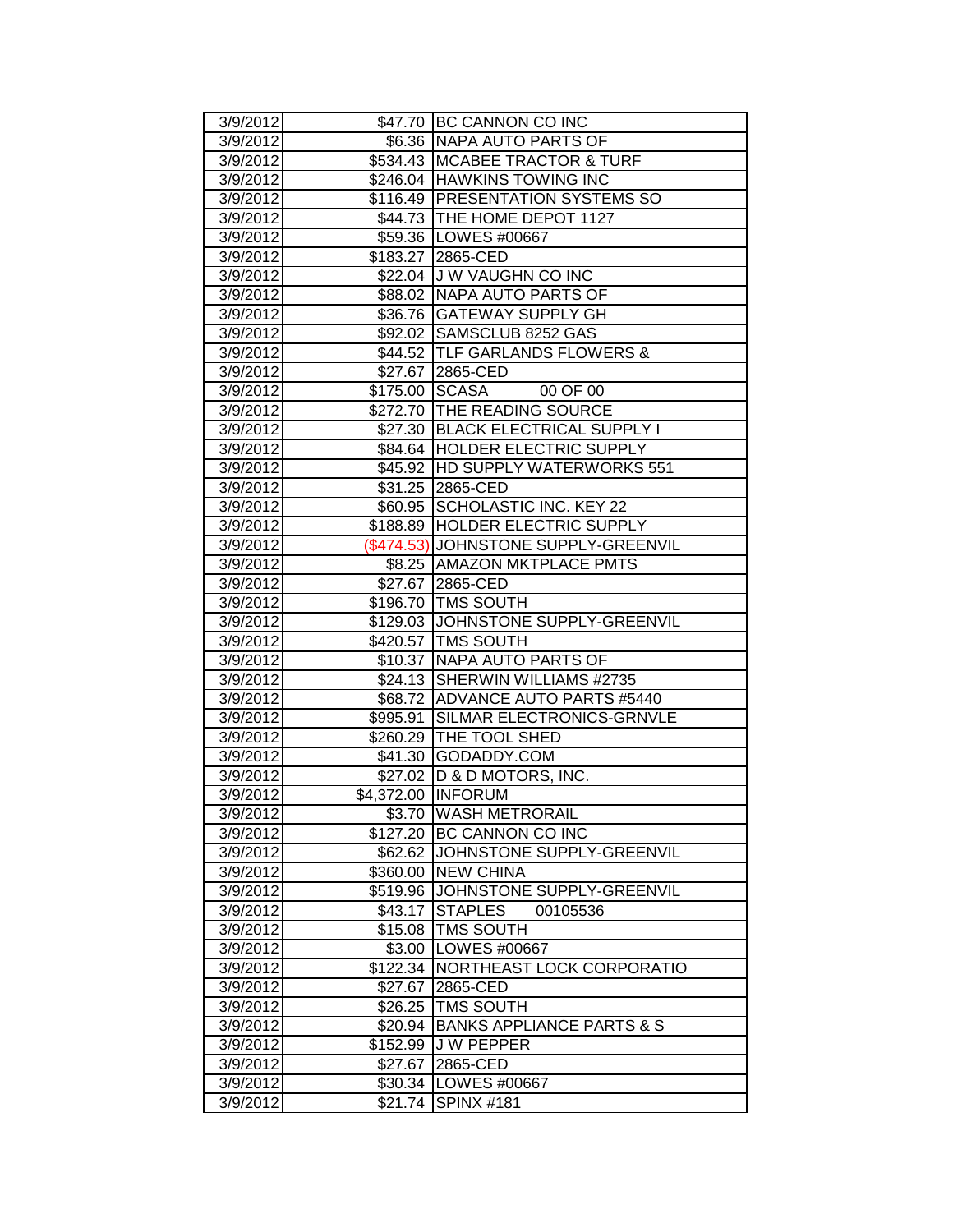| 3/9/2012  |            | \$334.51 CARQUEST 01013663           |
|-----------|------------|--------------------------------------|
| 3/9/2012  |            | \$20.41 SOCAR CHEMICAL COMPANY       |
| 3/9/2012  |            | \$140.92 CAROLINA LAWN & TRACTOR     |
| 3/9/2012  |            | \$8.07 JJOHNSTONE SUPPLY-GREENVIL    |
| 3/9/2012  |            | \$53.00 GREENVILLE INDUSTRIAL        |
| 3/9/2012  |            | \$137.77 FIRST TEAM SPORTS           |
| 3/9/2012  |            | \$23.98 ADVANCE AUTO PARTS #5330     |
| 3/9/2012  |            | \$154.30 TMS SOUTH                   |
| 3/9/2012  | \$29.30    | <b>PORTER PAINTS 9388</b>            |
| 3/9/2012  | \$25.00    | <b>SC LAW ENFORCEMENT</b>            |
| 3/9/2012  |            | \$1.59 ADVANCE AUTO PARTS #5440      |
| 3/9/2012  |            | \$142.05 SHERWIN WILLIAMS #2194      |
| 3/9/2012  |            | \$15.87 THE HOME DEPOT 1127          |
| 3/9/2012  |            | \$1,695.00 INFORUM                   |
| 3/9/2012  |            | \$29.14  D & D MOTORS, INC.          |
| 3/9/2012  |            | \$90.04 C C DICKSON CO 1079          |
| 3/9/2012  |            | \$143.76 ADVANCE AUTO PARTS #5330    |
| 3/9/2012  |            | \$87.50 SCASA<br>00 OF 00            |
| 3/9/2012  |            | \$860.51 GOLDEN CORRAL 2486          |
| 3/9/2012  |            | \$109.00 ADVANCE AUTO PARTS #5330    |
| 3/9/2012  |            | \$37.08   LOWES #01718               |
| 3/9/2012  |            | \$182.34 CAROLINA LAWN & TRACTOR     |
| 3/9/2012  |            | \$51.01 JOHNSTONE SUPPLY-GREENVIL    |
| 3/9/2012  | \$270.30   | <b>BWI - GREENVILLE/</b>             |
| 3/9/2012  |            | \$68.79 HIBACHI GRILL&BUFFET         |
| 3/12/2012 |            | \$12.97 TMS SOUTH                    |
| 3/12/2012 |            | \$174.92 CRESCENT SUPPLY COMPANY I   |
| 3/12/2012 |            | \$77.04 SOMETHING SPECIAL            |
| 3/12/2012 |            | \$120.78 AAA LOCKSMITH & ALARM COM   |
| 3/12/2012 |            | (\$12.00) ADVANCE AUTO PARTS #5440   |
| 3/12/2012 |            | \$216.24 CRESCENT SUPPLY COMPANY I   |
| 3/12/2012 |            | \$400.87 SHERWIN WILLIAMS #2735      |
| 3/12/2012 |            | \$681.75 FIND GREAT PEOPLE           |
| 3/12/2012 |            | \$31.80   DOLLAR-GENERAL #9591       |
| 3/12/2012 |            | \$49.30 CLINE HOSE & HYDRAULICS      |
| 3/12/2012 |            | \$83.74 THE HOME DEPOT 1127          |
| 3/12/2012 |            | \$81.00 SUBWAY<br>00452268           |
| 3/12/2012 | \$63.56    | <b>B &amp; D INDUSTRIAL INC</b>      |
| 3/12/2012 | \$247.47   | <b>GEORGETOWN QUALITY INN &amp;</b>  |
| 3/12/2012 | \$536.91   | <b>CAMCOR INC</b>                    |
| 3/12/2012 | \$4.23     | <b>BATTERY &amp; ELECTRIC CO INC</b> |
| 3/12/2012 | \$23.85    | LOWES #00528                         |
| 3/12/2012 | \$62.66    | THE HOME DEPOT 1127                  |
| 3/12/2012 | \$15.67    | <b>TOMMY CONDON'S</b>                |
| 3/12/2012 | \$6.69     | CHICK-FIL-A #00119                   |
| 3/12/2012 | \$117.62   | <b>WW GRAINGER</b>                   |
| 3/12/2012 | \$1,151.79 | <b>HILTON DISPLAYS</b>               |
| 3/12/2012 | \$180.90   | ADVANCE AUTO PARTS #5440             |
| 3/12/2012 | \$12.47    | THE HOME DEPOT 1104                  |
| 3/12/2012 | \$140.17   | SPANDEX WORLD INC.                   |
| 3/12/2012 | \$14.54    | <b>JAMAZON MKTPLACE PMTS</b>         |
| 3/12/2012 | \$447.11   | NORTHERN TOOL EQUIPMNT               |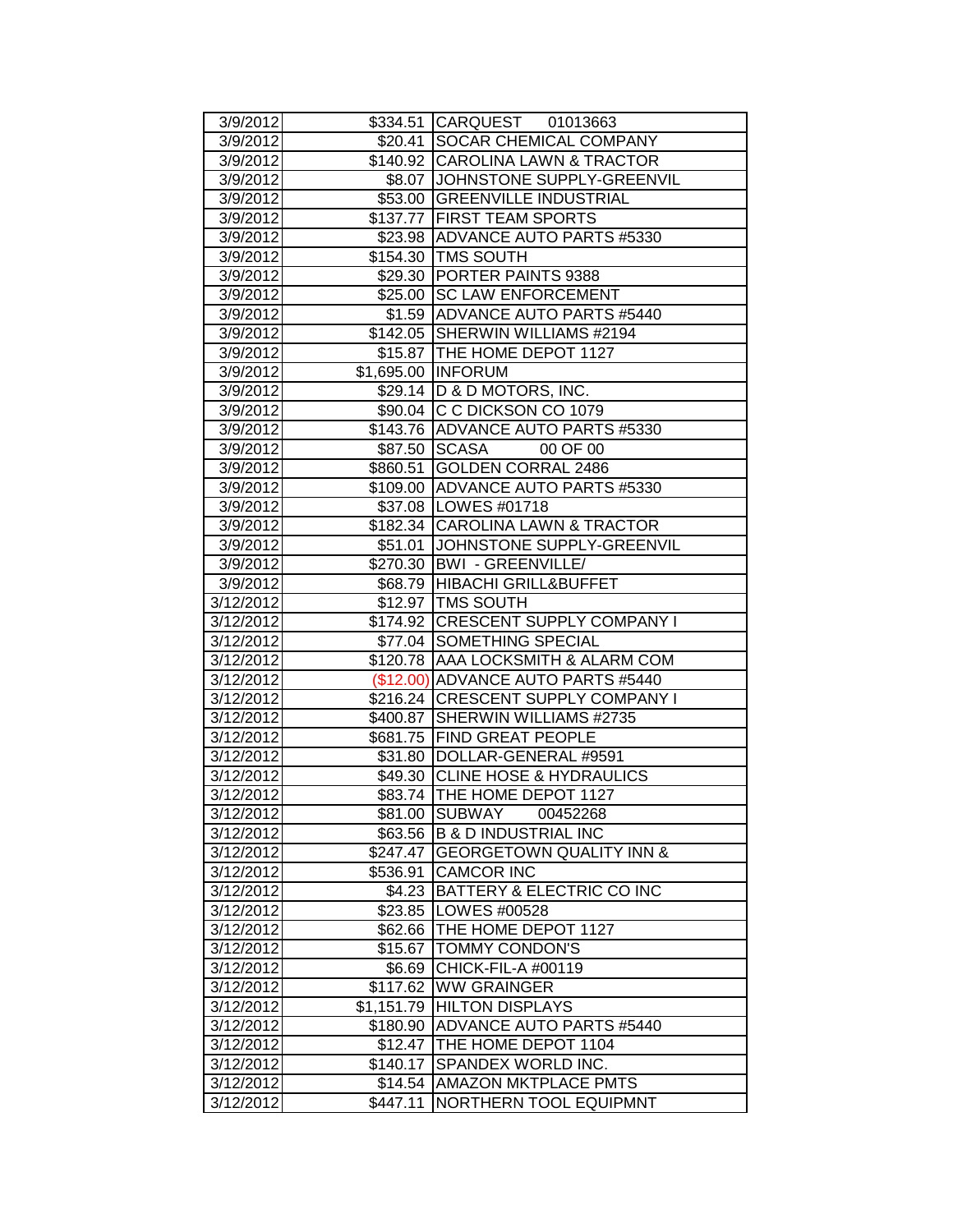| 3/12/2012<br>3/12/2012 |          | \$25.00 SC LAW ENFORCEMENT<br>\$31.24 BATTERY & ELECTRIC CO INC |
|------------------------|----------|-----------------------------------------------------------------|
|                        |          |                                                                 |
| 3/12/2012              |          | \$67.71 HARBOR FREIGHT TOOLS 96                                 |
| 3/12/2012              |          | \$572.40 NSCS (GREENVILLE                                       |
| 3/12/2012              |          | \$22.26 DOLRTREE 930 00009308                                   |
| 3/12/2012              |          | \$91.80 SUBWAY 00452268                                         |
| 3/12/2012              |          | \$30.00 VZWRLSS PRPAY AUTOPAY                                   |
| 3/12/2012              |          | \$42.37 HOBBY LOBBY #328                                        |
| 3/12/2012              |          | \$149.36 ADVANCE AUTO PARTS #5440                               |
| 3/12/2012              |          | \$77.65 PAPA JOHNS #0545                                        |
| 3/12/2012              |          | \$27.55 ADVANCE AUTO PARTS #5440                                |
| 3/12/2012              |          | \$163.80 HOLDER ELECTRIC SUPPLY                                 |
| 3/12/2012              |          | \$9.12  HOLIDAY INN RIVERVIEW                                   |
| 3/12/2012              |          | \$25.43 HOBBY LOBBY #316                                        |
| 3/12/2012              |          | \$57.66 DUNCANS HOME CENTER                                     |
| 3/12/2012              |          | \$7.14  DOLLAR-GENERAL #9591                                    |
| 3/12/2012              |          | \$16.88 THE HOME DEPOT 1127                                     |
| 3/12/2012              |          | \$19.02 J W VAUGHN CO INC                                       |
| 3/12/2012              |          | \$50.25 CARQUEST 01013663                                       |
| 3/12/2012              |          | \$9.44   THE HOME DEPOT 1119                                    |
| 3/12/2012              |          | \$42.60 ADVANCE AUTO PARTS #5440                                |
| 3/12/2012              |          | \$13.43 HOBBY LOBBY #0318                                       |
| 3/12/2012              |          | \$75.00 SPINX #181                                              |
| 3/12/2012              |          | \$99.50 ADVANCE AUTO PARTS #5440                                |
| 3/12/2012              |          | \$327.85 WHITE BROS OF GREENVILLE                               |
| 3/12/2012              | \$8.00   | <b>ANC TOURS MARTZ GRAY LINE</b>                                |
| 3/12/2012              |          | \$24.70 AAA SUPPLY - GVILLE                                     |
| 3/12/2012              |          | \$45.00 STARBUCKS CORP00088039                                  |
| 3/12/2012              |          | \$4.61 JOHNSTONE SUPPLY-GREENVIL                                |
| 3/12/2012              |          | \$333.33 RSC EQUIPMENT RENTAL 476                               |
| 3/12/2012              |          | \$165.60 BLACK ELECTRICAL SUPPLY I                              |
| 3/12/2012              |          | \$15.98 ADVANCE AUTO PARTS #5440                                |
| 3/12/2012              |          | \$236.90 CHICK-FIL-A #00713                                     |
| 3/12/2012              |          | \$224.74 SPRINGHILL SUITES N CHARL                              |
| 3/12/2012              |          | \$876.40  HOLIDAY INN EXPRESS BLUFF                             |
| 3/12/2012              |          | (\$183.06) ADVANCE AUTO PARTS #5440                             |
| 3/12/2012              |          | \$238.18 CRESCENT SUPPLY COMPANY I                              |
| 3/12/2012              |          | \$350.31 GOS// GREENVILLE OFFICE S                              |
| 3/12/2012              |          | \$6.64   LOWES #00667                                           |
| 3/12/2012              | \$35.81  | HOLDER ELECTRIC SUPPLY                                          |
| 3/12/2012              | \$4.03   | <b>OFFICE DEPOT #1214</b>                                       |
| 3/12/2012              |          | \$11.78 JOHNSTONE SUPPLY-GREENVIL                               |
| 3/12/2012              | \$6.12   | <b>TMS SOUTH</b>                                                |
| 3/12/2012              | \$579.04 | CAROLINA LAWN & TRACTOR                                         |
| 3/12/2012              | \$149.56 | <b>CARQUEST</b><br>01013663                                     |
| 3/12/2012              | \$118.19 | <b>WW GRAINGER</b>                                              |
| 3/12/2012              | \$45.22  | ADVANCE AUTO PARTS #5440                                        |
| 3/12/2012              | \$122.01 | <b>HOLDER ELECTRIC SUPPLY</b>                                   |
| 3/12/2012              | \$22.25  | <b>STAPLES</b><br>00118018                                      |
| 3/12/2012              | \$272.31 | <b>ROBBINS TIRE SERVI</b>                                       |
| 3/12/2012              | \$19.08  | <b>NSCS (GREENVILLE</b>                                         |
| 3/12/2012              | \$52.44  | <b>B &amp; D INDUSTRIAL INC</b>                                 |
|                        |          |                                                                 |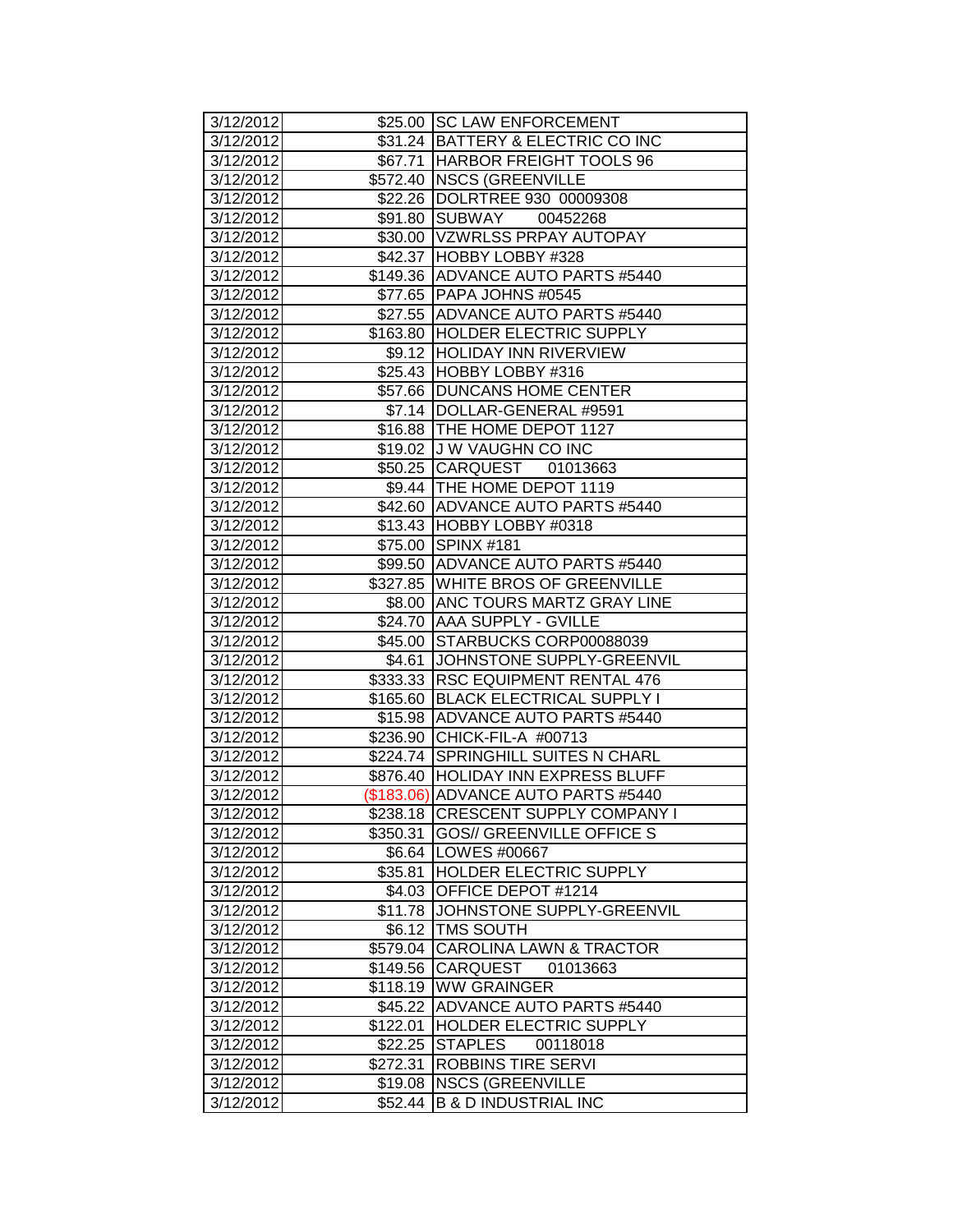| 3/13/2012 |          | \$32.33   LOWES #00528               |
|-----------|----------|--------------------------------------|
| 3/13/2012 |          | \$25.36 CLASSIC HWD & POSTAL         |
| 3/13/2012 |          | \$20.94 FIRST TEAM SPORTS            |
| 3/13/2012 |          | \$264.98 HAWKINS TOWING INC          |
| 3/13/2012 |          | \$657.72 SSI SCHOOL SPECIALTY        |
| 3/13/2012 |          | \$425.64 MARRIOTT CHRLSTN RIVERVEW   |
| 3/13/2012 |          | \$26.99 DOWNBEAT/MUSIC INC           |
| 3/13/2012 |          | \$133.77 SHEALY ELECT 803-227-0599   |
| 3/13/2012 |          | \$104.17 LOWES #00667                |
| 3/13/2012 |          | \$78.71 BURNETT ATHLETICS INC        |
| 3/13/2012 |          | (\$83.53) CAROLINA LAWN & TRACTOR    |
| 3/13/2012 |          | \$126.17   BWI - GREENVILLE/         |
| 3/13/2012 |          | \$90.04 C C DICKSON CO 1004          |
| 3/13/2012 |          | \$83.08   LOWES #01983               |
| 3/13/2012 |          | \$124.11 C C DICKSON CO 1079         |
| 3/13/2012 |          | \$25.40 WM SUPERCENTER               |
| 3/13/2012 |          | \$53.00 SOCAR CHEMICAL COMPANY       |
| 3/13/2012 |          | \$20.92   LOWES #01718               |
| 3/13/2012 |          | (\$60.00) GEORGETOWN QUALITY INN &   |
| 3/13/2012 |          | \$121.59   D & D MOTORS, INC.        |
| 3/13/2012 |          | \$30.69 SHEALY ELECT 803-227-0599    |
| 3/13/2012 |          | \$30.43 CAROLINA LAWN & TRACTOR      |
| 3/13/2012 | \$39.01  | <b>BI-LO 624</b>                     |
| 3/13/2012 |          | \$127.69   LOWES #01718              |
| 3/13/2012 |          | \$99.77 SHEALY ELECT 803-227-0599    |
| 3/13/2012 |          | \$9.34 HOLDER ELECTRIC SUPPLY        |
| 3/13/2012 | \$7.68   | <b>HOLIDAY INN RIVERVIEW</b>         |
| 3/13/2012 | \$429.00 | <b>MARRIOTT CHRLSTN RIVERVEW</b>     |
| 3/13/2012 |          | \$429.00 MARRIOTT CHRLSTN RIVERVEW   |
| 3/13/2012 |          | \$609.26 THE TRANE COMPANY           |
| 3/13/2012 |          | \$50.08 VZWRLSS IVR VE               |
| 3/13/2012 |          | \$340.32 HOLIDAY INNS RIVERVIEW      |
| 3/13/2012 |          | \$283.76   MARRIOTT CHRLSTN RIVERVEW |
| 3/13/2012 | \$679.31 | <b>MAACO AUTO PAINTING</b>           |
| 3/13/2012 |          | \$286.00 MARRIOTT CHRLSTN RIVERVEW   |
| 3/13/2012 |          | \$317.13 THE TRANE COMPANY           |
| 3/13/2012 |          | \$143.21 SAFEGUARD BUS SYS INC       |
| 3/13/2012 |          | \$25.00 SC LAW ENFORCEMENT           |
| 3/14/2012 | \$687.81 | <b>JOLLY FARMER PRDCTS</b>           |
| 3/14/2012 |          | \$6.99 LOWES #01718                  |
| 3/14/2012 | \$49.75  | <b>HOLDER ELECTRIC SUPPLY</b>        |
| 3/14/2012 | \$82.38  | LOWES #01718                         |
| 3/14/2012 | \$21.36  | <b>AAA SUPPLY - GVILLE</b>           |
| 3/14/2012 | \$25.49  | <b>HOLDER ELECTRIC SUPPLY</b>        |
| 3/14/2012 | \$65.13  | <b>CRESCENT SUPPLY COMPANY I</b>     |
| 3/14/2012 | \$57.88  | <b>TMS SOUTH</b>                     |
| 3/14/2012 | \$43.46  | <b>TMS SOUTH</b>                     |
| 3/14/2012 | \$137.55 | LOWES #01718                         |
| 3/14/2012 | \$473.77 | <b>RSC EQUIPMENT RENTAL 476</b>      |
| 3/14/2012 | \$55.23  | BAKER DIST CO 575                    |
| 3/14/2012 | \$135.68 | <b>AAA SUPPLY - GVILLE</b>           |
| 3/14/2012 | \$37.21  | <b>CRESCENT SUPPLY COMPANY I</b>     |
|           |          |                                      |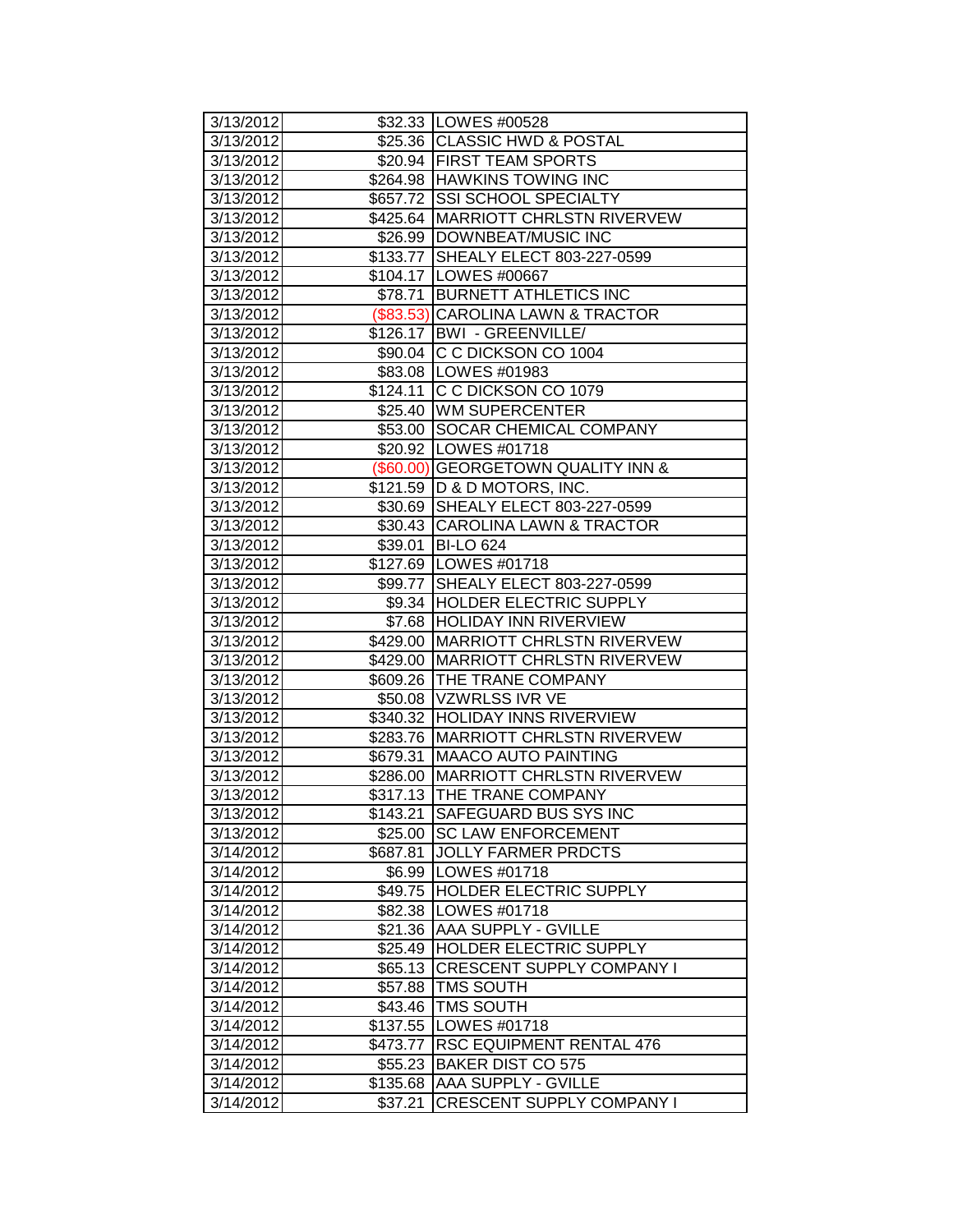| 3/14/2012 |             | \$591.00 JOHNSTONE SUPPLY-GREENVIL  |
|-----------|-------------|-------------------------------------|
| 3/14/2012 |             | \$64.74 JIMMY JOHN'S # 712          |
| 3/14/2012 |             | \$16.96 APCO PLASTICS CP            |
| 3/14/2012 |             | \$29.50  LANDSCAPER'S SUPPLY        |
| 3/14/2012 |             | \$858.60 AAA SUPPLY - GVILLE        |
| 3/14/2012 |             | \$2.19   LOWES #01718               |
| 3/14/2012 |             | \$175.88 C C DICKSON CO 1063        |
| 3/14/2012 |             | \$10.06 CRESCENT SUPPLY COMP INC    |
| 3/14/2012 |             | \$6.94 JOHNSTONE SUPPLY-GREENVIL    |
| 3/14/2012 |             | \$83.74 DMI DELL K-12 PTR           |
| 3/14/2012 |             | \$574.37 JJOHNSTONE SUPPLY-GREENVIL |
| 3/14/2012 |             | \$15.61 AIRGAS NAT WELDERS #8       |
| 3/14/2012 |             | \$554.75 SCHNEIDER ELECTRIC         |
| 3/14/2012 |             | \$703.84 SILMAR ELECTRONICS-GRNVLE  |
| 3/14/2012 |             | \$25.00 SC LAW ENFORCEMENT          |
| 3/14/2012 |             | \$2.75 HOLDER ELECTRIC SUPPLY       |
| 3/14/2012 |             | \$120.73   LOWES #01718             |
| 3/14/2012 |             | \$174.70 JJOHNSTONE SUPPLY-GREENVIL |
| 3/14/2012 |             | \$8.16   LOWES #00667               |
| 3/14/2012 |             | \$238.86 RGS REALLY GOOD STUFF      |
| 3/14/2012 |             | \$20.59  COOK & BOARDMAN OF         |
| 3/14/2012 |             | \$42.40 BROWN FEED AND FEED STORE   |
| 3/14/2012 |             | \$25.00 SC LAW ENFORCEMENT          |
| 3/14/2012 |             | \$334.60 SHERWIN WILLIAMS #2735     |
| 3/14/2012 |             | \$554.75 SCHNEIDER ELECTRIC         |
| 3/14/2012 |             | \$89.28   WM SUPERCENTER#5487       |
| 3/14/2012 |             | \$119.25 CRESCENT SUPPLY COMPANY I  |
| 3/14/2012 |             | (\$2.09) LOWES #01718               |
| 3/14/2012 |             | \$16.64 LOWES #00667                |
| 3/14/2012 |             | \$185.39 CRESCENT SUPPLY COMPANY I  |
| 3/14/2012 |             | \$7.08 LOWES #00667                 |
| 3/14/2012 |             | \$131.02 SHEALY ELECT 803-227-0599  |
| 3/14/2012 |             | \$28.21   THE HOME DEPOT 1127       |
| 3/14/2012 |             | \$55.37   TMS SOUTH                 |
| 3/14/2012 |             | \$409.07 JJOHNSTONE SUPPLY-GREENVIL |
| 3/14/2012 |             | \$51.68 JJ W VAUGHN CO INC          |
| 3/14/2012 |             | \$232.99 CRESCENT SUPPLY COMPANY I  |
| 3/14/2012 |             | \$89.77 IINTERSTATE TRANSPORTATION  |
| 3/14/2012 |             | \$192.69   LOWES #00528             |
| 3/14/2012 |             | \$11.66 HOLDER ELECTRIC SUPPLY      |
| 3/14/2012 | \$241.60    | <b>AAA SUPPLY - GVILLE</b>          |
| 3/14/2012 | \$168.15    | <b>PARTS ASSOCIATES INC</b>         |
| 3/14/2012 | \$33.91     | JOHNSTONE SUPPLY-GREENVIL           |
| 3/14/2012 | \$33.46     | <b>HOLDER ELECTRIC SUPPLY</b>       |
| 3/14/2012 | \$33.46     | <b>HOLDER ELECTRIC SUPPLY</b>       |
| 3/14/2012 | \$10.32     | SHERWIN WILLIAMS #2735              |
| 3/14/2012 | \$1,125.00  | <b>MUSIC IN THE PARKS</b>           |
| 3/14/2012 | $(\$20.22)$ | <b>BINSWANGER GLASS #043</b>        |
| 3/14/2012 | \$40.81     | SHERWIN WILLIAMS #2785              |
| 3/14/2012 | \$51.50     | ADVANCE AUTO PARTS #5440            |
| 3/14/2012 | \$21.18     | LOWES #01718                        |
| 3/14/2012 | \$37.21     | CRESCENT SUPPLY COMPANY I           |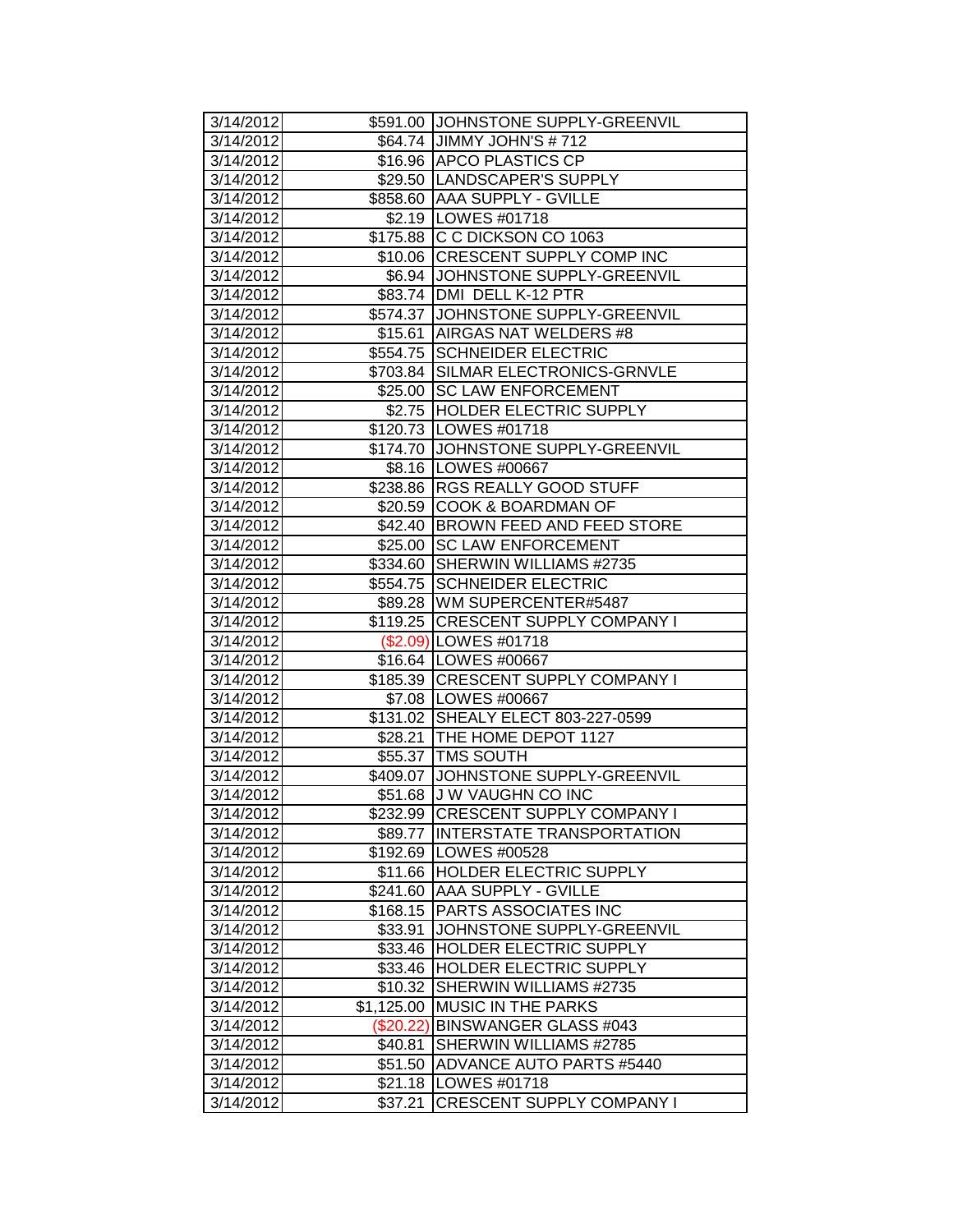| 3/14/2012              |                    | \$17.04 ADVANCE AUTO PARTS #5440                     |
|------------------------|--------------------|------------------------------------------------------|
| 3/14/2012              |                    | (\$74.77) JOHNSTONE SUPPLY-GREENVIL                  |
| 3/14/2012              |                    | \$42.47   LOWES #00667                               |
| 3/14/2012              |                    | \$299.30 MCALISTERS DELI 1062                        |
| 3/14/2012              |                    | \$274.28   LANDSCAPER'S SUPPLY                       |
| 3/14/2012              |                    | \$71.45 DUNCANS HOME CENTER                          |
| 3/14/2012              |                    | \$357.50 TREETOP PUBBARE BOOKS                       |
| 3/14/2012              | \$591.01           | <b>HOLDER ELECTRIC SUPPLY</b>                        |
| 3/14/2012              |                    | \$25.00 WM SUPERCENTER#2265                          |
| 3/14/2012              |                    | \$10.58 THE HOME DEPOT 1127                          |
| 3/14/2012              |                    | \$25.00 SC LAW ENFORCEMENT                           |
| 3/14/2012              |                    | \$316.95 GET SMART PRODUCTS                          |
| 3/14/2012              |                    | \$47.58 ELLIS FLOORING SALES #43                     |
| 3/14/2012              |                    | (\$95.39) HOBBY LOBBY #0318                          |
| 3/14/2012              |                    | \$43.85   BI-LO 273                                  |
| 3/14/2012              |                    | \$102.63 SHERWIN WILLIAMS #2785                      |
| 3/14/2012              |                    | \$157.35 HOLDER ELECTRIC SUPPLY                      |
| 3/14/2012              |                    | \$14.87   BINSWANGER GLASS #043                      |
| 3/14/2012              |                    | \$52.58 NORFOLK WIRE & ELECTRONIC                    |
| 3/15/2012              |                    | \$115.17 INAPA AUTO PARTS OF                         |
| 3/15/2012              |                    | \$83.32 SOUTHEASTERN ELECTRICA                       |
| 3/15/2012              |                    | \$178.06 ADI SECURITY PRD CB                         |
| 3/15/2012              |                    | \$36.49 C C DICKSON CO 1004                          |
| 3/15/2012              |                    | \$95.59 ADVANCE AUTO PARTS #5440                     |
| 3/15/2012              |                    | \$8.46 LOWES #00667                                  |
| 3/15/2012              |                    | \$18.25   LOWES #01718                               |
|                        |                    |                                                      |
| 3/15/2012              |                    | \$225.72 LOWES #01718                                |
| 3/15/2012              |                    | \$128.93 THE TRANE COMPANY                           |
| 3/15/2012              |                    | \$175.27 JJOHNSTONE SUPPLY-GREENVIL                  |
| 3/15/2012              |                    | \$15.58 ADVANCE AUTO PARTS #5440                     |
| 3/15/2012              |                    | \$99.88  ROBBINS TIRE SERVI                          |
| 3/15/2012              |                    | \$16.77 THE HOME DEPOT 1127                          |
| 3/15/2012              |                    | \$112.19   LOWES #01718                              |
| 3/15/2012              |                    | \$40.63 B & D INDUSTRIAL INC                         |
| 3/15/2012              |                    | \$6.26   LOWES #00667                                |
| 3/15/2012              |                    | \$6.69 JOHNSTONE SUPPLY-GREENVIL                     |
| 3/15/2012              |                    | \$49.17   CVS PHARMACY #205                          |
| 3/15/2012              |                    | \$1,057.04 ATT CONS PHONE PMT                        |
| 3/15/2012              |                    | \$38.32 PUBLIX #632                                  |
| 3/15/2012              |                    | \$34.34 BANKS APPLIANCE PARTS & S                    |
| 3/15/2012              | \$716.68           | <b>CAMCOR INC</b>                                    |
| 3/15/2012              | \$17.46            | THE HOME DEPOT 1104                                  |
| 3/15/2012              | \$21.50            | LOWES #00667                                         |
| 3/15/2012              | \$858.60           | <b>AAA SUPPLY - GVILLE</b>                           |
| 3/15/2012              | \$66.00            | <b>ELLISON EDUCATION.COM</b>                         |
| 3/15/2012              | \$38.36            | LOWES #00667                                         |
| 3/15/2012              | \$135.65           | <b>AAA SUPPLY - GVILLE</b>                           |
| 3/15/2012              | \$55.52            | SHERWIN WILLIAMS #2735                               |
| 3/15/2012              | \$62.51            | <b>CLASSIC HWD &amp; POSTAL</b>                      |
| 3/15/2012              | \$519.00           | C C DICKSON CO 1063                                  |
| 3/15/2012<br>3/15/2012 | \$11.39<br>\$57.93 | TRACFONE<br><b>AIRTIME</b><br>SPECIALTY STEELS INC 1 |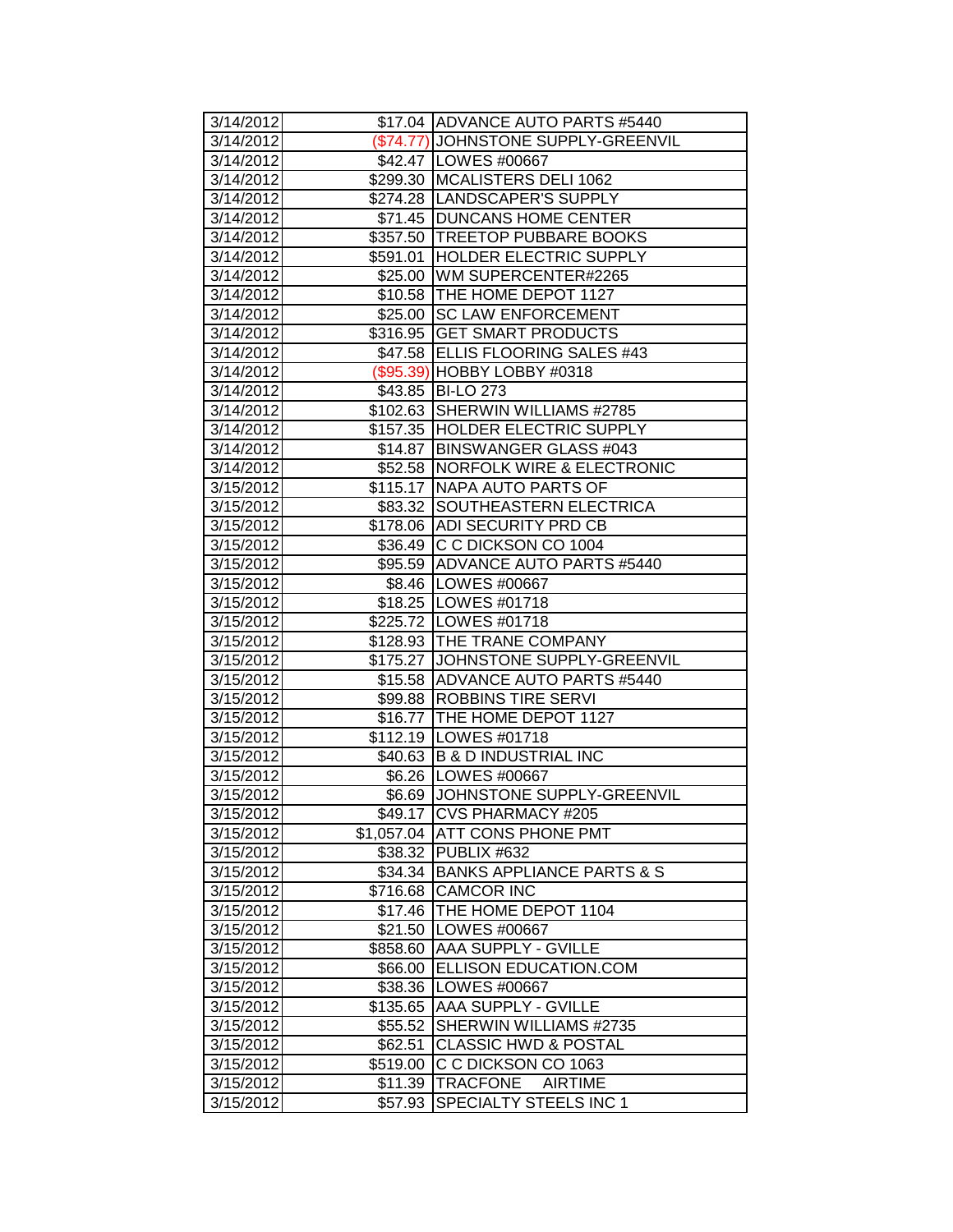| 3/15/2012              |                       | \$1,946.31 NETWORK CONTROLS & E                              |
|------------------------|-----------------------|--------------------------------------------------------------|
| 3/15/2012              |                       | \$18.19 SPINX #181                                           |
| 3/15/2012              |                       | \$11.39 TRACFONE AIRTIME                                     |
| 3/15/2012              |                       | \$108.31 SHERWIN WILLIAMS #2735                              |
| 3/15/2012              |                       | \$221.22 ROBBINS TIRE SERVI                                  |
| 3/15/2012              |                       | \$52.36 DMI DELL K-12 PTR                                    |
| 3/15/2012              |                       | \$27.42   LOWES #00528                                       |
| 3/15/2012              |                       | \$15.69 WARES AUTO AND TRUCK PART                            |
| 3/15/2012              |                       | \$31.77 LOWES #01718                                         |
| 3/15/2012              |                       | \$10.58 SHERWIN WILLIAMS #2735                               |
| 3/15/2012              |                       | \$15.90 AAA LOCKSMITH & ALARM COM                            |
| 3/15/2012              |                       | \$50.63   THE HOME DEPOT 1104                                |
| 3/15/2012              |                       | \$83.74   DMI DELL K-12 PTR                                  |
| 3/15/2012              |                       | \$23.66 THE HOME DEPOT 1127                                  |
| 3/15/2012              |                       | \$1,240.31 NETWORK CONTROLS & E                              |
| 3/15/2012              |                       | \$532.00 STARPOWER                                           |
| 3/15/2012              |                       | \$44.36   LOWES #01718                                       |
| 3/15/2012              |                       | \$42.09 SCHOOL SPOT                                          |
| 3/15/2012              |                       | \$3.13 FASTENAL COMPANY01                                    |
| 3/15/2012              |                       | \$2,777.00 ANTHONY GRAPHICS                                  |
| 3/15/2012              |                       | \$9.24 JJOHNSTONE SUPPLY-GREENVIL                            |
| 3/15/2012              |                       | (\$31.76) LOWES #01718                                       |
| 3/15/2012              |                       | \$19.99 CARO TILE                                            |
| 3/15/2012              |                       | \$31.48 THE TRANE COMPANY                                    |
| 3/15/2012              |                       | \$3.86 AAA SUPPLY - GVILLE                                   |
| 3/15/2012              |                       | \$72.42 ADVANCE AUTO PARTS #5440                             |
| 3/15/2012              |                       | \$33.15 PARTY CITY #200                                      |
| 3/15/2012              |                       | \$96.14   WM SUPERCENTER#2687                                |
| 3/15/2012              |                       | \$50.38 SHERWIN WILLIAMS #2785                               |
| 3/15/2012              |                       | \$1,374.78 Best Buy 00002725                                 |
| 3/15/2012              |                       | \$148.98 HOLDER ELECTRIC SUPPLY                              |
| 3/15/2012              |                       | \$425.00 AAA SUPPLY - GVILLE                                 |
| 3/15/2012              |                       | \$17.90 SIMMONS IRRIGATION SUPPLY                            |
| 3/15/2012              |                       | \$25.84 CARQUEST<br>01013663                                 |
| 3/15/2012              |                       | \$24.00   DOLLAR-GENERAL #8033                               |
| 3/15/2012              |                       | \$210.11 GATEWAY SUPPLY GH                                   |
| 3/15/2012              |                       | \$109.69 AAA SUPPLY - GVILLE                                 |
| 3/15/2012              |                       | \$53.90   BWI - GREENVILLE/<br><b>HOLDER ELECTRIC SUPPLY</b> |
| 3/15/2012<br>3/15/2012 | \$73.97               | \$10.56   LOWES #00667                                       |
| 3/15/2012              | \$18.00               | DOLLAR GENERAL #10122                                        |
| 3/15/2012              | \$21.15               | <b>BATTERIES PLUS</b>                                        |
| 3/15/2012              | \$38.13               | <b>CLASSIC HWD &amp; POSTAL</b>                              |
| 3/15/2012              |                       | <b>MOORE &amp; BALLIEW OIL COMPA</b>                         |
| 3/15/2012              | \$1,458.93<br>\$30.98 | <b>SOUTHEASTERN ELECTRICA</b>                                |
| 3/15/2012              | \$25.00               | <b>SC LAW ENFORCEMENT</b>                                    |
| 3/16/2012              | \$16.42               | ADVANCE AUTO PARTS #5440                                     |
| 3/16/2012              | \$477.00              | <b>FIRST TEAM SPORTS</b>                                     |
| 3/16/2012              | \$32.93               | <b>GREENVILLE FENCE CO</b>                                   |
| 3/16/2012              | \$165.00              | <b>THE SYSTEM DEPOT</b>                                      |
| 3/16/2012              | \$6.00                | THE SYSTEM DEPOT                                             |
| 3/16/2012              | \$166.84              | ADVANCE AUTO PARTS #5440                                     |
|                        |                       |                                                              |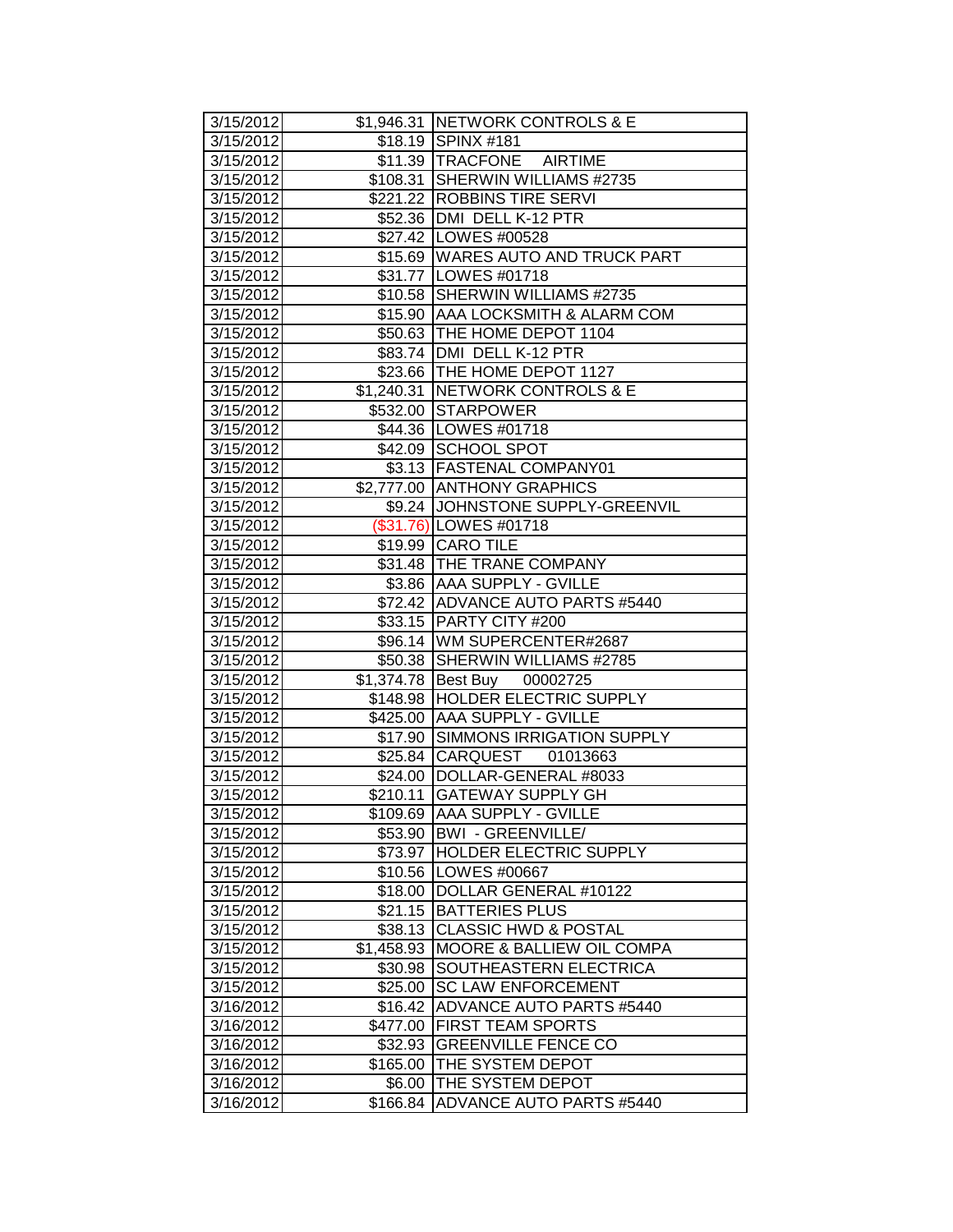| 3/16/2012              |                    | \$105.36 PCI MEDCO SUPPLY                  |
|------------------------|--------------------|--------------------------------------------|
| 3/16/2012              |                    | \$929.40 APPLIED IND TECH 0286             |
| 3/16/2012              |                    | \$6.00 THE SYSTEM DEPOT                    |
| 3/16/2012              |                    | \$59.11   LOWES #01718                     |
| 3/16/2012              |                    | \$85.70 SOCAR CHEMICAL COMPANY             |
| 3/16/2012              |                    | \$44.16 JOHNSTONE SUPPLY-GREENVIL          |
| 3/16/2012              |                    | \$271.50 NAESP-PEAP                        |
| 3/16/2012              |                    | \$18.74   TRACTOR SUPPLY CO #1541          |
| 3/16/2012              |                    | \$529.49 HAJOCA TAYLORS 72                 |
| 3/16/2012              |                    | \$60.08 THE GNOMON                         |
| 3/16/2012              | \$206.70           | <b>ST CLAIR SIGNS INC</b>                  |
| 3/16/2012              |                    | \$33.27 BANKS APPLIANCE PARTS & S          |
| 3/16/2012              |                    | \$10.25 J W VAUGHN CO INC                  |
| 3/16/2012              |                    | \$100.95 C C DICKSON CO 1063               |
| 3/16/2012              |                    | \$44.76 THE SYSTEM DEPOT                   |
| 3/16/2012              |                    | \$9.18   LOWES #01718                      |
| 3/16/2012              |                    | \$320.00 ANC TOURS MARTZ GRAY LINE         |
| 3/16/2012              |                    | \$1,409.80 INDUSTRIAL FIRE SYSTEMS         |
| 3/16/2012              |                    | \$218.48   THE OLIVE GARD00012070          |
| 3/16/2012              |                    | \$21.96 HOLDER ELECTRIC SUPPLY             |
| 3/16/2012              |                    | \$89.10 PIZZA INN WOODRUFF ROAD            |
| 3/16/2012              |                    | \$2,741.38 FIRST TEAM SPORTS               |
| 3/16/2012              |                    | \$235.46 HOLDER ELECTRIC SUPPLY            |
| 3/16/2012              |                    | \$52.66 TMS SOUTH                          |
| 3/16/2012              |                    | \$150.80 C C DICKSON CO 1063               |
| 3/16/2012              |                    | \$12.97 LOWES #00528                       |
| 3/16/2012              |                    | \$22.16 TRACFONE AIRTIME                   |
| 3/16/2012              |                    | \$33.20 LOWES #00667                       |
| 3/16/2012              |                    | (\$44.14) ADVANCE AUTO PARTS #5440         |
| 3/16/2012              |                    | \$125.13  LIQUID HIGHWAY ON LINE           |
| 3/16/2012              |                    | \$71.23 LOWES #01718                       |
| 3/16/2012              |                    | \$221.04 VZWRLSS IVR VE                    |
| 3/16/2012              |                    | \$152.85 TMS SOUTH                         |
| 3/16/2012              |                    | \$180.18 ROBBINS TIRE SERVI                |
| 3/16/2012              | \$25.00            | <b>SC LAW ENFORCEMENT</b>                  |
| 3/16/2012              |                    | \$256.69 HOLDER ELECTRIC SUPPLY            |
| 3/16/2012              |                    | \$15.90  DOLRTREE 4145 00041459            |
| 3/16/2012              | \$473.41           | <b>THE SYSTEM DEPOT</b>                    |
| 3/16/2012              |                    | \$12.92 JJOHNSTONE SUPPLY-GREENVIL         |
| 3/16/2012              |                    | \$21.95 WWW EARTHLINK.NET                  |
| 3/16/2012              | \$42.38            | <b>TRACTOR SUPPLY #747</b>                 |
| 3/16/2012              | \$122.95           | <b>HRM USA, INC</b>                        |
| 3/16/2012              | \$78.41            | JOHNSTONE SUPPLY-GREENVIL                  |
| 3/16/2012              | \$118.03           | <b>BANKS APPLIANCE PARTS &amp; S</b>       |
| 3/16/2012              | \$37.05            | <b>APL APPLE ONLINE STORE</b>              |
| 3/16/2012              | \$15.10            | <b>TRUCKPRO INC 022</b>                    |
| 3/16/2012              | \$1,108.00         | <b>FIRST TEAM SPORTS</b>                   |
|                        |                    |                                            |
| 3/16/2012              | \$56.00            | <b>APCO PLASTICS CP</b>                    |
| 3/16/2012              | \$7.27             | LOWES #00667                               |
| 3/16/2012              | \$6.49             | LOWES #01718                               |
| 3/16/2012<br>3/16/2012 | \$155.00<br>\$4.10 | THE GOODIES FACTORY<br>THE HOME DEPOT 1104 |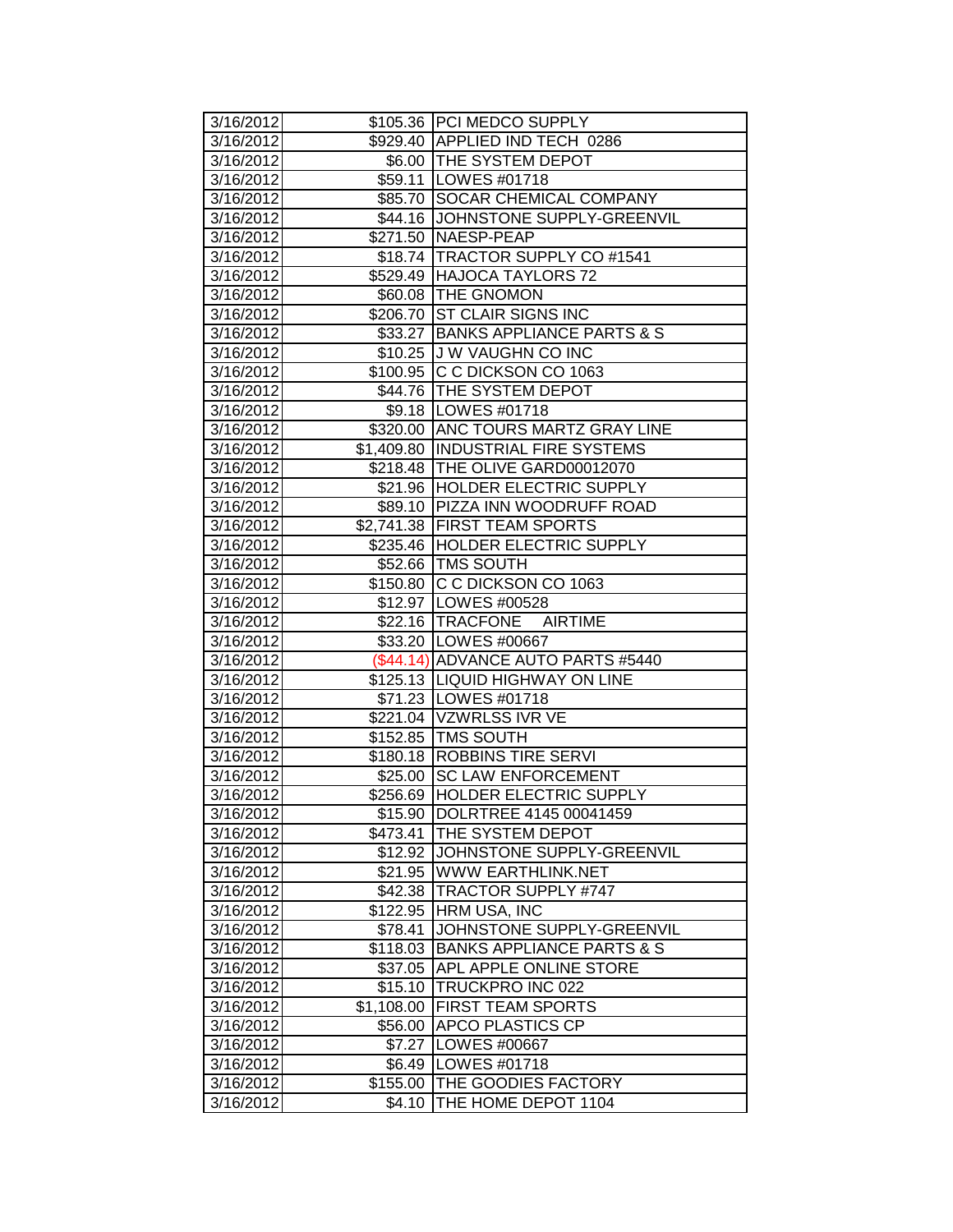| 3/16/2012 |             | \$69.11 INGLES GAS EXP #206         |
|-----------|-------------|-------------------------------------|
| 3/16/2012 |             | \$43.99 TMS SOUTH                   |
| 3/16/2012 |             | \$14.92   TMS SOUTH                 |
| 3/16/2012 |             | \$70.81 HOLDER ELECTRIC SUPPLY      |
| 3/16/2012 |             | \$27.23 NAPA AUTO PARTS OF          |
| 3/16/2012 |             | \$58.93 NAPA AUTO PARTS OF          |
| 3/16/2012 |             | \$48.64 JOHNSTONE SUPPLY-GREENVIL   |
| 3/16/2012 | \$9.59      | JOHNSTONE SUPPLY-GREENVIL           |
| 3/16/2012 |             | \$41.93 HOLDER ELECTRIC SUPPLY      |
| 3/16/2012 | \$274.41    | <b>CARQUEST</b><br>01013663         |
| 3/16/2012 | \$56.10     | $\overline{\text{SPINX #121}}$      |
| 3/16/2012 |             | \$100.00 JEAN'S BUS SERVICE         |
| 3/16/2012 |             | \$12.70 FIRST TEAM SPORTS           |
| 3/16/2012 | \$15.90     | <b>SOCAR CHEMICAL COMPANY</b>       |
| 3/16/2012 |             | \$28.40 HOLDER ELECTRIC SUPPLY      |
| 3/16/2012 |             | \$9.16 ADVANCE AUTO PARTS #5440     |
| 3/16/2012 |             | \$338.86 THE TRANE COMPANY          |
| 3/16/2012 |             | \$24.50 TMS SOUTH                   |
| 3/16/2012 |             | \$197.00 FIRST TEAM SPORTS          |
| 3/16/2012 |             | \$6.47 HOLDER ELECTRIC SUPPLY       |
| 3/16/2012 |             | \$47.78 WM SUPERCENTER#0640         |
| 3/16/2012 |             | \$255.34 THE SYSTEM DEPOT           |
| 3/16/2012 |             | \$25.00 SC LAW ENFORCEMENT          |
| 3/16/2012 | \$1,584.21  | <b>FIRST TEAM SPORTS</b>            |
| 3/16/2012 |             | \$5.44 HOLDER ELECTRIC SUPPLY       |
| 3/16/2012 |             | \$172.44 WW GRAINGER                |
| 3/16/2012 |             | \$59.23  D & D MOTORS, INC.         |
| 3/16/2012 |             | \$104.28 NAPA AUTO PARTS OF         |
| 3/16/2012 |             | \$1,071.33 FIRST TEAM SPORTS        |
| 3/16/2012 |             | \$556.50 FIRST TEAM SPORTS          |
| 3/16/2012 |             | \$264.24 COOK & BOARDMAN OF         |
| 3/16/2012 |             | \$9.41   LOWES #00528               |
| 3/16/2012 |             | \$99.05   LOWES #01983              |
| 3/16/2012 |             | \$47.33   LOWES #00528              |
| 3/16/2012 |             | \$14.00 1000 SPINX140 BP            |
| 3/16/2012 | \$70.21     | <b>LOWES #00667</b>                 |
| 3/16/2012 |             | \$101.00 TONYS PIZZA & SUBS         |
| 3/16/2012 |             | \$1.06 DOLRTREE 1965 00019653       |
| 3/16/2012 |             | \$109.62   LITTLE CAESARS 0101 0013 |
| 3/16/2012 |             | \$58.85 ANDERSON STAMP & ENGRAVIN   |
| 3/16/2012 | \$147.10    | <b>J&amp;P PARK SEED GARDEN</b>     |
| 3/16/2012 | \$3,787.10  | <b>FIRST TEAM SPORTS</b>            |
| 3/16/2012 | \$63.56     | JOHNSTONE SUPPLY-GREENVIL           |
| 3/16/2012 | \$120.08    | <b>HOLDER ELECTRIC SUPPLY</b>       |
| 3/16/2012 | \$2,974.15  | <b>MCBRIDES INC</b>                 |
| 3/16/2012 | \$211.99    | <b>FIRST TEAM SPORTS</b>            |
| 3/16/2012 | \$155.03    | ADVANCE AUTO PARTS #5440            |
| 3/16/2012 |             | \$30.69   LOWES #00667              |
| 3/16/2012 | \$146.19    | THE TRANE COMPANY                   |
| 3/16/2012 | \$8.40      | <b>HD SUPPLY</b>                    |
| 3/16/2012 | \$284.37    | <b>JW PEPPER</b>                    |
| 3/16/2012 | $(\$11.66)$ | <b>HOLDER ELECTRIC SUPPLY</b>       |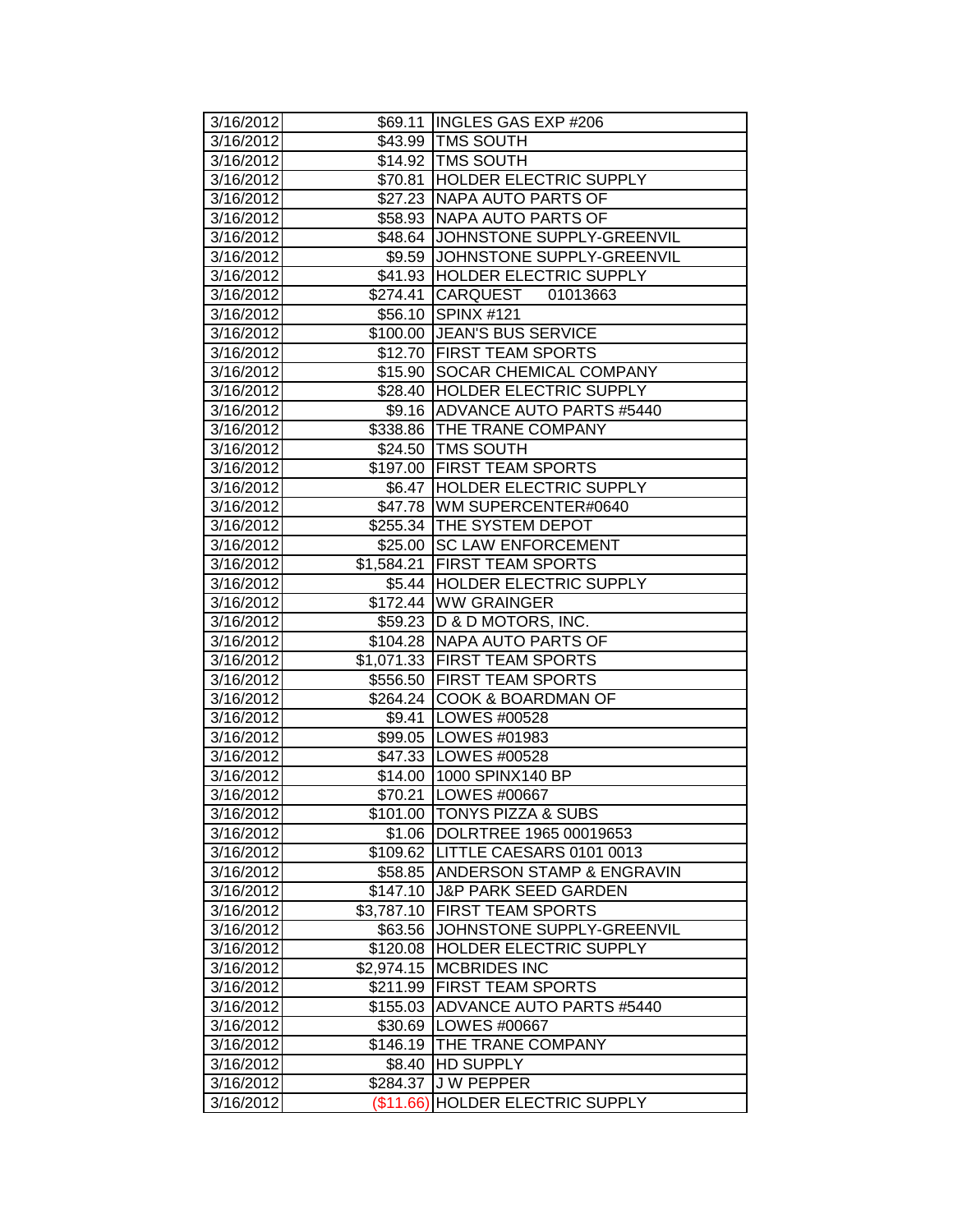| 3/16/2012              |                    | \$22.16 TRACFONE AIRTIME                                        |
|------------------------|--------------------|-----------------------------------------------------------------|
| 3/16/2012              |                    | \$35.00 SPRINT-PCS STORES PLSNTB                                |
| 3/16/2012              |                    | \$74.12 NAPA AUTO PARTS OF                                      |
| 3/16/2012              |                    | \$193.70 C C DICKSON CO 1004                                    |
| $\overline{3/16/2012}$ |                    | \$23.26 THE HOME DEPOT 1127                                     |
| 3/16/2012              |                    | \$78.28 BI-LO 273                                               |
| 3/16/2012              |                    | \$352.80 ADVANCE AUTO PARTS #5440                               |
| 3/16/2012              |                    | \$44.76 THE SYSTEM DEPOT                                        |
| 3/16/2012              |                    | \$52.99 BATTERIES PLUS                                          |
| 3/19/2012              |                    | \$94.34   DMI DELL K-12 PTR                                     |
| 3/19/2012              |                    | \$42.40 AC MOORE STR 58                                         |
| 3/19/2012              |                    | \$98.57 DOUBLE TREE BILTMORE HTL                                |
| 3/19/2012              |                    | \$18.00 ADVANCE AUTO PARTS #5440                                |
| 3/19/2012              |                    | \$32.00 THE SAVOURY CORNER                                      |
| 3/19/2012              |                    | \$98.57 DOUBLE TREE BILTMORE HTL                                |
| 3/19/2012              |                    | \$98.57  DOUBLE TREE BILTMORE HTL                               |
| 3/19/2012              |                    | \$270.12 COURTYARD BY MARRIOTT ROC                              |
| 3/19/2012              |                    | \$98.57 DOUBLE TREE BILTMORE HTL                                |
| 3/19/2012              |                    | \$50.00 RACEWAY6751 81167512                                    |
| 3/19/2012              |                    | \$81.22 BENSON CHRYSLER PLYMOUTH                                |
| 3/19/2012              |                    | \$54.03 BI-LO 161                                               |
| 3/19/2012              |                    | (\$4.24) AAA SUPPLY - GVILLE                                    |
| 3/19/2012              |                    | \$98.57  DOUBLE TREE BILTMORE HTL                               |
| 3/19/2012              |                    | \$110.65 STU STUMPS                                             |
| 3/19/2012              | \$12.51            | THE HOME DEPOT 1127                                             |
| 3/19/2012              |                    | \$98.57  DOUBLE TREE BILTMORE HTL                               |
| 3/19/2012              | \$36.53            | <b>SSI CLASSROOM DIRECT</b>                                     |
| 3/19/2012              |                    | \$69.62   D & D MOTORS, INC.                                    |
| 3/19/2012              | \$324.10           | <b>RSC EQUIPMENT RENTAL 476</b>                                 |
| 3/19/2012              |                    | \$353.48 JJOHNSTONE SUPPLY-GREENVIL                             |
| 3/19/2012              |                    | \$98.57  DOUBLE TREE BILTMORE HTL                               |
| 3/19/2012              | \$220.00           | <b>SCASA</b><br>00 OF 00                                        |
| 3/19/2012              | \$103.88           | <b>BC CANNON CO INC</b>                                         |
| 3/19/2012              | \$113.00           | ADVANCE AUTO PARTS #5440                                        |
| 3/19/2012              | \$91.80            | SUBWAY 00452268                                                 |
| 3/19/2012              | \$19.59            | JOHNSTONE SUPPLY-GREENVIL                                       |
| 3/19/2012              |                    | \$239.76  COURTYARD BY MARRIOTT ROC                             |
| 3/19/2012              |                    | \$195.12 CAROLINA LAWN & TRACTOR                                |
| 3/19/2012              |                    | \$98.57  DOUBLE TREE BILTMORE HTL                               |
| 3/19/2012              |                    | \$331.25 CAROLINA LAWN & TRACTOR                                |
| 3/19/2012              | \$10.70            | <b>INGLES MARKET #29</b>                                        |
| 3/19/2012              | \$98.57            | DOUBLE TREE BILTMORE HTL                                        |
| 3/19/2012              | \$98.57            | <b>DOUBLE TREE BILTMORE HTL</b>                                 |
| 3/19/2012              | \$1,182.60         | <b>BAYMONT INN ASHEVILL</b><br><b>CRESCENT SUPPLY COMPANY I</b> |
| 3/19/2012              | \$69.45            |                                                                 |
| 3/19/2012              | \$73.12            | <b>BI-LO 273</b><br><b>TARGET</b>                               |
| 3/19/2012<br>3/19/2012 | \$28.59            | 00018705<br>DOUBLE TREE BILTMORE HTL                            |
| 3/19/2012              | \$98.57<br>\$41.75 | <b>STROSSNERS</b>                                               |
| 3/19/2012              | \$174.96           | TONYS PIZZA & SUBS                                              |
| 3/19/2012              | \$58.51            | WM SUPERCENTER#2687                                             |
| 3/19/2012              | \$67.12            | C C DICKSON CO 1004                                             |
|                        |                    |                                                                 |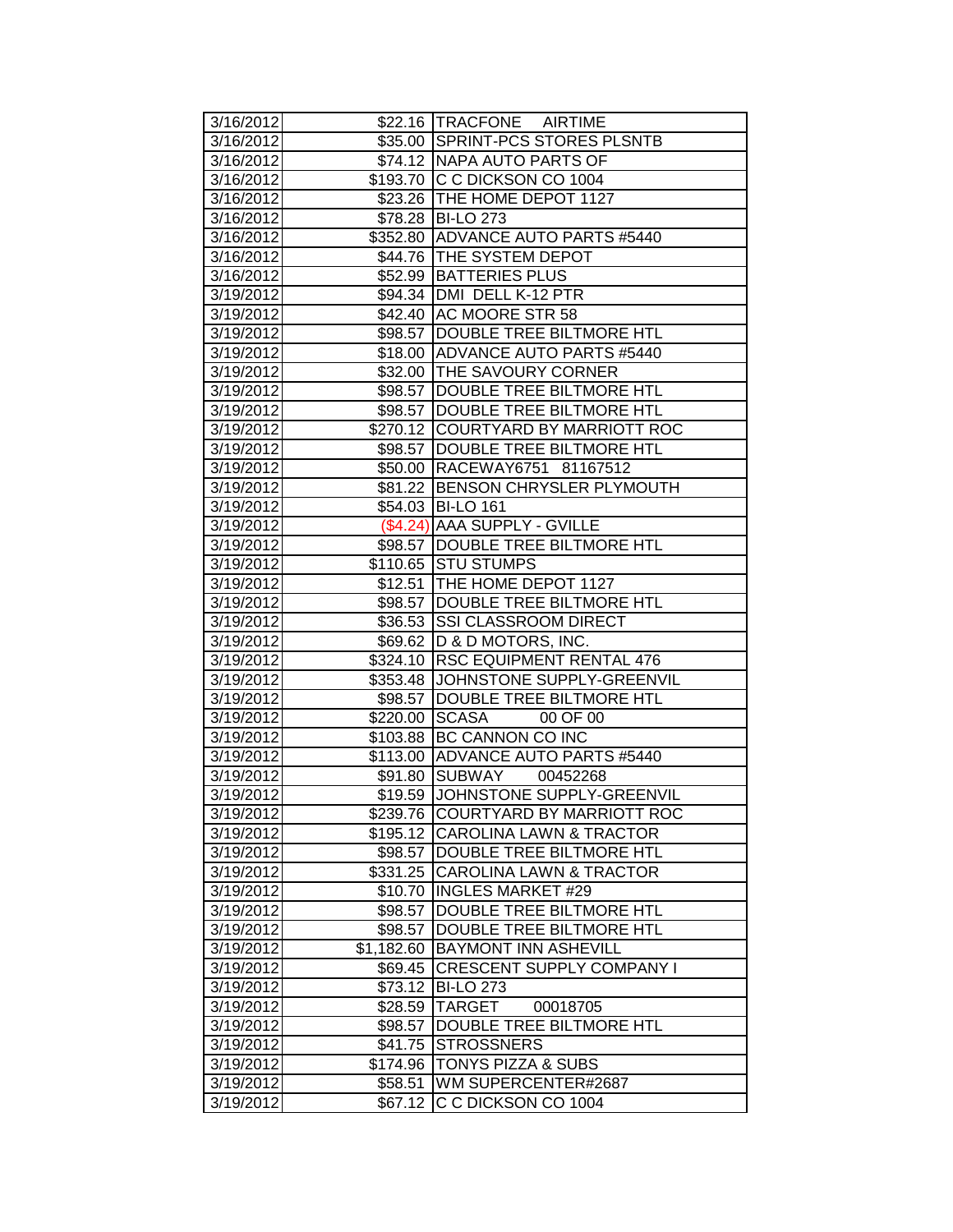| 3/19/2012              |                      | \$75.00 SCASA 00 OF 00                           |
|------------------------|----------------------|--------------------------------------------------|
| 3/19/2012              |                      | \$273.51 SYSTEMS DISTRIBUTOR                     |
| 3/19/2012              |                      | \$560.74 APL APPLE ONLINE STORE                  |
| 3/19/2012              | \$680.00             | <b>MIXED BAG DESIGNS, INC</b>                    |
| 3/19/2012              |                      | \$32.49 KMART 07274                              |
| 3/19/2012              |                      | \$270.12 COURTYARD BY MARRIOTT ROC               |
| 3/19/2012              | \$42.71              | <b>ADVANCE AUTO PARTS #5440</b>                  |
| 3/19/2012              | \$1,260.19           | <b>SHARP BUSINESS SYS-SC</b>                     |
| 3/19/2012              | \$156.00             | <b>DALI DECALS</b>                               |
| 3/19/2012              | \$180.90             | <b>CAMPBELL BROWN INC</b>                        |
| 3/19/2012              |                      | \$250.46  LLOYDS SOCCER OF GREENVIL              |
| 3/19/2012              | \$45.04              | <b>BI-LO 188</b>                                 |
| 3/19/2012              | \$119.46             | <b>THE TRANE COMPANY</b>                         |
| 3/19/2012              | \$148.50             | <b>NIS</b>                                       |
| 3/19/2012              |                      | \$98.57 DOUBLE TREE BILTMORE HTL                 |
| 3/19/2012              |                      | \$1,431.83 CAROLINA LAWN & TRACTOR               |
| 3/19/2012              |                      | \$1,189.49 HYDROTEX                              |
| 3/19/2012              | \$234.01             | <b>CRESCENT SUPPLY COMPANY I</b>                 |
| 3/19/2012              |                      | (\$188.50) CHICK-FIL-A #00663                    |
| 3/19/2012              | \$161.31             | <b>GOS// GREENVILLE OFFICE S</b>                 |
| 3/19/2012              | \$98.57              | <b>DOUBLE TREE BILTMORE HTL</b>                  |
| 3/19/2012              |                      | \$25.00 SC LAW ENFORCEMENT                       |
| 3/19/2012              | \$98.57              | <b>DOUBLE TREE BILTMORE HTL</b>                  |
| 3/19/2012              |                      | \$9.49  LE BLEU                                  |
| 3/19/2012              |                      | \$195.29 TMS SOUTH                               |
| 3/19/2012              | \$339.96             | <b>ANDERSON BROS</b>                             |
| 3/19/2012              | \$98.57              | DOUBLE TREE BILTMORE HTL                         |
| 3/19/2012              | \$84.59              | <b>BARKER AIR &amp; HYDRAULICS,</b>              |
| 3/19/2012              | \$17.00              | CARQUEST 01013663                                |
| 3/19/2012              |                      | \$57.53 SOUTHEASTERN ELECTRICA                   |
| 3/19/2012              | $\overline{$}68.11$  | <b>CAROLINA LAWN &amp; TRACTOR</b>               |
| 3/19/2012              |                      | \$79.42 THE HOME DEPOT #1124                     |
| 3/19/2012              | \$116.90             | WM SUPERCENTER#0640                              |
| 3/19/2012              | \$37.94              | <b>BATTERY SPECIALISTS</b>                       |
| 3/19/2012              |                      | \$51.52 AAA SUPPLY - GVILLE                      |
| 3/19/2012              | \$98.57              | DOUBLE TREE BILTMORE HTL                         |
| 3/19/2012              |                      | \$20.00  VZWRLSS PRPAY AUTOPAY                   |
| 3/19/2012              | \$39.53              | <b>STAPLES</b><br>00105536                       |
| 3/19/2012              | \$116.32             | <b>BI-LO 661</b>                                 |
| 3/19/2012              | \$126.00             | <b>SC STATE MUSEUM</b>                           |
| 3/19/2012              | \$36.57              | SOCAR CHEMICAL COMPANY<br>OVERHEAD DOOR CO OF GR |
| 3/19/2012<br>3/19/2012 | \$41.40              | <b>TMS SOUTH</b>                                 |
|                        | \$27.77              | <b>SYSTEMS DISTRIBUTOR</b>                       |
| 3/19/2012              | \$354.78             | <b>OFFICE MAX</b>                                |
| 3/19/2012<br>3/19/2012 | \$620.10<br>\$351.59 | <b>IHOP 4406</b>                                 |
| 3/19/2012              | \$22.57              | THE HOME DEPOT #1126                             |
| 3/19/2012              | \$20.00              | <b>VZWRLSS PRPAY AUTOPAY</b>                     |
| 3/19/2012              | \$47.87              | <b>WW GRAINGER</b>                               |
| 3/19/2012              | \$54.00              | LITTLE CAESARS 0101 0015                         |
| 3/19/2012              | \$18.66              | TMS SOUTH                                        |
| 3/19/2012              | \$210.39             | WM SUPERCENTER#2687                              |
|                        |                      |                                                  |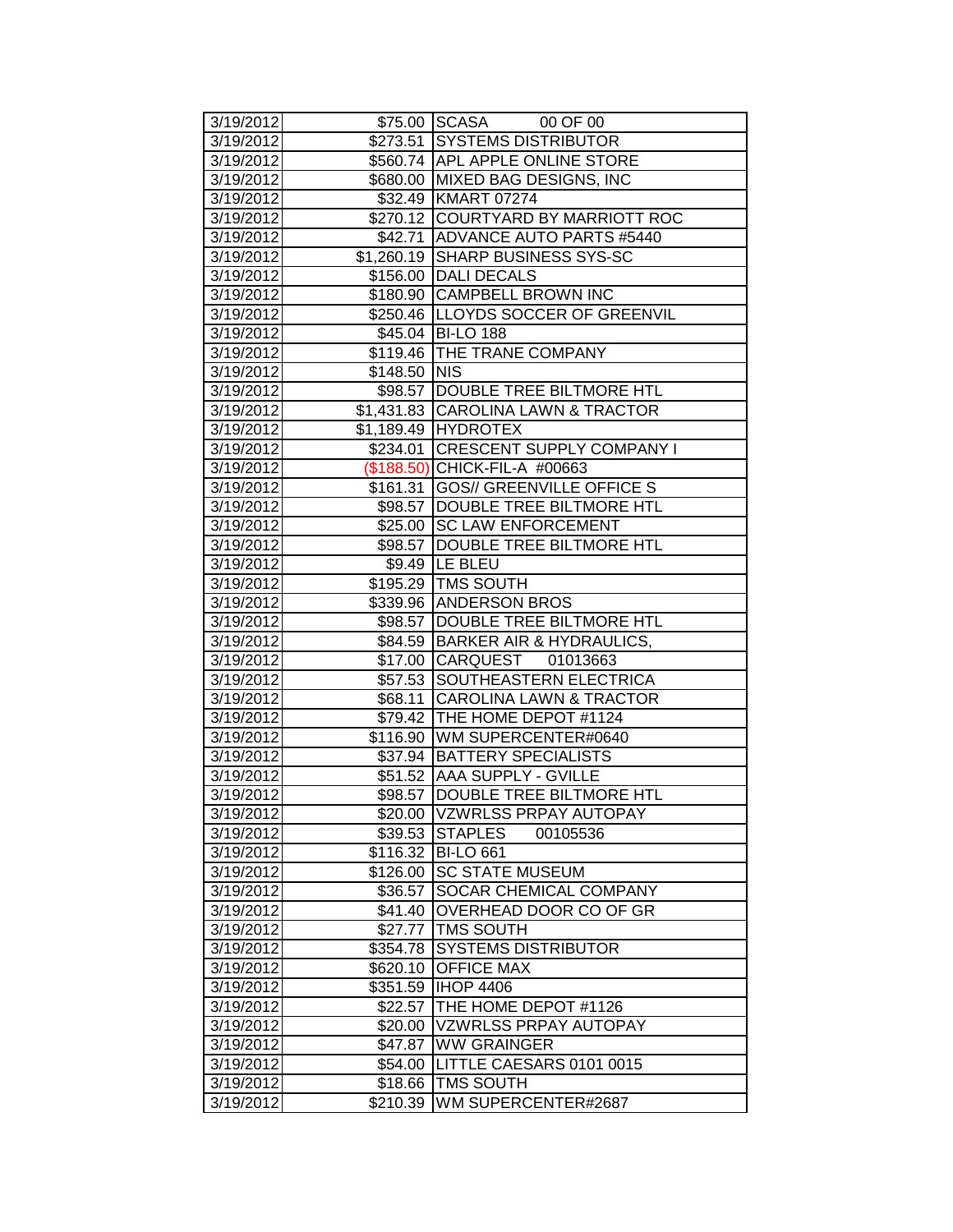| 3/19/2012 |            | \$251.05 GREENVILLE TURF & TRACTOR |
|-----------|------------|------------------------------------|
| 3/19/2012 |            | \$8.42   THE HOME DEPOT 1119       |
| 3/19/2012 |            | \$374.35 CHANNING BETE CO AHA      |
| 3/19/2012 |            | \$98.57  DOUBLE TREE BILTMORE HTL  |
| 3/19/2012 | \$824.79   | <b>CRESCENT SUPPLY COMPANY I</b>   |
| 3/19/2012 |            | \$70.50 THE NIXON COMPANY INCORPO  |
| 3/19/2012 |            | \$104.48 TMS SOUTH                 |
| 3/19/2012 | \$7.12     | JOHNSTONE SUPPLY-GREENVIL          |
| 3/19/2012 | \$58.51    | <b>CRESCENT SUPPLY COMPANY I</b>   |
| 3/19/2012 | \$136.80   | NAPA AUTO PARTS OF                 |
| 3/19/2012 | \$98.57    | DOUBLE TREE BILTMORE HTL           |
| 3/19/2012 | \$271.11   | <b>TEACHERS' DISCOUNT</b>          |
| 3/19/2012 |            | \$21.86   WM SUPERCENTER#4583      |
| 3/19/2012 |            | \$459.92 AAA SUPPLY - GVILLE       |
| 3/19/2012 |            | \$25.80 J W VAUGHN CO INC          |
|           |            |                                    |
| 3/19/2012 | \$92.65    | J W VAUGHN CO INC                  |
| 3/19/2012 | \$510.96   | <b>CRESCENT SUPPLY COMPANY I</b>   |
| 3/19/2012 | \$15.92    | KOHL'S #0493                       |
| 3/19/2012 | \$77.38    | BC CANNON CO INC                   |
| 3/19/2012 | \$98.57    | DOUBLE TREE BILTMORE HTL           |
| 3/19/2012 | \$122.37   | PAYLESSSHOESOU00055699             |
| 3/19/2012 |            | \$462.17 THE TRANE COMPANY         |
| 3/19/2012 |            | \$26.63 CAMPBELL BROWN INC         |
| 3/19/2012 | \$769.50   | <b>FIND GREAT PEOPLE</b>           |
| 3/19/2012 | \$26.37    | PUBLIX #531                        |
| 3/19/2012 | \$98.11    | WM SUPERCENTER#2265                |
| 3/19/2012 | \$342.00   | SALSARITAS 35 WOODRUFF             |
| 3/19/2012 | \$16.94    | LOWES #01718                       |
| 3/19/2012 |            | \$263.59 ELLIS FLOORING SALES #43  |
| 3/19/2012 | \$52.99    | JOHNSTONE SUPPLY-GREENVIL          |
| 3/19/2012 | \$79.00    | SOCIETY OF NORTH AMERICAN          |
| 3/19/2012 | \$244.94   | CHICK-FIL-A #02122                 |
| 3/19/2012 | \$664.40   | <b>HOWARD JOHNSON</b>              |
| 3/19/2012 | \$13.77    | OFFICE DEPOT #62                   |
| 3/19/2012 | \$98.57    | DOUBLE TREE BILTMORE HTL           |
| 3/19/2012 | \$142.69   | <b>SSI CLASSROOM DIRECT</b>        |
| 3/19/2012 |            | \$38.98 AC MOORE STR 58            |
| 3/19/2012 | \$749.00   | <b>WILLIAM V MACGILL</b>           |
| 3/19/2012 | \$270.12   | COURTYARD BY MARRIOTT ROC          |
| 3/20/2012 | \$594.66   | SILMAR ELECTRONICS-GRNVLE          |
| 3/20/2012 | \$27.90    | LOWES #01718                       |
| 3/20/2012 | \$18.19    | THE TRANE COMPANY                  |
| 3/20/2012 | \$72.19    | FASTENAL COMPANY01                 |
| 3/20/2012 | \$8.18     | LOWES #01718                       |
| 3/20/2012 | \$245.80   | W.W. WILLIAMS                      |
| 3/20/2012 | \$201.14   | RESIDENCE INNS-JACKSONVLE          |
| 3/20/2012 | \$10.11    | CRESCENT SUPPLY COMPANY I          |
| 3/20/2012 | \$17.00    | WALGREENS #12164                   |
| 3/20/2012 | \$188.62   | <b>CAROLINA BIOLOGICAL SUPPL</b>   |
| 3/20/2012 | \$3,906.00 | BESSALES.COM                       |
| 3/20/2012 | \$5.91     | LOWES #01718                       |
| 3/20/2012 | \$137.64   | LOWES #01983                       |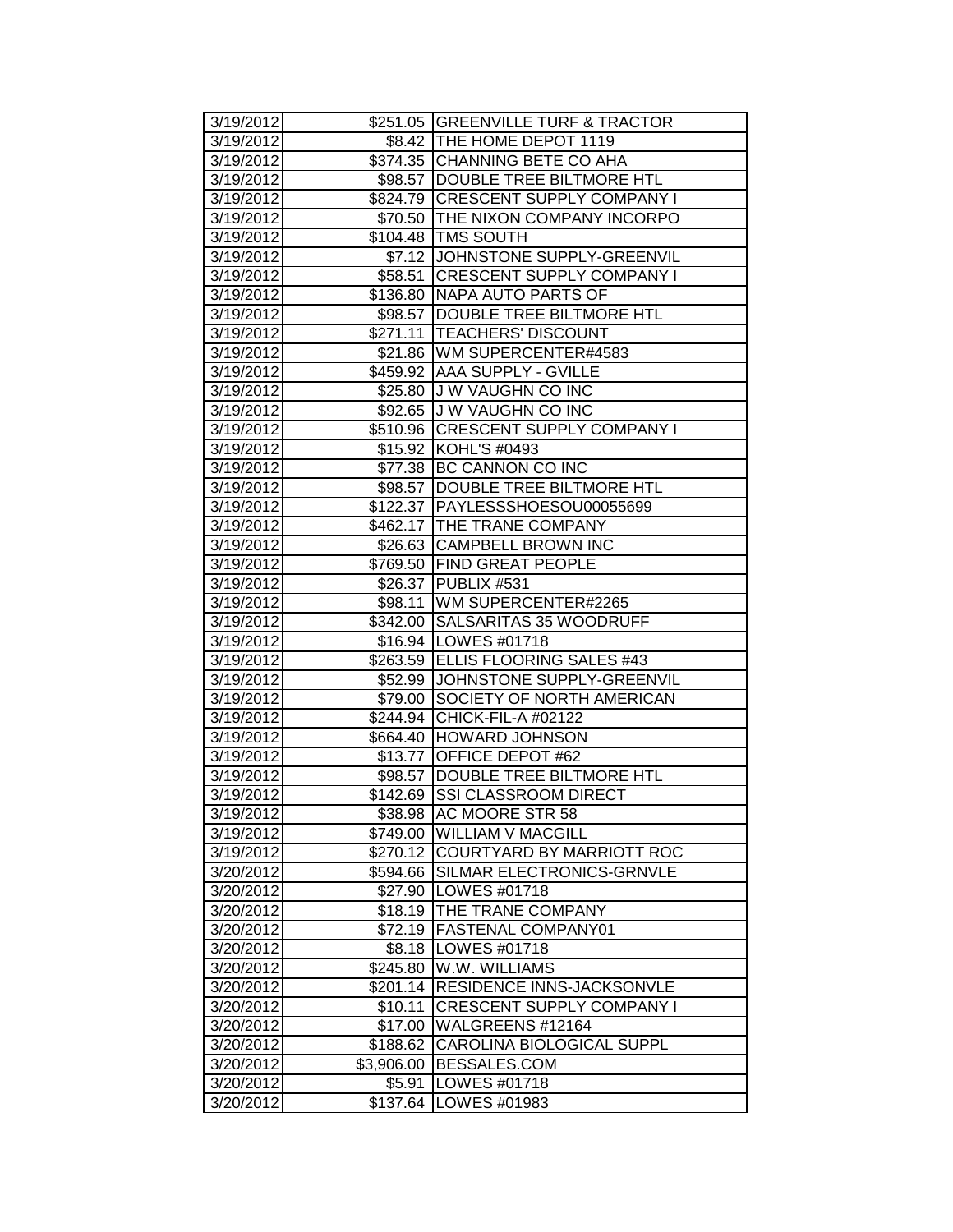| 3/20/2012              |                     | \$20.00 TARGET<br>00019372                            |
|------------------------|---------------------|-------------------------------------------------------|
| 3/20/2012              |                     | \$582.97 BI-LO 57                                     |
| 3/20/2012              |                     | \$199.79 LOWES #01983                                 |
| 3/20/2012              |                     | \$239.40 MINUTEMAN PRESS                              |
| 3/20/2012              |                     | \$25.00 SC LAW ENFORCEMENT                            |
| 3/20/2012              |                     | \$278.09 AIRGAS NAT WELDERS #8                        |
| 3/20/2012              |                     | \$52.88 PUBLIX #1148                                  |
| 3/20/2012              |                     | \$36.65 LOWES #01983                                  |
| 3/20/2012              |                     | \$395.91 PRODUCTIONS UNLIMITED, IN                    |
| 3/20/2012              |                     | \$71.02 ASSOCIATED MICROSC                            |
| 3/20/2012              | \$25.00             | <b>SC LAW ENFORCEMENT</b>                             |
| 3/20/2012              | \$25.00             | <b>SC LAW ENFORCEMENT</b>                             |
| 3/20/2012              |                     | \$273.64 HOLDER ELECTRIC SUPPLY                       |
| 3/20/2012              |                     | \$20.00  DOBSON TRUE VALUE HDWE                       |
| 3/20/2012              |                     | \$87.00 NATIONAL FFA                                  |
| 3/20/2012              |                     | \$37.90 BI-LO 661                                     |
| 3/20/2012              |                     | \$67.50 GILL PORTER LITANIA                           |
| 3/20/2012              |                     | \$14.76   LOWES #00528                                |
| 3/20/2012              |                     | \$71.60 THE TRANE COMPANY                             |
| 3/20/2012              |                     | \$16.19 SAUNDERS OFFICE SUPPLY                        |
| 3/20/2012              |                     | \$7.78 HOLDER ELECTRIC SUPPLY                         |
| 3/20/2012              |                     | \$49.36 BI-LO 273                                     |
| 3/20/2012              |                     | \$27.97   LOWES #00528                                |
| 3/20/2012              |                     | \$1,178.34 DMI DELL K-12 PTR                          |
| 3/20/2012              |                     | \$6.32 LOWES #01983                                   |
| 3/20/2012              |                     | \$90.15 WM SUPERCENTER#5487                           |
| 3/20/2012              |                     | \$245.00 WRISTBANDS W/A MSSGE                         |
| 3/20/2012              |                     | \$94.85 HOLDER ELECTRIC SUPPLY                        |
| 3/20/2012              |                     | \$228.19 XEROX AUDIO VISUAL SOLUTI                    |
| 3/21/2012              |                     | \$70.28 THE GALLERY COLLECTION                        |
| 3/21/2012              |                     | \$25.00 SC LAW ENFORCEMENT                            |
| 3/21/2012              |                     | \$77.95 ADVANCE AUTO PARTS #5440                      |
| 3/21/2012              |                     | \$41.75 NAPA AUTO PARTS OF                            |
| 3/21/2012              |                     | \$31.79 OFFICE DEPOT #1099                            |
| 3/21/2012              |                     | \$102.94 HOLDER ELECTRIC SUPPLY                       |
| 3/21/2012              |                     | \$15.84 LOWES #00667                                  |
| 3/21/2012              |                     | \$114.40 SHERWIN WILLIAMS #2785                       |
| 3/21/2012              |                     | \$618.54 JOHNSTONE SUPPLY-GREENVIL                    |
| 3/21/2012              | \$230.61            | <b>CRESCENT SUPPLY COMPANY I</b>                      |
| 3/21/2012              |                     | \$20.00 HAWKINS TOWING INC                            |
| 3/21/2012              | \$137.80            | W. W. WILLIAMS<br><b>SC LAW ENFORCEMENT</b>           |
| 3/21/2012              | \$25.00             |                                                       |
| 3/21/2012<br>3/21/2012 | \$28.09<br>\$259.99 | SILMAR ELECTRONICS-GRNVLE<br><b>BWI - GREENVILLE/</b> |
|                        |                     |                                                       |
| 3/21/2012<br>3/21/2012 | \$21.81             | OFFICE DEPOT #1099<br><b>CAROLINA INTL TRUCKS</b>     |
| 3/21/2012              | \$126.71<br>\$3.18  | DOLLAR-GENERAL #6407                                  |
| 3/21/2012              | \$53.61             | LOWES #00667                                          |
| 3/21/2012              | \$85.03             | <b>BLACK ELECTRICAL SUPPLY I</b>                      |
| 3/21/2012              | \$12.18             | BARNES & NOBLE #2221                                  |
| 3/21/2012              | \$245.26            | DMI DELL K-12 PTR                                     |
| 3/21/2012              | \$1,480.00          | THE CHILDRENS MUSEUM OF T                             |
|                        |                     |                                                       |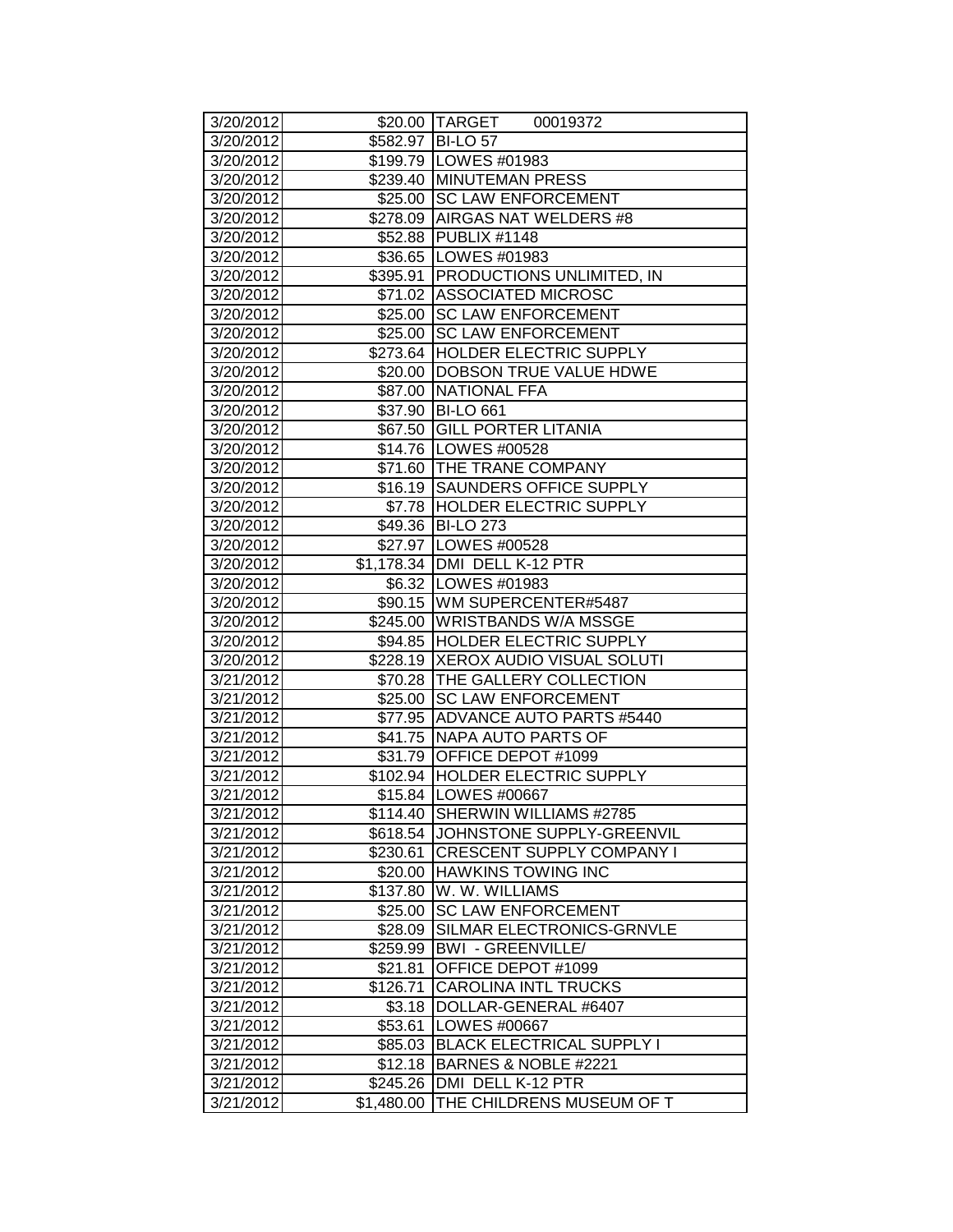| 3/21/2012 |          | \$44.01 JOHNSTONE SUPPLY-GREENVIL    |
|-----------|----------|--------------------------------------|
| 3/21/2012 |          | \$174.47 C C DICKSON CO 1063         |
| 3/21/2012 |          | \$100.53 SILMAR ELECTRONICS-GRNVLE   |
| 3/21/2012 |          | \$189.05 SMITHTURF AND IRRIGATI      |
| 3/21/2012 |          | \$1,491.61 RSC EQUIPMENT RENTAL 476  |
| 3/21/2012 |          | \$109.82 POINSETT PLUMBING SUPPLY    |
| 3/21/2012 |          | \$146.63 CHRISTOPHER TRUCKS 2        |
| 3/21/2012 |          | \$167.31 HOLDER ELECTRIC SUPPLY      |
| 3/21/2012 |          | \$2.59 LOWES #01983                  |
| 3/21/2012 |          | (\$2.59) LOWES #01983                |
| 3/21/2012 |          | \$156.88 LOWES #00528                |
| 3/21/2012 |          | \$17.90 MARATHON PETRO136648         |
| 3/21/2012 |          | \$174.58 JOHNSTONE SUPPLY-GREENVIL   |
| 3/21/2012 |          | \$291.50 MR. ALTERNATOR              |
| 3/21/2012 |          | \$647.38 M AND A SUPPLY CO GREENVI   |
| 3/21/2012 |          | \$52.15 CLASSIC HWD & POSTAL         |
| 3/21/2012 |          | \$1,292.35 MOORE & BALLIEW OIL COMPA |
| 3/21/2012 |          | \$4.85   LOWES #00528                |
| 3/21/2012 |          | \$11.60 SOUTH CAROLINA ASSOCIATIO    |
| 3/21/2012 |          | \$71.57 PUBLIX #613                  |
| 3/21/2012 |          | \$15.84   THE HOME DEPOT 1104        |
| 3/21/2012 |          | \$1,497.94 JOHNSTONE SUPPLY-GREENVIL |
| 3/21/2012 |          | \$53.00 AAA LOCKSMITH & ALARM COM    |
| 3/21/2012 |          | \$41.70 IDEA ART                     |
| 3/21/2012 |          | \$48.60 LITTLE CAESARS 0101 0013     |
| 3/21/2012 |          | \$168.39 AAA SUPPLY - GVILLE         |
| 3/21/2012 |          | \$5.34 LOWES #01983                  |
| 3/21/2012 |          | \$16.88   THE HOME DEPOT 1127        |
| 3/21/2012 |          | \$174.47 C C DICKSON CO 1063         |
| 3/21/2012 |          | \$46.56 JJOHNSTONE SUPPLY-GREENVIL   |
| 3/21/2012 |          | \$158.99 OFFICE DEPOT #1099          |
| 3/21/2012 |          | \$4.99 ADVANCE AUTO PARTS #5440      |
| 3/21/2012 | \$36.01  | <b>BLACK ELECTRICAL SUPPLY I</b>     |
| 3/21/2012 |          | \$21.96 AAA SUPPLY - GVILLE          |
| 3/21/2012 |          | \$84.78   TRACTOR-SUPPLY-CO #0474    |
| 3/21/2012 |          | \$248.42   VISTAPR VistaPrint.com    |
| 3/21/2012 |          | \$63.50 LOWES #00667                 |
| 3/21/2012 | \$106.21 | <b>CRESCENT SUPPLY COMPANY I</b>     |
| 3/21/2012 | \$291.50 | MR. ALTERNATOR                       |
| 3/21/2012 | \$250.98 | JONES SCHOOL SUPPL                   |
| 3/21/2012 | \$248.99 | <b>TPP THATPETPLACE</b>              |
| 3/21/2012 | \$15.90  | <b>TMS SOUTH</b>                     |
| 3/21/2012 | \$60.00  | CVS PHARMACY #2246 Q03               |
| 3/21/2012 | \$67.67  | <b>CHRISTOPHER TRUCKS 2</b>          |
| 3/21/2012 | \$25.00  | <b>SC LAW ENFORCEMENT</b>            |
| 3/21/2012 | \$83.00  | <b>BERNHARDT MUSIC HOUSE</b>         |
| 3/21/2012 | \$25.00  | <b>SC LAW ENFORCEMENT</b>            |
| 3/21/2012 | \$159.00 | <b>SIGN SOURCE INC</b>               |
| 3/21/2012 | \$46.56  | JOHNSTONE SUPPLY-GREENVIL            |
| 3/21/2012 | \$36.78  | TMS SOUTH                            |
| 3/21/2012 | \$35.40  | ELLIS FLOORING SALES #43             |
| 3/21/2012 | \$8.59   | JOYCE EQUIPMENT COMPANY              |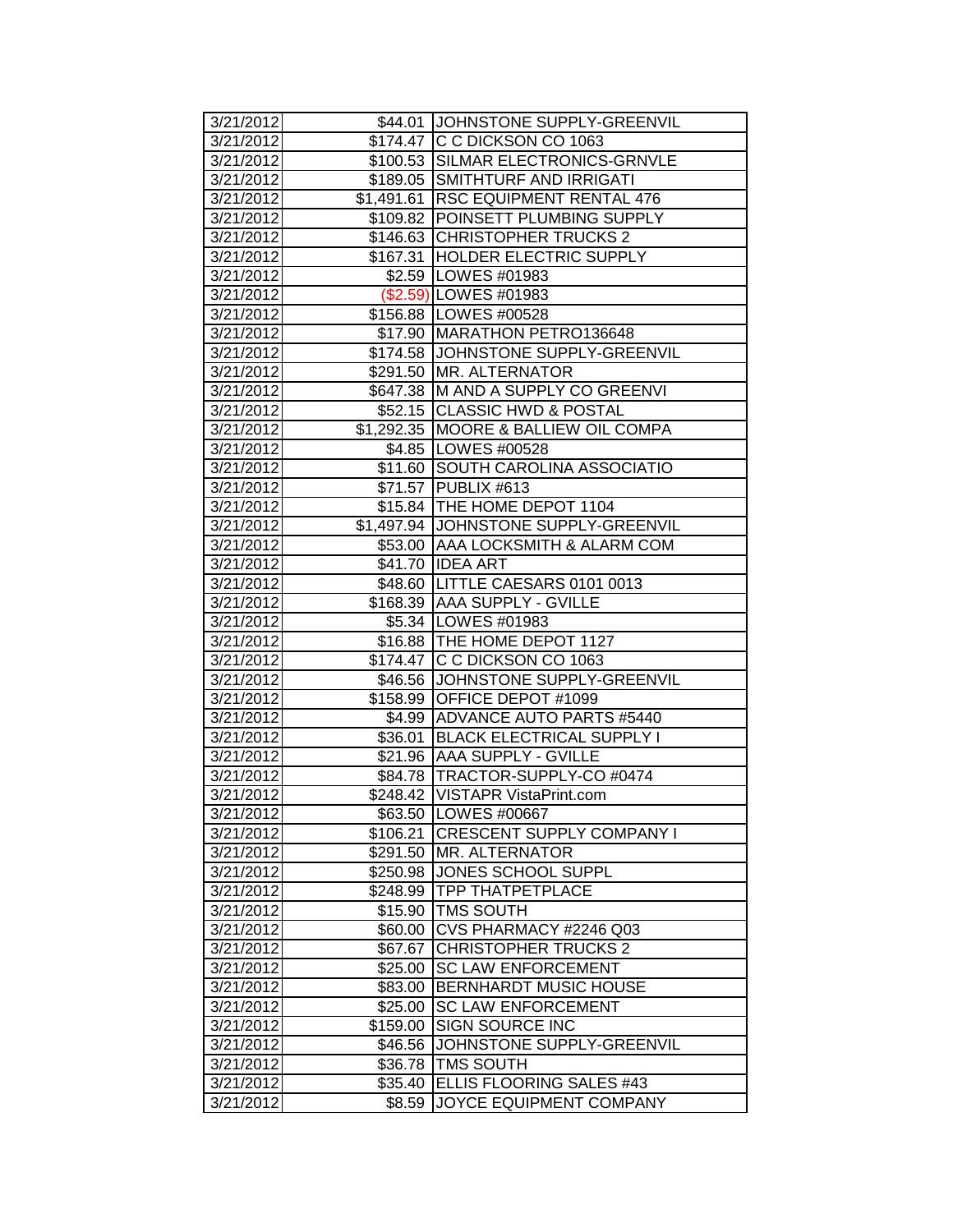| 3/21/2012              |                     | \$201.39 COMMUNITY LAWN & GARDEN                                |
|------------------------|---------------------|-----------------------------------------------------------------|
| 3/21/2012              |                     | \$36.53   LOWES #01718                                          |
| 3/21/2012              |                     | (\$20.00) HAWKINS TOWING INC                                    |
| 3/21/2012              |                     | \$50.80 CAROLINA LAWN & TRACTOR                                 |
| 3/21/2012              |                     | \$153.59   NORTHERN TOOL EQUIPMNT                               |
| 3/21/2012              |                     | \$996.00 HOCKEY GREENVILLE                                      |
| 3/21/2012              | \$66.31             | <b>WILSONS 5 TO \$1 STORES</b>                                  |
| 3/21/2012              |                     | \$31.86 LOWES #01718                                            |
| 3/21/2012              |                     | \$171.65 TMS SOUTH                                              |
| 3/21/2012              | \$10.00             | HOBBY LOBBY #328                                                |
| 3/21/2012              |                     | \$98.80 TARGET 00011825                                         |
| 3/21/2012              |                     | \$901.63 JJOHNSTONE SUPPLY-GREENVIL                             |
| 3/21/2012              |                     | \$2,504.08  RESIDENCE INNS-JACKSONVLE                           |
| 3/21/2012              |                     | \$142.12 FLINN SCIENTIFIC, I                                    |
| 3/21/2012              |                     | \$131.36   LOWES #01718                                         |
| 3/21/2012              |                     | \$11.68   THE HOME DEPOT 1127                                   |
| 3/21/2012              |                     | \$20.00 VZWRLSS PRPAY AUTOPAY                                   |
| 3/21/2012              |                     | \$86.99 CHICK-FIL-A #00713                                      |
| 3/21/2012              |                     | \$25.00 SC LAW ENFORCEMENT                                      |
| 3/21/2012              |                     | \$901.63 JJOHNSTONE SUPPLY-GREENVIL                             |
| 3/21/2012              |                     | \$41.12 WM SUPERCENTER#0640                                     |
| 3/21/2012              |                     | \$215.00 SILMAR ELECTRONICS-GRNVLE                              |
| 3/22/2012              |                     | \$17.84 PUBLIX #530                                             |
| 3/22/2012              |                     | \$107.53 SHEALY ELECT 803-227-0599                              |
| 3/22/2012              |                     | \$477.00 SILMAR ELECTRONICS-GRNVLE                              |
| 3/22/2012              |                     | \$30.17   DUNCANS HOME CENTER                                   |
| 3/22/2012              |                     | \$24.72 HOBBY LOBBY #0318                                       |
| 3/22/2012              |                     | \$8.36 2865-CED                                                 |
|                        |                     |                                                                 |
|                        |                     |                                                                 |
| 3/22/2012              |                     | \$5.30 AAA FASTENER & SUPPLY                                    |
| 3/22/2012<br>3/22/2012 |                     | \$16.73 WW GRAINGER<br>\$20.14  DOLRTREE 1728 00017285          |
|                        |                     |                                                                 |
| 3/22/2012<br>3/22/2012 |                     | \$18.15   THE HOME DEPOT 1127<br>\$198.77 SAFEGUARD BUS SYS INC |
| 3/22/2012              |                     | \$296.18 QUILL CORPORATION                                      |
| 3/22/2012              |                     | \$11.49 AAA FASTENER & SUPPLY                                   |
| 3/22/2012              |                     | \$79.50 DIVERSIFIED ELECTRONICS                                 |
| 3/22/2012              |                     | \$67.02 MCNAUGHTON MCKAY ELEC CO                                |
| 3/22/2012              |                     | \$2,318.22 APL APPLE ONLINE STORE                               |
| 3/22/2012              |                     | \$15.00 SAFEGUARD BUS SYS INC                                   |
| 3/22/2012              | \$25.00             | <b>SC LAW ENFORCEMENT</b>                                       |
| 3/22/2012              | \$79.77             | <b>DBC BLICK ART MATERIAL</b>                                   |
| 3/22/2012              | \$25.00             | <b>SC LAW ENFORCEMENT</b>                                       |
| 3/22/2012              | \$42.17             | SAFEGUARD BUS SYS INC                                           |
| 3/22/2012              | \$143.86            | <b>LOWES #00667</b>                                             |
| 3/22/2012              | \$124.80            | KING ASPHALT INC                                                |
| 3/22/2012              | \$28.52             | <b>BI-LO 661</b>                                                |
| 3/22/2012              | \$107.40            | <b>WM SUPERCENTER#1244</b>                                      |
| 3/22/2012              | \$52.98             | RADIOSHACK COR00123695                                          |
| 3/22/2012              | \$74.20             | LOWES #01718                                                    |
| 3/22/2012              | \$104.43            | C C DICKSON CO 1004                                             |
| 3/22/2012<br>3/22/2012 | \$436.50<br>\$37.00 | <b>LIQUID HIGHWAY ON LINE</b><br>GREER DMV 49                   |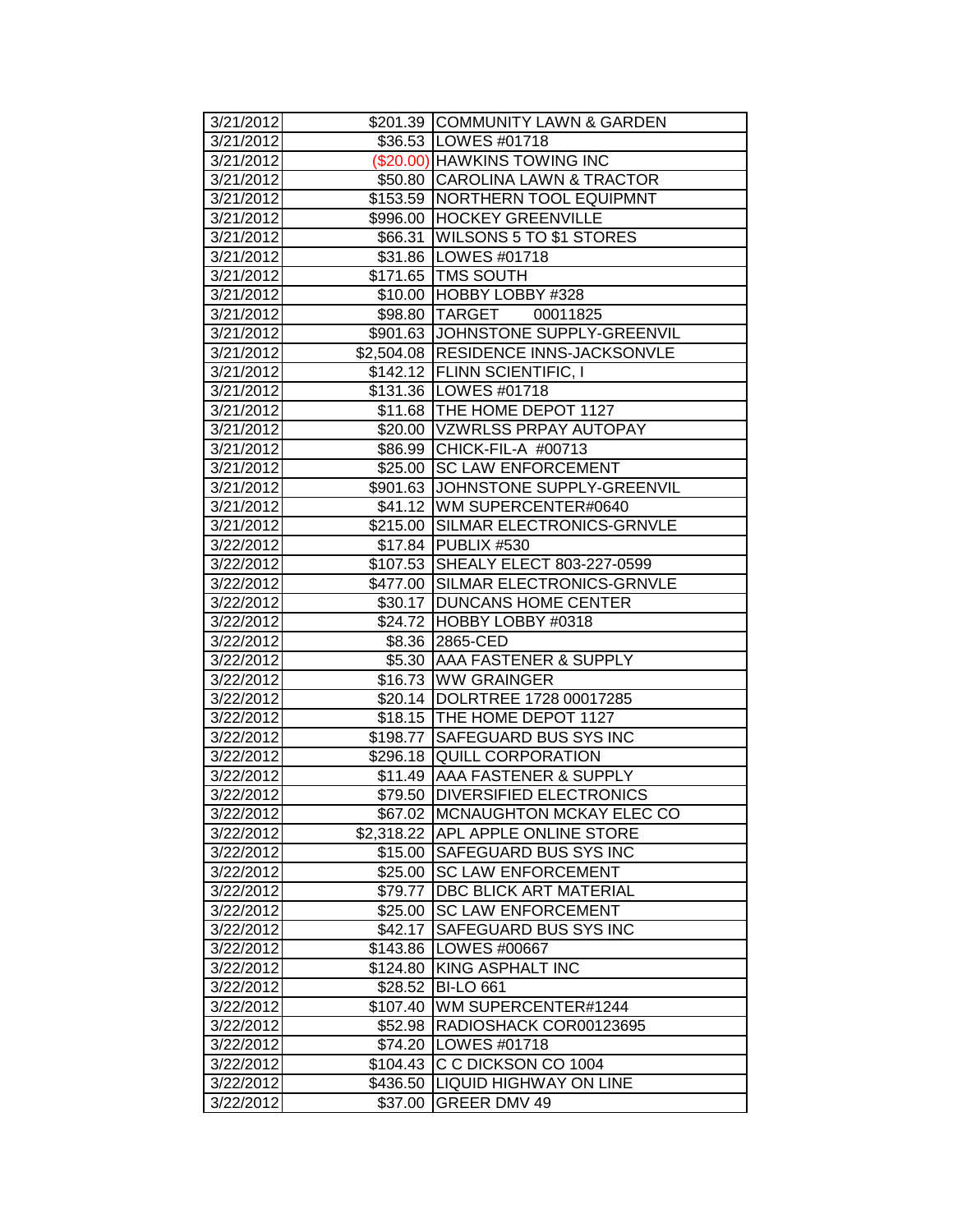| 3/22/2012              |                    | \$15.97 ADVANCE AUTO PARTS #5440                                  |
|------------------------|--------------------|-------------------------------------------------------------------|
| 3/22/2012              |                    | \$15.97 ADVANCE AUTO PARTS #5440                                  |
| 3/22/2012              |                    | \$553.83 CDW GOVERNMENT                                           |
| 3/22/2012              |                    | (\$42.32) LOWES #01718                                            |
| 3/22/2012              |                    | \$46.11 2865-CED                                                  |
| 3/22/2012              |                    | \$27.50 FASTENAL COMPANY01                                        |
| 3/22/2012              |                    | \$45.84 ADVANCE AUTO PARTS #5330                                  |
| 3/22/2012              |                    | \$41.98 PUBLIX #530                                               |
| 3/22/2012              |                    | \$285.99 INTERSTATE TRANSPORTATION                                |
| 3/22/2012              |                    | \$44.52 TLF GARLANDS FLOWERS &                                    |
| 3/22/2012              |                    | \$444.64 SC STATE MUSEUM                                          |
| 3/22/2012              |                    | \$132.34 BI-LO 92                                                 |
| 3/22/2012              |                    | \$215.57 HOLDER ELECTRIC SUPPLY                                   |
| 3/22/2012              |                    | \$31.04   LOWES #01983                                            |
| 3/22/2012              |                    | \$1,204.90 LAMINEX INC                                            |
| 3/22/2012              |                    | \$89.85 PARTY CITY #200                                           |
| 3/22/2012              |                    | \$602.66 CE GREENVILLE                                            |
| 3/22/2012              |                    | \$94.91  LOWES #00667                                             |
| 3/22/2012              |                    | \$63.99 LOWES #01983                                              |
| 3/22/2012              |                    | \$31.81 ADVANCE AUTO PARTS #5440                                  |
| 3/22/2012              |                    | \$1,028.16 SSG SPORT SUPPLY GROUP                                 |
| 3/22/2012              |                    | \$52.66 SHEALY ELECT 803-227-0599                                 |
| 3/22/2012              |                    | \$671.23 CRESCENT SUPPLY COMPANY I                                |
| 3/22/2012              |                    | \$5.67 LOWES #01983                                               |
| 3/22/2012              |                    | \$96.28 BLACK ELECTRICAL SUPPLY I                                 |
| 3/22/2012              |                    | \$137.03 QUILL CORPORATION                                        |
| 3/22/2012              | \$13.90            | <b>SCHOLASTIC BOOK FAIRS</b>                                      |
| 3/22/2012              | \$79.50            | AAA LOCKSMITH & ALARM COM                                         |
|                        |                    |                                                                   |
| 3/22/2012              |                    |                                                                   |
| 3/22/2012              | \$26.15<br>\$24.38 | <b>D &amp; D MOTORS, INC.</b><br><b>WHOLESALE INDUSTRIAL ELEC</b> |
| 3/22/2012              |                    | \$25.00 SC LAW ENFORCEMENT                                        |
| 3/22/2012              | \$63.11            | SOUTHEASTERN ELECTRICA                                            |
| 3/22/2012              | \$307.40           | GREAT HARVEST 00202036                                            |
| 3/22/2012              |                    | \$8.83   THE HOME DEPOT 1127                                      |
| 3/22/2012              |                    | \$8.25   THE HOME DEPOT 1127                                      |
| 3/22/2012              |                    | \$59.34 SPRINT STORE #3256                                        |
| 3/22/2012              |                    | \$52.72 HOLDER ELECTRIC SUPPLY                                    |
| 3/22/2012              |                    | \$46.00 JJOHNSTONE SUPPLY-GREENVIL                                |
| 3/22/2012              |                    | \$19.50 TMS SOUTH                                                 |
| 3/22/2012              |                    | \$923.27 THE TRANE COMPANY                                        |
| 3/22/2012              | \$122.62           | AAA SUPPLY - GVILLE                                               |
| 3/22/2012              |                    | \$130.42 ELLIS FLOORING SALES #43                                 |
| 3/22/2012              |                    | \$42.32   LOWES #01718                                            |
| 3/22/2012              | \$19.95            | WM SUPERCENTER#1244                                               |
| 3/22/2012              | \$911.20           | COMMERCE CLUB ACCOUNTI                                            |
| 3/22/2012              | \$25.51            | J W VAUGHN CO INC                                                 |
| 3/22/2012              | \$155.59           | PUBLIX #874                                                       |
| 3/22/2012              | \$772.74           | <b>APL APPLE ONLINE STORE</b>                                     |
| 3/22/2012              | \$89.83            | <b>WW GRAINGER</b>                                                |
| 3/22/2012              | \$10.01            | LOWES #00667                                                      |
| 3/22/2012<br>3/22/2012 | \$25.00<br>\$12.62 | <b>SC LAW ENFORCEMENT</b><br>LOWES #01718                         |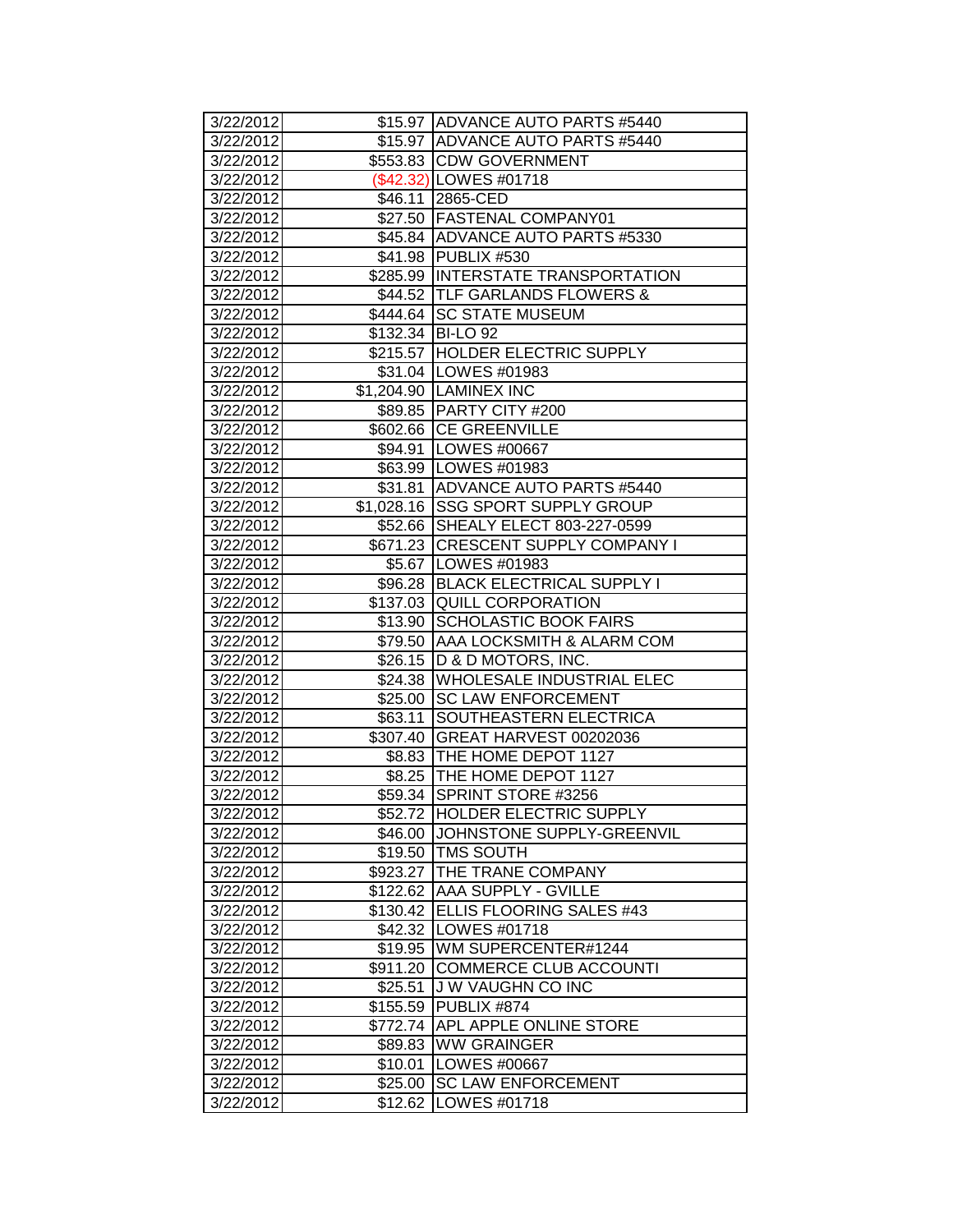| 3/22/2012              |                 | \$649.28 TRIUMPH LEARNING                                             |
|------------------------|-----------------|-----------------------------------------------------------------------|
| 3/22/2012              |                 | \$22.12 JOHNSTONE SUPPLY-GREENVIL                                     |
| 3/22/2012              |                 | \$136.68 BLACK ELECTRICAL SUPPLY I                                    |
| 3/22/2012              |                 | \$1,211.11 TMS SOUTH                                                  |
| 3/22/2012              |                 | \$170.75 WM SUPERCENTER#2687                                          |
| 3/22/2012              |                 | \$240.10 BINSWANGER GLASS #043                                        |
| 3/22/2012              |                 | \$4.95 PORTER PAINTS 9388                                             |
| 3/22/2012              |                 | \$478.96 C C DICKSON CO 1004                                          |
| 3/22/2012              |                 | \$8.46 STAPLES 00108688                                               |
| 3/22/2012              |                 | \$25.00 SC LAW ENFORCEMENT                                            |
| 3/22/2012              | \$110.83 KELVIN |                                                                       |
| 3/22/2012              |                 | \$96.84   LOWES #00667                                                |
| 3/22/2012              |                 | \$13.30 AAA FASTENER & SUPPLY                                         |
| 3/22/2012              |                 | \$40.26 STAPLES 00105536                                              |
| 3/23/2012              |                 | \$243.80 THE TRANE COMPANY                                            |
| 3/23/2012              |                 | \$358.28 BROOKS OFFICE EQUIPMENT                                      |
| 3/23/2012              |                 | \$7.50 ADVANCE AUTO PARTS #5440                                       |
| 3/23/2012              |                 | \$88.40 HOLDER ELECTRIC SUPPLY                                        |
| 3/23/2012              |                 | \$25.00 ISC LAW ENFORCEMENT                                           |
| 3/23/2012              |                 | \$140.83 BINSWANGER GLASS #043                                        |
| 3/23/2012              |                 | \$1,409.23 M AND A SUPPLY CO GREENVI                                  |
| 3/23/2012              |                 | \$92.32 LOWES #01983                                                  |
| 3/23/2012              |                 | \$239.96 S&S WORLDWIDE                                                |
| 3/23/2012              | \$25.00         | <b>SC LAW ENFORCEMENT</b>                                             |
| 3/23/2012              | \$25.00         | <b>SC LAW ENFORCEMENT</b>                                             |
| 3/23/2012              | \$25.00         | <b>SC LAW ENFORCEMENT</b>                                             |
| 3/23/2012              | \$25.00         | <b>ISC LAW ENFORCEMENT</b>                                            |
| 3/23/2012              |                 | \$25.00 SC LAW ENFORCEMENT                                            |
| 3/23/2012              | \$6.81          | <b>PORTER PAINTS 9388</b>                                             |
| 3/23/2012              |                 | \$290.45   WALMART.COM 8009666546                                     |
| 3/23/2012              |                 | \$25.00 SC LAW ENFORCEMENT                                            |
| 3/23/2012              |                 | \$45.69 INTERSTATE TRANSPORTATION                                     |
| 3/23/2012              |                 | \$154.55 2865-CED                                                     |
| 3/23/2012<br>3/23/2012 |                 | \$25.00 SC LAW ENFORCEMENT                                            |
| 3/23/2012              |                 | \$149.38 NORTHERN TOOL EQUIPMNT<br>\$23.06 JJOHNSTONE SUPPLY-GREENVIL |
| 3/23/2012              |                 | \$25.36 CLASSIC HWD & POSTAL                                          |
| 3/23/2012              | \$25.00         | <b>SC LAW ENFORCEMENT</b>                                             |
| 3/23/2012              |                 | \$222.58   TARGET.COM                                                 |
| 3/23/2012              | \$1,680.00      | <b>REGAL GROUP SALES</b>                                              |
| 3/23/2012              | \$147.42        | TARGET.COM                                                            |
| 3/23/2012              | \$106.00        | <b>BELLIS COPY CNTR</b>                                               |
| 3/23/2012              | \$277.53        | <b>THE TRANE COMPANY</b>                                              |
| 3/23/2012              | \$25.00         | <b>SC LAW ENFORCEMENT</b>                                             |
| 3/23/2012              | \$25.00         | <b>SC LAW ENFORCEMENT</b>                                             |
| 3/23/2012              | \$25.00         | <b>SC LAW ENFORCEMENT</b>                                             |
| 3/23/2012              | \$25.00         | <b>SC LAW ENFORCEMENT</b>                                             |
| 3/23/2012              | \$42.90         | <b>CARQUEST</b><br>01013663                                           |
| 3/23/2012              | \$65.01         | LOWES #01718                                                          |
| 3/23/2012              | \$59.36         | <b>PIEDMONT PLASTICS GR #05</b>                                       |
| 3/23/2012              | \$25.00         | <b>SC LAW ENFORCEMENT</b>                                             |
| 3/23/2012              | (\$87.00)       | <b>NATIONAL FFA</b>                                                   |
|                        |                 |                                                                       |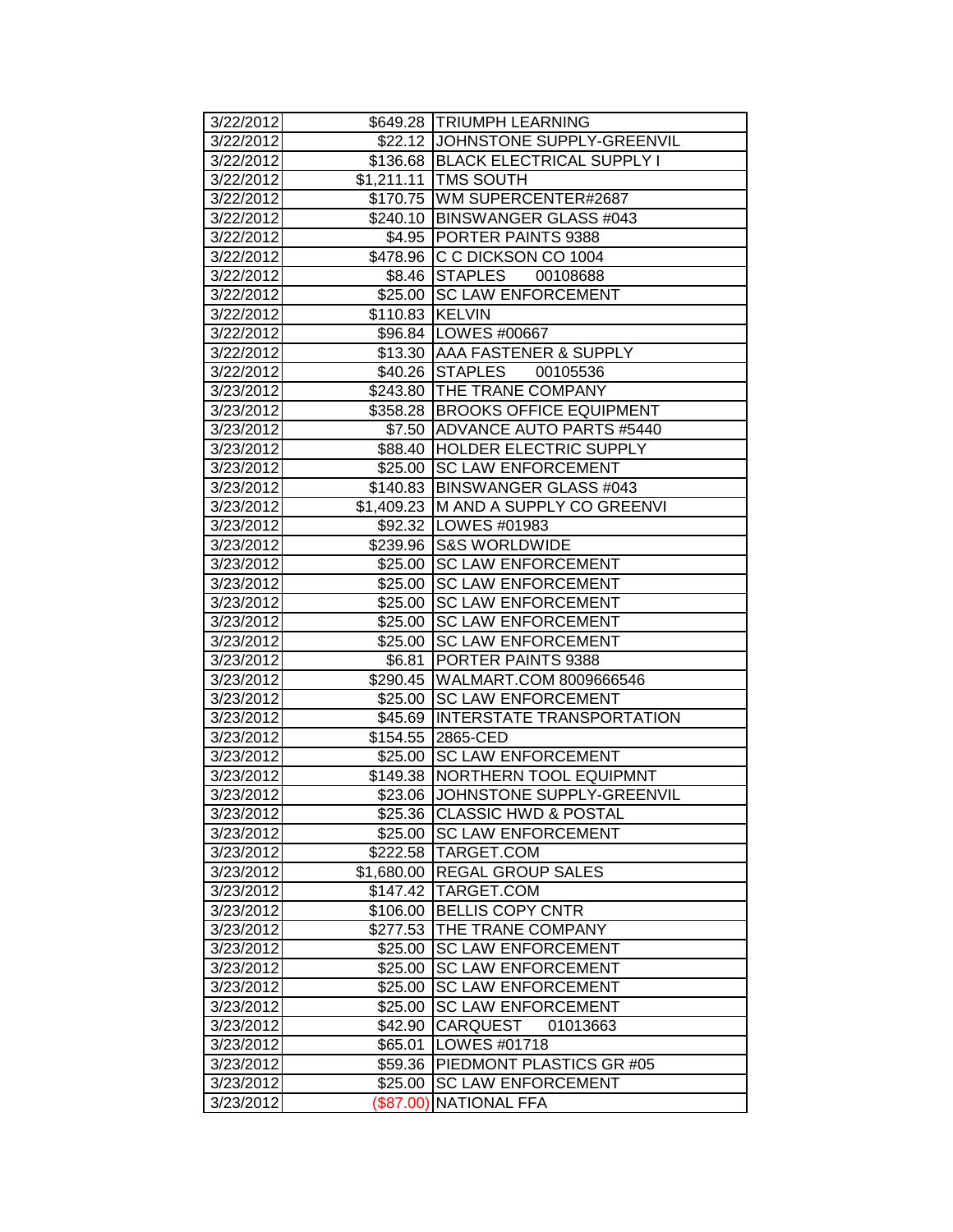| 3/23/2012 |          | \$661.86 WHITE BROS OF GREENVILLE    |
|-----------|----------|--------------------------------------|
| 3/23/2012 |          | \$229.42 C C DICKSON CO 1063         |
| 3/23/2012 |          | \$32.86 JJOHNSTONE SUPPLY-GREENVIL   |
| 3/23/2012 |          | \$25.00 SC LAW ENFORCEMENT           |
| 3/23/2012 |          | \$25.00 SC LAW ENFORCEMENT           |
| 3/23/2012 |          | \$136.21 WHITE BROS OF GREENVILLE    |
| 3/23/2012 |          | \$25.00 SC LAW ENFORCEMENT           |
| 3/23/2012 | \$71.01  | <b>BATTERIES PLUS</b>                |
| 3/23/2012 |          | \$17.18 JOHNSTONE SUPPLY-GREENVIL    |
| 3/23/2012 | \$71.08  | <b>HD SUPPLY</b>                     |
| 3/23/2012 |          | \$71.08 HD SUPPLY                    |
| 3/23/2012 |          | \$36.42 MARATHON PETRO136887         |
| 3/23/2012 |          | \$201.03 THE TRANE COMPANY           |
| 3/23/2012 |          | (\$7.50) ADVANCE AUTO PARTS #5440    |
| 3/23/2012 |          | \$190.67 JJOHNSTONE SUPPLY-GREENVIL  |
| 3/23/2012 |          | \$25.00 SC LAW ENFORCEMENT           |
| 3/23/2012 |          | \$27.55 ADVANCE AUTO PARTS #5440     |
| 3/23/2012 |          | \$220.12 MEIJER.COM #490             |
| 3/23/2012 |          | \$25.00 SC LAW ENFORCEMENT           |
| 3/23/2012 |          | \$25.00 SC LAW ENFORCEMENT           |
| 3/23/2012 |          | \$25.00 SC LAW ENFORCEMENT           |
| 3/23/2012 |          | \$8.44 BARNES & NOBLE #2558          |
| 3/23/2012 |          | \$89.08 BLACK ELECTRICAL SUPPLY I    |
| 3/23/2012 | \$48.81  | BANKS APPLIANCE PARTS & S            |
| 3/23/2012 | \$25.00  | <b>SC LAW ENFORCEMENT</b>            |
| 3/23/2012 | \$66.35  | <b>WURTH WOOD GROUP - GREENV</b>     |
| 3/23/2012 |          | \$53.19 CHRISTOPHER TRUCKS 2         |
| 3/23/2012 |          | \$478.87   FOLLETT LIBRARY RES       |
| 3/23/2012 |          | \$25.00 SC LAW ENFORCEMENT           |
| 3/23/2012 |          | \$730.49 WHITE BROS OF GREENVILLE    |
| 3/23/2012 |          | \$25.00 SC LAW ENFORCEMENT           |
| 3/23/2012 |          | \$91.90 C C DICKSON CO 1079          |
| 3/23/2012 | \$25.00  | <b>SC LAW ENFORCEMENT</b>            |
| 3/23/2012 |          | \$1,409.23 M AND A SUPPLY CO GREENVI |
| 3/23/2012 |          | \$25.00 SC LAW ENFORCEMENT           |
| 3/23/2012 |          | \$135.00   LITTLE CAESARS 0101 0013  |
| 3/23/2012 |          | \$25.00  SC LAW ENFORCEMENT          |
| 3/23/2012 |          | \$234.12 HOLDER ELECTRIC SUPPLY      |
| 3/23/2012 |          | \$16.86   FASTENAL COMPANY01         |
| 3/23/2012 |          | \$101.80  LITTLEJOHN PORTABLE        |
| 3/23/2012 | \$3.98   | <b>TMS SOUTH</b>                     |
| 3/23/2012 |          | (\$13.90) ADVANCE AUTO PARTS #5440   |
| 3/23/2012 | \$29.93  | ADVANCE AUTO PARTS #5440             |
| 3/23/2012 |          | \$20.00   VZWRLSS PRPAY AUTOPAY      |
| 3/23/2012 | \$25.00  | <b>SC LAW ENFORCEMENT</b>            |
| 3/23/2012 | \$25.00  | <b>SC LAW ENFORCEMENT</b>            |
| 3/23/2012 | \$61.37  | <b>GREENVILLE OFFICE SUPPLY</b>      |
| 3/23/2012 | \$25.00  | <b>SC LAW ENFORCEMENT</b>            |
| 3/23/2012 | \$113.26 | <b>JET-VAC SEWER EQUIPMENT</b>       |
| 3/23/2012 | \$25.00  | <b>SC LAW ENFORCEMENT</b>            |
| 3/23/2012 | \$25.00  | <b>SC LAW ENFORCEMENT</b>            |
| 3/23/2012 | \$66.46  | JOHNSTONE SUPPLY-GREENVIL            |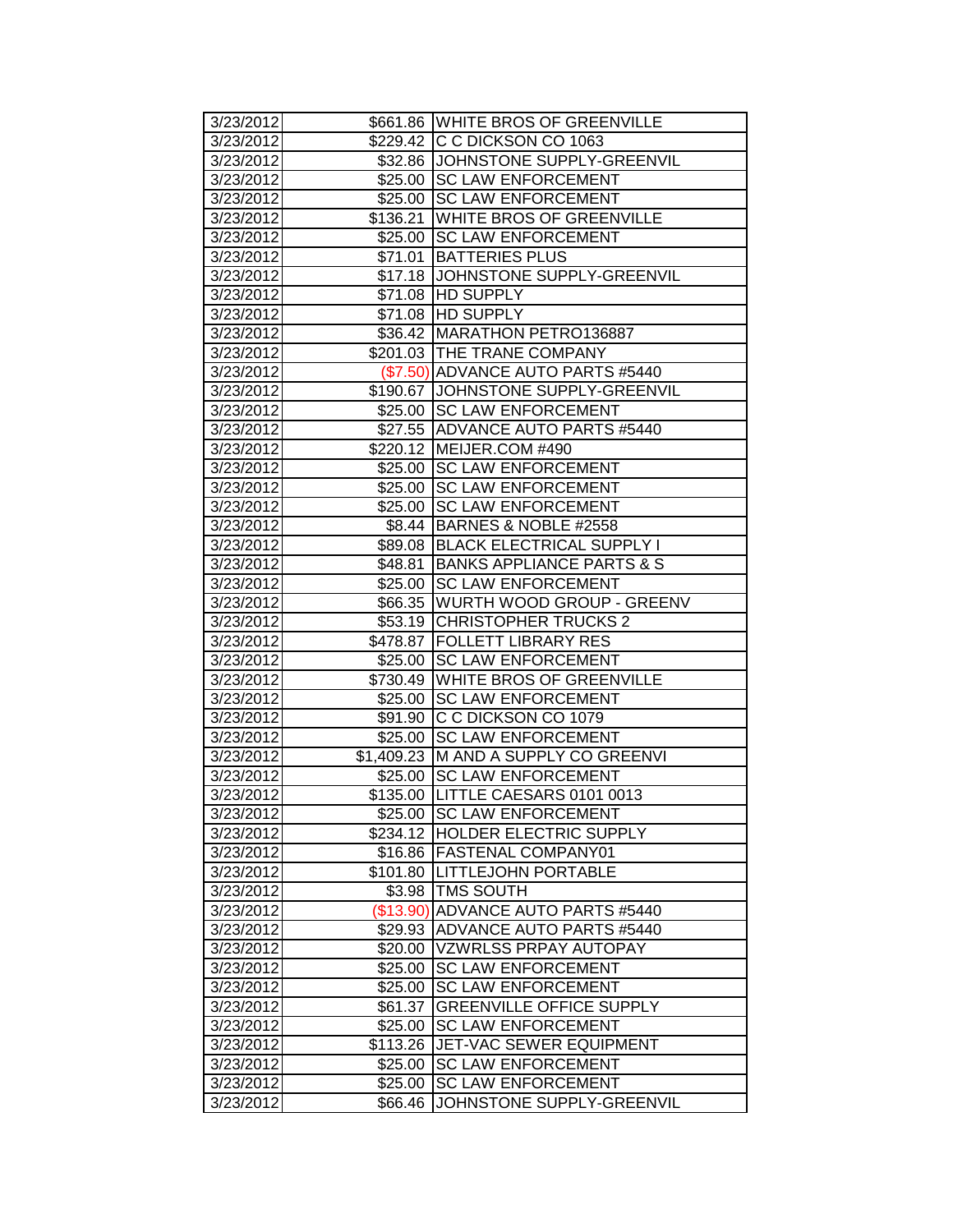| 3/23/2012              |                      | \$25.00 SC LAW ENFORCEMENT                                    |
|------------------------|----------------------|---------------------------------------------------------------|
| 3/23/2012              |                      | \$299.92 HAWKINS TOWING INC                                   |
| 3/23/2012              |                      | \$25.00 SC LAW ENFORCEMENT                                    |
| 3/23/2012              |                      | \$980.00 REGAL GROUP SALES                                    |
| 3/23/2012              |                      | \$1.04 THE HOME DEPOT 1127                                    |
| 3/23/2012              | \$25.00              | <b>SC LAW ENFORCEMENT</b>                                     |
| 3/23/2012              | $\overline{$}166.11$ | <b>THE TRANE COMPANY</b>                                      |
| 3/23/2012              | \$25.00              | <b>SC LAW ENFORCEMENT</b>                                     |
| 3/23/2012              | \$1.03               | JOHNSTONE SUPPLY-GREENVIL                                     |
| 3/23/2012              | \$143.58             | <b>EDUCATIONAL OUTFIT</b>                                     |
| 3/23/2012              | \$145.33             | 2865-CED                                                      |
| 3/23/2012              |                      | \$85.43 BARNES & NOBLE #2558                                  |
| 3/23/2012              |                      | \$25.00 SC LAW ENFORCEMENT                                    |
| 3/23/2012              |                      | \$22.37   LOWES #00667                                        |
| 3/23/2012              |                      | \$113.27 BLANCHARD MACHINERY                                  |
| 3/23/2012              | \$25.00              | <b>SC LAW ENFORCEMENT</b>                                     |
| 3/23/2012              |                      | \$89.98 HAWKINS TOWING INC                                    |
| 3/23/2012              |                      | \$474.75 BLANCHARD MACHINERY                                  |
| 3/23/2012              |                      | \$174.90 AIRITE INC                                           |
| 3/23/2012              |                      | \$71.02 2865-CED                                              |
| 3/23/2012              |                      | \$25.00 SC LAW ENFORCEMENT                                    |
| 3/23/2012              | \$500.00             | <b>PALEY CENTER FOR MEDIA</b>                                 |
| 3/23/2012              | \$10.59              | CVS PHARMACY #5475 Q03                                        |
| 3/23/2012              | \$26.80              | <b>TMS SOUTH</b>                                              |
| 3/23/2012              | \$244.71             | <b>BOBCAT OF GREENVILLE</b>                                   |
| 3/23/2012              | \$396.54             | <b>THE TRANE COMPANY</b>                                      |
| 3/23/2012              | \$25.00              | <b>ISC LAW ENFORCEMENT</b>                                    |
| 3/23/2012              | $\overline{$}25.00$  | <b>SC LAW ENFORCEMENT</b>                                     |
| 3/23/2012              | \$149.42             | <b>BLANCHARD MACHINERY</b>                                    |
| 3/23/2012              | \$84.78              | RADIOSHACK COR00123695                                        |
| 3/23/2012              | \$8.78               | THE HOME DEPOT 1127                                           |
| 3/23/2012              | \$54.80              | <b>PECKEL MUSIC CO</b>                                        |
| 3/23/2012              |                      | \$189.83 THE TRANE COMPANY                                    |
| 3/23/2012              | \$25.00              | <b>SC LAW ENFORCEMENT</b>                                     |
| 3/23/2012              | \$74.76              | <b>SMITHTURF AND IRRIGATI</b>                                 |
| 3/23/2012              |                      | \$22.03 C C DICKSON CO 1004                                   |
| 3/26/2012              |                      | \$1,446.06 MOORE & BALLIEW OIL COMPA                          |
| 3/26/2012              |                      | \$161.73 TMS SOUTH<br><b>BLACK ELECTRICAL SUPPLY I</b>        |
| 3/26/2012              | \$52.32              |                                                               |
| 3/26/2012              | \$80.50              | NAESP-PEAP                                                    |
| 3/26/2012              | \$274.81             | <b>THE TRANE COMPANY</b>                                      |
| 3/26/2012              | \$64.11              | ADVANCE AUTO PARTS #5440                                      |
| 3/26/2012              | \$1,424.64           | SOUTHEASTERN ELECTRICA<br>C C DICKSON CO 1063                 |
| 3/26/2012              | \$6.90               |                                                               |
| 3/26/2012              | \$38.01              | VZWRLSS IVR VE                                                |
| 3/26/2012              | (\$70.00)            | <b>RIVERBANKS ZOO &amp; GARDE</b>                             |
| 3/26/2012<br>3/26/2012 | \$72.58<br>\$490.31  | <b>QUALITY INN &amp; SUITES</b><br><b>BATTERY SPECIALISTS</b> |
|                        |                      | NATL BUS SALES & LEASING                                      |
| 3/26/2012<br>3/26/2012 | \$763.34             | <b>SWOOZIES AT THE SHOPS</b>                                  |
| 3/26/2012              | \$57.05<br>\$15.05   | <b>TMS SOUTH</b>                                              |
| 3/26/2012              | \$215.52             | <b>GREENVILLE FENCE CO</b>                                    |
|                        |                      |                                                               |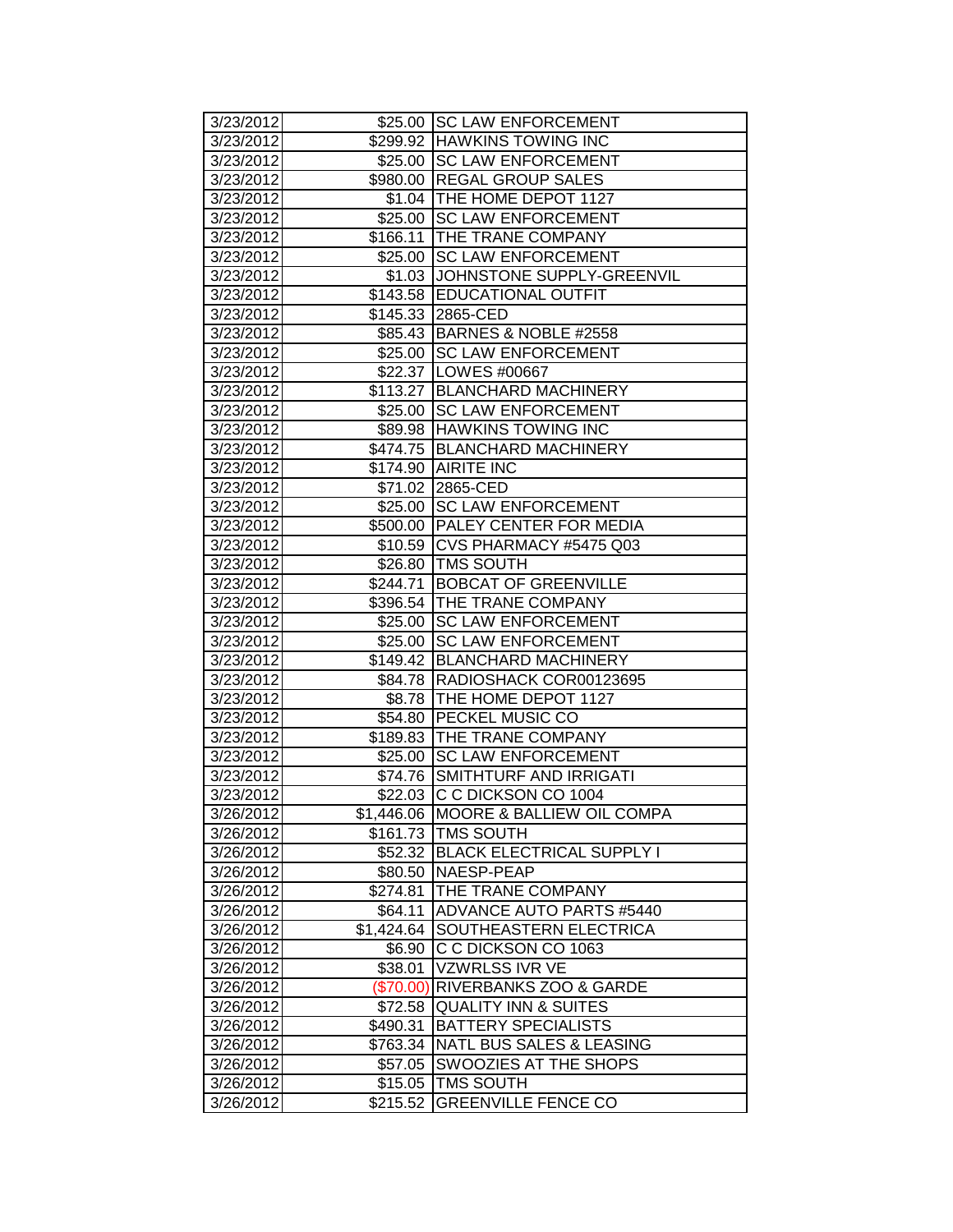| 3/26/2012              |                     | \$1,402.00 RIVERBANKS ZOO & GARDE     |
|------------------------|---------------------|---------------------------------------|
| 3/26/2012              |                     | \$84.74 BATTERY SPECIALISTS           |
| 3/26/2012              |                     | \$81.36 BREAKERS RESORT SOUTH         |
| 3/26/2012              |                     | \$309.99 SHARP BUSINESS SYS-SC        |
| 3/26/2012              |                     | \$9.99 APL APPLE ITUNES STORE         |
| 3/26/2012              |                     | \$40.04 ADVANCE AUTO PARTS #5440      |
| 3/26/2012              |                     | \$28.45 PORTER PAINTS 9388            |
| 3/26/2012              |                     | \$80.77 BATTERIES PLUS                |
| 3/26/2012              |                     | \$304.38 HYATT REGENCY GREENVILLE     |
| 3/26/2012              |                     | \$67.73 THE HOME DEPOT 1127           |
| 3/26/2012              |                     | \$472.03 DOLLAR DAYS                  |
| 3/26/2012              |                     | \$222.14 HOLDER ELECTRIC SUPPLY       |
| 3/26/2012              |                     | \$144.67 GOS// GREENVILLE OFFICE S    |
| 3/26/2012              |                     | \$80.80 SYSTEMS DISTRIBUTOR           |
| 3/26/2012              |                     | \$85.66   LOWES #00667                |
| 3/26/2012              |                     | \$54.00   LITTLE CAESARS 0101 0013    |
| 3/26/2012              |                     | \$23.74 THE HOME DEPOT 1104           |
| 3/26/2012              |                     | \$88.72   TMS SOUTH                   |
| 3/26/2012              |                     | \$233.62   BWI - GREENVILLE/          |
| 3/26/2012              |                     | \$40.04 ADVANCE AUTO PARTS #5440      |
| 3/26/2012              |                     | \$492.26 THE TRANE COMPANY            |
| 3/26/2012              |                     | \$145.02 PRO AUTO PARTS WARE          |
| 3/26/2012              |                     | \$48.47 SHELL OIL 57543923007         |
| 3/26/2012              |                     | \$187.33 NAPA AUTO PARTS OF           |
| 3/26/2012              |                     | \$121.57 BATTERY SPECIALISTS          |
| 3/26/2012              | \$192.48            | <b>SSI SCHOOL SPECIALTY</b>           |
| 3/26/2012              | \$65.91             | <b>WHITE BROS OF GREENVILLE</b>       |
| 3/26/2012              |                     | \$25.00 CHICK-FIL-A #02122            |
|                        |                     |                                       |
| 3/26/2012              |                     | \$9.22 JJOHNSTONE SUPPLY-GREENVIL     |
| 3/26/2012              |                     | \$43.73 J W VAUGHN CO INC             |
| 3/26/2012              |                     | \$221.40 SUBWAY<br>03003886           |
| 3/26/2012              |                     | \$7.39 THE HOME DEPOT 1127            |
| 3/26/2012              | \$221.21            | INAPA AUTO PARTS OF                   |
| 3/26/2012              |                     | \$25.00 STARBUCKS CORP00085951        |
| 3/26/2012              |                     | \$34.78 THE HOME DEPOT 1127           |
| 3/26/2012              |                     | \$25.00 ZAXBYS 001043 Q97             |
| 3/26/2012              |                     | \$74.16 FIRST TEAM SPORTS             |
| 3/26/2012              |                     | \$915.33 BATTERIES PLUS               |
| 3/26/2012              |                     | \$26.76 PAPA JOHNS #0193              |
| 3/26/2012              | \$616.00            | CHICK-FIL-A #00663                    |
| 3/26/2012              | \$59.19             | THE HOME DEPOT 1104                   |
| 3/26/2012              | \$11.64             | BOJANGLES 460 02004604                |
| 3/26/2012              | \$92.45             | <b>HARDEE'S 1505692</b>               |
| 3/26/2012              | (\$14.08)           | <b>WHITE BROS OF GREENVILLE</b>       |
| 3/26/2012              | \$82.43             | <b>THE TRANE COMPANY</b>              |
| 3/26/2012              | \$203.31            | JASON'S DELI # 049 Q64                |
| 3/26/2012              | \$569.92            | <b>CAMPBELL BROWN INC</b>             |
| 3/26/2012              | \$32.80             | DOLLAR-GENERAL #6166                  |
| 3/26/2012              | \$56.94             | THE TRANE COMPANY                     |
| 3/26/2012              | \$25.00             | <b>PANERA BREAD #654</b>              |
| 3/26/2012<br>3/26/2012 | \$51.53<br>\$750.01 | TMS SOUTH<br>HEATHERLYS BROTHERS AUTO |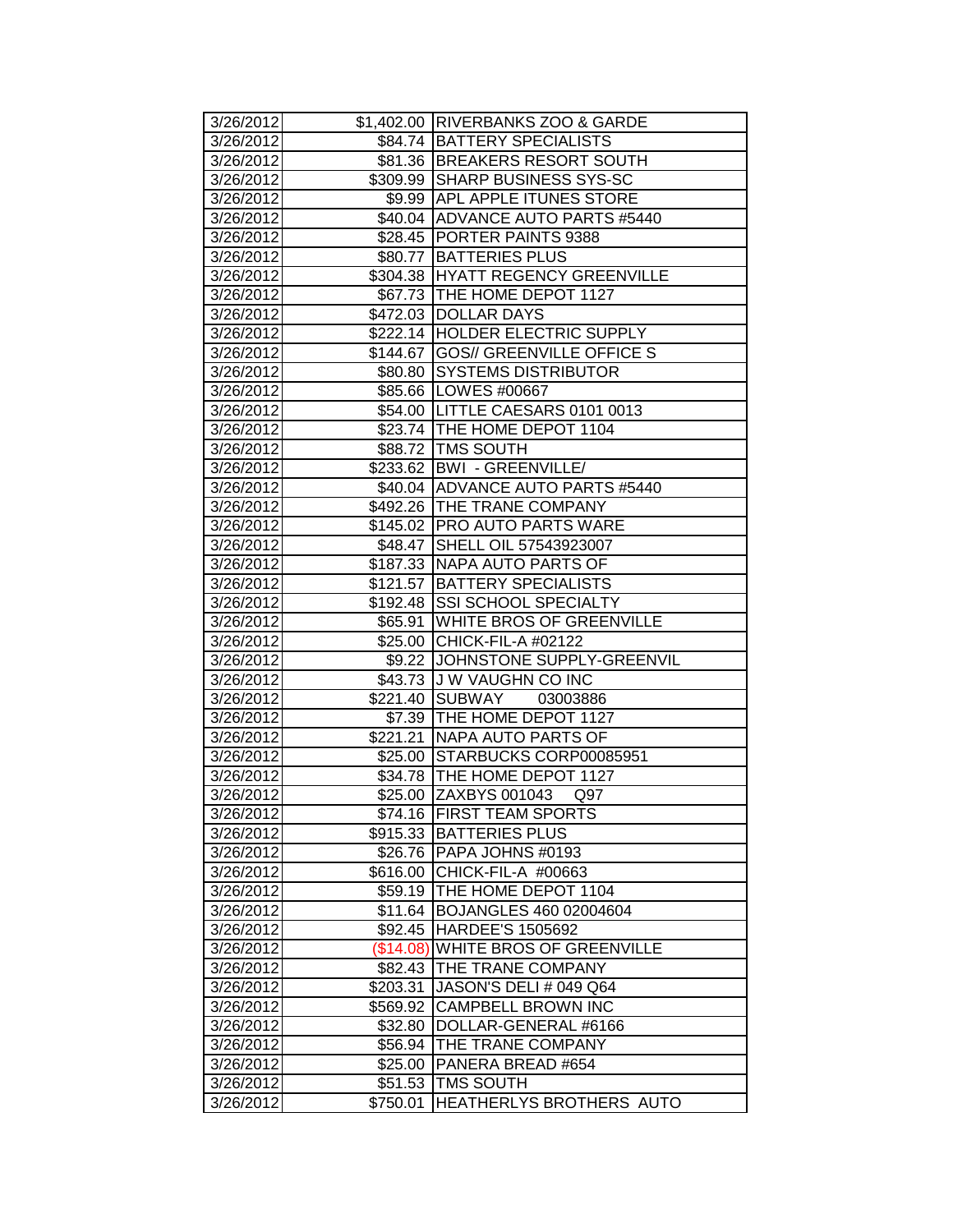| 3/26/2012 |            | \$72.58 QUALITY INN & SUITES        |
|-----------|------------|-------------------------------------|
| 3/26/2012 |            | \$263.12 CAROLINA LAWN & TRACTOR    |
| 3/26/2012 |            | \$142.60 GOS// GREENVILLE OFFICE S  |
| 3/26/2012 |            | \$11.23 J W VAUGHN CO INC           |
| 3/26/2012 |            | \$106.28 LOWES #00667               |
| 3/26/2012 |            | \$25.00 FIVE GUYS-SC # 003          |
| 3/26/2012 |            | \$349.92 CHICK-FIL-A #02122         |
| 3/26/2012 |            | \$300.00 KADI MEDICAL SERVCIES      |
| 3/26/2012 |            | \$349.78 ADI SECURITY PRD CB        |
| 3/26/2012 |            | \$11.68 ADVANCE AUTO PARTS #5440    |
| 3/26/2012 |            | \$15.48 J W VAUGHN CO INC           |
| 3/26/2012 |            | \$52.24 HOLDER ELECTRIC SUPPLY      |
| 3/26/2012 |            | \$279.90 LOWES #00667               |
| 3/26/2012 |            | \$34.76 BUY BUY BABY #3032          |
| 3/26/2012 |            | \$11.33 NAPA AUTO PARTS OF          |
| 3/26/2012 |            | \$118.95 APPLEBEE`S 89419811165     |
| 3/26/2012 |            | \$31.07 ADVANCE AUTO PARTS #5330    |
| 3/26/2012 |            | \$38.31   TMS SOUTH                 |
| 3/26/2012 |            | \$11.37 ADVANCE AUTO PARTS #5440    |
| 3/26/2012 |            | \$251.22 DMI DELL K-12 PTR          |
| 3/26/2012 |            | \$30.08  VZWRLSS APOCC VISE         |
| 3/26/2012 |            | \$68.69 TMS SOUTH                   |
| 3/26/2012 |            | \$348.00   UPCOUNTRY HISTORY MUSEUM |
| 3/26/2012 |            | \$60.02   MARATHON PETRO126755      |
| 3/26/2012 |            | \$72.58 QUALITY INN & SUITES        |
| 3/26/2012 |            | \$68.17 SPINX #181                  |
| 3/26/2012 |            | \$77.12 WHITE BROS OF GREENVILLE    |
| 3/26/2012 |            | \$1,120.00 D1 SPORTS TRAINING       |
| 3/26/2012 |            | \$107.45 MEDIA MANAGEMENT SERVICE   |
| 3/26/2012 |            | \$23.87 HARDEE'S 1505692            |
| 3/26/2012 |            | \$20.00 VZWRLSS PRPAY AUTOPAY       |
| 3/26/2012 |            | \$273.48   WALMART.COM 8009666546   |
| 3/26/2012 |            | \$27.92 HYATT REGENCY GREENVILLE    |
| 3/26/2012 |            | \$12.44 BI-LO 704                   |
| 3/26/2012 |            | \$334.96   DMI DELL K-12 PTR        |
| 3/26/2012 |            | \$8.76 TMS SOUTH                    |
| 3/26/2012 |            | \$4.17   LOWES #01983               |
| 3/26/2012 |            | \$355.00 GOOGLE Stork Systems       |
| 3/26/2012 |            | \$46.41   WM SUPERCENTER#2265       |
| 3/26/2012 |            | \$42.99 WW GRAINGER                 |
| 3/26/2012 |            | \$20.13 ELLIS FLOORING SALES #43    |
| 3/26/2012 | \$276.80   | <b>HYATT REGENCY GREENVILLE</b>     |
| 3/27/2012 | \$1,409.80 | <b>INDUSTRIAL FIRE SYSTEMS</b>      |
| 3/27/2012 | \$103.77   | <b>MERUS WATER SYSTEMS</b>          |
| 3/27/2012 | \$23.01    | <b>EXXONMOBIL</b><br>45638392       |
| 3/27/2012 | \$25.00    | YOGURT MOUNTAIN - CHER              |
| 3/27/2012 | \$57.34    | <b>SHERWIN WILLIAMS #2785</b>       |
| 3/27/2012 | \$32.00    | <b>CLASSIC ACE HARDWARE</b>         |
| 3/27/2012 | \$21.19    | <b>WILSONS 5 TO \$1 STORES</b>      |
| 3/27/2012 | \$50.20    | USPS 45362502729803095              |
| 3/27/2012 | \$25.00    | <b>SUBWAY</b><br>00016444           |
| 3/27/2012 | \$53.49    | <b>INTERSTATE TRANSPORTATION</b>    |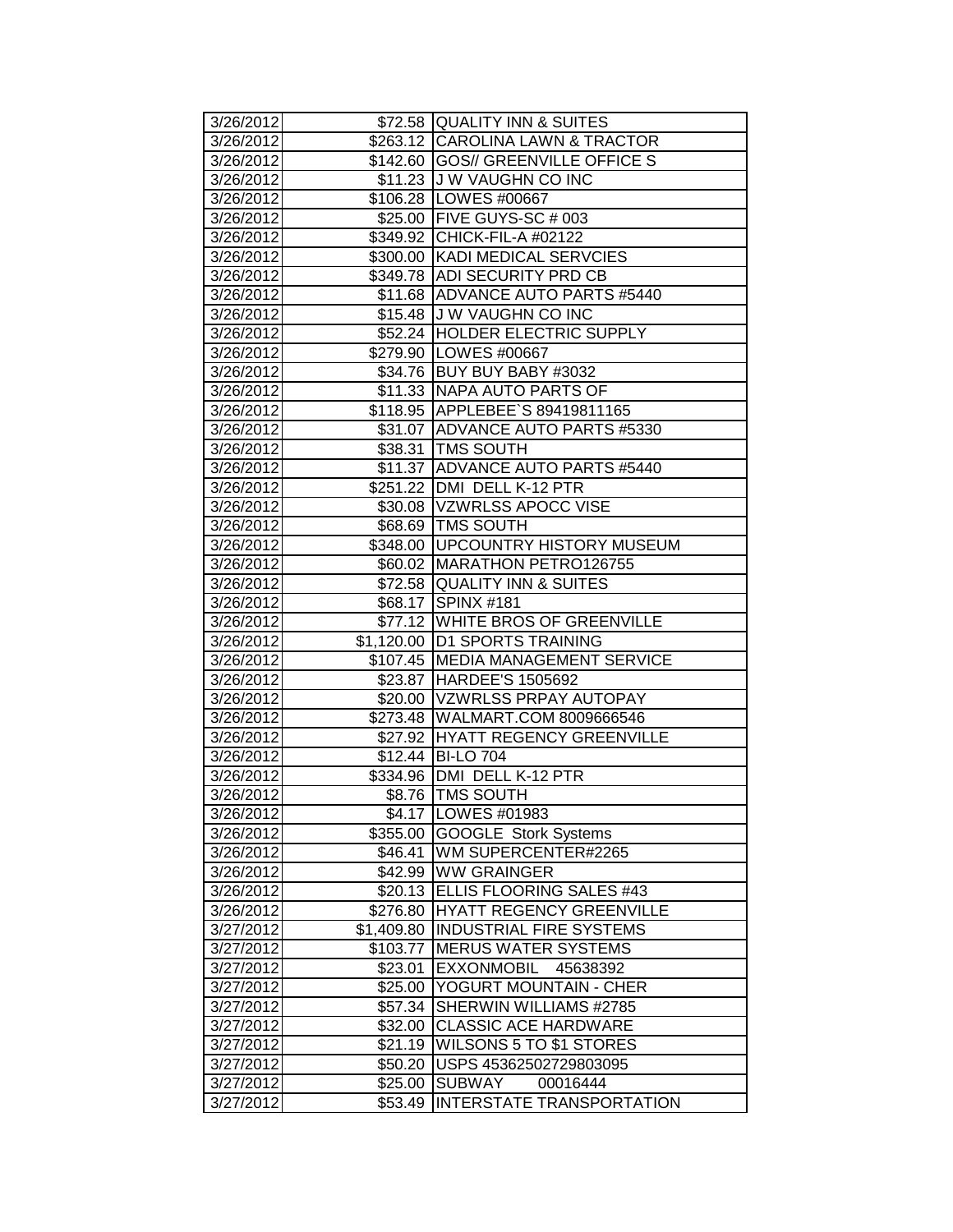| 3/27/2012              |             | \$276.62 CRESCENT SUPPLY COMPANY I                                 |
|------------------------|-------------|--------------------------------------------------------------------|
| 3/27/2012              |             | \$28.28 C C DICKSON CO 1063                                        |
| 3/27/2012              |             | \$90.04 C C DICKSON CO 1063                                        |
| 3/27/2012              |             | \$31.79   NORTHERN TOOL EQUIPMNT                                   |
| 3/27/2012              |             | \$38.66 HICKORY POINT MOON                                         |
| 3/27/2012              |             | \$1,155.93 CHRISTOPHER TRUCKS 2                                    |
| 3/27/2012              |             | \$299.00 ART OF COACHING VB                                        |
| 3/27/2012              |             | \$16.30 TARGET 00019372                                            |
| 3/27/2012              |             | \$55.90 HAYWOOD MALL 4825                                          |
| 3/27/2012              |             | \$25.00 SC LAW ENFORCEMENT                                         |
| 3/27/2012              |             | \$676.75 CHRISTOPHER TRUCKS 2                                      |
| 3/27/2012              |             | \$19.24 CRESCENT SUPPLY COMPANY I                                  |
| 3/27/2012              |             | \$16.95 CLASSIC HWD & POSTAL                                       |
| 3/27/2012              |             | \$36.10 MARATHON PETRO136648                                       |
| 3/27/2012              |             | \$723.72 GATTI TOWN                                                |
| 3/27/2012              |             | \$51.02   FGS HARDWARE                                             |
| 3/27/2012              |             | \$25.00 SC LAW ENFORCEMENT                                         |
| 3/27/2012              |             | \$275.72 SHERWIN WILLIAMS #2194                                    |
| 3/27/2012              |             | \$36.50 SPINX #160                                                 |
| 3/27/2012              |             | \$231.82 LOWES #01718                                              |
| 3/27/2012              |             | \$26.88 PORTER PAINTS 9388                                         |
| 3/27/2012              |             | \$230.55 C C DICKSON CO 1063                                       |
| 3/27/2012              |             | \$176.49 ENTERPRISE RENT-A-CAR                                     |
| 3/27/2012              |             | \$25.00 DUNKIN #345207 Q35                                         |
| 3/27/2012              |             | \$177.10 THE TRANE COMPANY                                         |
| 3/27/2012              |             | \$96.43 STAPLES 00105536                                           |
| 3/28/2012              |             | \$6,126.80 DMI DELL K-12 PTR                                       |
| 3/28/2012              |             | \$169.20 Weekly Reader                                             |
| 3/28/2012              |             | \$8.16   LOWES #01983                                              |
| 3/28/2012              |             | \$50.00 CHICK-FIL-A #01076                                         |
| 3/28/2012              |             | \$1,288.00 CAROWINDS SVC CTR                                       |
| 3/28/2012              |             | \$120.00 LIQUID HIGHWAY ON LINE<br>\$132.37 SOUTHEASTERN ELECTRICA |
| 3/28/2012<br>3/28/2012 |             | \$181.26   LOWES #00667                                            |
| 3/28/2012              |             | \$12.25 J W VAUGHN CO INC                                          |
| 3/28/2012              |             | \$600.22 JJET-VAC SEWER EQUIPMENT                                  |
| 3/28/2012              |             | \$70.00 DRAMATIC PUBLISHING CO IN                                  |
| 3/28/2012              |             | \$4,148.68 NETWORK CONTROLS & E                                    |
| 3/28/2012              | \$25.78     | <b>SSI SCHOOL SPECIALTY</b>                                        |
| 3/28/2012              | \$51.48     | ADVANCE AUTO PARTS #5440                                           |
| 3/28/2012              | \$354.20    | DELTA AIR 0067047848547                                            |
| 3/28/2012              | \$323.38    | JOHNSTONE SUPPLY-GREENVIL                                          |
| 3/28/2012              | \$21.40     | JOHNSTONE SUPPLY-GREENVIL                                          |
| 3/28/2012              | \$79.25     | 4422 SYED BP                                                       |
| 3/28/2012              | \$137.18    | BATTERY & ELECTRIC CO INC                                          |
| 3/28/2012              | \$16.92     | <b>WM SUPERCENTER#5487</b>                                         |
| 3/28/2012              | \$5,997.48  | DMI DELL K-12 PTR                                                  |
| 3/28/2012              | \$13,561.24 | DMI DELL K-12 PTR                                                  |
| 3/28/2012              | \$23.88     | <b>ADVANCE AUTO PARTS #5440</b>                                    |
| 3/28/2012              | \$282.47    | LOWES #01983                                                       |
| 3/28/2012              | \$48.59     | <b>ELLIS FLOORING SALES #43</b>                                    |
| 3/28/2012              | \$16.75     | <b>FASTENAL COMPANY01</b>                                          |
|                        |             |                                                                    |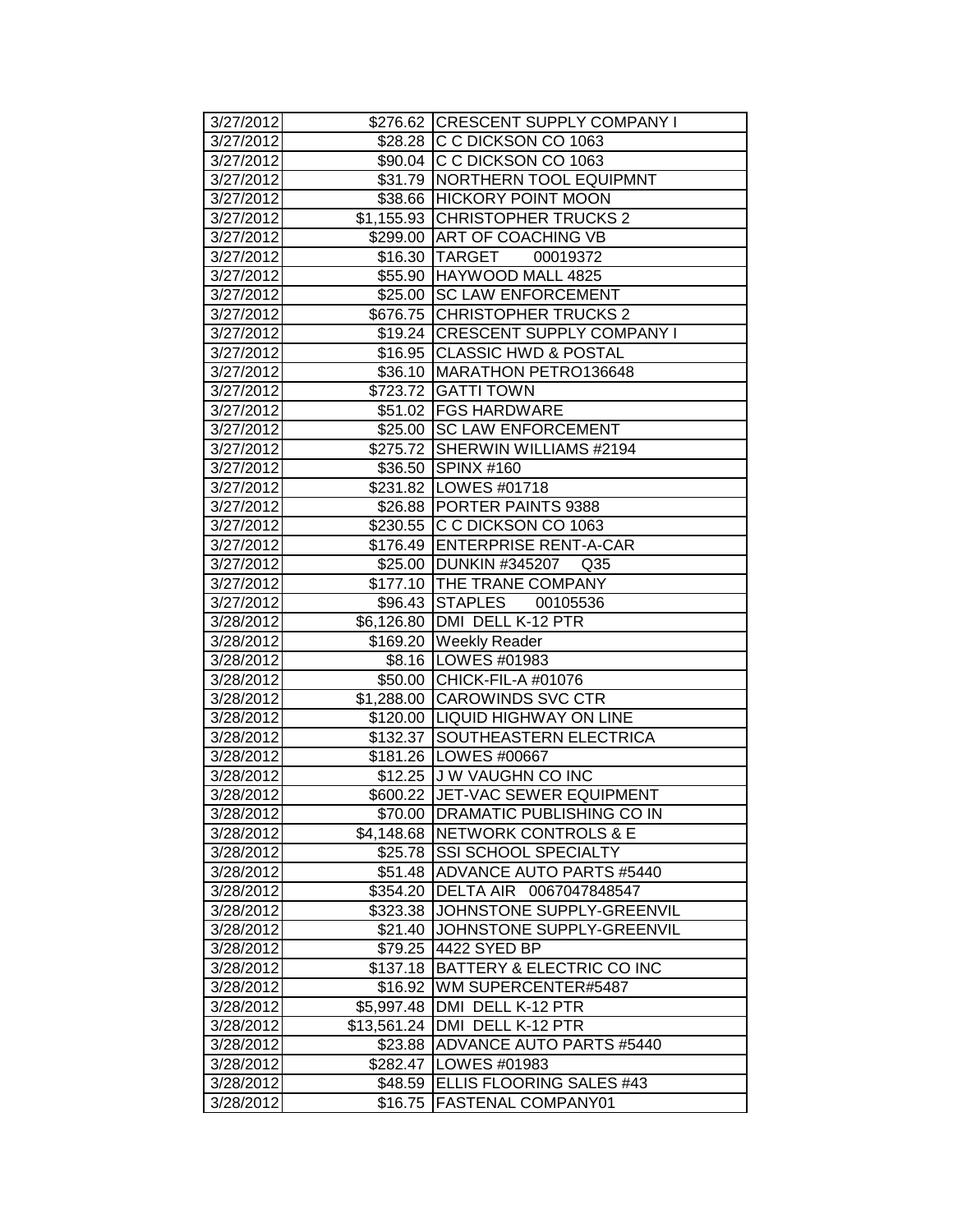| 3/28/2012 |                  | \$116.83   TMS SOUTH                |
|-----------|------------------|-------------------------------------|
| 3/28/2012 |                  | \$82.62 BINSWANGER GLASS #043       |
| 3/28/2012 |                  | \$11.71 SOUTHEASTERN ELECTRICA      |
| 3/28/2012 |                  | \$295.38  LAMINEX INC               |
| 3/28/2012 |                  | \$197.00 ANTHONY GRAPHICS           |
| 3/28/2012 |                  | \$562.28 THE TRANE COMPANY          |
| 3/28/2012 |                  | \$494.00 ANTHONY GRAPHICS           |
| 3/28/2012 |                  | \$31.45   WM SUPERCENTER#2265       |
| 3/28/2012 |                  | \$312.69 C C DICKSON CO 1063        |
| 3/28/2012 |                  | \$131.05 TMS SOUTH                  |
| 3/28/2012 |                  | \$438.58 FIRST TEAM SPORTS          |
| 3/28/2012 |                  | \$450.00 USPS 45568006629808466     |
| 3/28/2012 |                  | \$16,366.04 DMI DELL K-12 PTR       |
| 3/28/2012 |                  | \$46.56 JJOHNSTONE SUPPLY-GREENVIL  |
| 3/28/2012 |                  | \$87.93 SOUTHEASTERN ELECTRICA      |
| 3/28/2012 |                  | \$71.23   LOWES #00667              |
| 3/28/2012 |                  | \$381.26 AAA SUPPLY - GVILLE        |
| 3/28/2012 |                  | \$60.26   TMS SOUTH                 |
| 3/28/2012 |                  | \$254.24 JOHNSTONE SUPPLY-GREENVIL  |
| 3/28/2012 |                  | \$11.98 ADVANCE AUTO PARTS #5440    |
| 3/28/2012 |                  | \$120.87 GOS// GREENVILLE OFFICE S  |
| 3/28/2012 |                  | \$1,287.37 FIRST TEAM SPORTS        |
| 3/28/2012 |                  | \$22.54 ELLIS FLOORING SALES #43    |
| 3/28/2012 |                  | \$708.80 APPERSON PRINT RSRCS-C     |
| 3/28/2012 |                  | \$122.15   WM SUPERCENTER#2265      |
| 3/28/2012 |                  | \$114.74 THE TRANE COMPANY          |
| 3/28/2012 |                  | \$7.74   FASTENAL COMPANY01         |
| 3/28/2012 | $\sqrt{3}171.00$ | <b>ANTHONY GRAPHICS</b>             |
| 3/28/2012 |                  | \$167.44 JJOHNSTONE SUPPLY-GREENVIL |
| 3/28/2012 |                  | \$9,837.29 DMI DELL K-12 PTR        |
| 3/28/2012 | \$103.27         | <b>NAPA AUTO PARTS OF</b>           |
| 3/28/2012 |                  | \$63.56 JJOHNSTONE SUPPLY-GREENVIL  |
| 3/28/2012 |                  | \$94.18 ADVANCE AUTO PARTS #5330    |
| 3/28/2012 |                  | \$20.00 VZWRLSS PRPAY AUTOPAY       |
| 3/28/2012 |                  | \$33.63   TMS SOUTH                 |
| 3/28/2012 |                  | \$44.96 WM SUPERCENTER#0640         |
| 3/28/2012 |                  | \$1,027.14   FIRST TEAM SPORTS      |
| 3/28/2012 |                  | \$190.19   PANERA BREAD #911        |
| 3/28/2012 |                  | \$349.45   THE TRANE COMPANY        |
| 3/28/2012 | \$2,067.00       | <b>SIGN SOURCE INC</b>              |
| 3/28/2012 |                  | \$87.94   LOWES #00667              |
| 3/28/2012 | \$45.47          | J W VAUGHN CO INC                   |
| 3/28/2012 | \$1,296.37       | <b>CE GREENVILLE</b>                |
| 3/28/2012 | \$7,388.20       | DMI DELL K-12 PTR                   |
| 3/28/2012 | \$50.00          | <b>BI-LO 704</b>                    |
| 3/28/2012 | \$16,366.04      | DMI DELL K-12 PTR                   |
| 3/28/2012 | \$435.74         | UNITED ELECTRICAL DISTR             |
| 3/28/2012 | \$9.29           | <b>BI-LO 704</b>                    |
| 3/28/2012 | \$300.19         | <b>HOLDER ELECTRIC SUPPLY</b>       |
| 3/28/2012 | \$20.00          | VZWRLSS PRPAY AUTOPAY               |
| 3/28/2012 | \$900.82         | THE TRANE COMPANY                   |
| 3/28/2012 | \$568.16         | <b>FIRST TEAM SPORTS</b>            |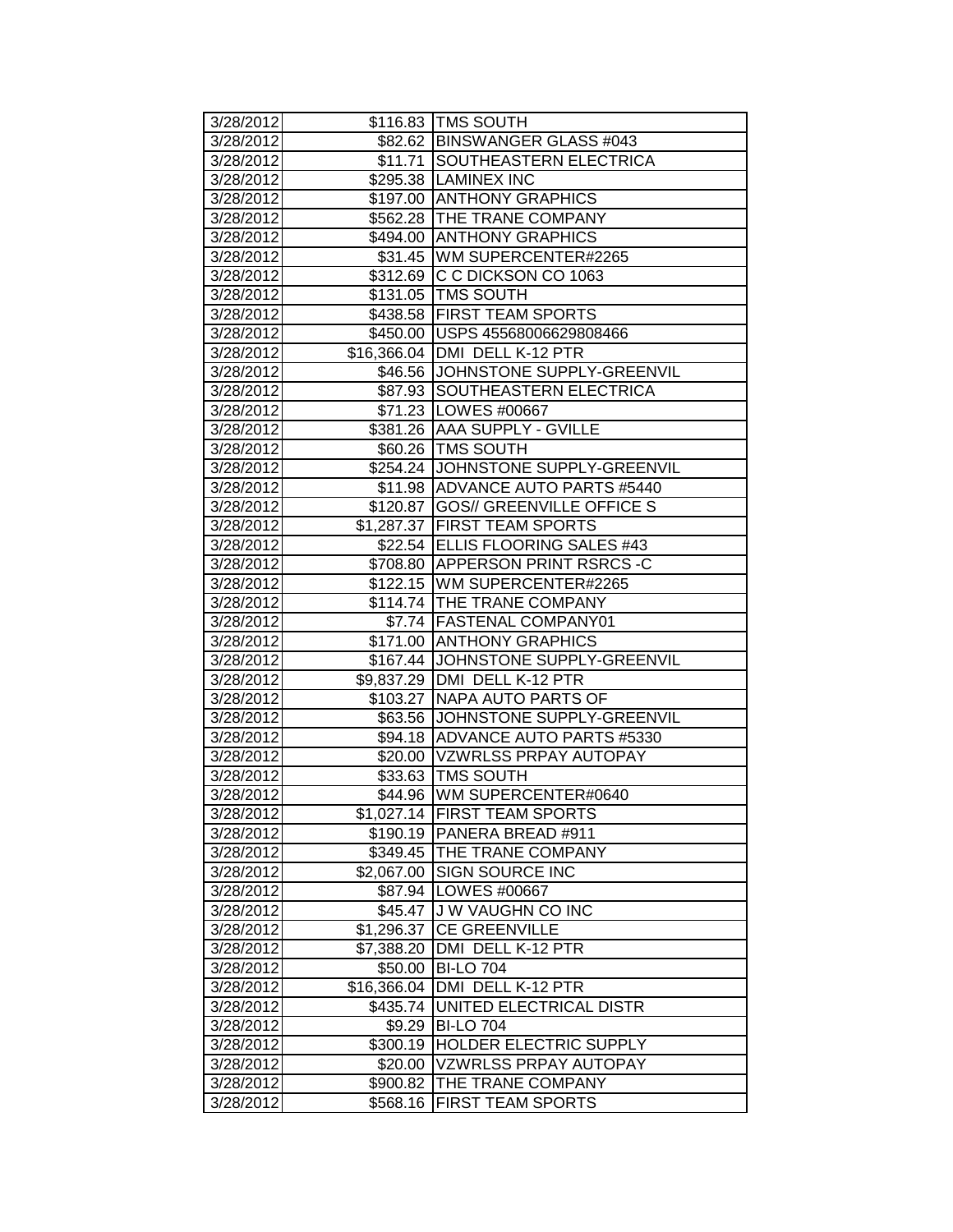| 3/28/2012 |            | \$10,524.36   DMI DELL K-12 PTR     |
|-----------|------------|-------------------------------------|
| 3/28/2012 |            | \$175.00 ANTHONY GRAPHICS           |
| 3/28/2012 |            | \$20.95 BURDETTE HARDWARE SIMPSON   |
| 3/28/2012 |            | \$11.39 BI-LO 161                   |
| 3/28/2012 |            | \$18,326.00 DMI DELL K-12 PTR       |
| 3/28/2012 |            | \$528.15 NAPA AUTO PARTS OF         |
| 3/28/2012 |            | \$4,973.52   DMI DELL K-12 PTR      |
| 3/28/2012 |            | \$10.59 OLD TIME POTTERY 0031       |
| 3/28/2012 |            | \$39.19 B & D INDUSTRIAL INC        |
| 3/28/2012 |            | \$12.72 TMS SOUTH                   |
| 3/28/2012 |            | \$165.02 JJOHNSTONE SUPPLY-GREENVIL |
| 3/28/2012 |            | \$13.53 RADIOSHACK COR00196238      |
| 3/28/2012 |            | \$14,411.58 DMI DELL K-12 PTR       |
| 3/28/2012 | \$25.21    | ADVANCE AUTO PARTS #5440            |
| 3/28/2012 |            | \$354.20 DELTA AIR 0067047848546    |
| 3/28/2012 |            | \$3,173.23 COMMERCE CLUB ACCOUNTI   |
| 3/28/2012 |            | \$811.79   THE TRANE COMPANY        |
| 3/29/2012 |            | \$25.80 LOWES #00528                |
| 3/29/2012 |            | \$27.43   LOWES #01718              |
| 3/29/2012 |            | \$86.27 THE SYSTEM DEPOT            |
| 3/29/2012 |            | \$77.92 WW GRAINGER                 |
| 3/29/2012 |            | \$33.84   LOWES #00528              |
| 3/29/2012 |            | \$20.72   LOWES #00528              |
| 3/29/2012 |            | \$507.86 JJOHNSTONE SUPPLY-GREENVIL |
| 3/29/2012 |            | \$754.44 WILD WING CAFE GREENVILL   |
| 3/29/2012 |            | \$16,366.04   DMI DELL K-12 PTR     |
| 3/29/2012 |            | \$32.99   WM SUPERCENTER#0631       |
| 3/29/2012 |            | \$86.05 THE SYSTEM DEPOT            |
| 3/29/2012 |            | \$5,700.00 EMBASSY SUITES GREENVILL |
| 3/29/2012 | \$30.11    | <b>BI-LO 624</b>                    |
| 3/29/2012 |            | \$77.53   BWI - GREENVILLE/         |
| 3/29/2012 | \$5.19     | THE HOME DEPOT 1127                 |
| 3/29/2012 | \$63.94    | <b>EDIBLE ARRANGEMENTS</b>          |
| 3/29/2012 |            | \$25.40 ACADEMY SPORTS #219         |
| 3/29/2012 | \$1,378.26 | <b>ICE GREENVILLE</b>               |
| 3/29/2012 |            | \$159.00 UPCOUNTRY HISTORY MUSEUM   |
| 3/29/2012 |            | \$59.27 PUBLIX #576                 |
| 3/29/2012 |            | \$47.65 TLF FLORAL DESIGNS LTD      |
| 3/29/2012 |            | \$205.12 THE SYSTEM DEPOT           |
| 3/29/2012 | \$314.44   | <b>BATTERY SPECIALISTS</b>          |
| 3/29/2012 | \$83.11    | CHICK-FIL-A #02122                  |
| 3/29/2012 | \$179.89   | <b>SOUTHEASTERN ELECTRICA</b>       |
| 3/29/2012 | \$75.00    | <b>SPINX #181</b>                   |
| 3/29/2012 | \$20.00    | <b>VZWRLSS PRPAY AUTOPAY</b>        |
| 3/29/2012 | \$23.90    | <b>CARQUEST</b><br>01013663         |
| 3/29/2012 | \$117.52   | <b>THE NATIONAL BETA CLUB</b>       |
| 3/29/2012 | (\$21.12)  | <b>WHITE BROS OF GREENVILLE</b>     |
| 3/29/2012 | \$55.54    | SOUTHEASTERN ELECTRICA              |
| 3/29/2012 | \$1,753.52 | DMI DELL K-12 PTR                   |
| 3/29/2012 | \$1,363.83 | DMI DELL K-12 PTR                   |
| 3/29/2012 | \$69.96    | <b>COWART AWARDS</b>                |
| 3/29/2012 | \$395.00   | <b>GOOGLE Stork Systems</b>         |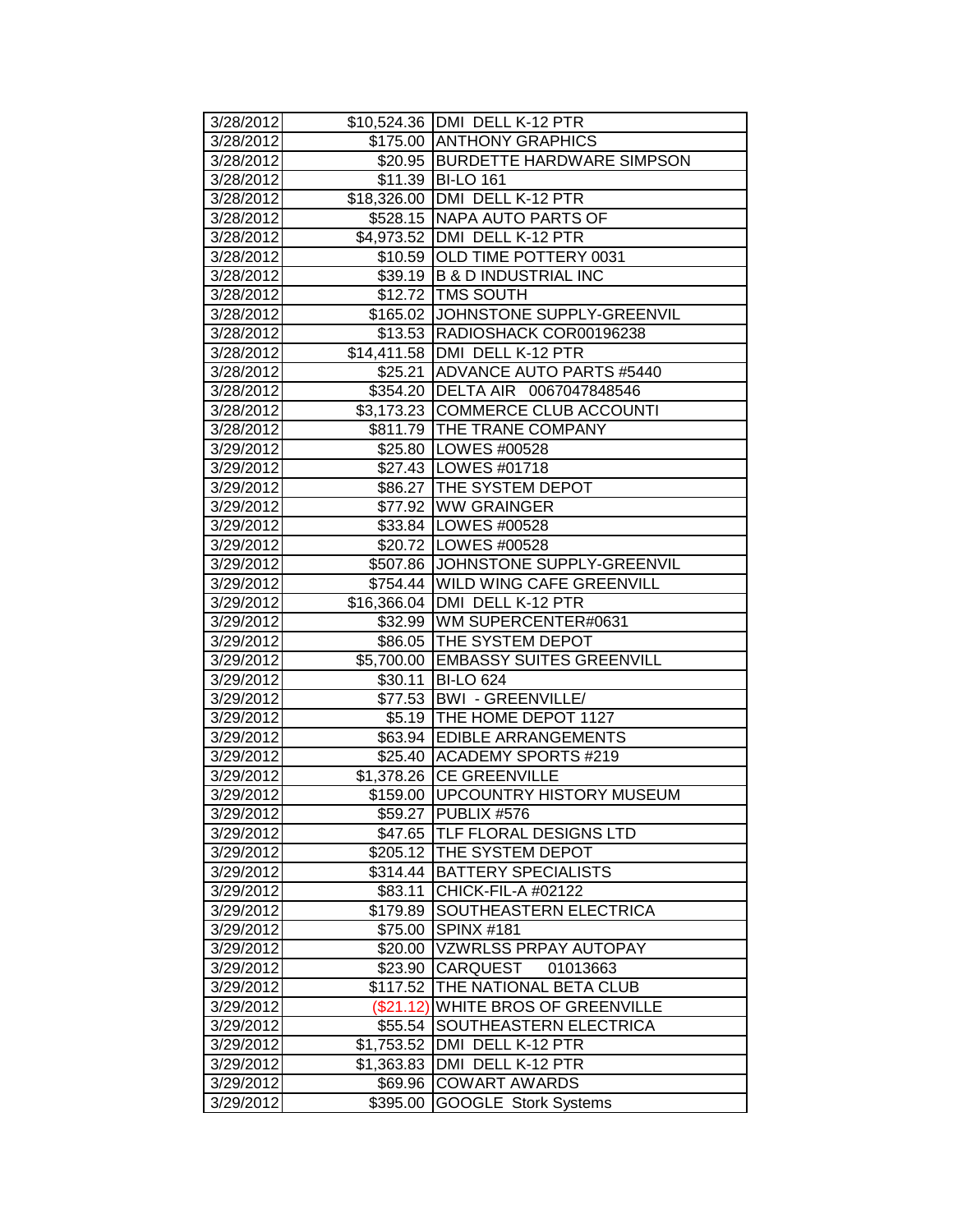| 3/29/2012              |                    | \$43.97 TMS SOUTH                              |
|------------------------|--------------------|------------------------------------------------|
| 3/29/2012              | \$87.10            | SOUTHEASTERN ELECTRICA                         |
| 3/29/2012              | \$14.15            | JOHNSTONE SUPPLY-GREENVIL                      |
| 3/29/2012              |                    | \$25.00 SC LAW ENFORCEMENT                     |
| 3/29/2012              |                    | \$7.69 THE HOME DEPOT 1127                     |
| 3/29/2012              |                    | \$162.82   TMS SOUTH                           |
| 3/29/2012              |                    | \$437.15 CUSTOM SIGNS INC                      |
| 3/29/2012              |                    | \$18.72 J W VAUGHN CO INC                      |
| 3/29/2012              |                    | \$62.09 THE TRANE COMPANY                      |
| 3/29/2012              |                    | \$110.74   DRAMATISTS PLAY SERVICE             |
| 3/29/2012              | \$25.00            | <b>SC LAW ENFORCEMENT</b>                      |
| 3/29/2012              |                    | \$65.73   LOWES #00667                         |
| 3/29/2012              |                    | \$42,084.73   DMI DELL K-12 PTR                |
| 3/29/2012              |                    | (\$3,665.20) DMI DELL K-12 PTR                 |
| 3/29/2012              |                    | \$248.74  RSC EQUIPMENT RENTAL 476             |
| 3/29/2012              |                    | \$271.25 CITY OF GREENVILLE ZOO                |
| 3/29/2012              | \$102.49           | PAPA JOHNS #0584                               |
| 3/29/2012              |                    | \$42,084.73   DMI DELL K-12 PTR                |
| 3/29/2012              | \$8.11             | <b>WILSONS 5 TO \$1 STORES</b>                 |
| 3/29/2012              |                    | \$5,759.20 DMI DELL K-12 PTR                   |
| 3/29/2012              |                    | \$518.37 BOBCAT OF GREENVILLE                  |
| 3/29/2012              |                    | \$18.70   LOWES #00667                         |
| 3/29/2012              | \$82.50            | <b>BJUM&amp;G</b>                              |
| 3/29/2012              | \$6.34             | HOBBY LOBBY #328                               |
| 3/29/2012              | \$6,059.47         | DMI DELL K-12 PTR                              |
| 3/29/2012              | \$10.01            | LOWES #00528                                   |
| 3/29/2012              | \$24.38            | <b>COSTUME CURIO INC</b>                       |
|                        |                    |                                                |
| 3/29/2012              | \$158.40           | JOHNSTONE SUPPLY-GREENVIL                      |
| 3/29/2012              | \$55.65            | SCHOOL NURSE SUPPLY, I                         |
| 3/29/2012              | \$3.00             | <b>SPINX #181</b>                              |
| 3/29/2012              | \$14.98            | <b>ADVANCE AUTO PARTS #5440</b>                |
| 3/29/2012              |                    | \$1,753.52 DMI DELL K-12 PTR                   |
| 3/29/2012              | \$1,753.52         | DMI DELL K-12 PTR                              |
| 3/29/2012              | \$32.58            | JOHNSTONE SUPPLY-GREENVIL                      |
| 3/29/2012              | \$174.77           | SOUTHEASTERN ELECTRICA                         |
| 3/29/2012              | \$91.80            | SUBWAY<br>00452268                             |
| 3/29/2012              |                    | \$247.88  BATTERY SPECIALISTS                  |
| 3/29/2012              | \$189.59           | SHERWIN WILLIAMS #2342                         |
| 3/29/2012              | \$81.00            | <b>SUBWAY</b><br>00452268                      |
| 3/29/2012              | \$28.42            | SHEALY ELECT 803-227-0599                      |
| 3/29/2012              | \$47.40            | <b>STAPLES</b><br>00105536                     |
| 3/29/2012              | \$1,753.52         | DMI DELL K-12 PTR                              |
| 3/29/2012              | \$89.12            | <b>FOLLETT LIBRARY RES</b>                     |
| 3/29/2012              | \$16,366.04        | DMI DELL K-12 PTR                              |
| 3/29/2012              | \$7.58             | LOWES #00528                                   |
| 3/29/2012              | \$20.00            | VZWRLSS PRPAY AUTOPAY                          |
| 3/29/2012              | \$10,387.68        | DMI DELL K-12 PTR                              |
| 3/29/2012              | \$12.36            | ELLIS FLOORING SALES #43                       |
| 3/29/2012              | (\$23.64)          | <b>ADVANCE AUTO PARTS #5440</b>                |
| 3/29/2012              | \$40.40            | <b>BI-LO 273</b>                               |
| 3/29/2012<br>3/29/2012 | \$10.88<br>\$32.84 | HOLDER ELECTRIC SUPPLY<br>SmileMakers 01079508 |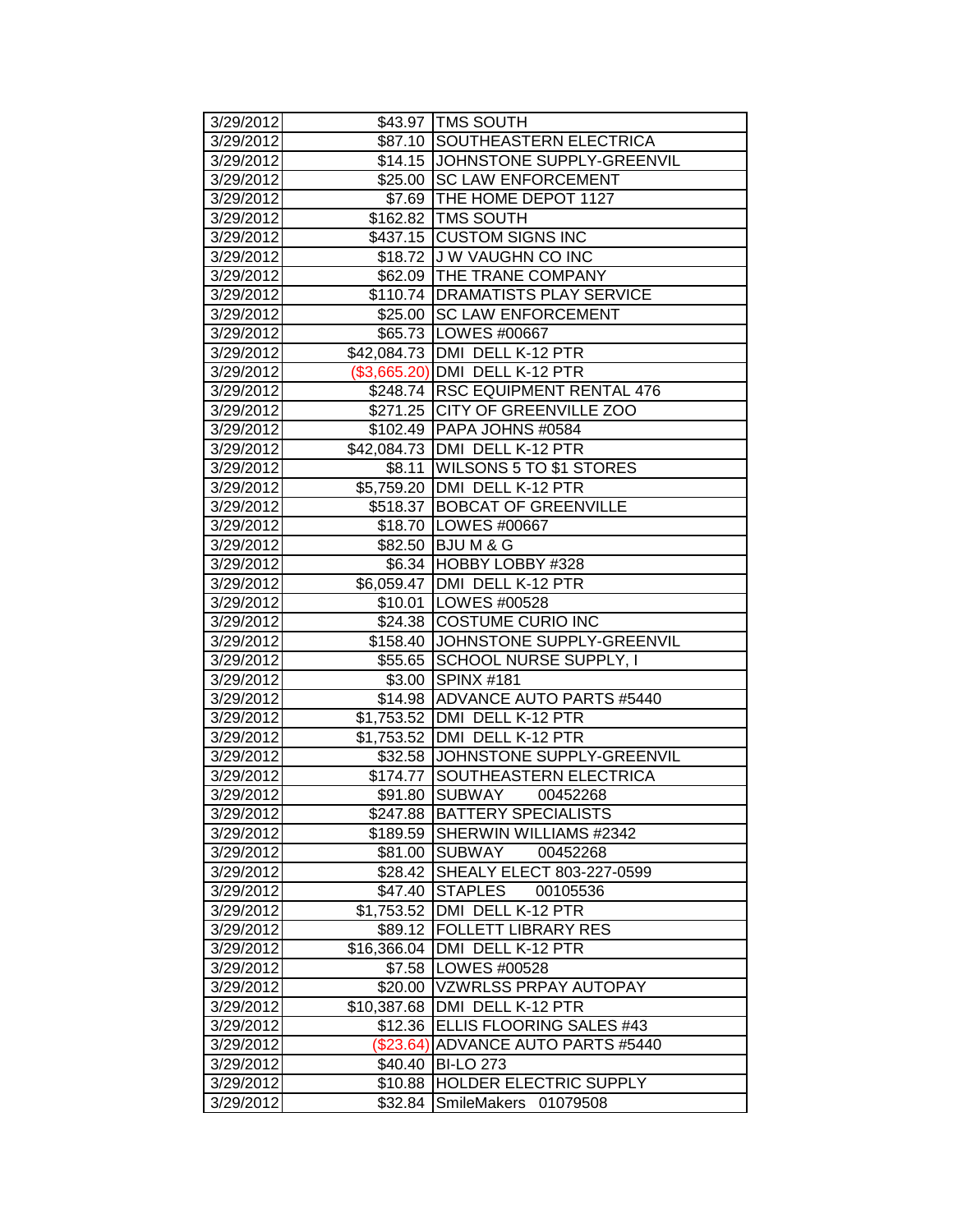| 3/29/2012 |               | \$6,925.10 DMI DELL K-12 PTR       |
|-----------|---------------|------------------------------------|
| 3/29/2012 |               | \$20.00 VZWRLSS PRPAY AUTOPAY      |
| 3/29/2012 |               | \$16,366.04 DMI DELL K-12 PTR      |
| 3/29/2012 |               | \$9,522.02   DMI DELL K-12 PTR     |
| 3/29/2012 |               | \$127.87 HAJOCA TAYLORS 72         |
| 3/29/2012 |               | \$126.24 CDW GOVERNMENT            |
| 3/29/2012 |               | \$148.40   D & D MOTORS, INC.      |
| 3/29/2012 |               | \$49.57 AAA SUPPLY - GVILLE        |
| 3/29/2012 |               | \$37.09 COUNTRY BOY'S GARDEN CENT  |
| 3/29/2012 |               | \$10,387.68   DMI DELL K-12 PTR    |
| 3/29/2012 | \$7.91        | BATTERY & ELECTRIC CO INC          |
| 3/29/2012 |               | \$1,753.52 DMI DELL K-12 PTR       |
| 3/29/2012 |               | \$1,753.52 DMI DELL K-12 PTR       |
| 3/29/2012 |               | \$1,061.17 AAA SUPPLY - GVILLE     |
| 3/29/2012 |               | \$125.42   LOWES #01718            |
| 3/30/2012 |               | \$282.75 CITY OF GREENVILLE ZOO    |
| 3/30/2012 |               | \$400.95 THE TRANE COMPANY         |
| 3/30/2012 |               | \$370.63 THE TRANE COMPANY         |
| 3/30/2012 |               | \$10,521.19   DMI DELL K-12 PTR    |
| 3/30/2012 |               | \$616.50 CHICK-FIL-A #00663        |
| 3/30/2012 |               | \$107.50 DIRECT ATHLETICS INC.     |
| 3/30/2012 |               | \$27.58 ADVANCE AUTO PARTS #5440   |
| 3/30/2012 |               | \$148.88 CAROLINA LAWN & TRACTOR   |
| 3/30/2012 |               | \$315.88 WHOLESALE INDUSTRIAL ELEC |
| 3/30/2012 | \$25.00       | <b>SC LAW ENFORCEMENT</b>          |
| 3/30/2012 |               | \$5.49 TMS SOUTH                   |
| 3/30/2012 |               | \$291.08 CRESCENT SUPPLY COMPANY I |
| 3/30/2012 |               | \$159.30 TRUCOLOR                  |
| 3/30/2012 |               | \$50.73 BOJANGLES 849 01008499     |
| 3/30/2012 |               | \$9.67   THE HOME DEPOT 1104       |
| 3/30/2012 |               | \$42,084.73 DMI DELL K-12 PTR      |
| 3/30/2012 |               | \$27.67 2865-CED                   |
| 3/30/2012 |               | \$42,084.73 DMI DELL K-12 PTR      |
| 3/30/2012 |               | \$17.43   TMS SOUTH                |
| 3/30/2012 |               | \$73.08 TMS SOUTH                  |
| 3/30/2012 |               | \$42,084.73   DMI DELL K-12 PTR    |
| 3/30/2012 | \$172.72 SNCF |                                    |
| 3/30/2012 | \$1,195.07    | <b>SNCF</b>                        |
| 3/30/2012 | \$343.38      | <b>MCABEE TRACTOR &amp; TURF</b>   |
| 3/30/2012 | \$964.81      | <b>TPM-GREENVILLE</b>              |
| 3/30/2012 | \$975.69      | <b>ANDERSON BROS</b>               |
| 3/30/2012 | \$296.50      | <b>THE TRANE COMPANY</b>           |
| 3/30/2012 | \$312.24      | <b>CAROLINA LAWN &amp; TRACTOR</b> |
| 3/30/2012 | \$5.20        | <b>HD SUPPLY</b>                   |
| 3/30/2012 | (\$975.69)    | <b>ANDERSON BROS</b>               |
| 3/30/2012 | \$511.44      | <b>PCI EDUCATIONAL</b>             |
| 3/30/2012 | \$277.72      | THE HOME DEPOT 1119                |
| 3/30/2012 | \$156.00      | <b>UPCOUNTRY HISTORY MUSEUM</b>    |
| 3/30/2012 | \$11.95       | INTERNATIONAL TRANSACTION          |
| 3/30/2012 | \$40.00       | <b>CRESCENT SUPPLY COMPANY I</b>   |
| 3/30/2012 | \$34.13       | <b>PORTER PAINTS 9388</b>          |
| 3/30/2012 | \$126.66      | IMCCALLS SUPPLY INC 19             |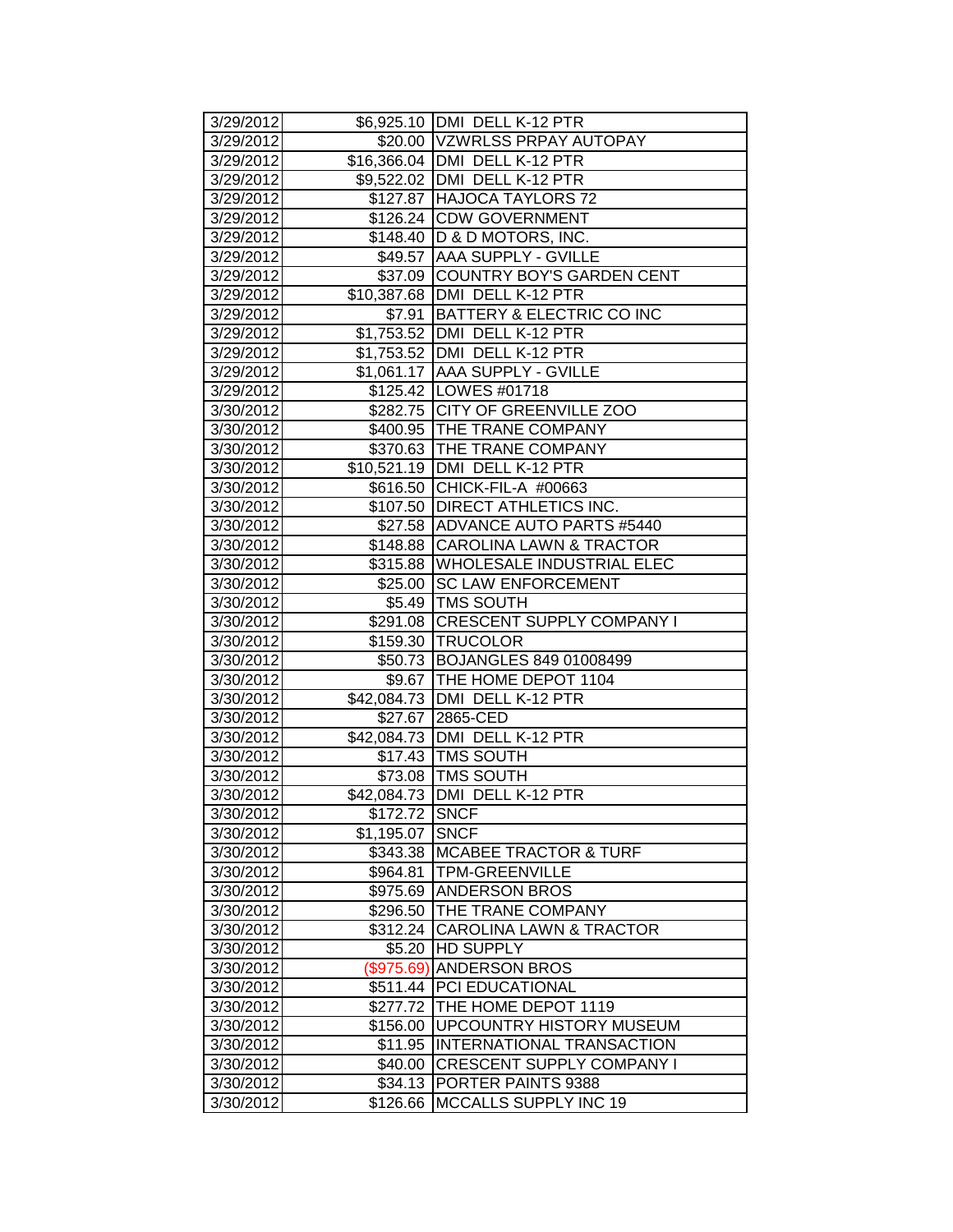| 3/30/2012              |                        | \$135.00 USPS 45818006829808870                   |
|------------------------|------------------------|---------------------------------------------------|
| 3/30/2012              |                        | \$82.62 Amazon.com                                |
| 3/30/2012              |                        | \$51.85 SC.GOV                                    |
| 3/30/2012              |                        | \$6.68 2865-CED                                   |
| 3/30/2012              |                        | \$417.58 CHICK-FIL-A #02122                       |
| 3/30/2012              |                        | \$54.00 LITTLE CAESARS 0101 0015                  |
| 3/30/2012              |                        | \$41.89 TMS SOUTH                                 |
| 3/30/2012              |                        | \$1.73 INTERNATIONAL TRANSACTION                  |
| 3/30/2012              |                        | \$63.49 BATTERY SPECIALISTS                       |
| 3/30/2012              | \$13.60                | ADVANCE AUTO PARTS #5440                          |
| 3/30/2012              |                        | \$20.03 JOHNSTONE SUPPLY-GREENVIL                 |
| 3/30/2012              |                        | \$230.00 GEORGE H PENNELL                         |
| 3/30/2012              |                        | \$8.75   LOWES #01983                             |
| 3/30/2012              |                        | \$4.79 J W VAUGHN CO INC                          |
| 3/30/2012              |                        | \$140.98   THE HOME DEPOT 1119                    |
| 3/30/2012              |                        | \$102.35 CAROLINA LAWN & TRACTOR                  |
| 3/30/2012              |                        | \$14.26   LOWES #00667                            |
| 3/30/2012              |                        | \$7.78  LOWES #00528                              |
| 3/30/2012              |                        | \$42,084.73 DMI DELL K-12 PTR                     |
| 3/30/2012              |                        | \$7.76 AAA SUPPLY - GVILLE                        |
| 3/30/2012              |                        | \$1,042.62 CHRISTOPHER TRUCKS 2                   |
| 3/30/2012              |                        | \$169.68 NAPA AUTO PARTS OF                       |
| 3/30/2012              |                        | \$40.79 TMS SOUTH                                 |
| 3/30/2012              |                        | \$175.00 GEORGE H PENNELL                         |
| 3/30/2012              |                        | \$1,690.00 THE CHILDRENS MUSEUM OF T              |
| 3/30/2012              |                        | \$14.28 LOWES #00528                              |
| 3/30/2012              |                        | \$42,084.73 DMI DELL K-12 PTR                     |
| 3/30/2012              | \$25.00                | <b>SC LAW ENFORCEMENT</b>                         |
| 3/30/2012              |                        | \$298.03 PANERA BREAD #940                        |
| 3/30/2012              |                        | \$1,620.00 THE CHILDRENS MUSEUM OF T              |
| 3/30/2012              |                        | \$4,607.36 DMI DELL K-12 PTR                      |
| 3/30/2012              |                        | \$13.24 CRESCENT SUPPLY COMPANY I                 |
| 3/30/2012              |                        | \$42,084.73 DMI DELL K-12 PTR                     |
| 3/30/2012              |                        | \$35.97 SHERWIN WILLIAMS #2194                    |
| 3/30/2012              |                        | \$42.40  DOLRTREE 930 00009308                    |
| 3/30/2012              |                        | \$324.74 CAROLINA LAWN & TRACTOR                  |
| 3/30/2012              |                        | \$106.50 SOUTHEASTERN ELECTRICA                   |
| 3/30/2012              |                        | \$34.45 PIP PRINTING                              |
| 3/30/2012              |                        | \$18.44 2865-CED                                  |
| 3/30/2012              | \$37.27                | <b>BATTERIES PLUS</b>                             |
| 3/30/2012              | \$1,363.86             | DMI DELL K-12 PTR                                 |
| 3/30/2012              | \$235.00               | <b>GEORGE H PENNELL</b><br>SOUTHEASTERN ELECTRICA |
| 3/30/2012<br>3/30/2012 | \$32.43                |                                                   |
|                        | \$66.18                | <b>CAROLINA LAWN &amp; TRACTOR</b>                |
| 3/30/2012              | \$1.35                 | LOWES #00667<br>DMI DELL K-12 PTR                 |
| 3/30/2012              | \$28,056.49<br>\$25.00 | <b>SC LAW ENFORCEMENT</b>                         |
| 3/30/2012              |                        | WALGREENS #10390                                  |
| 3/30/2012<br>3/30/2012 | \$50.00<br>\$279.55    | CAROLINA LAWN & TRACTOR                           |
| 3/30/2012              | \$20,165.59            | DMI DELL K-12 PTR                                 |
| 3/30/2012              | \$215.29               | TMS SOUTH                                         |
| 3/30/2012              | \$9.54                 | TMS SOUTH                                         |
|                        |                        |                                                   |